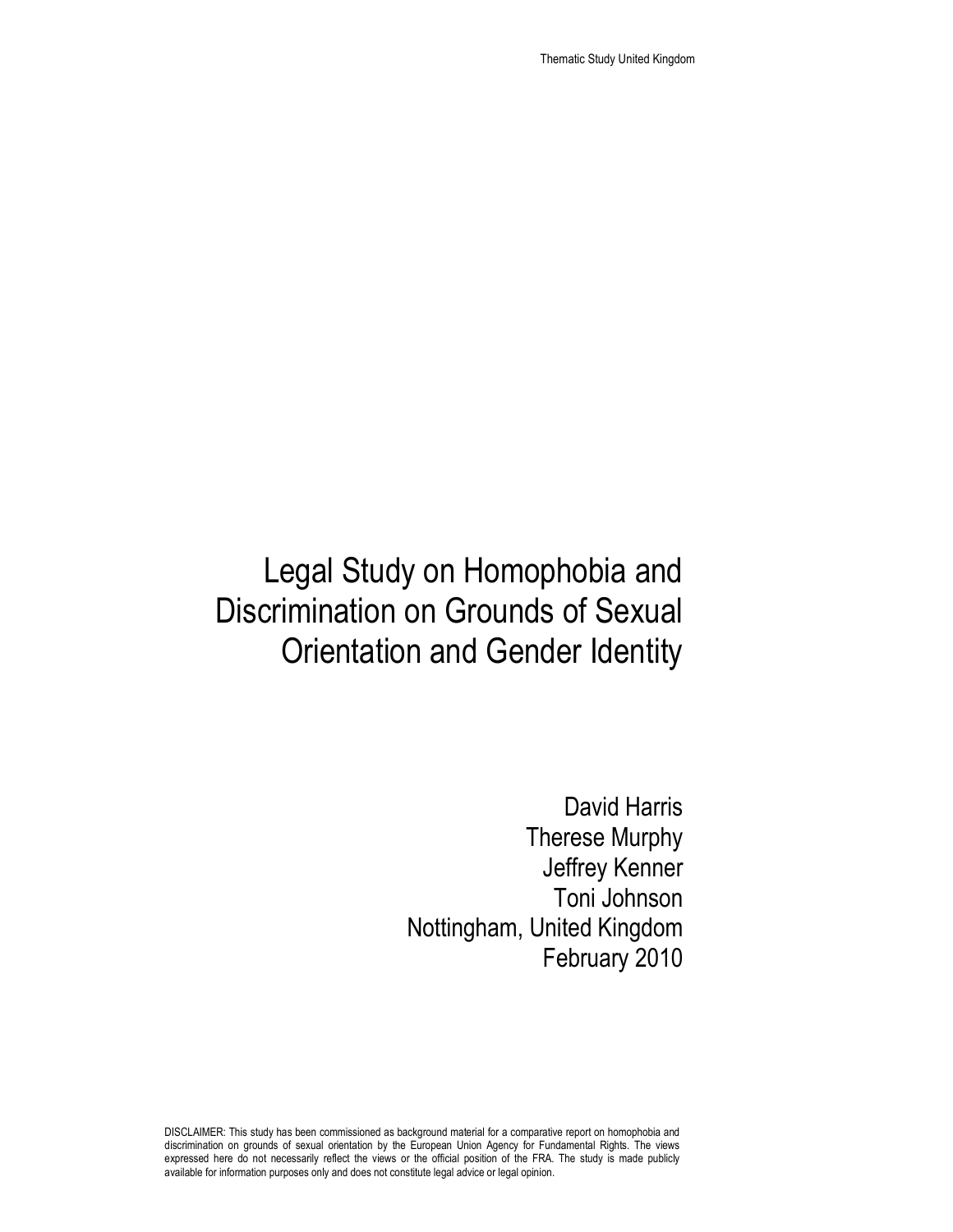# **Contents**

| А. | IMPLEMENTATION OF EMPLOYMENT DIRECTIVE 2000/78/EC  9 |                                                                                                                       |  |  |  |
|----|------------------------------------------------------|-----------------------------------------------------------------------------------------------------------------------|--|--|--|
| В. |                                                      |                                                                                                                       |  |  |  |
| C. |                                                      |                                                                                                                       |  |  |  |
|    | C.1.                                                 |                                                                                                                       |  |  |  |
|    | C.2.                                                 | Jurisprudential evolution of LGBT asylum claims 28                                                                    |  |  |  |
|    | C.3.                                                 |                                                                                                                       |  |  |  |
|    | C.4.                                                 |                                                                                                                       |  |  |  |
|    | C.5.                                                 |                                                                                                                       |  |  |  |
|    | C.6.                                                 | Reuniting LGBT families in the asylum system 34<br>C.6.1.<br>UK based partner has been granted humanitarian<br>C.6.2. |  |  |  |
| D. |                                                      |                                                                                                                       |  |  |  |
|    | D.1.                                                 |                                                                                                                       |  |  |  |
|    | D.2.                                                 |                                                                                                                       |  |  |  |
|    | D.3.                                                 |                                                                                                                       |  |  |  |
|    | D.4.                                                 | Recognition of legal partnerships and same-sex marriages<br>entered into abroad - Applicants applying from overseas40 |  |  |  |
|    | D.5.                                                 | Applications for 'leave to remain' emanating from within                                                              |  |  |  |
|    | D.6.                                                 |                                                                                                                       |  |  |  |
| Е. |                                                      |                                                                                                                       |  |  |  |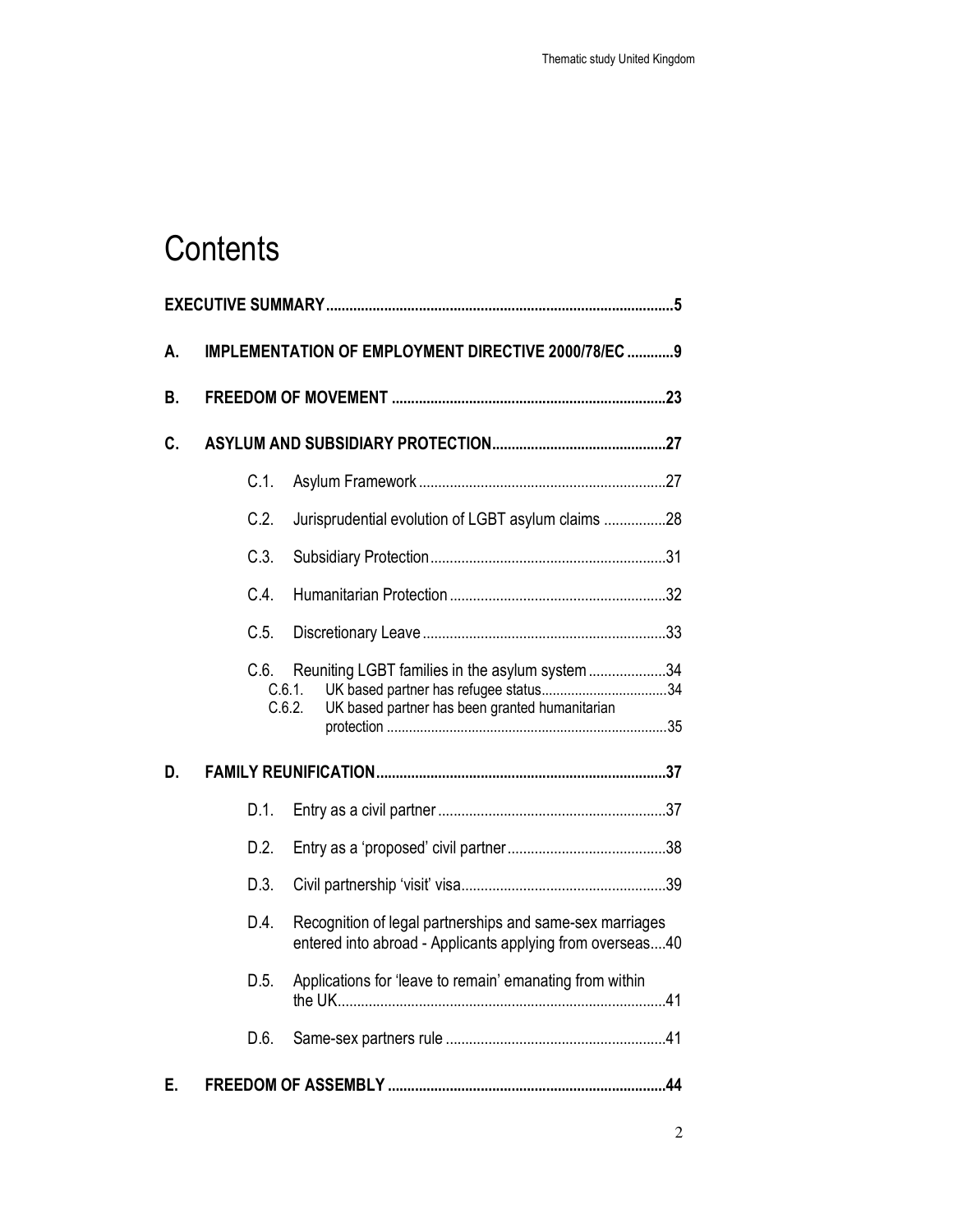| F. |                          |                                                                                                                             |  |
|----|--------------------------|-----------------------------------------------------------------------------------------------------------------------------|--|
|    | F.1.                     |                                                                                                                             |  |
|    | F.2.                     | Homophobic motivation as an aggravating factor in a                                                                         |  |
| G. |                          |                                                                                                                             |  |
|    | G.1.                     | Discrimination against transgender people in employment,<br>vocational training, and the provision of goods, facilities and |  |
|    | G.2.                     | Freedom of Movement, Asylum and Subsidiary Protection,                                                                      |  |
|    | G.3.                     |                                                                                                                             |  |
|    | G.4.                     |                                                                                                                             |  |
|    | G.5.                     | Legislation regarding names and changes of names for                                                                        |  |
|    | G.6.                     | Legislation regarding change of gender/sex56                                                                                |  |
|    | G.7.                     |                                                                                                                             |  |
| н. |                          |                                                                                                                             |  |
| I. |                          |                                                                                                                             |  |
|    | 1.1.<br>1.1.1.           | Criminal law: homophobic and transphobic crimes59<br>Assisted or third party reporting of homophobic and                    |  |
|    | 1.1.2.<br>1.1.3.         | Incitement to hatred on grounds of sexual orientation60                                                                     |  |
|    | 1.2.                     | Pioneering Public NGO Research into Homophobic and                                                                          |  |
|    | 1.3.<br>1.3.1.<br>1.3.2. | Job Applications and Criminal Record Information 61<br>'Gender Reassignment: A Guide for Employers'62                       |  |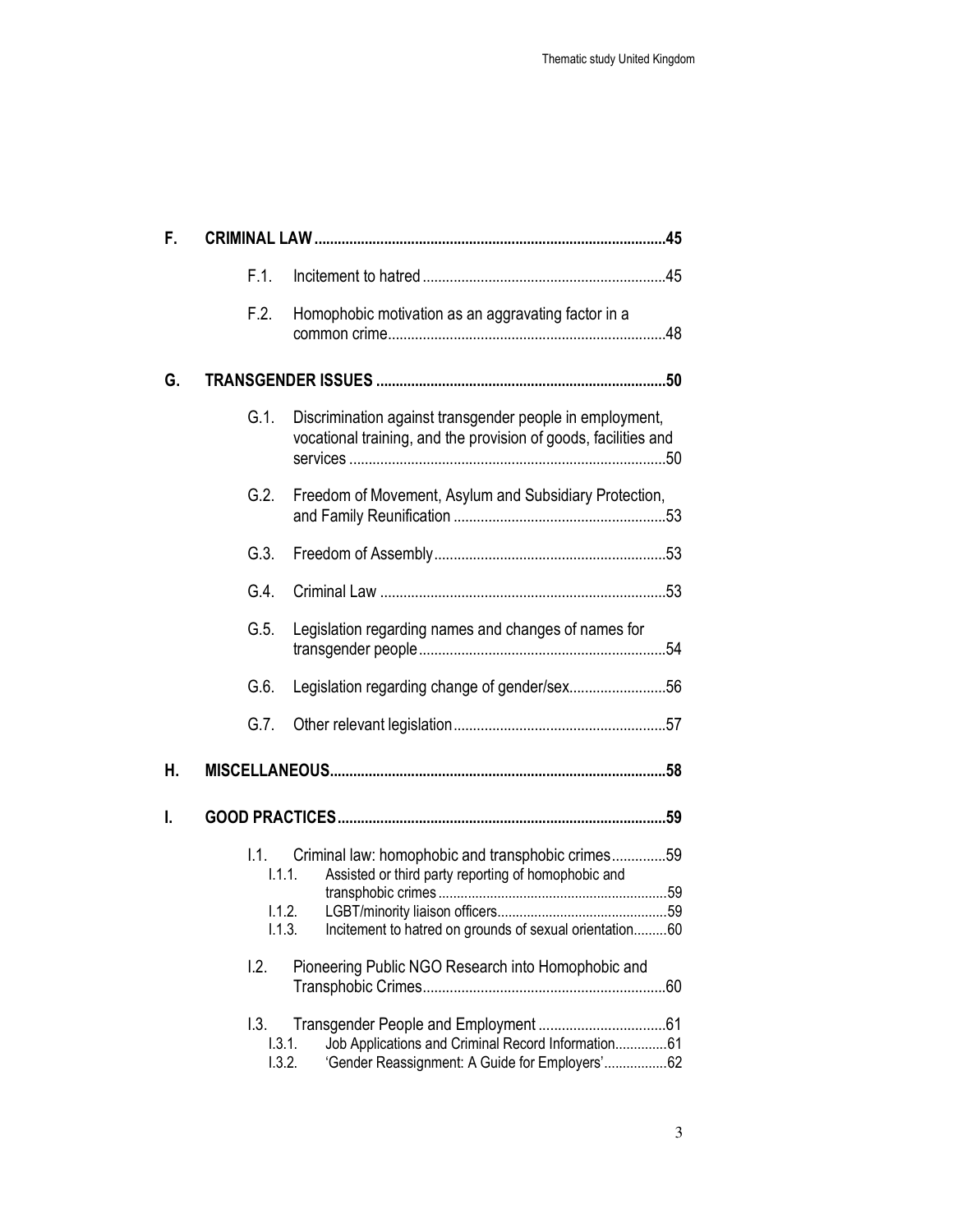| ANNEX 2 – STATISTICS ………………………………………………………………………………………95 |  |
|----------------------------------------------------------|--|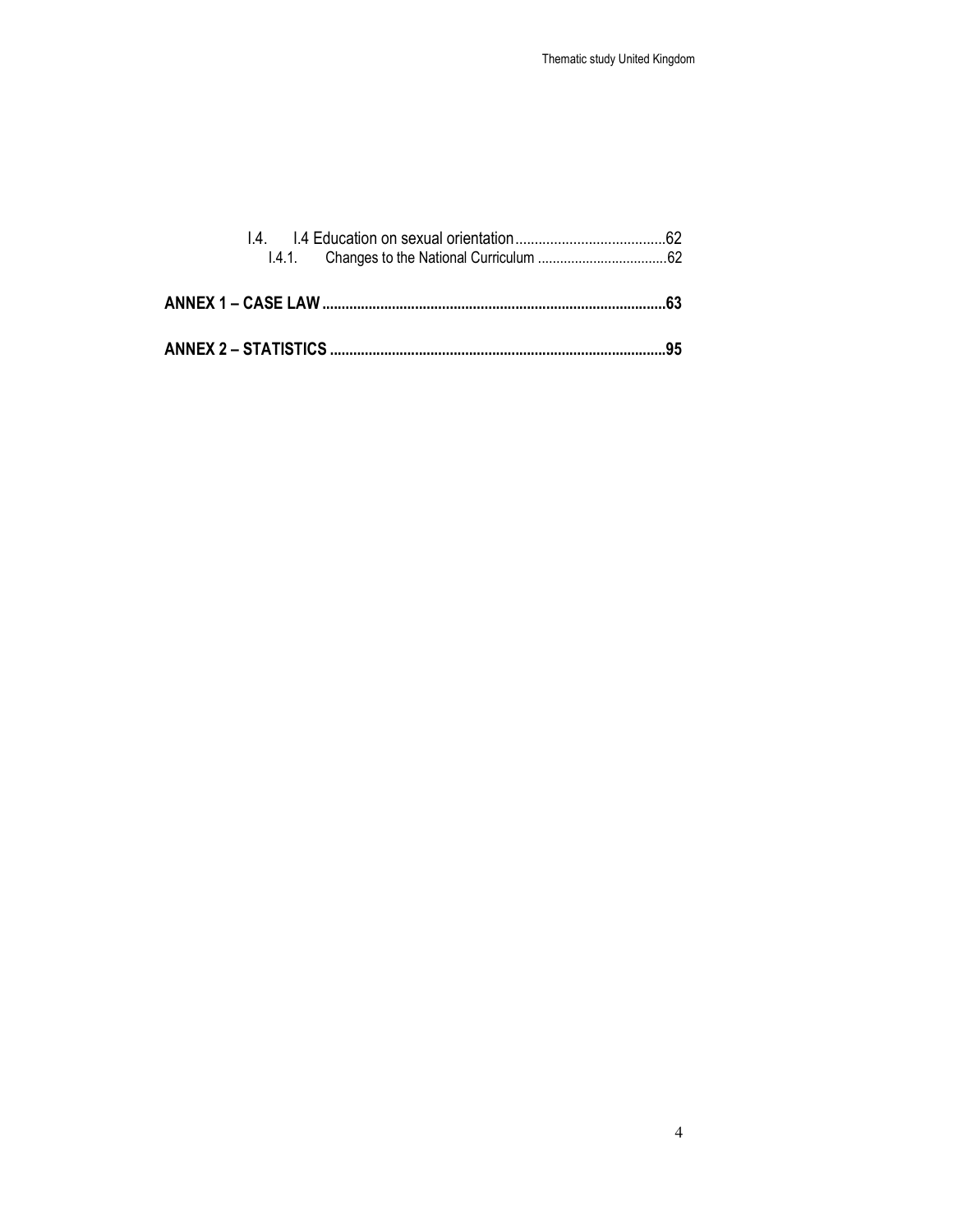# Executive summary

### Implementation of Employment Directive 2000/78/EC

The United Kingdom (UK) has implemented Directive 2000/78 in the specific context of sexual orientation discrimination on time and, with certain exceptions, in compliance with its provisions. The Regulations applying to Great Britain and Northern Ireland outline in detail the personal and material scope of the law, the concepts of discrimination and harassment and exceptions to the principle of non-discrimination, as permitted by the Directive. The Regulations also include broadly compliant provisions on enforcement and remedies. The UK has extremely effective and well resourced statutory equalities commissions with responsibilities for monitoring equalities laws and supporting individuals wishing to bring complaints of unlawful discrimination. Although interest groups cannot bring actions as an alternative to individual complaints these groups are able to represent individuals before courts or tribunals and receive support from the equalities commissions.

Moreover, in 2006 and 2007, the constituent parts of the UK introduced additional legislation extending protection beyond the scope of the Directive by prohibiting sexual orientation discrimination in, inter alia, goods, facilities and services. On 8 April 2010, the new Equality Act received Royal assent and its main provisions will come into force in October 2010. The Act harmonises discrimination law in England and Wales across all the protected characteristics including sexual orientation and further strengthens the law to support progress on equality.

### Freedom of movement

This section contains a summary of the present legal situation in the UK with regard to the rights of LGBT partners of EU citizens who wish to exercise their rights of free movement and residence under EU law. Particular attention is paid to the scope of the definition of a 'family member' and an 'extended family member' which closely follow the requirements of Directive 2004/38. The rights of LGBT partners and their children and other family members are also discussed in the context of the *Civil Partnership Act 2004* and the *Gender Recognition Act 2004*. The position of third-country national LGBT partners of EU citizens and their children and family members is outlined. The effect of the *Civil Partnership Act* is to create rights that are equivalent to marriage and, as such, it enables LGBT partners of UK nationals to benefit from the freedom of movement and residence of their partners in another Member State subject to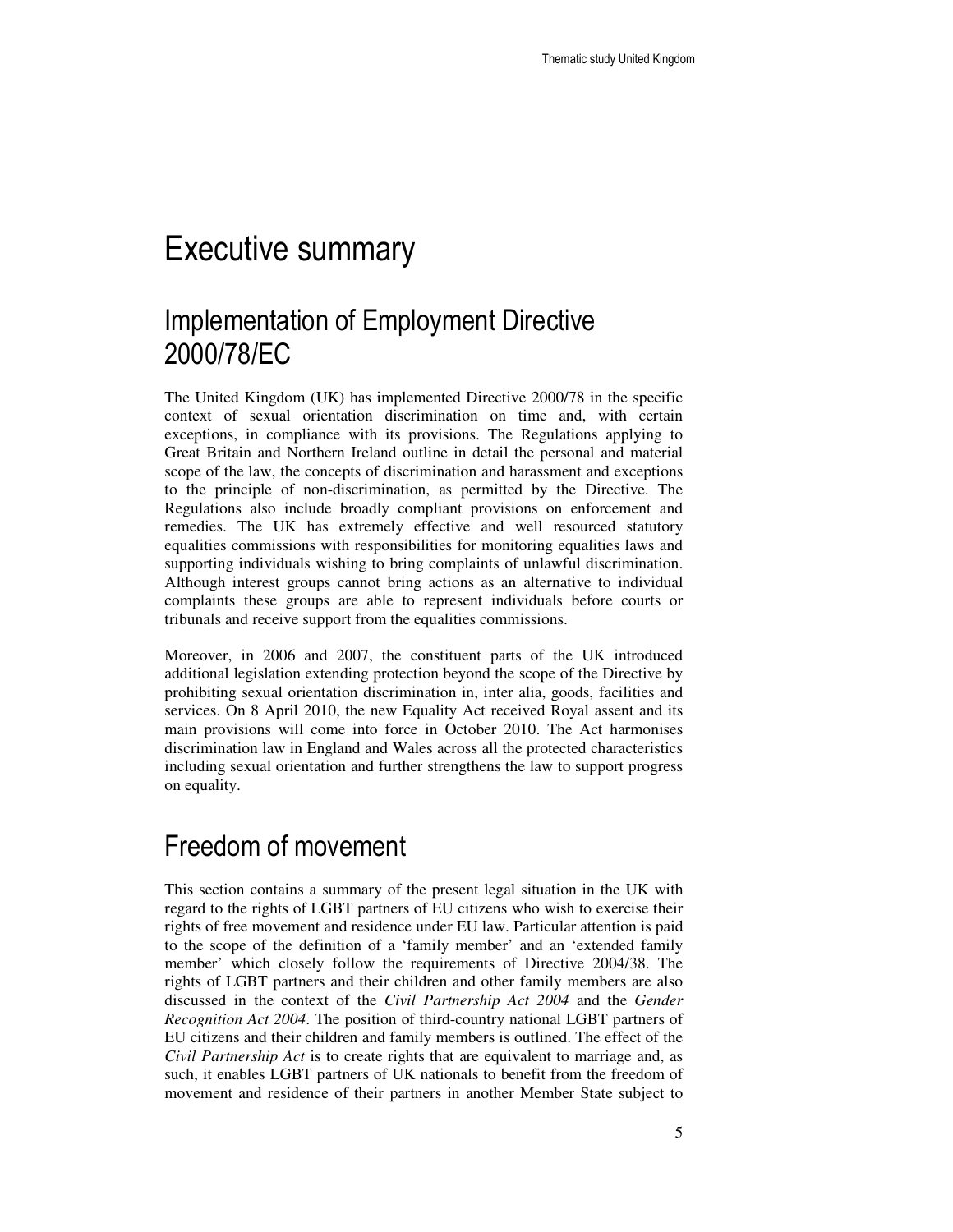the recognition of the host State as provided in Art.  $2(2)(b)$  of Directive 2004/38.

### Asylum and subsidiary protection

This section outlines the current legislative framework in the UK and its impact on claims to refugee and subsidiary status on the ground of sexuality. Specific reference is made to the *Immigration Rules HC 395* as given statutory authority by the *Immigration Act 1971*, as well as the relationship between the *1951 Convention on the Status of Refugees*, the *Human Rights Act 1998,* the *European Convention on Human Rights* (ECHR) and European Directive 2004/83 and its transposition into UK law. Five key cases have been identified which highlight the position of LGBT asylum seekers in the current asylum system, drawing on key themes that have come out of this rapidly expanding area of asylum law. The main issues that have been addressed in these cases are:

- Lesbians and gay men as members of a 'particular social group'.
- Permissible levels of discrimination which do not constitute persecution under the *Convention on the Status of Refugees*.
- Behaviour modification as a form of persecution.
- Internal relocation in the country of origin.
- Access to health care.
- Prosecution versus/persecution.

In addition the impact of Directive 2004/83 and its influence on legislation pertaining to subsidiary protection is discussed in light of its impact on family reunification policy and leave to remain in the UK.

### Family reunification

Schedule 23 of the *Civil Partnership Act 2004* indicates the rights accrued by partners of UK nationals subject to immigration control. The Civil Partnership Act's influence on the *Immigration Rules* has been extensive. The *Asylum and Immigration (Treatment of Claimants) Act 2004* governs entry to the UK to form a civil partnership in accordance with the *Immigration Rules* as given statutory authority by the *Immigration Act 1971* and the *Asylum and Immigration Act 2004*. The *Immigration Rules HC 395* highlight the specific requirements of entry into the UK on the basis of family reunification dependent upon the status of the relationship. The *Rules* pertaining to same-sex reunification can be found in Part 8 of the *Immigration Rules HC 395* paragraphs 277 to 295L.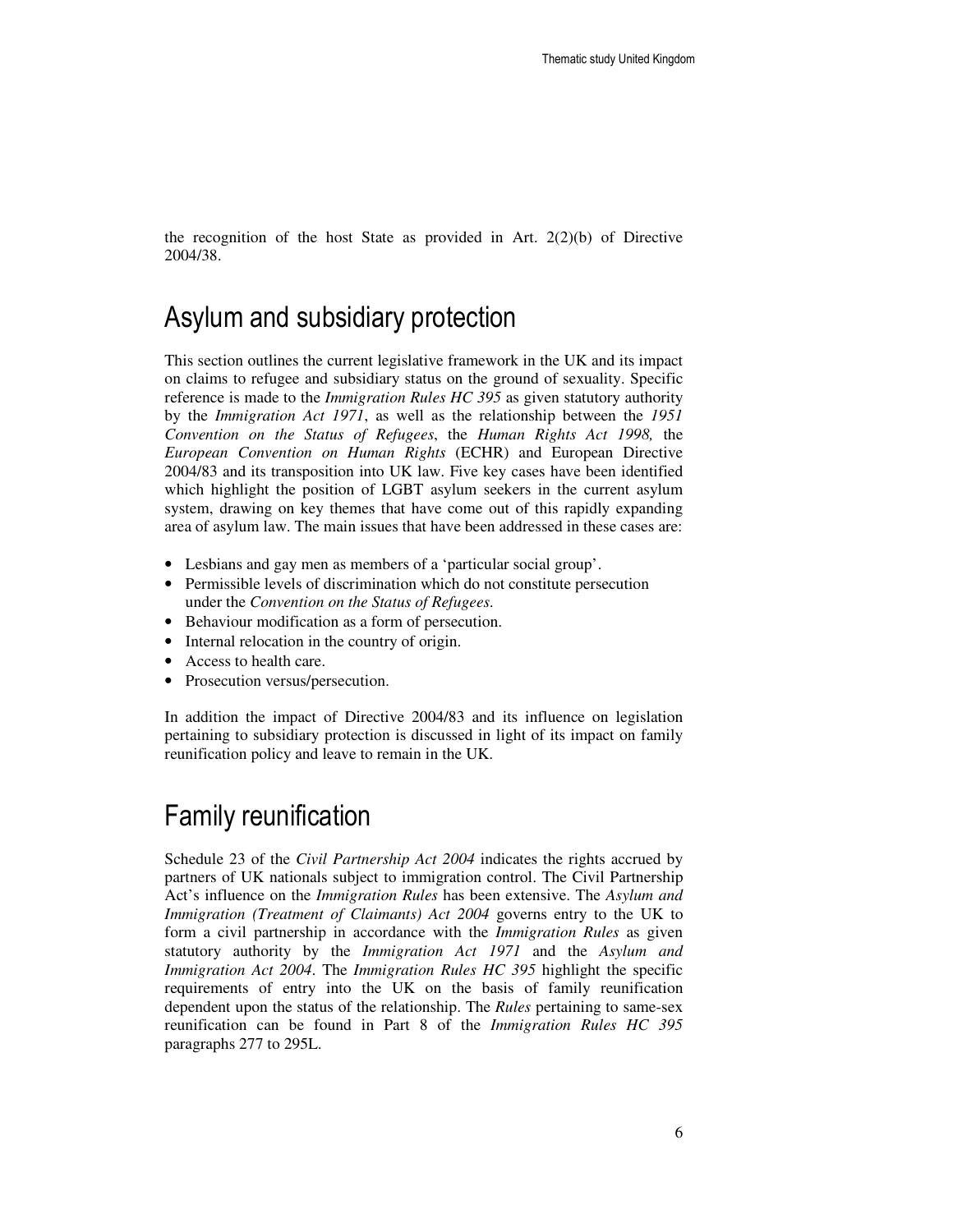### Freedom of assembly

No information was found on cases of refusals or bans, or on the exercise of duties of protection by the authorities in the context of pride marches or homophobic demonstrations. However, pride marches have been taking place in the UK for over 30 years. In addition, ECHR Arts 10, 11, 14 and 17 have been incorporated into domestic law throughout the UK. The law also contains a range of statutory public order offences, as well as powers to regulate and control public meetings and processions.

#### Hate speech and criminal law

In 2004, the law in Northern Ireland was amended so as to criminalise acts intended or likely to stir up hatred or arouse fear on grounds of sexual orientation. As regards England and Wales, the *Criminal Justice and Immigration Act 2008* amends provisions on incitement to religious hatred in the *Public Order Act 1986,* extending them to cover hatred on the grounds of sexual orientation. At the time of writing (February 2010) these new homophobic hatred offences are not yet in force. Scotland does not have legislation covering incitement to hatred on the grounds of sexual orientation.

In the period 2003-2005, England, Wales and Northern Ireland extended hatecrime statutory aggravations to include sexual orientation. In June 2009, Scotland passed the *Offences (Aggravation by Prejudice) (Scotland) Act* , which came into force on 24 March 2010. It requires the aggravation of an offence by prejudice on the grounds of disability, sexual orientation or transgender identity to be taken into account in sentencing.

### Transgender issues

In the UK, discrimination in employment or training, or in the provision of goods, facilities or services on grounds of gender reassignment is a form of sex discrimination. In addition, in Great Britain (England, Wales and Scotland) public authorities have a specific gender equality duty which places an obligation on them to promote gender equality and eliminate sex discrimination. This duty extends to gender reassignment, i.e, to those who are intending to undergo, are undergoing, or have undergone gender reassignment.

In the UK, there is no requirement to carry an identity card or other form of identification displaying one's name. Individuals are also free to use a name of their own choosing. No medical treatment of any kind is needed in order to change one's name or to change it on statutory documents such as a driving licence or a passport.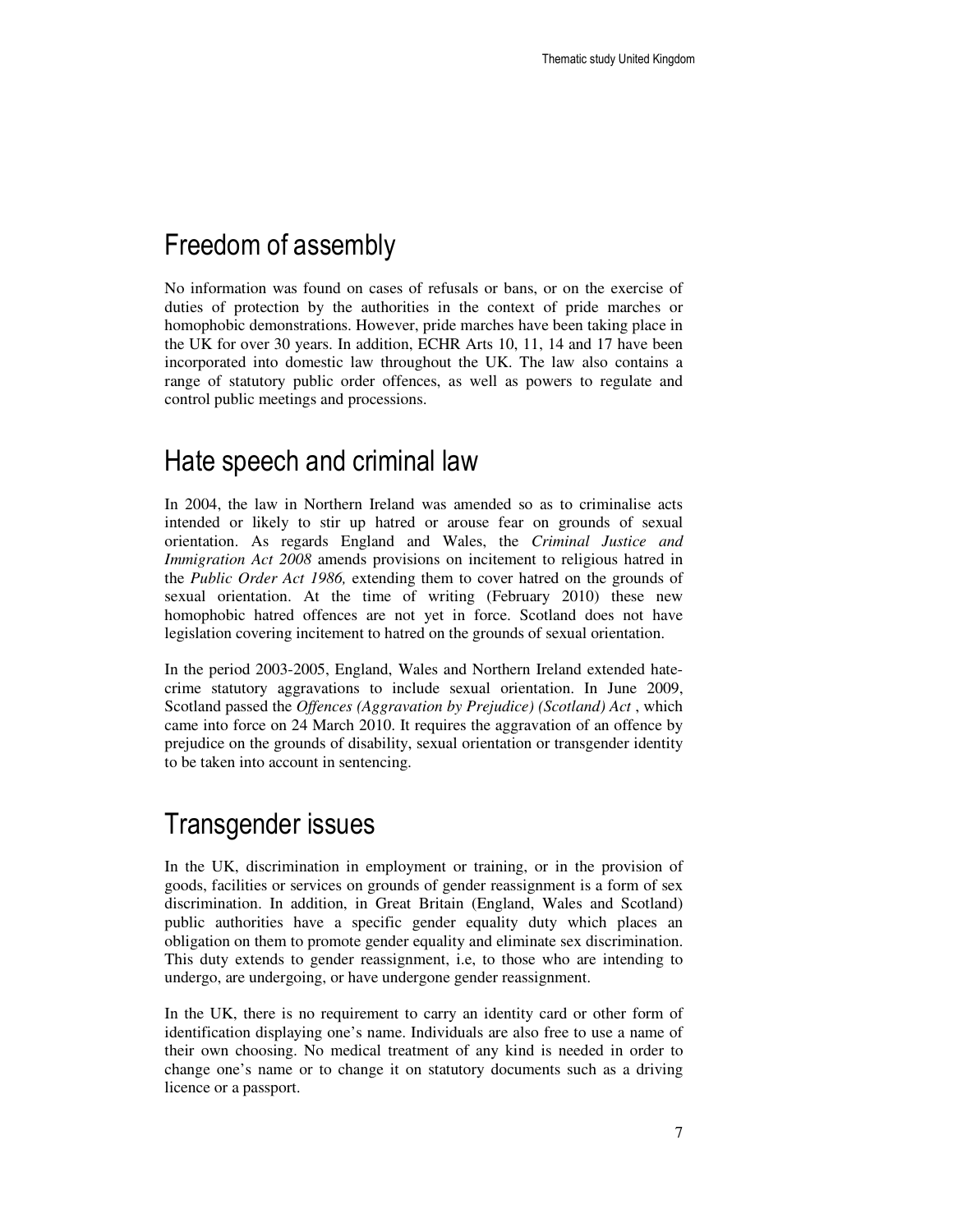The *Gender Recognition Act 2004* (GRA), which came into force in April 2005 and applies throughout the UK, enables transgender individuals who satisfy certain criteria to apply to a Gender Recognition Panel for *a Gender Recognition Certificate*. From the date of the grant of a full Certificate an individual is afforded legal recognition in his or her acquired gender, and can obtain a new birth certificate which does not disclose the fact that he/she changed gender. A transgender person who is married cannot receive a full Certificate because, in the United Kingdom, marriage is not permitted between two members of the same sex. Where applicants are married, they will be issued with an interim Certificate. This enables them to obtain a full Certificate via a simplified procedure if they annul their marriage. The GRA does not require applicants to undergo hormonal treatment or surgery.

#### **Miscellaneous**

No relevant information.

### Good practices

Seven good practices are nominated. The first three concern the reporting of homophobic and transphobic crimes; one concerns research on transgender issues; two concern transgender people and employment practices; and one concerns education on sexual orientation..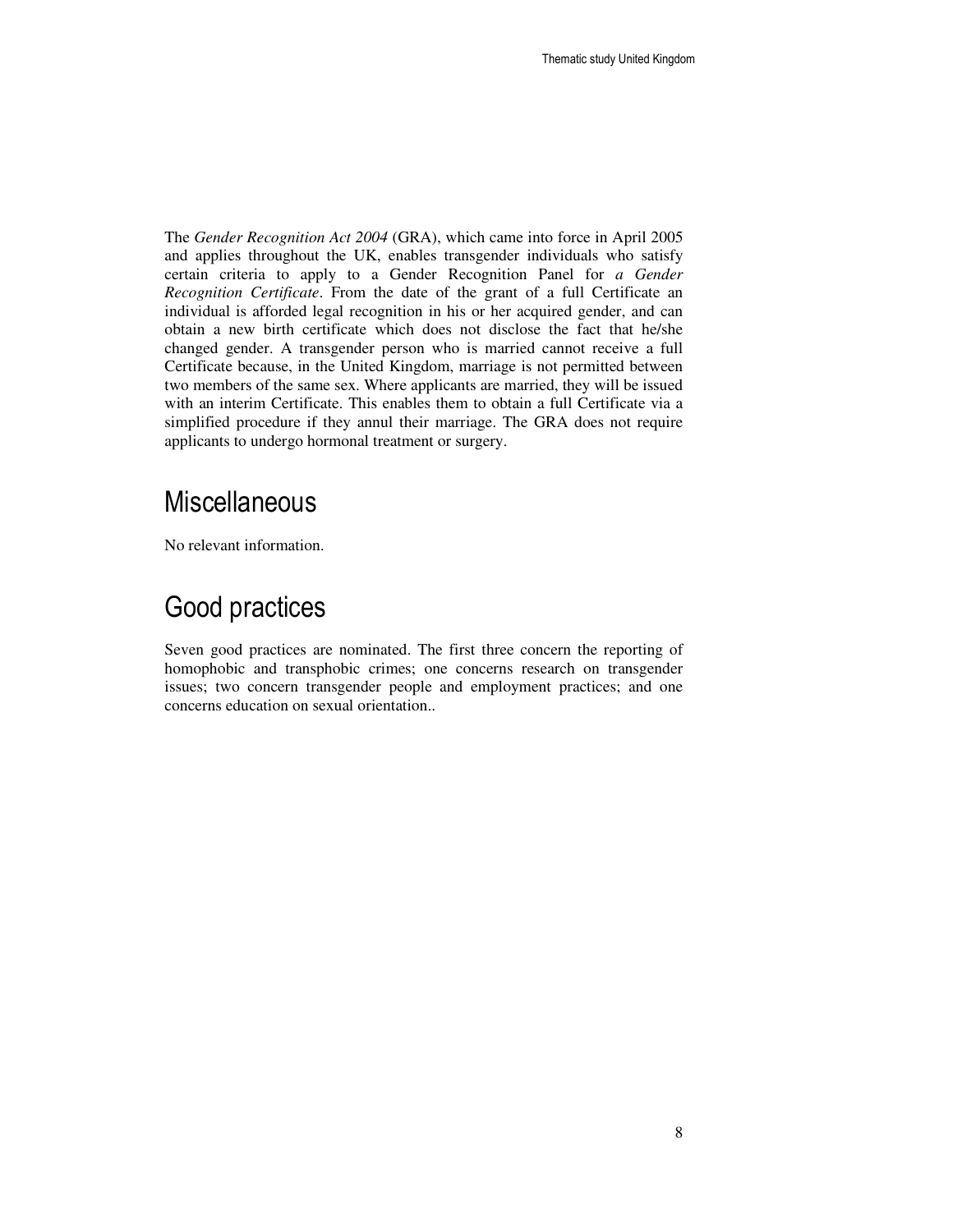# A. Implementation of Employment Directive 2000/78/EC

In accordance with the devolved government arrangements in the UK, separate legislative measures were introduced to implement Council Directive 2000/78/EC (27.11.2000) into national law in Great Britain and Northern Ireland. Specific regulations were adopted relating to each of the prohibited grounds of discrimination contained in the Directive where new laws were necessary in order to bring UK law into compliance. As there was no existing national legislation explicitly prohibiting sexual orientation discrimination in employment and occupation,<sup>1</sup> the *Employment Equality (Sexual Orientation) Regulations 2003* were adopted for Great Britain, coming into legal force on 1 December 2003,<sup>2</sup> and the *Employment Equality (Sexual Orientation) Regulations (Northern Ireland) 2003* were adopted for Northern Ireland and entered into legal force on 2 December  $2003$ .<sup>3</sup> Therefore the necessary laws were adopted by the UK Government to implement Directive 2000/78 by 2 December 2003.<sup>4</sup>

It should be noted at the outset that these regulations were adopted by UK ministers under delegated powers derived from the European Communities Act 1972. Under these powers statutory regulations cannot have a wider material scope than the Directive.<sup>5</sup> However additional regulations have subsequently been adopted under powers delegated from sections 81 and 82 of the *Equality*  Act 2006 (EA).<sup>6</sup> These are the *Equality Act (Sexual Orientation) Regulations* 

<sup>1</sup> Although the UK Human Rights Act 1998 has provided a basis for enforcing rights contained in the ECHR in the UK courts, a recent attempt to bring a claim of sexual orientation discrimination relying on Art. 14 ECHR was not successful in the UK House of Lords: *Secretary of State for Work and Pensions v. M* [2006] UKHL 11, available at: http://www.publications.parliament.uk/pa/ld/ldjudgmt.htm (15.02.2008).

<sup>2</sup> UK/ Employment Equality (Sexual Orientation) Regulations 2003, Statutory Instrument 2003 No.1661 (01.12.2003), available at: http://www.opsi.gov.uk/si/si2003/20031661.htm (15.02.2008). In order to make very minor amendments to these regulations, additional legislative measures were later adopted for Great Britain by way of the Employment Equality (Sexual Orientation) Regulations 2003 (Amendment) Regulations 2003, Statutory Instrument 2004 No. 2827 (01.12.2003), available at: http://www.opsi.gov.uk/si/si2003/20032827.htm, and the Employment Equality (Sexual Orientation) Regulations 2003 (Amendment) Regulations 2004, Statutory Instrument 2004 No. 2519 (01.10.2004), available at: http://www.opsi.gov.uk/si/si2004/20042519.htm (15.02.2008).

<sup>3</sup> UK/ Employment Equality (Sexual Orientation) Regulations (Northern Ireland) 2003, Statutory Rules of Northern Ireland 2003 No. 497 (02.12.2003), available at: http://www.opsi.gov.uk/sr/sr2003/20030497.htm (15.02.2008).

<sup>4</sup> In accordance with the implementation date specified in Art.18 of the Directive.

<sup>5</sup> For further explanation see UK/ House of Commons Research Paper 03/54 (2003) *Employment Equality Regulations: Religion and Sexual Orientation*, p.16, available at: http://www.parliament.uk/commons/lib/research/rp2003/rp03-054.pdf (15.02.2008).

<sup>6</sup> See UK/ Equality Act 2006 c.3 (16.02.2006), available at: http://www.opsi.gov.uk/acts/acts2006/ukpga\_20060003\_en\_1.htm (15.02.2008).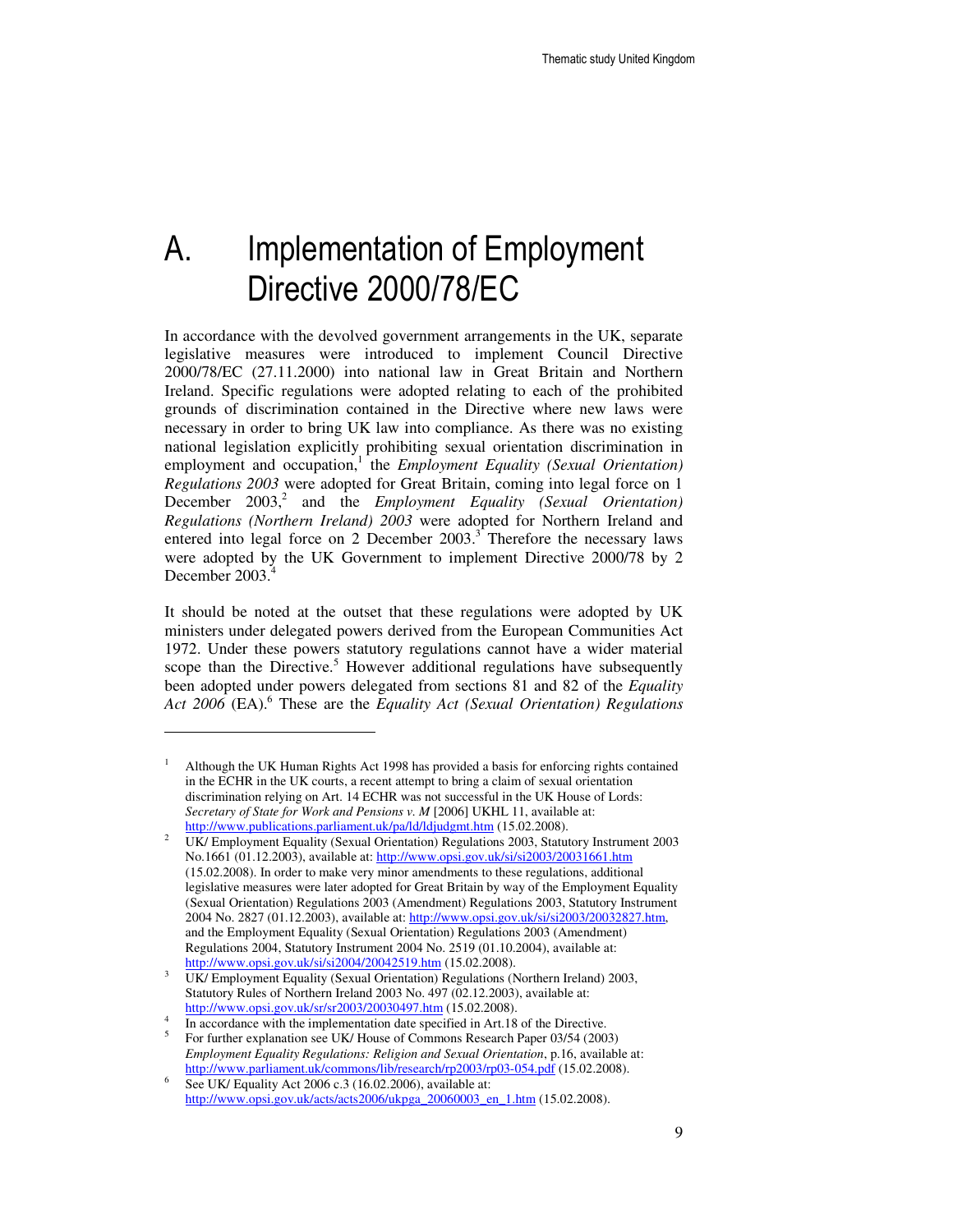*2007*<sup>7</sup> and the *Equality Act (Sexual Orientation) Regulations (Northern Ireland)*  2006 as amended.<sup>8</sup> These regulations extend the material scope of prohibited sexual orientation discrimination in the UK beyond the fields of employment and occupation. The 2007 Regulations prohibit discrimination on grounds of sexual orientation in the provision of goods, facilities, services, education, management and disposal of premises and the exercise of public functions. The 2007 Regulations broadly follow the scope and content of the 2003 Regulations with some exceptions although there are some innovative features including specific coverage of unlawful contractual terms and instructions to discriminate. There is a temporary exemption relating to the insurance sector. Provisions also place married persons and same sex civil partners in the same position under the Regulations. The Northern Ireland Regulations have been reissued, following consultation, having been the subject of a successful judicial review challenge by a variety of Christian organisations.<sup>9</sup> These organisations complained about a lack of consultation about the harassment provisions in those Regulations as these were not mentioned in the preceding consultation paper.

As mentioned, the new *Equality Act 2010*<sup>10</sup> received Royal assent in April 2010 and its main provisions are expected to come into force in October 2010. The Act brings together and restates all existing enactments in domestic discrimination law concerning each of the 'protected characteristics', including the 2003 and 2007 Sexual Orientation Regulations, in order to give a single approach. Most of the existing legislation has been repealed. The Act forms part of the law of England, Scotland and Wales. The Northern Ireland Assembly has devolved powers to bring forward their own proposals. The Act aims to simplify, harmonise and consolidate discrimination law and to strengthen the law in a number of areas. The Act also contains a new power providing the ability to harmonise the legislation where changes are required as a result of European law. At the time of writing (April 2010), a complete assessment of the Act's impact is not yet possible. However, the Act will, inter alia: $<sup>11</sup>$ </sup>

<sup>7</sup> UK/ Equality Act (Sexual Orientation) Regulations 2007 Statutory Instrument 2007 No. 1263 (30.04.2007), available at: http://www.opsi.gov.uk/si/si2007/uksi\_20071263\_en\_1 (15.02.2008).

<sup>8</sup> The Equality Act (Sexual Orientation) (Amendment No 2) Regulations (Northern Ireland) 2007, Statutory Rules of Northern Ireland 2006 No. 439 (01.06.2007), available at: http://www.opsi.gov.uk/sr/sr2007/nisr\_20070261\_en\_1 (15.02.2008). See below for discussion of the successful challenge to part of these Regulations in *Re Christian Institute and others' application for judicial review* [2008] Industrial Relations Law Reports (IRLR) 36.

<sup>9</sup> *Re Christian Institute and others' application for judicial review* [2008] Industrial Relations Law Reports (IRLR) 36 (Northern Ireland Queens Bench Division).

<sup>&</sup>lt;sup>10</sup> Equality Act 2010 c.15, available at: http://195.99.1.70/acts/acts2010/pdf/ukpga\_20100015\_en.pdf (21.04.2010).

<sup>&</sup>lt;sup>11</sup> Equality Bill: Explanatory Notes 2009, pp. 3-4, available at: http://www.publications.parliament.uk/pa/ld200910/ldbills/020/en/10020x-- .htm#index\_link\_1.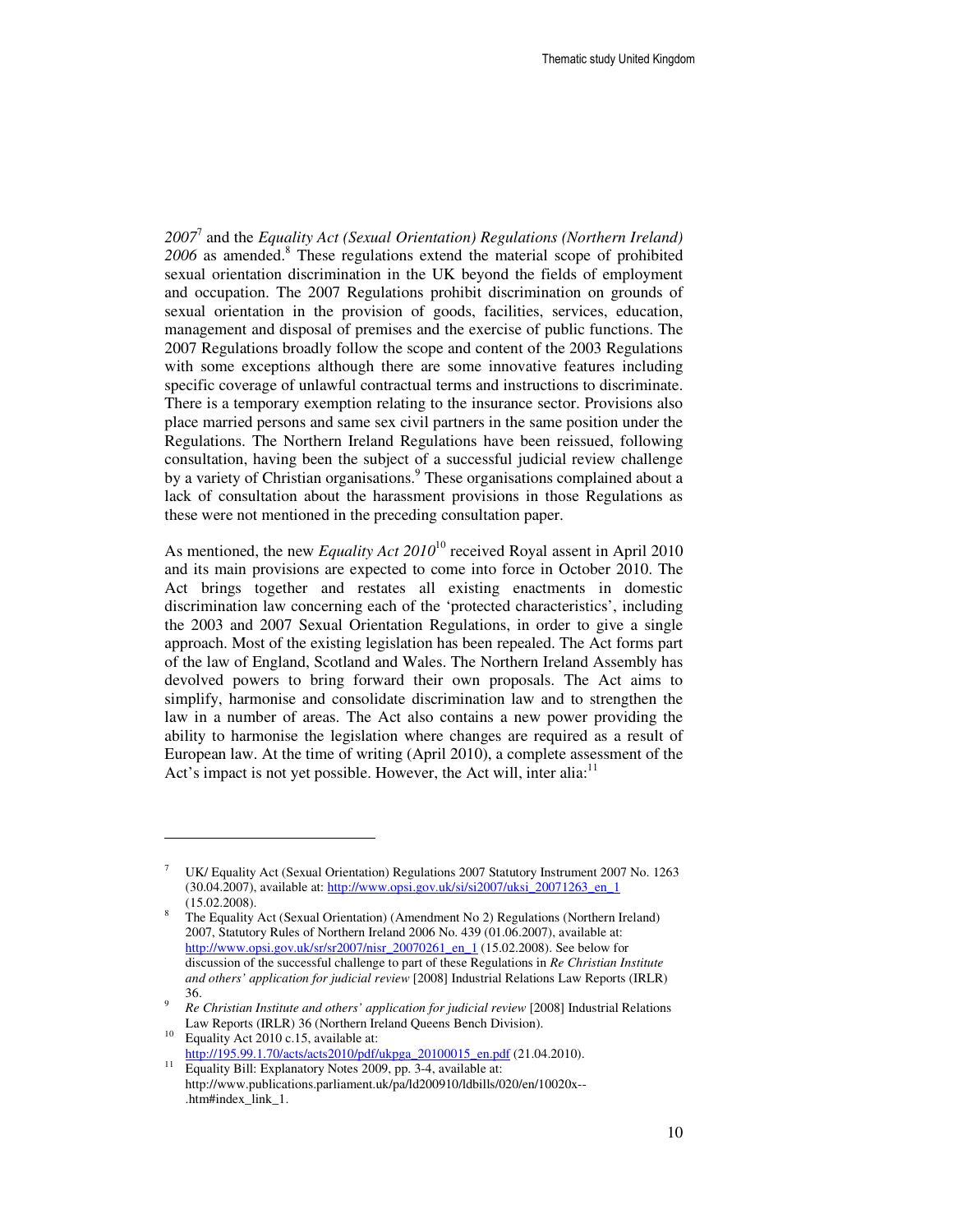- extend the circumstances in which a person is protected against discrimination, harassment or victimisation because of a protected characteristic;
- extend the circumstances in which a person is protected against discrimination by allowing people to make a claim if they are directly discriminated against because of a combination of two relevant protected characteristics;
- create a duty on listed public bodies when carrying out their functions to eliminate conduct which the Act prohibits; to advance equality of opportunity between persons who share a relevant characteristic and those who do not; and to foster good relations between people who share a relevant characteristic and people who do not;
- allow an employer or service provider or other organisation to take positive action so as to enable existing or potential employees or customers to overcome or minimise a disadvantage arising from a protected characteristic.

For the purpose of this part of the study we will focus on the 2003 Sexual Orientation (SO) Regulations applicable in Great Britain (GB), as the 2003 Northern Ireland (NI) Regulations are essentially similar.<sup>12</sup> The following elements of the 2003 GB SO Regulations will next be outlined in turn: scope; concept of discrimination; exceptions for genuine occupational requirements; positive action; and remedies, enforcement and sanctions.

The **personal and material scope** of the Regulations is consistent with the letter and spirit of Directive 2000/78. In the interpretation provisions in Reg. 2(1) the term 'sexual orientation' is defined as meaning a sexual orientation towards '(a) persons of the same sex; (b) persons of the opposite sex; or (c) persons of the same sex and of the opposite sex'. According to the Explanatory Memorandum to the Regulations, this definition covers discrimination against people of either sex in employment and occupation who are 'lesbian', 'gay', 'bisexual' or 'straight' but it 'does not extend to sexual practices and preferences'.<sup>13</sup> Nevertheless, as Directive 2000/78 is silent on the meaning of 'sexual orientation' this represents a broad definition of the term.

'Employment' under Reg. 2(3) means 'employment under a contract of service or of apprenticeship or a contract personally to do any work'. Employment extends beyond the limited common law concept of an 'employee' under a

<sup>&</sup>lt;sup>12</sup> Note, however, that the 2003 NI SO Regulations grant enforcement powers to the Equality Commission for Northern Ireland including the power to provide financial assistance and support to individuals, see regs. 30-32 and 40.

<sup>&</sup>lt;sup>13</sup> Employment Equality (Sexual Orientation) Regulations 2003 Explanatory Memorandum Annex B, para. 5. See also C. O'Cinneide (2007), *United Kingdom Country Report on measures to combat discrimination*, for the European Network of Legal Experts in the nondiscrimination field, p.18, available at:

http://www.europa.nl/employment\_social/fundamental\_rights/pdf/legnet/ukrep07\_en.pdf (15.02.2008).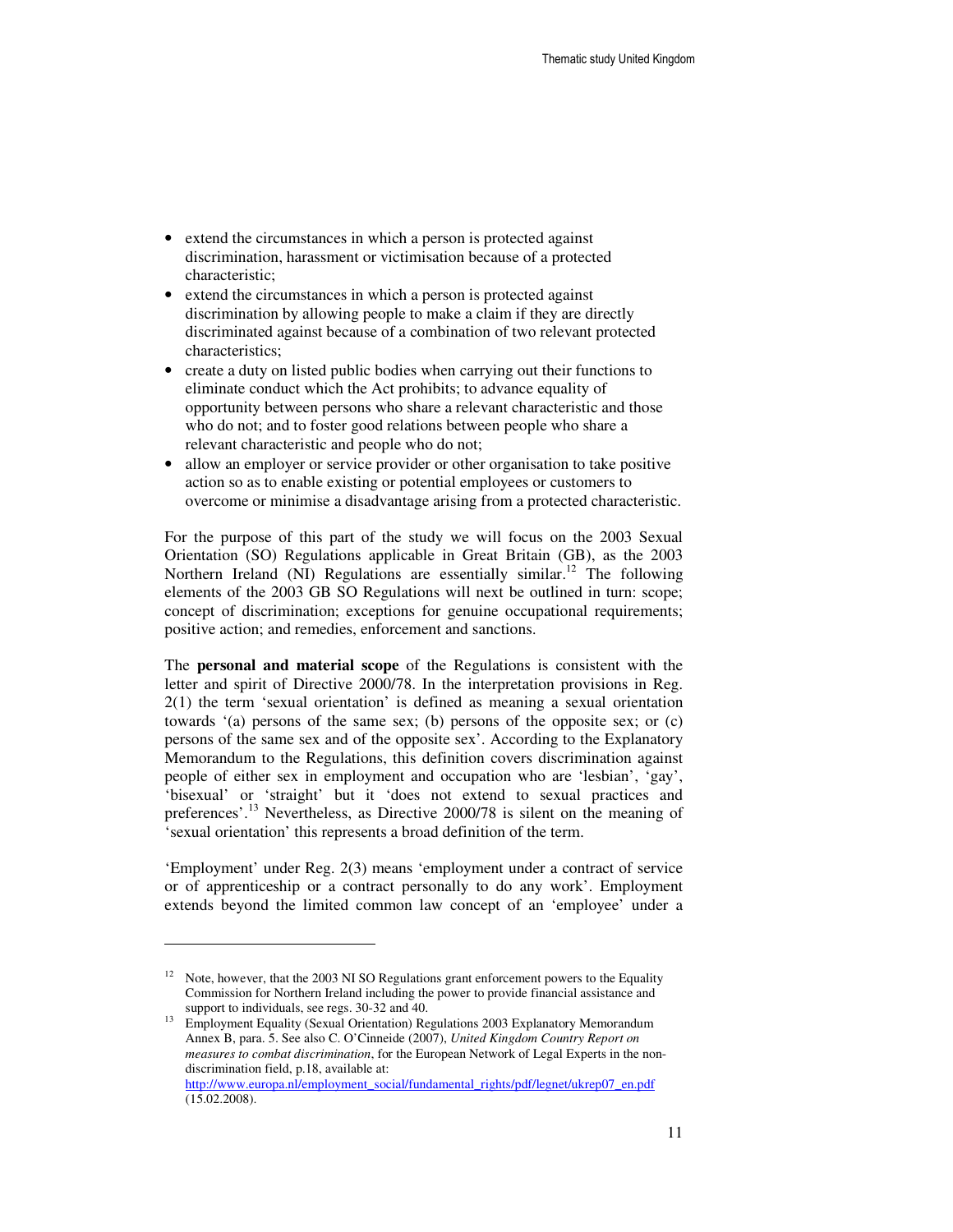contract of service.<sup>14</sup> It broadly encompasses casual workers, home workers, agency workers and part-time or irregular workers who are in an employment relationship. Protection against sexual orientation discrimination is also extended to contract workers,<sup>15</sup> office holders,<sup>16</sup> police,<sup>17</sup> the armed forces,<sup>18</sup> barristers,<sup>19</sup> advocates<sup>20</sup> and partners in firms.<sup>21</sup>

Employers and contract principals and their agents are vicariously liable under Reg. 22 for anything done by a person 'in the course of his employment', whether or not it was done with their knowledge or approval. It is a defence for an employer or principal to show that he/she took such steps as were 'reasonably practicable' to prevent the employee from doing such an act. Similar provisions in the *Race Relations Act 1976* (RRA) have been relied on by workers who have been subjected to racial harassment by their fellow employees.<sup>22</sup> However, the UK House of Lords has held in *Pearce v. Governing Body of Mayfield School*<sup>23</sup> that where harassment of a worker is by a third party the employer cannot be vicariously liable. In *Pearce* a female teacher was subjected to sex-specific homophobic taunting and abuse by pupils at a school. The Governing Body of the school was held to be not vicariously liable as the pupils were not its agents and the acts of harassment were not carried by the staff. The case was brought under the *Sex Discrimination Act 1975* (SDA), as it predated the SO Regulations, but the provisions on vicarious liability are identical in the separate legislative regimes. However, in May 2007, in *Equal Opportunities Commission v. Secretary of State for Trade and Industry*, <sup>24</sup> the England and Wales High Court (Mr Justice Burton) ruled that such a narrow approach is incompatible with the definition of 'harassment' in EU equalities law which requires the law to facilitate claims where an employer knowingly fails to protect a worker from repetitive harassment by a third party.

Bodies providing access to employment and self-employment are prohibited from discriminating against a person on the grounds of sexual orientation. Specified bodies include,<sup>25</sup> *inter alia*, trade organisations, qualifications' bodies,

The UK House of Lords has held that casual workers are not 'employees' if they have no obligation to work for the employer and the employer has no obligation to provide them with work: *Carmichael v. National Power* [2000] IRLR 43. It follows that casual workers and other atypical workers are excluded from many aspects of UK employment legislation.

<sup>&</sup>lt;sup>15</sup> Reg. 9. Under Reg. 9(5) this would include not only agency workers but any person who is supplied to work for another person under a contract.

 $^{16}$  Reg. 10.

 $^{17}$  Reg. 11.

 $^{18}$  Reg. 36(2)(c).

 $\frac{19}{20}$  Reg. 12.

 $\frac{20}{21}$  Reg. 13.

Reg. 14

<sup>22</sup> *Jones v. Tower Boot* [1997] IRLR 168.

<sup>23</sup> *Pearce v. Governing Body of Mayfield School* [2003] IRLR 512.

<sup>24</sup> *Equal Opportunities Commission v. Secretary of State for Trade and Industry* [2007] IRLR 327.

 $25$  Regs. 15-20.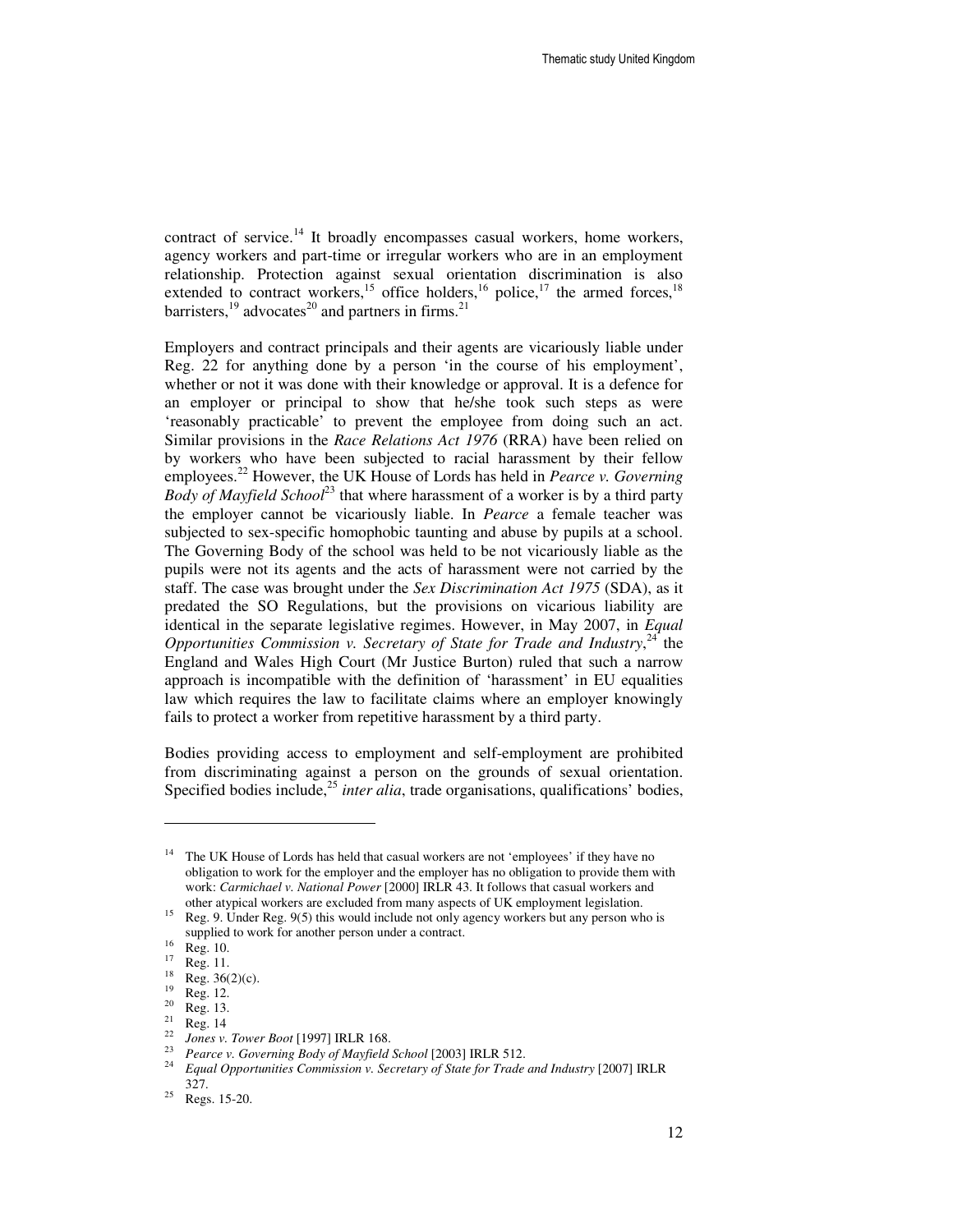providers of vocational training, employment agencies, careers guidance bodies and institutions of further and higher education.<sup>26</sup> In the main these provisions are fully consistent with, if not broader than, the scope of the Directive in Art.  $3(1)(a)$  and (b), covering both public and private sectors, including public bodies, conditions for access to employment, to self-employment or to occupation and access to vocational guidance and training. See below, paragraphs 33-37 for discussion of 'genuine occupational requirements' that can be applied by professional or qualifications' bodies.

In accordance with Art  $3(1)(c)$  of the Directive, the Regulations apply to persons at all stages of the employment relationship, from the hiring process<sup>27</sup> through to discrimination during the period of employment including pay, or if a person is subjected to any detriment, and in the event of dismissal, including self-dismissal or constructive dismissal by reason of the employer's conduct.<sup>2</sup> The worker is also protected from unlawful discrimination after the conclusion of the employment relationship 'where the discrimination or harassment arises out of and is closely connected to that relationship'.<sup>29</sup>

The **concept of discrimination** in the Regulations is founded on the principle of equal treatment and includes direct discrimination, indirect discrimination, victimisation and harassment as required by Art. 2 of the Directive.

Under Reg. 3(1)(a) the definition of direct discrimination is straightforward, applying where a person discriminates against another person 'on grounds of sexual orientation' by treating that person 'less favourably than he would treat other persons'. The term 'on grounds of' has been interpreted broadly, in the context of race discrimination, and therefore should be considered to include less favourable treatment of someone because of the racial or ethnic origin of the person with whom he/she associates, for example if his or her son is gay.<sup>30</sup> Moreover, also in the context of racial discrimination, this term has been applied to protect the right of a manager or worker to refuse to carry out such an instruction against a fellow worker or client even if they are not a member of the racial or ethnic group being subjected to discrimination.<sup>31</sup> This case law applies equally to sexual orientation discrimination as confirmed by the judgment of the England and Wales Court of Appeal in *English* v. *Thomas* 

<sup>&</sup>lt;sup>26</sup> Vocational training by schools is not included.

<sup>&</sup>lt;sup>27</sup> Reg. 6(1) and (3).

Reg.  $6(2)$ ,  $(4)$  and  $(5)$ .

 $29$  Reg. 21(1).

<sup>30</sup> See Lord Hope in *MacDonald v. Advocate General for Scotland* [2003] UKHL 34, para. 80. Discussed by C. O'Cinneide (2007), *United Kingdom Country Report on measures to combat discrimination*, for the European Network of Legal Experts in the non-discrimination field, p.22, available at: http://www.europa.nl/employment\_social/fundamental\_rights/pdf/legnet/ukrep07\_en.pdf (15.02.2008).

<sup>31</sup> *Weathersfield Van and Truck Rentals v. Sargeant* [1999] Industrial Cases Reports (ICR) 425.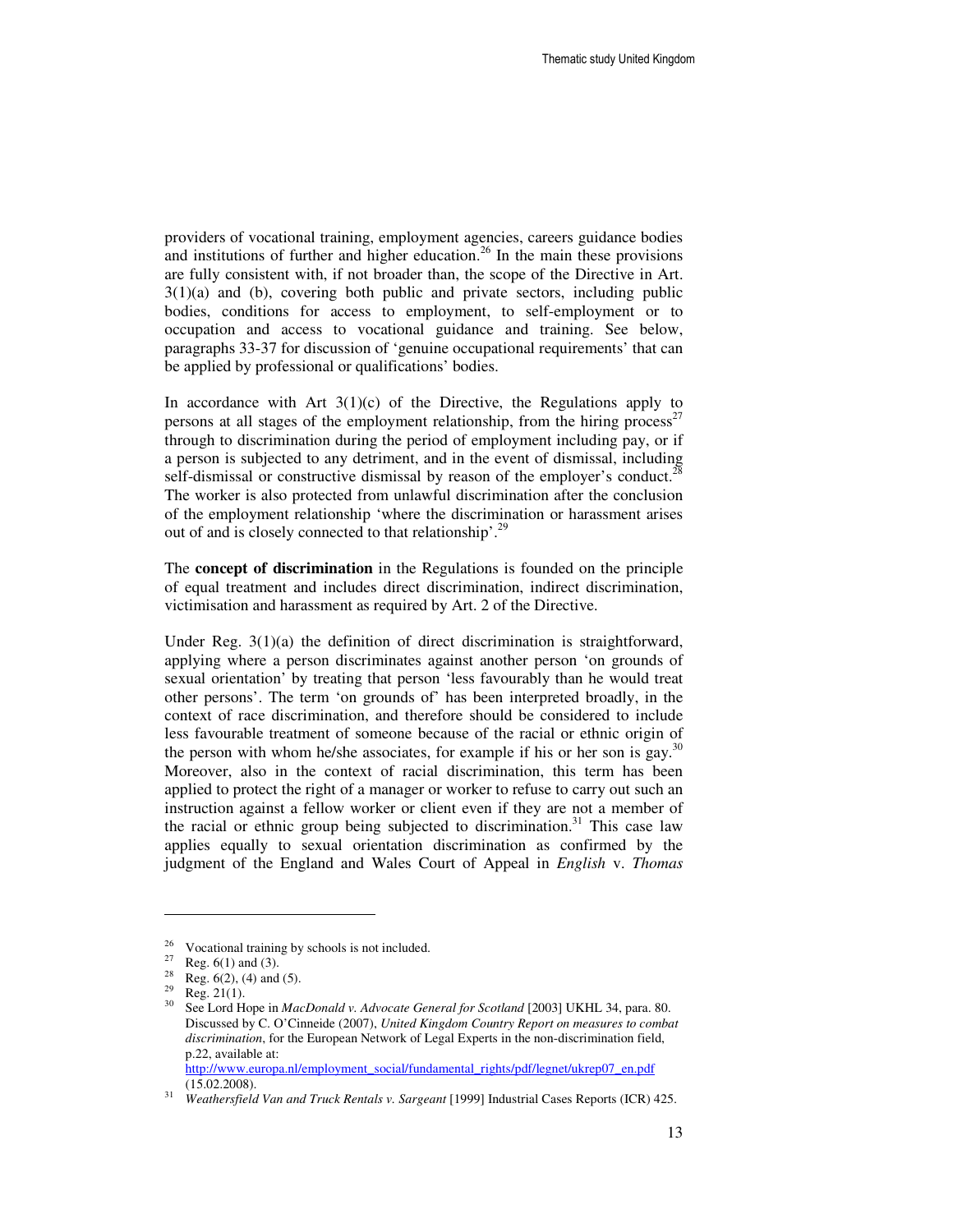*Sanderson Blinds Ltd*<sup>32</sup> discussed below. While case-law may compensate for the absence of any reference in either the GB or NI Regulations to an 'instruction' to discriminate being deemed to be discrimination, as expressed in Art. 2(4) of the Directive, the requirement in Art. 2(4) should be made explicit in the Regulations in order to ensure transparency. This is also now necessary for reasons of consistency as the 2007 GB SO Regulations concerning sexual orientation discrimination in specified areas other than employment and occupation expressly prohibit instructions to discriminate albeit that enforcement of this prohibition is reserved solely for the statutory Commission for Equality and Human Rights (CEHR).<sup>33</sup> It should be noted also that this broad approach to the concept of equality, to include discrimination by association, has been adopted by the ECJ in *Coleman v. Attridge Law*. 34

The definition of less favourable treatment in Reg.  $3(1)(a)$  is consistent with Art.  $2(2)(a)$  of the Directive. In the context of sex discrimination, it has been held that the tribunal must simply ask whether or not the person complaining of discrimination would have received the same treatment 'but for' his or her  $sex$ <sup>35</sup> Moreover, the UK courts have established, in cases concerning sex and race discrimination, that the intention or motive to discriminate is not relevant to show discrimination.<sup>36</sup> The 'but for' test has similarly been broadly applied in the context of harassment on the grounds of sexual orientation by the England and Wales Court of Appeal in *English* v. *Thomas Sanderson Blinds*, <sup>37</sup> discussed below. It is fully accepted under domestic law that direct discrimination cannot be justified. Stereotypical assumptions or perceptions about members of a group are irrelevant because the objective of the legislation is to treat every person as an individual who is not assumed to be like other members of the group. In the context of sexual orientation discrimination, where stereotyping is rife, reiteration of this approach would reinforce the position of complainants in direct discrimination and harassment cases.

The requirement for a comparator in discrimination cases is limited, under Reg. 3(2), to situations where 'the relevant circumstances in the one case are the same, or not materially different, in the other'. Therefore the legal test is not whether the employer has treated the worker less favourably, but whether he /she has treated him/her less favourably than he/she would have treated a worker in an otherwise similar situation belonging to another group.<sup>38</sup> It follows that an actual comparator is not always necessary. The tribunal must answer two questions. Firstly, why was the claimant treated in the way in which he/she was? Secondly, was it on the proscribed ground that was the foundation of the

<sup>32</sup> [2008] EWCA Civ 1421; [2009] IRLR 206.

<sup>&</sup>lt;sup>33</sup> Reg. 11 of the UK/ Equality Act (Sexual Orientation) Regulations 2007 Statutory Instrument 2007 No. 1263 (30.04.2007).

<sup>34</sup> Case C-303/06, *Coleman v. Attridge Law* [2007] IRLR 88 (Opinion of 31 January 2008).

<sup>35</sup> *James v. Eastleigh Borough Council* [1990] IRLR 288.

<sup>36</sup> *R v. Birmingham City Council ex parte Equal Opportunities Commission* [1989] IRLR 173.

<sup>37</sup> [2008] EWCA Civ 1421; [2009] IRLR 206.

<sup>38</sup> *Zafar v. Glasgow City Council* [1988] IRLR 36.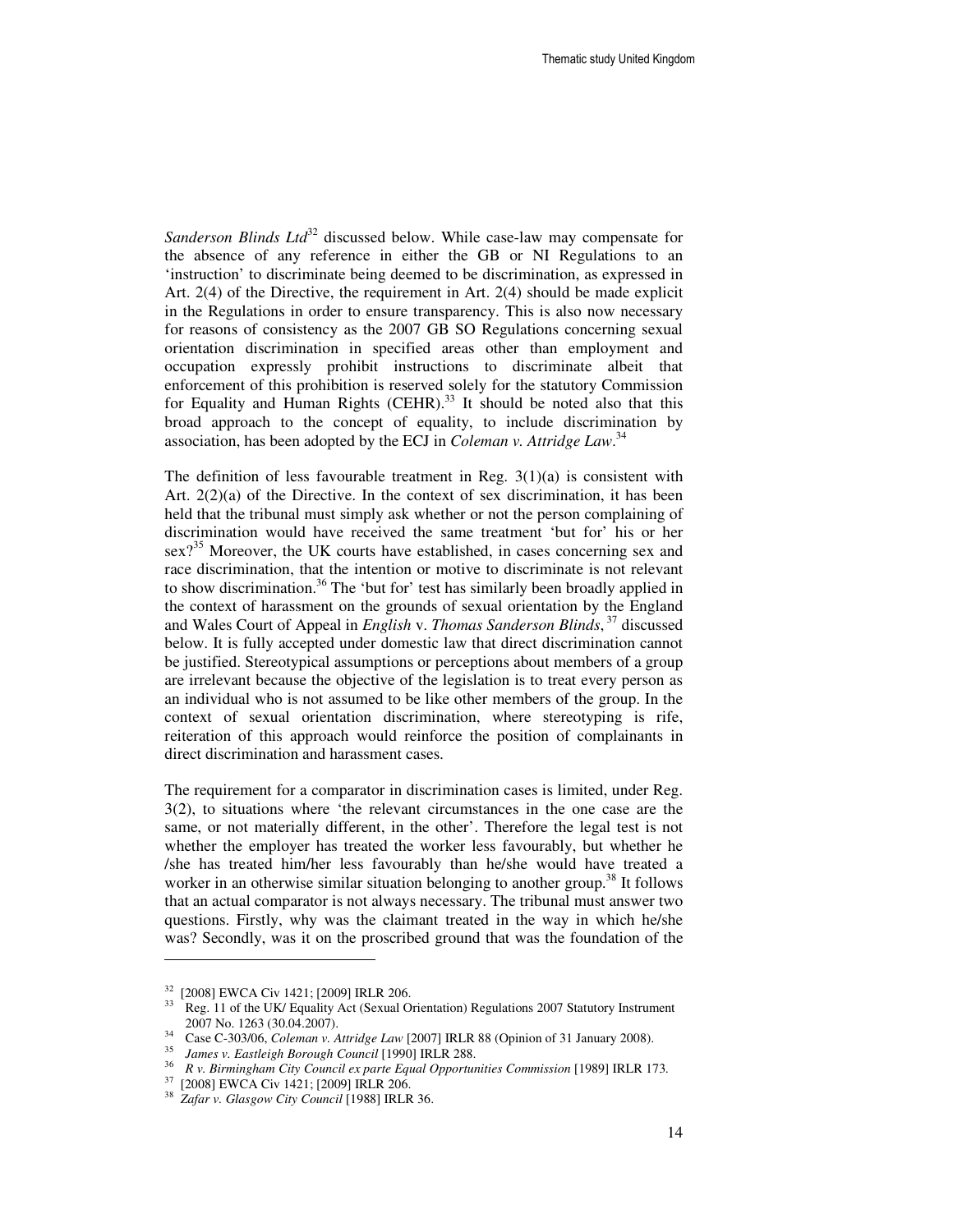application or was it for some other reason? If the former, there will be no difficulty in finding less favourable treatment.<sup>39</sup> This test has its source in a strict interpretation of the test required under the Burden of Proof Directive, 97/80, whereby, in the absence of an adequate explanation for less favourable treatment, the onus shifts to the employer to show that there is no discrimination whatsoever.<sup>40</sup> As the UK courts have recently stressed, once the worker has shown the fact of discrimination the employer must have 'cogent evidence' to prove that he/she did not discriminate.<sup>41</sup>

The first part of the definition of indirect discrimination in Reg. 3(1)(b) follows Art. 2(2)(b) of the Directive. Under this test indirect discrimination occurs where a 'provision, criterion or practice' that applies equally to all persons puts or would put persons of the same sexual orientation as the complainant 'at a particular disadvantage when compared with other persons'. It then adds the following rider, not contained in Art. 2(2) of the Directive, whereby the 'provision, criterion or practice' must put the individual complainant 'at that disadvantage'. This addition suggests that the complainant must show disadvantage not only as a member of a group that has been disadvantaged but also that he/she has suffered detriment as an individual. This additional evidential burden is difficult to reconcile with the approach of the ECJ in *JämÖ* where, in a sex discrimination case, the test for indirect discrimination was confined to showing group disadvantage. The national court should simply ask if there were 'a substantially higher proportion of women than men in the disadvantaged group?<sup>42</sup> The UK courts have, however, established that an inference of discrimination can be drawn where there is a statistical disadvantage applying to a particular group and no satisfactory explanation for that disadvantage. $43$ 

In order to justify a measure alleged to result in an indirect discrimination the author of the measure must show that the 'provision, criterion or practice' is a 'proportionate means of achieving a legitimate aim', <sup>44</sup> consistent with Art.  $2(2)(b)(i)$  of the Directive. The UK courts have closely followed the ECJ's ruling in *Bilka Kaufhaus GmbH v. Weber von Hartz*<sup>45</sup> whereby a provision, criterion or practice can only be justified where it corresponds to a real need on the part of the undertaking, is appropriate with a view to achieving the objectives pursued and necessary to that end.

<sup>39</sup> *Shamoon v. Chief Constable of the Royal Ulster Constabulary* [2003] IRLR 285.

<sup>40</sup> OJ 1997, L14/16. This directive has now been abrogated by Directive 2006/54/EC.

<sup>41</sup> *Igen v. Wong* [2005] IRLR 258.

<sup>42</sup> Case C-236/98 *JämO* [2000] ECR I-2189.

<sup>43</sup> *West Midlands Passenger Transport v. Singh* [1988] IRLR 186.

 $^{44}$  Reg. 3(1)(b)(iii).<br> $^{45}$  Cess 170/84 Bills

<sup>45</sup> Case 170/84 *Bilka-Kaufhaus GmbH v Weber von Hartz* [1986] ECR 1607. Recently applied in the context of discrimination on the grounds of religion or belief in *Azmi v. Kirkless Metropolitan Council* [2007] IRLR 484.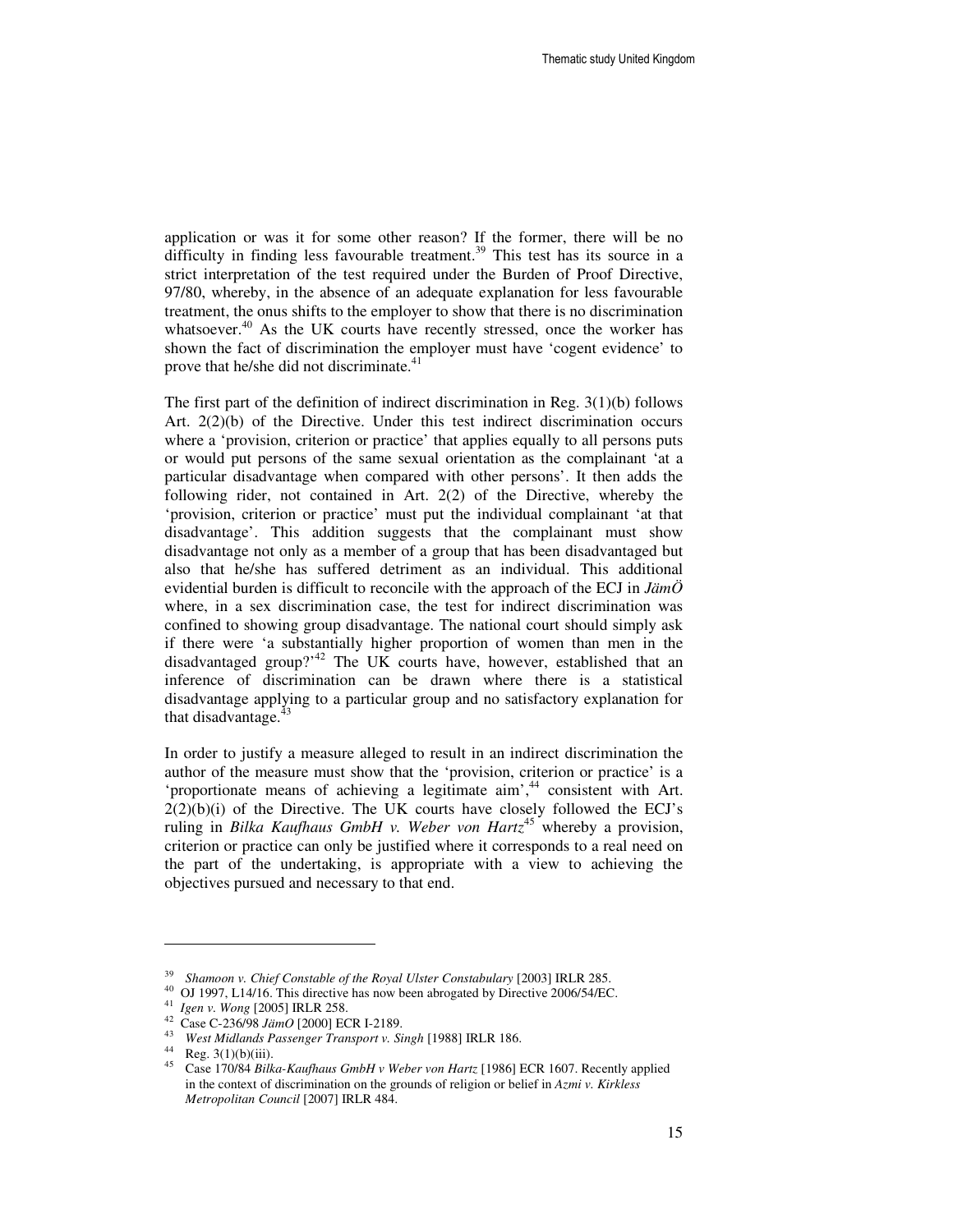Unlike under Directive 2000/78, protection against victimisation is found not under the section on 'remedies and enforcement' in Art. 11 but as one of the concepts of discrimination. Reg. 4 provides a basis for a claim of victimisation based on less favourable treatment 'by reason that' the complainant has either: (a) brought proceedings alleging discrimination under the Regulations, or (b) given evidence or information in connection with such proceedings, or (c) otherwise done anything under or by reference to the Regulations, or (d) alleged that that the complainant or any other person has committed an act which (whether or not alleged) would amount to a contravention of the Regulations, or 'by reason that' the person against whom discrimination has been alleged knows that the complainant intends to do any of (a-d), or suspects that they has done or intends to do any of them. In certain respects including victimisation as a concept of discrimination is useful in establishing liability. In a case under the *Race Relations Act* the House of Lords has held that the motive of the act or acts of victimisation is irrelevant.<sup>46</sup> It is only necessary for the tribunal to ask whether the act of victimisation amounts to less favourable treatment. However, under the Regulations, the alleged perpetrator may be able to show that the treatment was not 'by reason that' the complainant was protected by one of the specified acts but was for some other reason, such as to protect his/her position as a litigant.<sup>47</sup> The problem with this provision is that it may require the complainant to identify a real or hypothetical comparator to show less favourable treatment. Art. 11 of the Directive contains no such requirement. It is designed to forestall discrimination 'as a reaction to a complaint or to proceedings aimed at enforcing compliance with the principle of equal treatment'. The provision in the Regulations does not have this preventative  $effect$ <sup>48</sup>

Under Reg. 5 'harassment' is defined as unlawful conduct taking place where:

 $(1)$  ... a person  $(A')$  subjects another person  $(B')$  to harassment where, on grounds of sexual orientation, A engages in unwanted conduct which has the purpose or effect of  $-$  (a) violating B's dignity; or (b) creating an intimidating, hostile, degrading, humiliating or offensive environment for B.

Conduct shall be regarded as having [the effect specified in para. (1)] only if, having regard to all the circumstances, including in particular the perception of B, it should reasonably be considered as having that effect.'

<sup>46</sup> *Nagarajan v. London Regional Transport* [2001] AC 501.

<sup>47</sup> See *Chief Constable of West Yorkshire Police v. Khan* [2001] ECR 1065.

<sup>48</sup> See C. O'Cinneide (2007) *United Kingdom Country Report on measures to combat discrimination*, for the European Network of Legal Experts in the non-discrimination field, p.78, available at:

http://www.europa.nl/employment\_social/fundamental\_rights/pdf/legnet/ukrep07\_en.pdf (15.02.2008).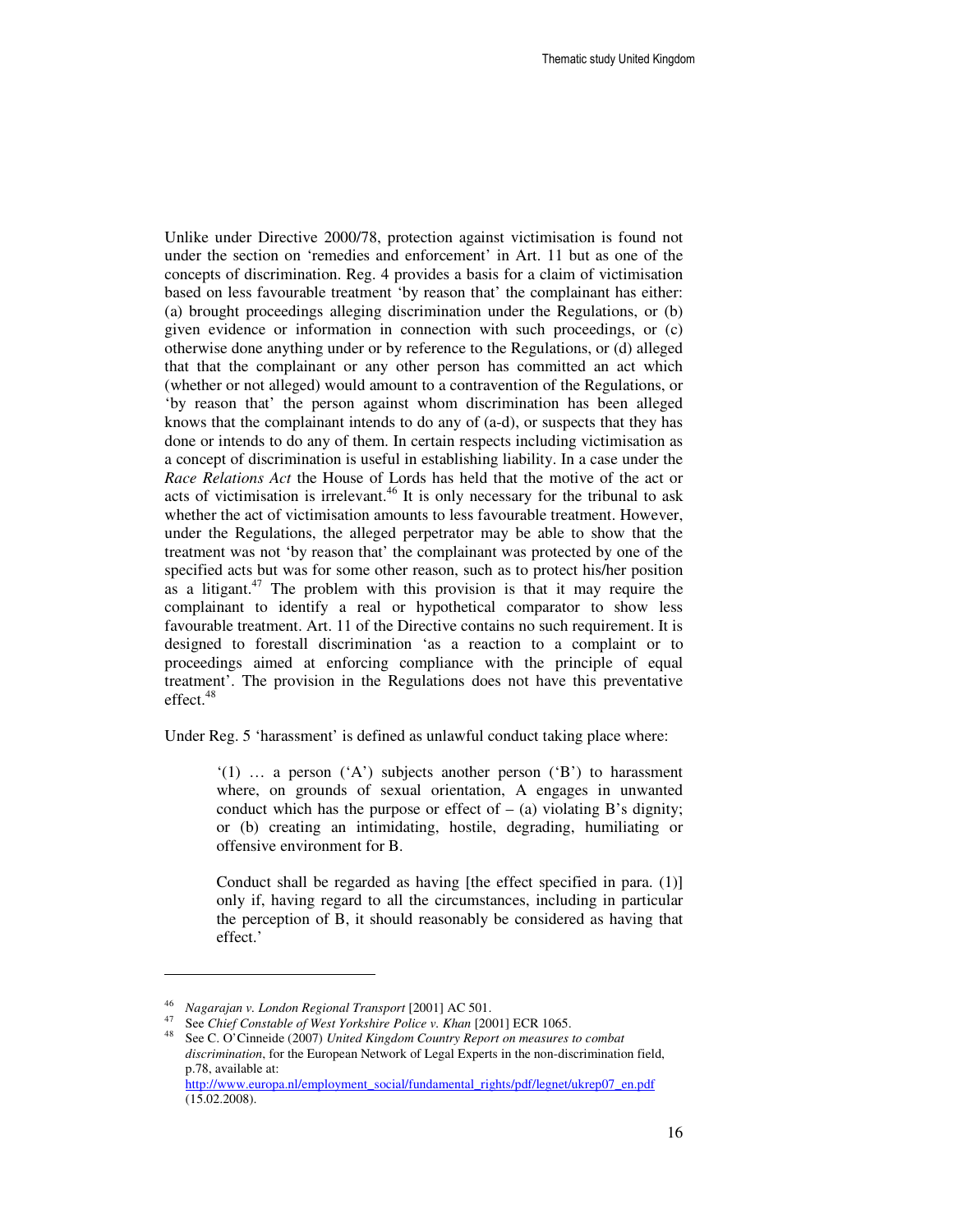Under this definition there is no requirement for a comparator, an improvement on the previous position under the *Sex Discrimination Act 1975* (SDA) and the RRA. However, the definition raises three problems of interpretation, as outlined by Miss Dinah Rose in her submissions in a challenge before the England and Wales High Court to the near identical provisions in the amended SDA,<sup>49</sup> *Equal Opportunities Commission v. Secretary of State for Trade and Industry*. <sup>50</sup> First, the term 'on grounds of sexual orientation' imports causation into the concept of harassment whereas in Art. 2(3) of the Directive harassment is defined as 'unwanted conduct related to [sexual orientation]'. Second, by emphasising the 'perception' of the person subjected to discrimination the language used adds an objective test into the definition of harassment. Third, as the aim of the Directive is to eliminate such unwanted conduct, the Regulations are inadequate as the employer is not vicariously liable for discriminatory acts or omissions of parties such as a client, contractor, customer or visitor where the employer him- or herself has not discriminated, as in *Pearce,* paragraph 20 above.

In partially upholding the challenge, Mr Justice Burton held, in relation to the first of these issues of interpretation, that the importation of causation into the legal test for harassment is impermissible because there is no requirement in the Directive to explain the unwanted conduct. On the second issue he held that the language used in the SDA had been objective prior to the amendment of Directive 76/207 and retaining an objective test was within the bounds of the UK Government's discretion when implementing a directive because it was not regressive. On the third issue he held, contrary to Pearce, that the amended SDA did not protect the person discriminated against in circumstances in which the employer should be held liable for his/her knowing failure to take steps to prevent harassment by others. On this basis he ruled that the provisions in the SDA would have to be recast and, it follows, the same would apply to the 2003 GB and NI Sexual Orientation Regulations. Consequently the SDA has been amended to bring UK law into conformity with EU law.<sup>51</sup>

The issues of interpretation referred to in paras. 32 and 33 above have now been addressed in *English* v. *Thomas Sanderson Blinds*, <sup>52</sup> the first significant case before the UK courts on the scope of the 2003 GB Sexual Orientation Regulations, The case concerned allegations by Mr English that he had been subjected over many years to homophobic abuse by his work colleagues arising from the fact that he had attended a boarding school and lived in Brighton. Mr English was not gay and, moreover, his colleagues did not really believe him to be gay, a point he acknowledged. The Employment Tribunal and the

<sup>&</sup>lt;sup>49</sup> UK/ Sex Discrimination Act 1975 c.65 (29.12.1975), s  $4A(1)(a)$ .

<sup>50</sup> *Equal Opportunities Commission v. Secretary of State for Trade and Industry* [2007] IRLR. 327.

<sup>51</sup> UK Sex Discrimination Act 1975 (Amendment) Regulations 2008 No. 656, para. 3.

<sup>52</sup> [2008] EWCA Civ 1421; [2009] IRLR 206.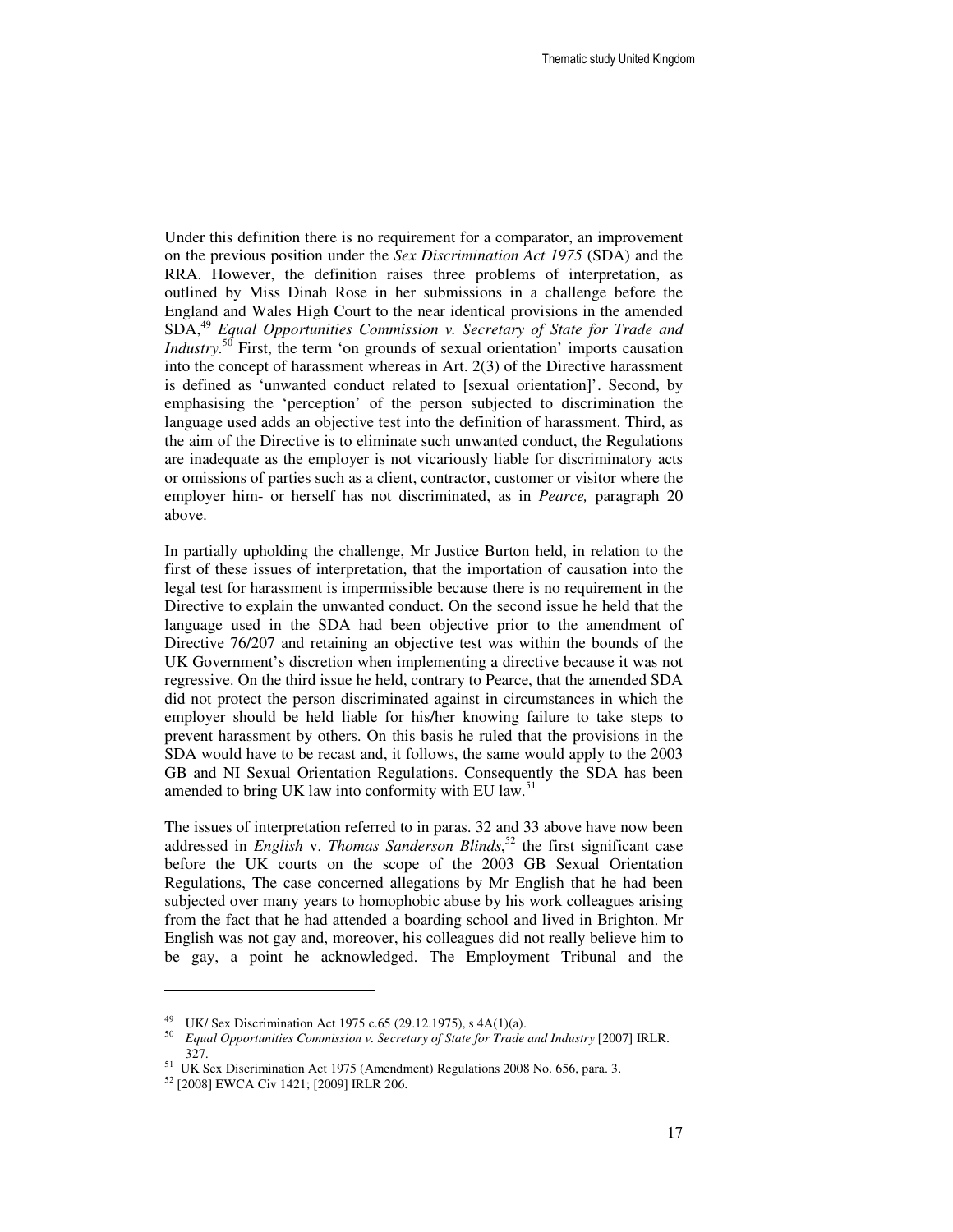Employment Appeal Tribunal both found that Mr English's complaint fell outside the scope of Reg. 5 on the basis of a narrow reading of the term 'on grounds of sexual orientation'. However, the England and Wales Court of Appeal allowed Mr English's appeal by a majority decision that now provides a broad interpretation of the scope of the Regulations in the context of the Directive. Lord Justice Sedley, in one of the majority judgments, observed that it did not matter whether Mr English was gay or not: 'The calculated insult to his dignity, which depended not at all on his actual sexuality, and the consequently intolerable working environment were sufficient to being his case  $\ldots$  within Reg. 5'.<sup>53</sup> The key question to ask was why did the other employees harass Mr English? 'It is not necessary to look for a logician's or a lawyer's answer by looking for motive or purpose or cause and effect. If the harassment was based on his sexual orientation, whether real or imagined, the question 'Why?' is answered … but for the sexual orientation they chose to attribute to him [Mr English's] fellow employees would not have harassed him.<sup>54</sup> On this basis the complaint fell within both Reg. 5 and the Directive.

Reg. 7 sets out permitted exceptions for **genuine occupational requirements** within the framework provided for in Art. 4 of the Directive.

Reg. 7(2) contains a general exception applying to all forms of employment and occupation under which, having regard to the nature of the employment or the context in which it is carried out (a) 'being of a particular sexual orientation is a genuine and determining occupational requirement' and (b) it is 'proportionate' to apply it in the particular case and  $(c)$  either  $(i)$   $(...)$  the person to whom that requirement is applied does not meet it or (ii) the employer is not satisfied, and in all the circumstances it is reasonable for him not to be satisfied, that that person meets it'. Unlike under Art. 4(1) there is no obligation to show that the requirement meets a 'legitimate' objective although the Government's Explanatory Memorandum states that 'a requirement which pursues an illegitimate objective would not constitute a genuine occupational requirement' under Reg.  $7(2)(a)$ <sup>55</sup> O'Cinneide suggests that the additional test in Reg.  $7(2)(c)$ is designed to be applied in cases where there is a dispute as to a person's sexual orientation and it acknowledges that it may be difficult to prove an individual's sexual orientation. He concludes that providing the courts apply Reg.  $7(2)$  with sufficient strictness it should comply with Art.  $4(1)$  of the Directive.<sup>56</sup>

<sup>53</sup> Para. 37.

<sup>54</sup> Para. 40.

<sup>55</sup> Employment Equality (Sexual Orientation) Regulations 2003 Explanatory Memorandum Annex B, para. 23.

<sup>56</sup> C. O'Cinneide (2007), *United Kingdom Country Report on measures to combat discrimination*, for the European Network of Legal Experts in the non-discrimination field, p.56, available at:

http://www.europa.nl/employment\_social/fundamental\_rights/pdf/legnet/ukrep07\_en.pdf (15.02.2008).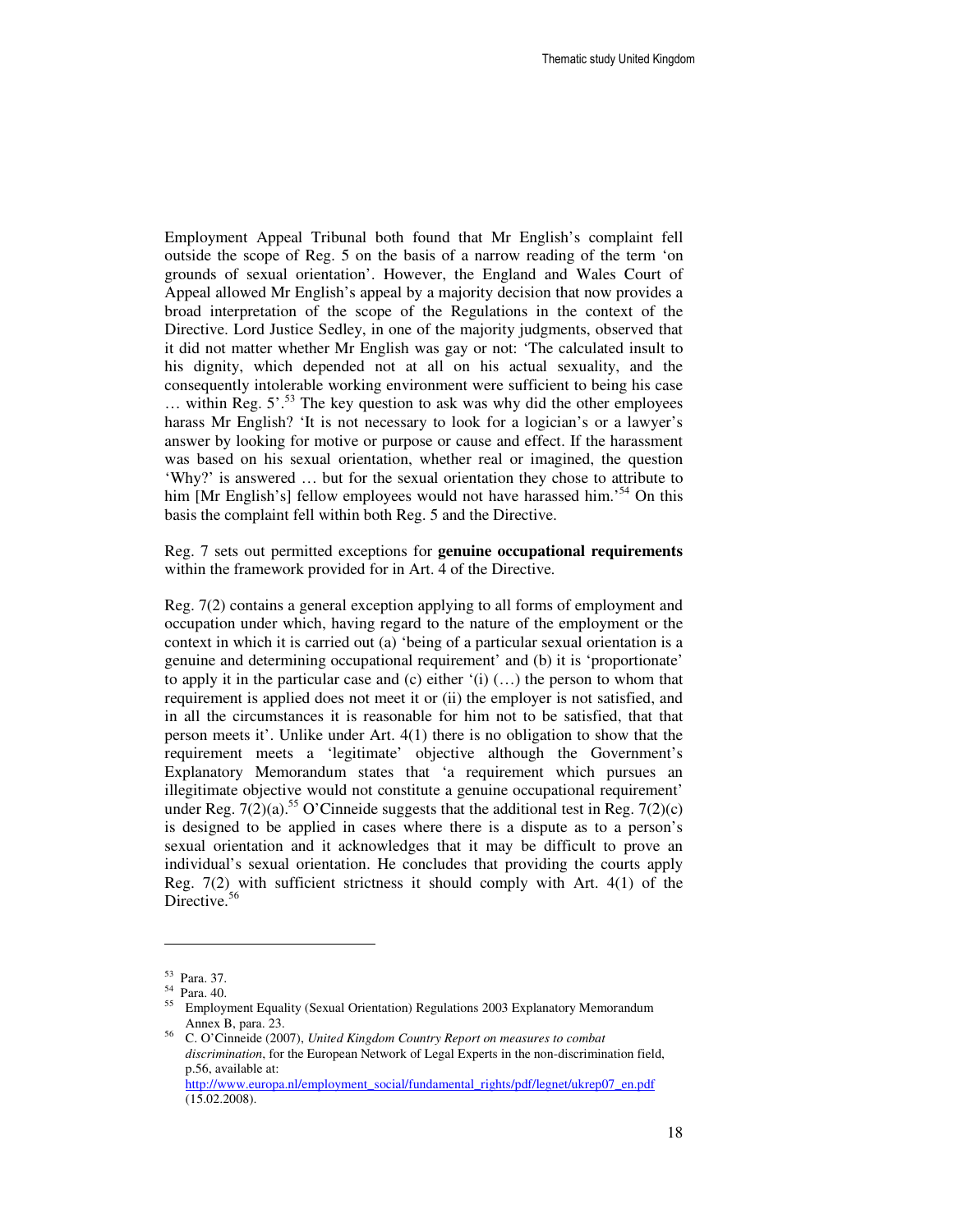Regs. 7(3) and 16(3) are more controversial. These provisions draw upon Art. 4(2) of the Directive concerning an exception for existing national practices in the case of 'occupational activities within churches and other public or private organisations the ethos of which is based on religion or belief' but must also be understood as a more specific implementation of Art. 4(1). Under Reg. 7(3) this exception applies where employment is (a) 'for purposes of an organised religion' and (b) the employer applies a requirement 'related to sexual orientation (i) so as to comply with the doctrines of the religion or (ii) because of the nature of the employment and the context in which it is carried out, so as to avoid conflicting with the strongly held religious convictions of a significant number of the religion's followers' and (c) either '(i) the person to whom that requirement is applied does not meet it, or (ii) the employer is not satisfied, and in all the circumstances it is reasonable for him not to be satisfied, that the person meets it'. Reg. 16(3) contains an almost identical exception for 'a professional or trade qualification for purposes of an organised religion'.

The legality of Reg. 7(3), Reg. 16(3) and related exceptions were challenged by seven UK trade unions in *MSF and others v. Secretary of State for Trade and Industry*. <sup>57</sup> Mr Justice Richards in the High Court ruled that these provisions were compatible both with the right to family and private life in the ECHR and Art. 4(1) of the Directive notwithstanding the absence of any reference to proportionality, the need to meet a legitimate objective or to apply such a requirement by reference to a person's individual conduct. It might be added, notwithstanding the fact that Art 4(2) of Directive 2000/78/EC explicitly limits the scope of the exception to differences of treatment based on religion or belief, therefore not allowing differences of treatment on grounds of sexual orientation. The High Court held that the derogation in Art. 4(1) is wide enough to cover Reg. 7(2) even allowing for the need to construe derogations strictly.

Reg. 26 provides limited scope for **positive action** as permitted under Art. 7 of the Directive. This provision allows persons of a particular sexual orientation to be afforded access to facilities for training which would help fit them for particular work, or to encourage them to take advantage of opportunities for doing particular work. These exceptions can be applied 'where it reasonably appears to the person doing the act that it prevents or compensates for disadvantages linked to sexual orientation suffered by persons of that sexual orientation doing that work or likely to take up that work.'

The Regulations also include two further exceptions. The first, in Reg. 24, would permit a discriminatory act done 'for the purpose of safeguarding national security, if the doing of the act was justified for that purpose'. This is broadly compatible with Art. 2(5) of Directive 2000/78 but would be subject to a strict proportionality test. The second, in Reg. 25, provides that nothing in the Regulations 'shall render unlawful anything which prevents or restricts access

<sup>57</sup> *MSF and others v. Secretary of State for Trade and Industry* [2004] IRLR 430.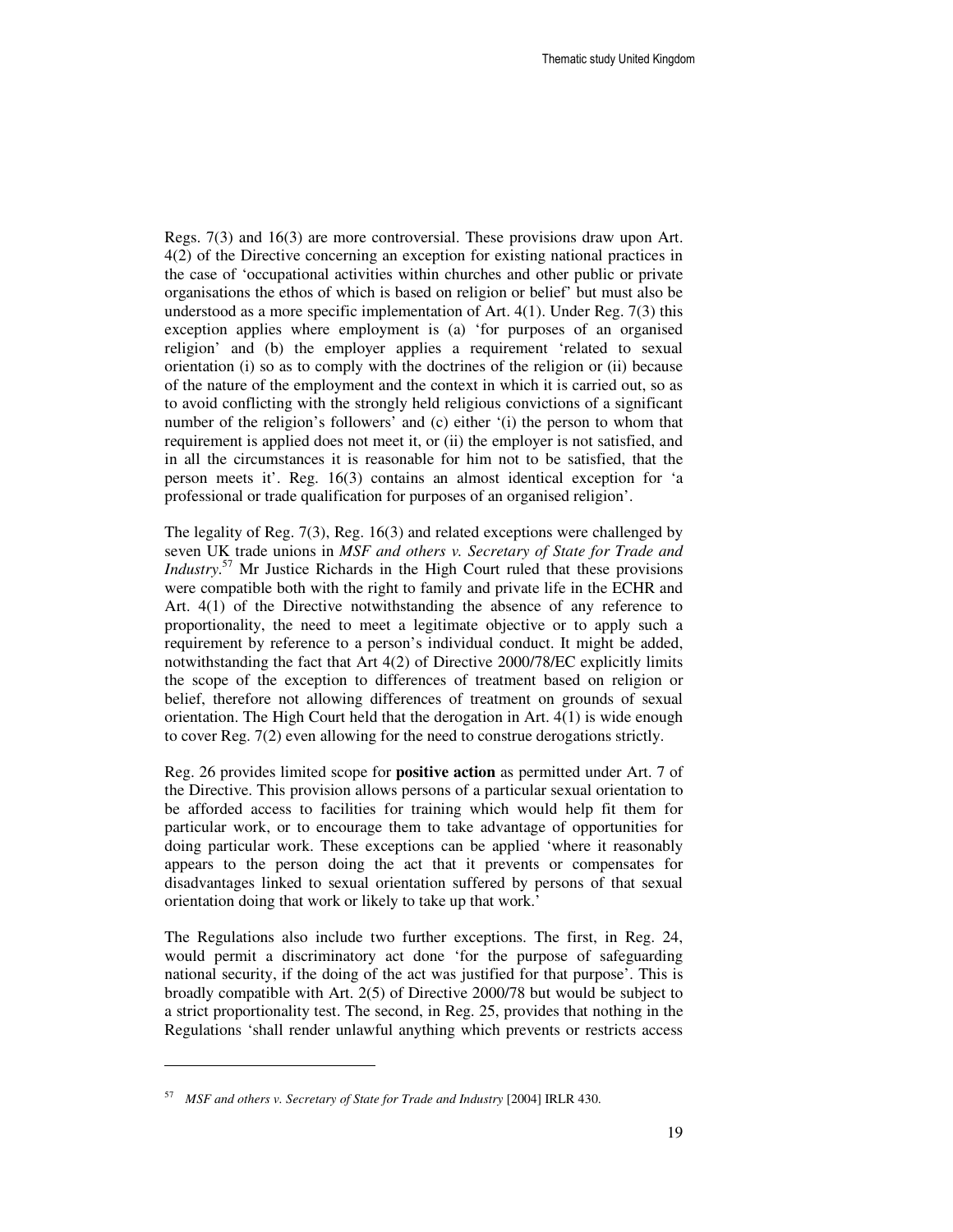to a benefit by reference to marital status'. In *MSF and others v. Secretary of State for Trade and Industry,*<sup>58</sup> Mr Justice Richards held that this Reg. 25 was compatible with Recital 22 in the preamble of the Directive allowing Member States to maintain benefit rules relating to marital status. He found that such rules were not directly discriminatory on grounds of sexual orientation and that any indirect discrimination arising from their application might be objectively justified by reference to the need to limit the costs of social security benefits.

Provisions concerning **enforcement, including remedies and sanctions**, can be found in Part V, Regs. 27- 34. An individual seeking a remedy for alleged breach of the 2003 SO Regulations must bring a complaint within three months<sup>59</sup> to an Employment Tribunal (ET) in Great Britain or, in Northern Ireland, to an Industrial Tribunal (IT). ETs and ITs have an Employment Judge, who must be a qualified legal practitioner, and two lay members appointed to represent the two sides of industry, one representing employers and the other representing employees. Tribunals issue binding orders with a right of appeal on a point of law to the Employment Appeal Tribunal (EAT), a body that also has a judge and two lay members, with a further right of appeal to the panels of judges in the Court of Appeal (England and Wales) or the Inner House of the Court of Session (Scotland) and to the final court of appeal, the Supreme Court. In Northern Ireland appeals are sent directly to the judges sitting on the Northern Ireland Court of Appeal and then to the Supreme Court.<sup>60</sup>

Following the *Marshall* (*No.* 2)<sup>61</sup> case before the European Court of Justice there is no upper limit on the amount of compensation that can be awarded by tribunals where a claim is well-founded under Reg. 31 and interest may also be ordered to be paid. Compensation may include a sum for injury to feelings $62$  but not aggravated damages.<sup>63</sup> Where it is 'just and equitable' to do so, tribunals have the power to issue a declaration of rights of the complainant, an order requiring the respondent to pay compensation to the complainant and a

<sup>58</sup> *MSF and others v. Secretary of State for Trade and Industry* [2004] IRLR 430.

See Regs. 28 and 36. Six months in the case of the armed forces under Reg. 36(7). Tribunals have discretion to extend these times limits on a 'just and equitable' basis.

Under Reg. 31 civil proceedings relating to matters covered by the Regulations that fall outside the jurisdiction of the ETs or ITs may be brought before a County Court (England, Wales, NI) or a Sheriff Court (Scotland). These include alleged discrimination by institutions of further and higher education and acts taking place after an employment relationship has come to an end. These courts also deal with cases of discrimination in goods, facilities and services under the 2007 SO Regulations.

<sup>61</sup> Case C-271/91 *Marshall v. South-West Hampshire Area Health Authority* [1993] ECR I-4367.

 $62$  Depending on the seriousness of the case damages for injury to feelings may be awarded between £6000 and £30,000: *Da'Bell* v. *NSPCC* [2009] UKEAT/0227/09.

<sup>&</sup>lt;sup>63</sup> With the exception of actions brought before the County Court or Sheriff Court. See note 53 above. Aggravated damages compensate the victim of a wrong for mental distress (or 'injury to feelings') in circumstances in which that injury has been caused or increased by the manner in which the defendant committed the wrong, or by the defendant's conduct subsequent to the wrong. See 'Aggravated, Exemplary and Restitutionary Damages', Law Commission Report 247 (HC 346) 1997, para. 1.8.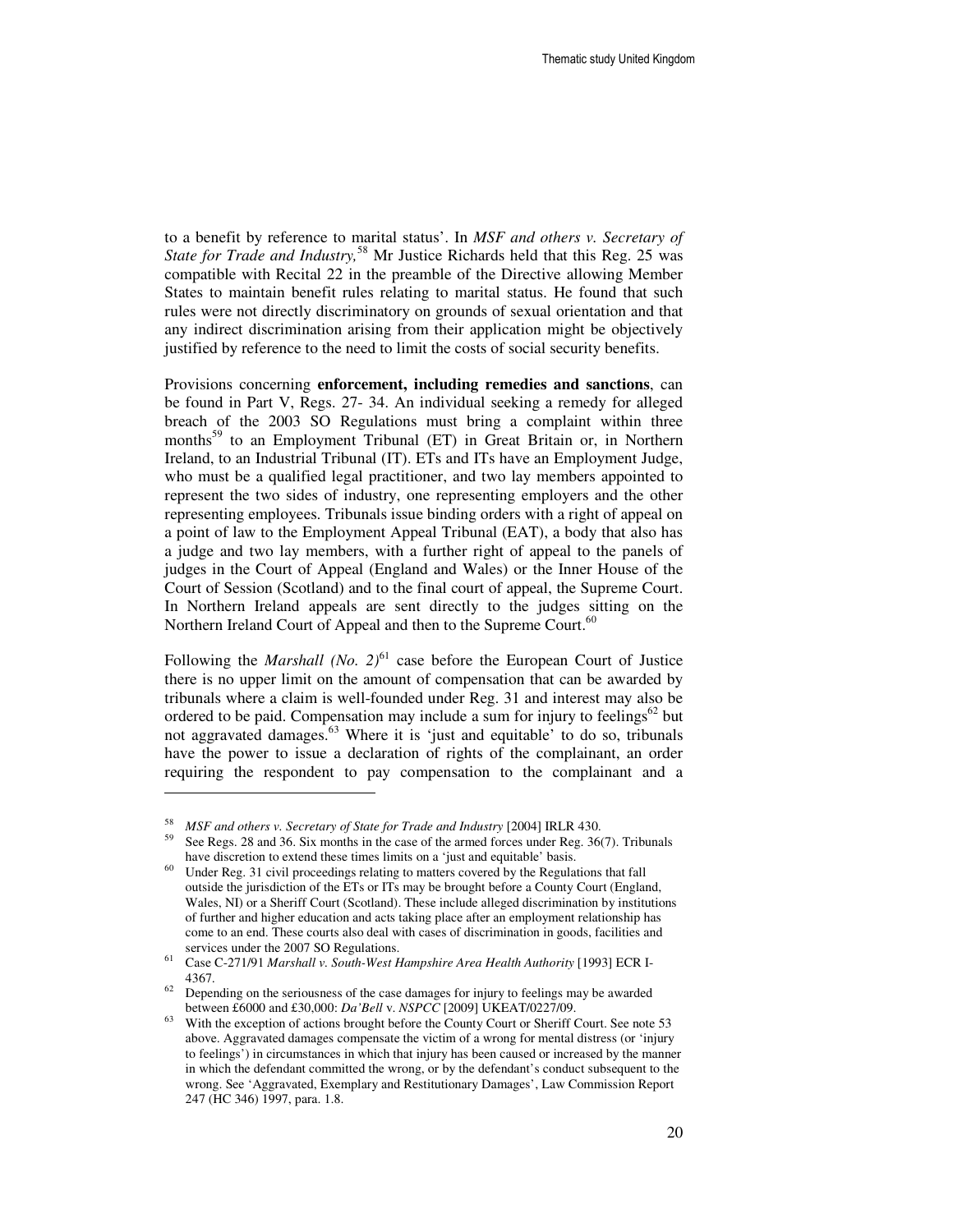recommendation that the respondent takes action to obviate or reduce the adverse effect on the complainant of any act of discrimination or harassment to which the complaint relates. Failure to comply with a recommendation may lead to an increase in the amount of compensation awarded. This adds a 'dissuasive' element but there is no power for tribunals to reinstate the complainant or to require the respondent to hire or promote the complainant.

The Regulations do not expressly provide for standing for interest groups under Art. 9(2) of Directive 2000/78. However, the UK courts are receptive to any organisation seeking to offer support to complainants or to intervene in a case. In Great Britain the statutory equalities body, the Commission for Equality and Human Rights (CEHR) has powers to assist an individual who is, or may become a party to, legal proceedings. $64$  These include legal advice and representation in court, providing facilities for the settlement of a dispute and any other form of assistance. Trade unions frequently provide advice and representation as do voluntary or charitable bodies such as Citizens Advice Bureau or specialist organisations in the area of sexual orientation discrimination, such as Stonewall. No procedural restrictions are placed on these bodies. Third parties may bring an action for judicial review to challenge the legality of legislation or the acts of any public authority but may not submit a case directly in place of a complainant. 'Associational standing' is not recognized, so that an interest group is not authorized to file an action against discrimination that group has not been subjected to directly. However, the CEHR has a grants programme of up to £10 million in 2009/10 for grassroots organisations in all areas of equality including those dealing with sexual orientation discrimination cases. This enables organisations such as Stonewall to provide legal advice and representation.

The UK does not have a specialised ombudsman or equality body dealing with sexual orientation discrimination issues but it does have statutory bodies that have a general duty to promote equality and specific powers to monitor the effectiveness of equalities legislation and bring enforcement proceedings. In Great Britain this function is the responsibility of the CEHR, established under the *Equality Act 2006* to replace specialised bodies concerning race, sex and disability discrimination with one generic equality body covering all heads of unlawful discrimination. The CEHR monitors the law, advises government and undertakes research, including monitoring of the compliance of public bodies with the ECHR under the *Human Rights Act 1998*. In addition to its powers of legal advice and representation described above, the CEHR has enforcement powers to conduct inquiries and investigations into organisations where discrimination may be occurring<sup>65</sup> and to issue an 'unlawful act' notice to an organisation where it considers an act of discrimination has occurred and can

Under the Equality Act, s. 28(4) the Equality Commission for Northern Ireland has similar powers.

See UK/ Equality Act 2006 c.3 (16.02.2006), s16 and s20, available at: http://www.opsi.gov.uk/acts/acts2006/ukpga\_20060003\_en\_1.htm (15.02.2008).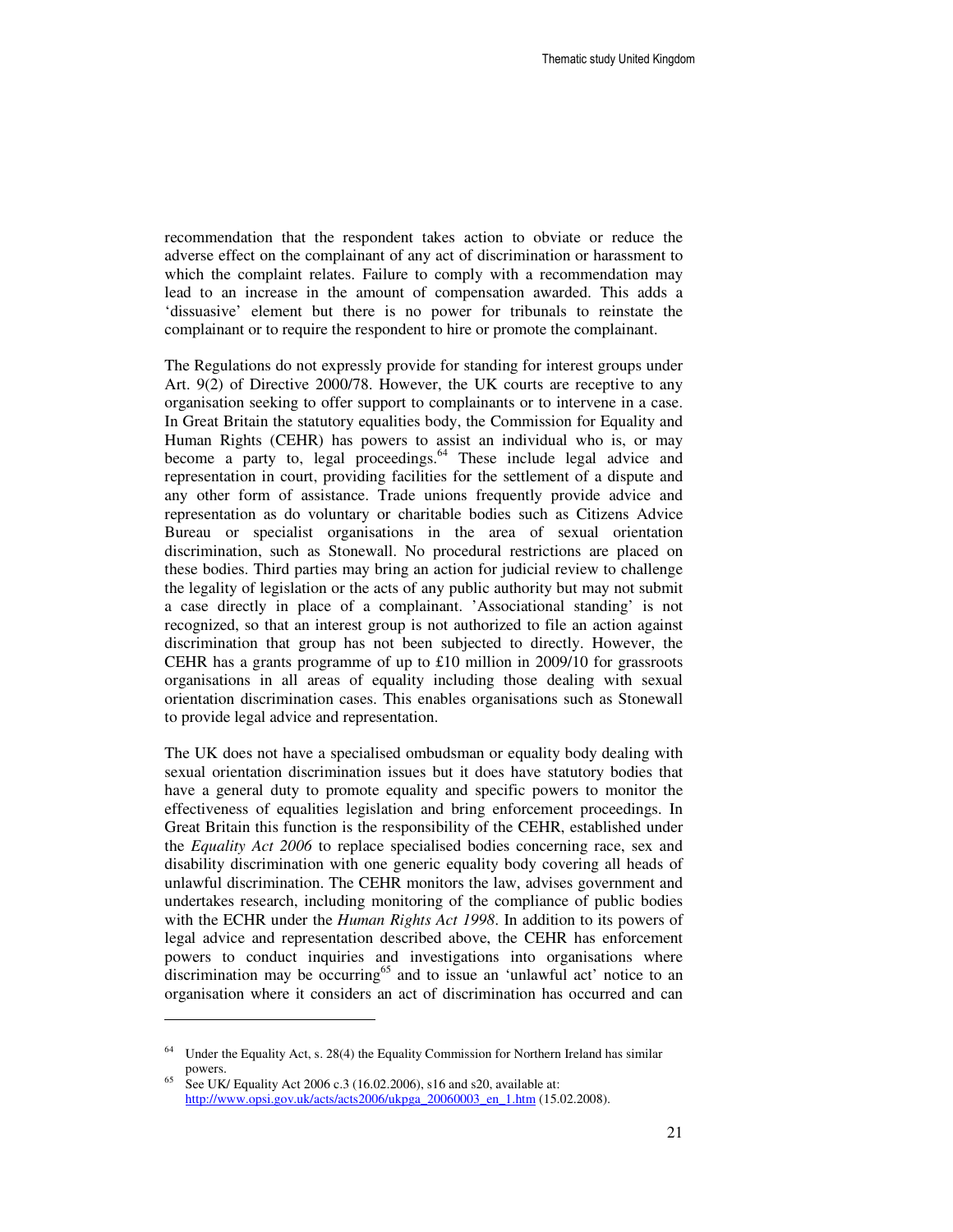apply to a court or tribunal to enforce that notice.<sup>66</sup> The CEHR seeks to challenge endemic and institutional discrimination through its investigatory powers without the need for individual litigation. As the CEHR has had responsibility for addressing sexual orientation discrimination for a short period there have only been a relatively small number of cases in which the CEHR have been involved to date.<sup>67</sup> In Northern Ireland similar responsibilities fall within the remit of the Equality Commission for Northern Ireland (ECNI) which has had powers to oversee sexual orientation discrimination issues from the time when the Regulations were adopted and has been involved in providing support in a number of recent cases. $6$ 

<sup>&</sup>lt;sup>66</sup> UK/ Equality Act 2006 c.3 (16.02.2006), s21, available at:

http://www.opsi.gov.uk/acts/acts2006/ukpga\_20060003\_en\_1.htm (15.02.2008). <sup>67</sup> The CEHR's mandate to address issues relating to sexual orientation discrimination only began in October 2007, and so far only two applications for legal assistance in cases of discrimination on the grounds of sexual orientation have been made to the Commission. The authors are grateful to Peter Reading of the CEHR for providing background information.

<sup>&</sup>lt;sup>68</sup> For a full analysis see the joint report of the ECNI and the Equality Authority of the Republic of Ireland: J. Walsh, C. Conlon, B. Fitzpatrick and U. Hansson (2007) *Enabling Lesbians, Gay and Bisexual Individuals to Access their Rights under Equality Law*, November 2007, available at: http://www.equalityni.org (11.02.2008). For information on recent cases see Equality Commission for Northern Ireland 'Decision and Settlement Review' for the period 2005-2008, available at: http://www.equalityni.org/sections/publist.asp?secid=8 (11.02.2008). The authors are grateful to Anne McKernan of the ECNI for providing background information.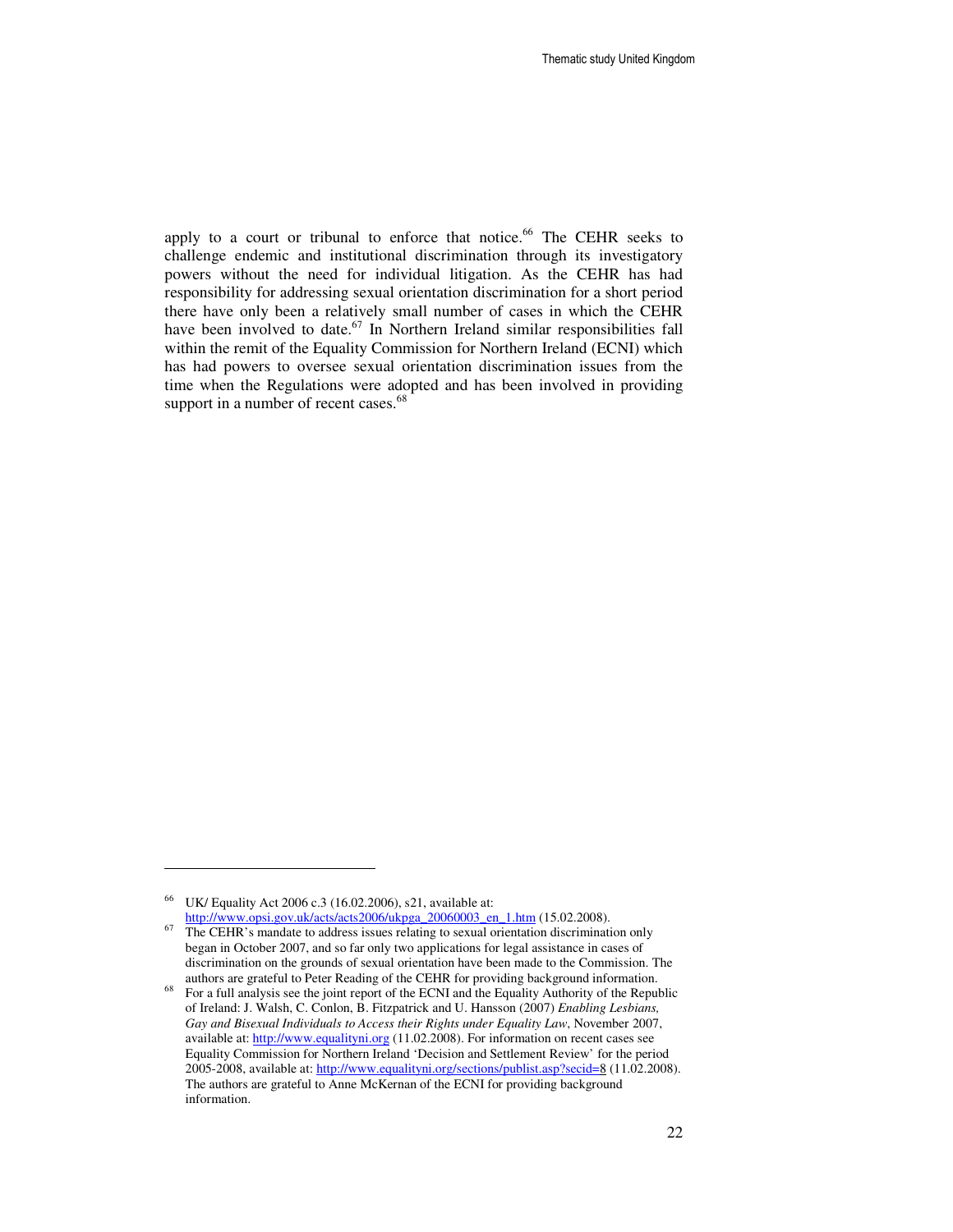## B. Freedom of movement

The rights of family members of EU citizens and other European Economic Area (EEA) and Swiss nationals to enter, reside and remain in the UK under Directive 2004/38 (29.04.2004)<sup>69</sup> have been implemented by the *Immigration (European Economic Area) Regulations 2006*, <sup>70</sup> effective from the date of entry into force of the Directive, 30 April 2006. For the purpose of this part of the study the term EU citizen is taken also to include nationals of other EEA countries and Swiss nationals. The following paragraphs briefly outline the relevant provisions in these Regulations and related legislation.

To place the Regulations in context it should be noted that under the *Civil Partnership Act 2004*<sup>71</sup> same-sex couples are able to obtain legal recognition of their relationship by forming a civil partnership. They may do so by registering as civil partners of each other provided:

- they are of the same sex;
- they are not already in a civil partnership or lawfully married;
- they are not within the prohibited degrees of relationship;
- they are both aged sixteen or over (and, if either of them is under 18 and the registration is to take place in England and Wales or Northern Ireland, the consent of the appropriate people or bodies has been obtained).

Although a civil partnership is not defined as a marriage, the legal consequences of forming a civil partnership and the rights and responsibilities of civil partners are comparable under UK law with those under a marriage between persons of the opposite sex. Therefore entering into a civil partnership under UK law enables LGBT partners of UK nationals to benefit from freedom of movement in another EEA State in accordance with Art. 2(2)(b) subject to the recognition of the host State in question.

In addition to assisting LGB same-sex couples this legislation also applies to persons who have undergone gender reassignment who wish to form a civil partnership, or have formed a civil partnership, with a person of their acquired gender. This has been made possible by the *Gender Recognition Act 2004* <sup>72</sup> under which transgendered persons are entitled to a new birth certificate

 $^{69}$  OJ 2004, L 158/77.

UK/ The Immigration (European Economic Area) Regulations 2006, Statutory Instrument 2006 No.1003 (30.03.2006), available at: http://www.opsi.gov.uk/si/si2006/20061003.htm (15.02.2008).

<sup>&</sup>lt;sup>71</sup> UK/The Civil Partnership Act 2004 c.33 (18.11.2004), available at: http://www.opsi.gov.uk/acts/acts2004/ukpga\_20040033\_en\_1.htm (11.02.2008). The act applies to England and Wales. Similar provisions have been introduced in Scotland and Northern Ireland.

<sup>72</sup> UK/ Gender Recognition Act 2004 c.7 (01.07.2004), available at: http://www.opsi.gov.uk/acts/acts2004/ukpga\_20040007\_en\_1.htm (11.02.2008).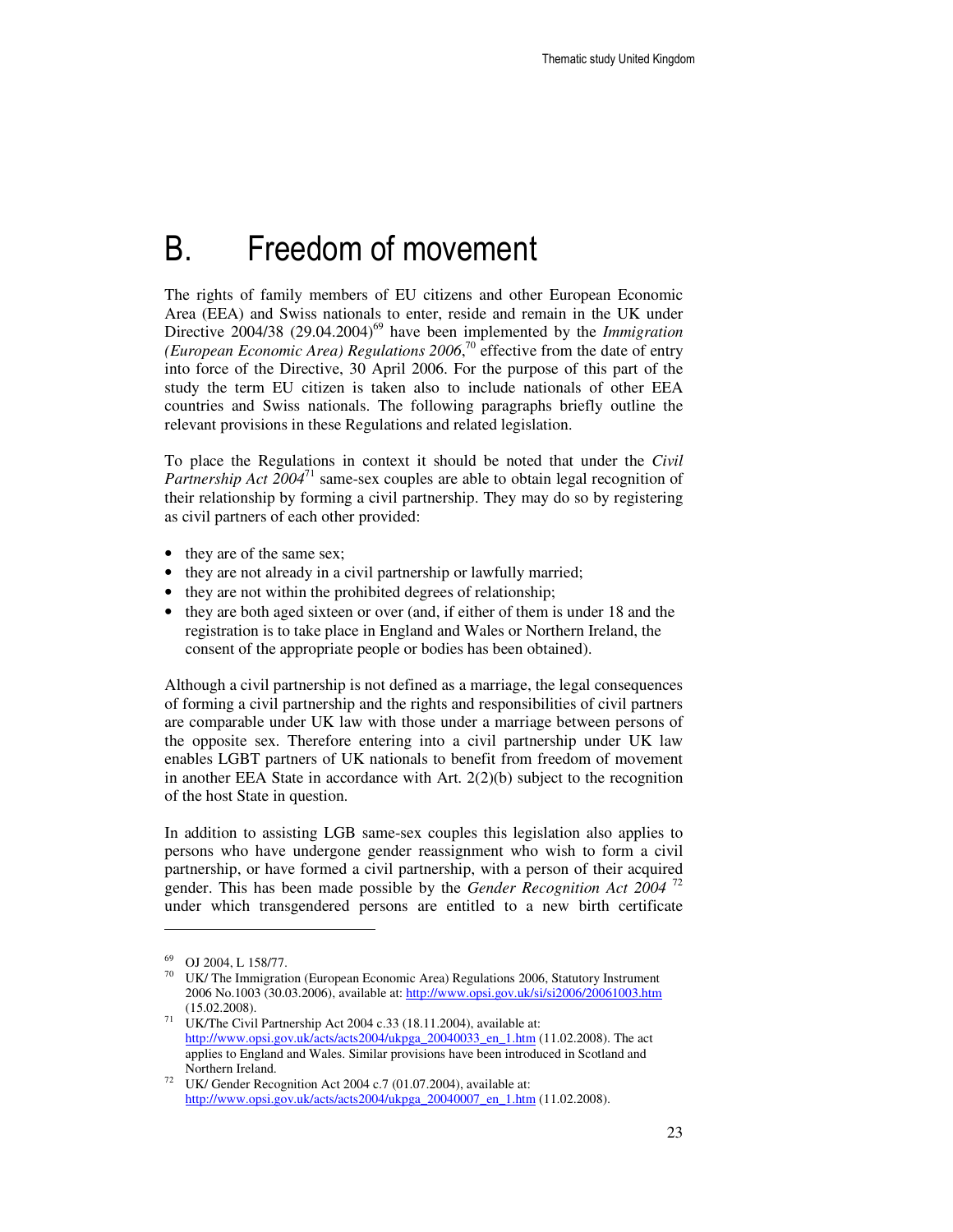reflecting their acquired gender. It should be noted also that transgendered persons are also able to marry someone of the opposite gender to his or her acquired gender and have that marriage recognised and hence be treated as a 'spouse' of an EU citizen for the purpose of Directive 2004/38 and Reg. 7(1)(a) of the *Immigration (EEA) Regulations 2006.*

Reg. 7 of the 2006 Regulations is almost identical to Article 2(2) of Directive 2004/38. Under Reg. 7 a 'family member' is defined in relation to an EU citizen as:

- his spouse or civil partner;
- direct descendant of his, his spouse or his civil partner who are:
	- under 21; or
	- dependants of his, his spouse or his civil partner;
- dependant direct relatives in his ascending line or that of his spouse or civil partner;
- a person who is [an extended family member of an EU citizen or his/her spouse or civil partner] and has been issued with an EEA family permit, a registration certificate or residence card [so long as he/she continues to satisfy the residence conditions applying to extended family members] and the permit, certificate or card has not ceased to be valid or been revoked.

This definition would include the LGBT partners of EU citizens who are in a same-sex civil partnership or marriage that is legally recognised in another EEA State consistent with Art. 2(2)(b) of Directive 2004/38. Children and family members of LGBT partners falling within this definition would also be included. The definition of civil partner is the same as applies under the *Civil Partnership Act*. It specifically excludes 'a civil partnership of convenience'.<sup>73</sup> This exclusion puts into effect the provision on 'abuse of rights' arising from such marriages of civil partnerships 'of convenience' as set out in Art. 35 of Directive 2004/38. Neither the Directive nor the Regulations define this term.

Reg. 8 is intended to put into effect the rights of 'beneficiaries' under Article 3(2) of Directive 2004/38 although it does not apply to EU citizens who are students. Under Reg. 8 an 'extended family member' might include family members such as brothers, sisters, aunts, uncles or cousins and any such person who has serious health problems which strictly require the personal care of the EU citizen. Extended family members do not have an automatic right to live in the UK but, to be considered under this category, they must be able to demonstrate that they are dependant on the EU citizen. In the case of partners

 $73$  Reg. 2(1).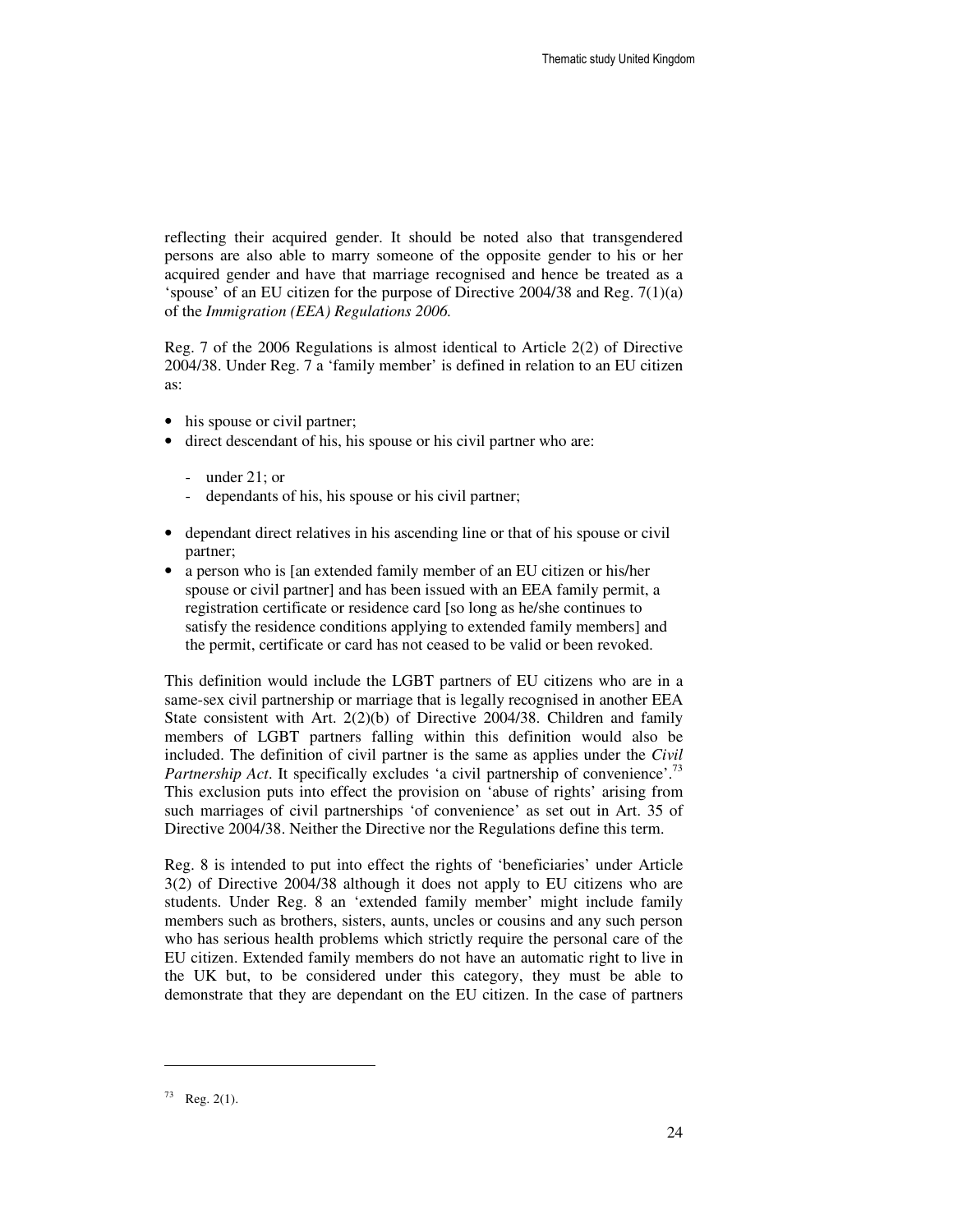who are not married or in a civil partnership with an EU citizen they must be able to show that they are in a 'durable relationship' with each other.<sup>7</sup>

The rights of third country national LGBT partners who are family members of the EU citizen under the Regulations and their children and other family members are set out in Regs.9-15. Third country national family members accompanying or joining the EU citizen must be admitted to the UK if he/she produces on arrival a valid passport and an EEA family permit, a residence card or permanent residence card. If the person is a family member falling within the definition in the Regulations they must be issued with an EEA family permit. Residence cards are issued to third country national family members confirming their rights of residence under EU law. Third country nationals meeting these requirements will not need to apply for a work permit and are entitled to:

• accept offers of work;

-

- work (whether as an employee or in self-employment)
- set up a business or manage a company.

Once a third country LBGT partner who is a family member of an EU citizen has lived in the UK for a continuous period of five years he/she is entitled to acquire permanent residence in accordance with Art 18 of Directive 2004/38. Family members who have retained a right of residence on the death of the EU citizen or divorce or dissolution of a civil partnership can also acquire permanent residence.

The 2006 Regulations have now had to be amended in the light of the ECJ's ruling in the recent *Metock* case, referred by an Irish court.<sup>76</sup> This was necessary because the original Regulations contained restrictions on the entry of third country national family members that have now been found not to be compatible with the Directive. In *Metock*, the first ruling on Directive 2004/38, the ECJ held that a requirement that a third country national family member of a Union citizen should have prior lawful residence in the EU before entering the host Member State was incompatible with the right of the Union citizen to be accompanied or joined by their family members in a Member State other than that of which they are a national contained in Art  $3(1)$  of the Directive.<sup>77</sup>

Under Reg. 9(2)(b) of the 2006 Regulations, concerning the rights of UK nationals who move back to the UK from another EEA State, there was a requirement that their family members must have been living with them in that

 $74$  See the guidance issued by the UK Home Office Border and Immigration Agency, available at: http://www.bia.homeoffice.gov.uk/eucitizens (15.02.2008).

<sup>&</sup>lt;sup>75</sup> See the guidance issued by the UK Home Office Border and Immigration Agency, available at: http://www.bia.homeoffice.gov.uk/eucitizens (15.02.2008).

<sup>76</sup> Case C–127/08 Metock and Others v. Minister for Justice, Equality and Law Reform [2008] ECR I-6241.

<sup>77</sup> Overturning its previous ruling, prior to the Directive, in Case C-109/01 *Akrich* [2003] ECR I-9607.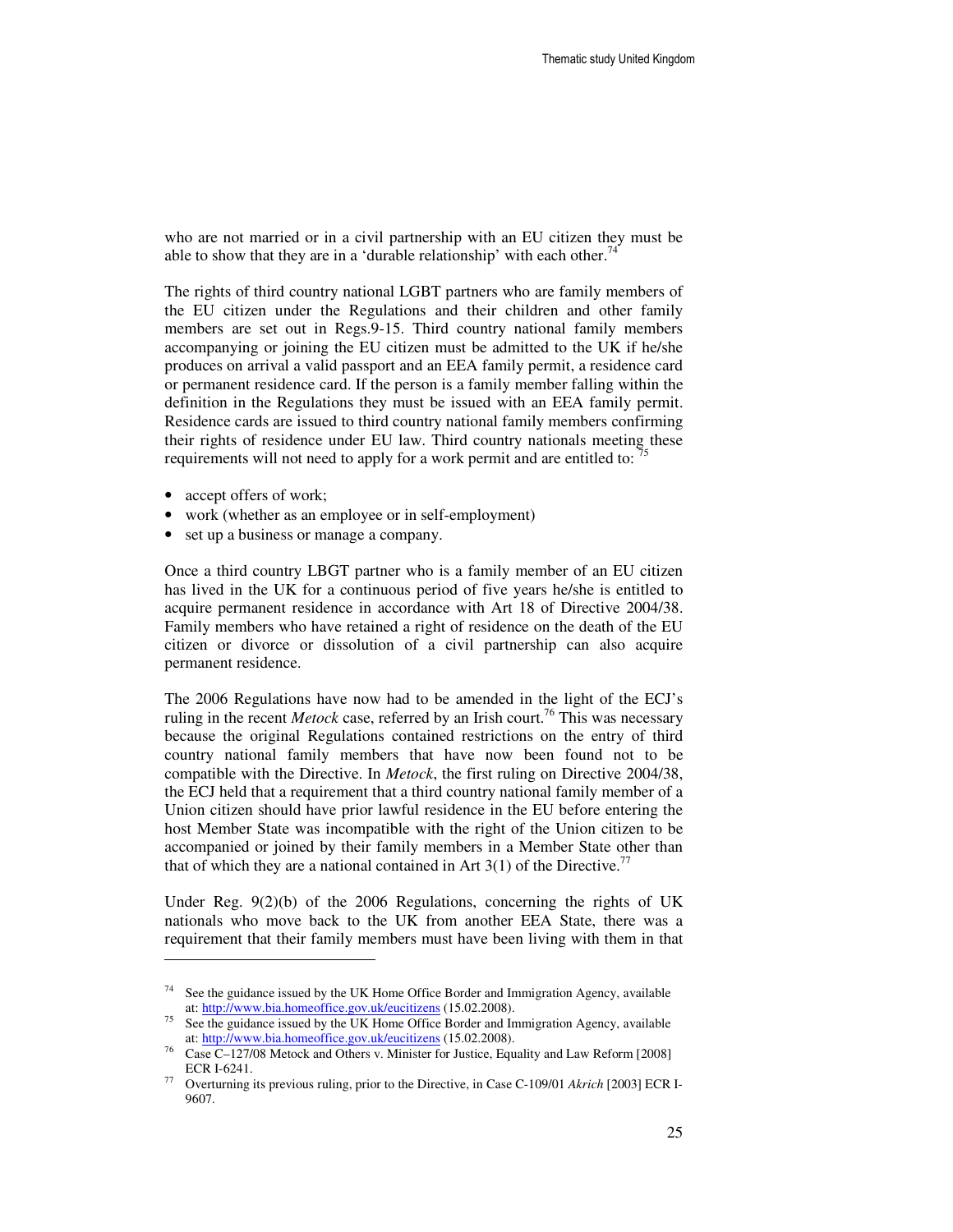State before the UK national returned to the UK. Under Reg. 11, concerning the requirement for family members to have an EEA family permit, it was provided that to qualify for such a permit a family member must be lawfully resident in an EEA State or meet the requirements of UK Immigration Rules for entry as a family member. In the light of the ruling in *Metock*, the UK Border Agency issued revised guidance to the effect that the 'lawful residence requirement' in these Regulations and any related restrictions in the UK Immigration Rules would not be applied to family members entering the UK who are accompanying or joining an EU citizen.<sup>78</sup> This was swiftly followed by the adoption of the Immigration (European Economic Area) Amendment Regulations 2009.<sup>79</sup> The offending provisions have now been removed bringing the UK into compliance with the ruling in *Metock*.

<sup>78</sup> See the UK Border Agency's European Casework Instructions. Available at: www.bia.homeoffice.gov.uk.

<sup>79</sup> SI 2009/1117.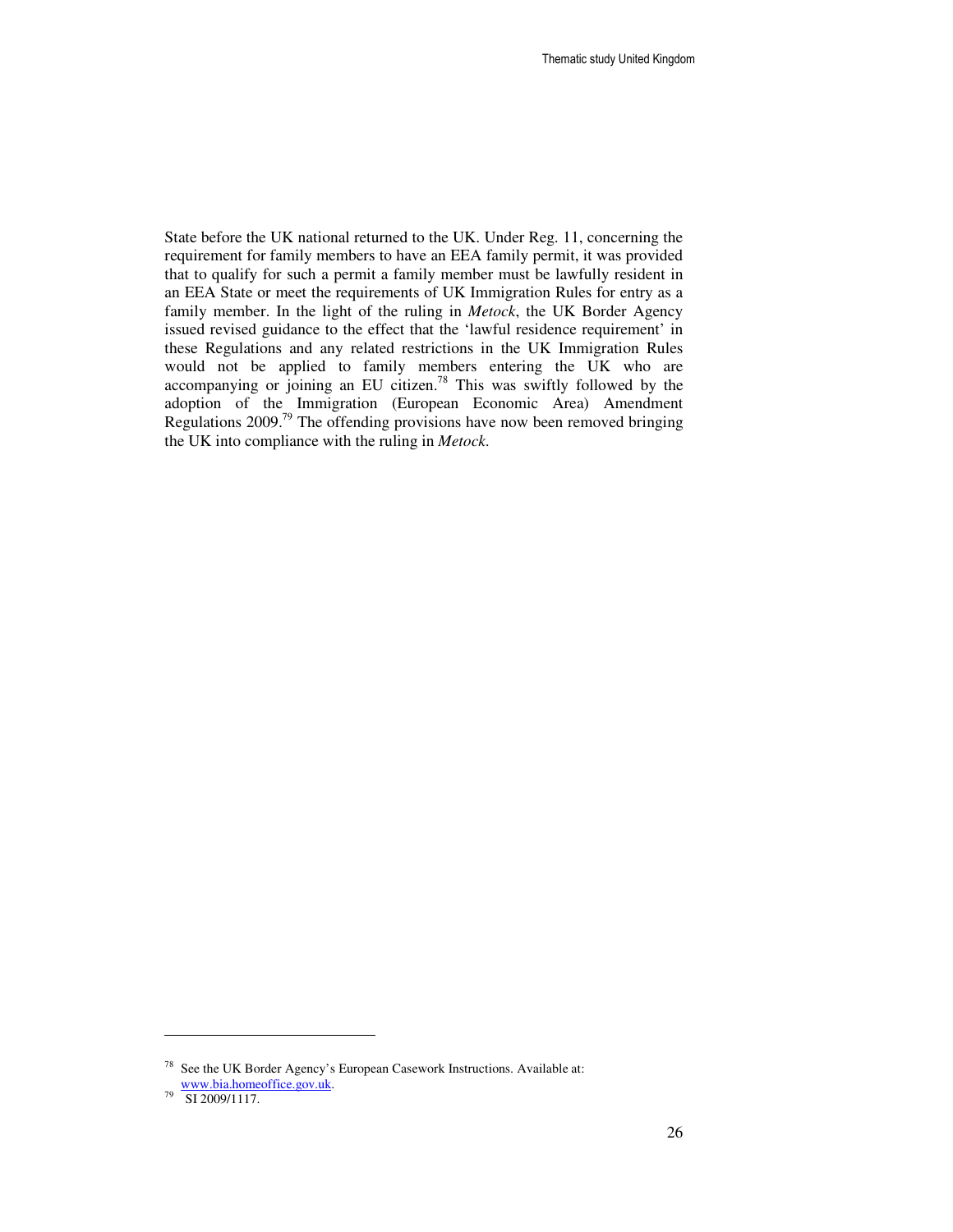# C. Asylum and subsidiary protection

## C.1. Asylum Framework

 $\ddot{ }$ 

Asylum claims on the basis of sexuality have had some success in UK courts. Positive determinations have developed through jurisprudential means drawing on a substantial body of international case law which has defined and redefined the parameters of 'membership of a particular social group' as per the *1951 Convention on the Status of Refugees*. <sup>80</sup> Art 1A(2) of the *Refugee Convention*  defines a refugee as a person who:

'Owing to well founded fear of being persecuted for reasons of race, religion, nationality, membership of a particular social group or political opinion, is outside the country of his nationality and is unable or, owing to such fear, unwilling to avail himself of the protection of that country; or who, not having a nationality and being outside the country of his former habitual residence, is unable or unwilling to return to it.'

The formal requirements for gaining refugee status can be broken down into three substantive points. Firstly, an individual must be able to demonstrate an objective and subjective fear of persecution based on one of the enumerated grounds of race, religion, nationality, membership of a particular social group or political opinion.<sup>81</sup> Secondly the individual must be outside the country of his/her nationality and the state from which the claimant is fleeing must have been unable or unwilling to provide protection from persecution; or the individual no longer has a nationality and is outside of their former residence and cannot or will not return to that place of residence. Finally, the receiving state is under an obligation not to réfoul the claimant to the home state if there is the real possibility that he or she may be subject to further persecution.

<sup>80</sup> UK/ Immigration Act 1971 c.77 (28.10.1971)*;* UK/ Immigration Act 1988 c.14 (10.05.1988); UK/ Asylum and Immigration Appeals Act 1993 c.23 (01.07.1993); UK/ Immigration and Asylum Act 1999 c.33 (11.11.1999); UK/ Nationality, Asylum and Immigration Act 2002 c.41 (07.11.2002); UK/ Asylum and Immigration (Treatment of Claimants, etc) Act 2004 c.19 (22.07.2004)*;* UK/ Immigration, Asylum and Nationality Act 2006 c.13 (30.03.2006), Immigration rules HC 395.

<sup>81</sup> Persecution means an act of persecution within the meaning of Article 1(A) of the *Geneva Convention*. The existence of discriminatory legislation in an applicant's home country will not usually be regarded as amounting to persecution of a sufficiently serious nature see *Amare and RG (Columbia)*. Only '[I]f the legislation does not appear to be enforced then it may sometimes be the case that the lack of enforcement has resulted in those being discriminated against changing their behaviour to avoid persecution. …modification of behaviour may be so serious (see *Z v SSHD* [2004] EWCA Civ 1578 *HJ (Iran) and HT (Cameroon) v SSHD* [2009] EWCA Civ 172) that it amounts to persecution' *OO (Sudan) JM (Uganda)* v *SSHD* [2009] EWCA Civ 1432 para 14. The (Qualification) Regulations, regulation 5 and Council Directive 2004/83EC Article 9 provide further guidance on the meaning of persecution.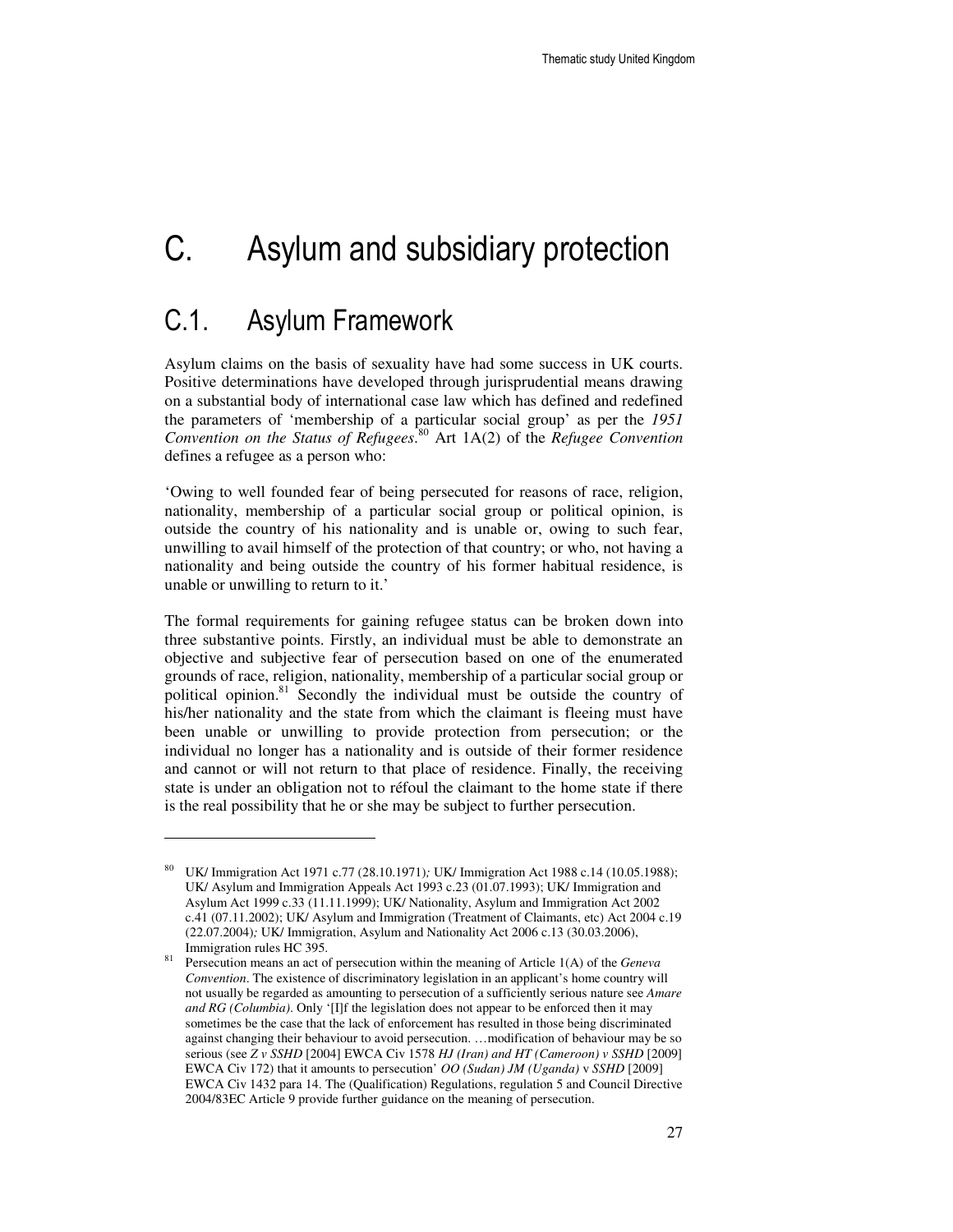European Council Directive 2004/83EC preamble 3 identifies the *Convention* as the 'cornerstone of the international legal regime for the protection of refugees'. The *Refugee Convention* provides the framework upon which the UK asylum system rests. The asylum system has multiple tiers composed of the various Immigration Acts,  $Regulations<sup>82</sup>$  and European Directives which are administered through the *Immigration Rules* HC395.<sup>83</sup> This framework does not preclude reliance on the principles of the *European Convention on Human Rights* (*ECHR*) subsequent to the enactment of the UK *Human Rights Act 1998.*  Furthermore the 1998 Act renders it unlawful for a public authority to act in a way incompatible with a right arising under the ECHR. A claimant can rely on the *ECHR* if appealing a negative determination. The claimant must raise their *ECHR* arguments alongside the grounds of appeal. Claims that the individual would have their *ECHR* rights violated upon return to the home state would mean that the individual may be eligible for subsidiary protection as defined under article 2 and 15 of directive 2004/83 and 339C of the immigration rules.

### C.2. Jurisprudential evolution of LGBT asylum claims

LGBT individuals generally claim asylum as members of a 'particular social group' following the *obiter* comments of Lord Justice Steyn in *Shah and Islam*. <sup>84</sup> *Shah and Islam* concerned the position of two Pakistani women accused of adultery and subject to domestic abuse by their partners. In discussing the linkage between abused women as a social group and 'homosexuals', Lord Justice Steyn notes:

> 'The unifying characteristics of gender, suspicion of adultery, and lack of protection, do not involve an assertion of persecution. The cases under consideration can be compared with a more narrowly defined group of homosexuals, namely practising homosexuals who are

<sup>82</sup> *The Refugee or Persons in Need of International Protection (Qualification) Regulations* 2006 together with amendments made to the Immigration Rules HC395 implemented the European Council Directive 2004/83 on minimum standards for the qualification and status of third country nationals or stateless persons who otherwise need international protection and the content of protection granted. The parts of the directive not transposed were already present in existing UK immigration and asylum law.

<sup>83</sup> The implementation into domestic law of EC Directive 2004/83 through the 2006 Qualification Regulations alongside the explanatory memoranda provided further guidance as to the interpretation of the *Refugee Convention*. The Regulations guide the interpretation and decision making process of the Home Office and provide further details for the provision of humanitarian protection. Significantly section 6 (e) of the Regulations provides clarification on the social group definition and indicates that 'a particular social group might include a group based on a common characteristic of sexual orientation…'.

<sup>84</sup> *Islam v Secretary of State for the Home Department*; *Regina v Immigration Appeal Tribunal and Another*, *Ex parte Shah* [1999] 2 WLR 1015, [1999] 2 AC 629.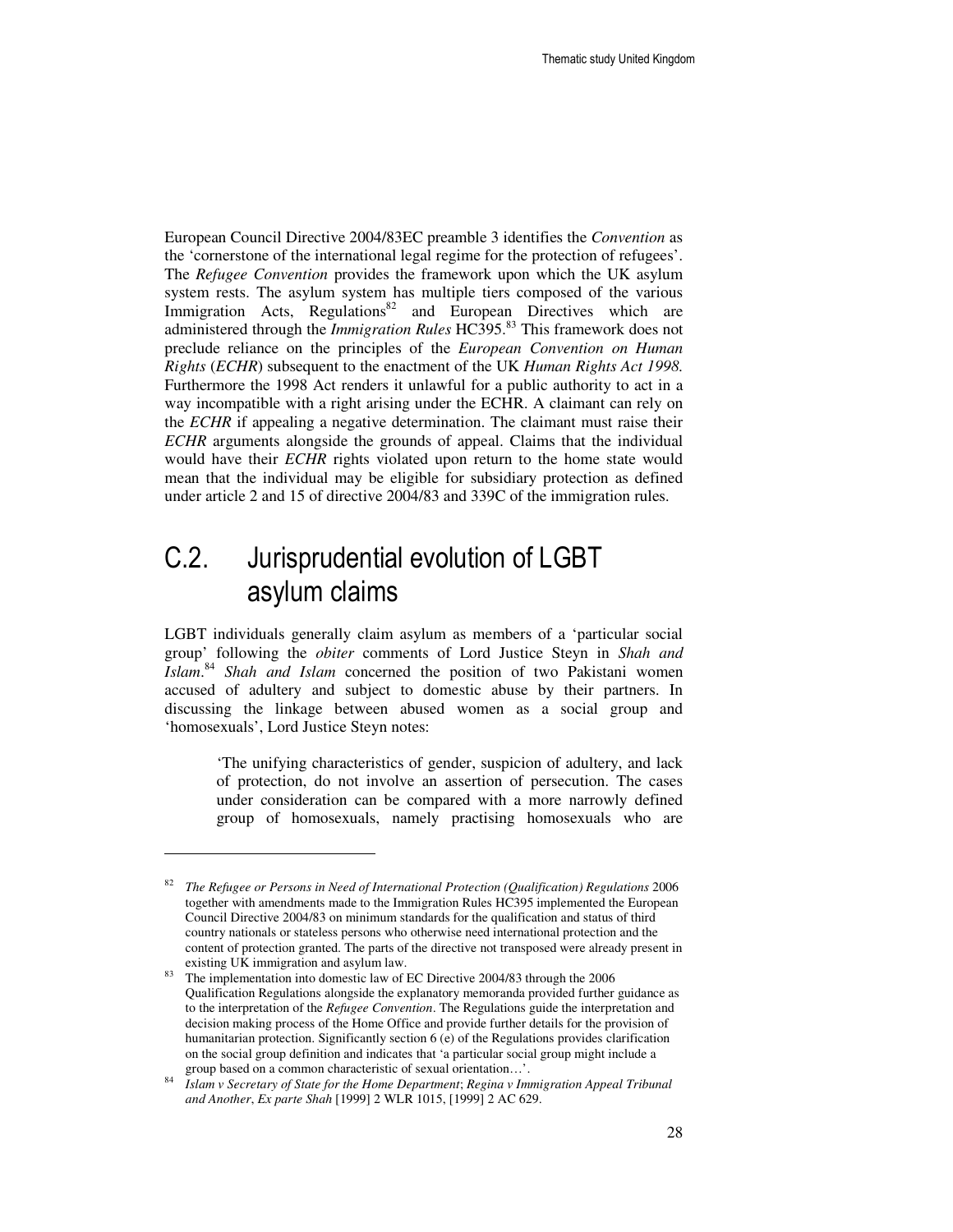unprotected by the state. Conceptually such a group does not in a relevant sense depend for its existence on persecution.'

This line of reasoning drew upon much of the established case law of the USA,<sup>86</sup> Australia<sup>87</sup> and Canada.<sup>88</sup> The decision drew in particular on the Canadian jurisprudence of *AG for Canada v Ward* (1993) with sexuality positioned as an innate and unchangeable characteristic, as something fundamental to human dignity that ought not to be required to be forsaken. Following the decision that lesbians and gay men could constitute members of a 'particular social group', numerous other questions arose navigating the territory of sexuality based asylum claims. Some of the issues raised for discussion regarded proof of sexuality.<sup>89</sup> Evidence for example of previous heterosexual relationships and children borne from those relationships brought the claimants credibility as a homosexual into question.<sup>90</sup> Many lesbians and gay men marry as an attempt to conform to heterosexual norms, enter into forced marriages or enter willingly into heterosexual marriage and then later become aware of their homosexuality.

The courts have also considered concepts of identity versus activity.<sup>91</sup> The recent case of *SB (Uganda)* [2010] indicated that "Homosexuality is about sexual orientation or identity rather than behaviour." The UK Lesbian and Gay Immigration Group has noted 'sexual identity encompasses much more than having sex with a partner. It includes the ability to meet a potential partner, to socialise and to express one's sexuality without fear of grave harm' rather than an emphasis on homosexual acts or having sex in public places.  $92$ 

Lord Steyn at 645. In his judgement at 643 Lord Steyn also notes 'drawing on the case law and practice in Germany, The Netherlands, Sweden, Denmark, Canada, Australia and the USA, the refugee status authority concluded in an impressive judgement that depending on the evidence homosexuals are capable of constituting a particular social group… [t]his view is consistent with the language and purpose of Art 1A(2).'

<sup>86</sup> Acosta (1985) 19 I and n211, US Board of Immigration Appeals.

<sup>87</sup> *Appellant S395/2002 v Minister for Immigration and Multicultural affairs* (2003) 203 ALR 112.)

<sup>88</sup> *Attorney General for Canada v Ward* (1993) 2 SCR 689.

<sup>89</sup> *R v Secretary of State for the Home Department ex. parte Vraciu* 1995 Appeal No. HX/70517/94. NR (Jamaica) v SSHD [2009] EWCA Civ 856; See O'Leary, Barry; "We cannot claim any particular knowledge of the ways of homosexuals, still less of Iranian homosexuals": The Particular Problems of Those Who Seek Asylum on the Basis of Their Sexual Identity' *Feminist Legal Studies* (2008) 16: 87-95.

<sup>90</sup> SB (Uganda) [2010] para. 6.

<sup>91</sup> *J v Secretary of State for the Home Department* [2006] EWCA Civ 1238*; HJ (Iran) and HT (Cameroon) v Secretary of State for the Home Department* [2009] EWCA Civ 172; *R (on the application of SB (Uganda)) v SSHD* [2010] EWHC 338 Admin; *NR (Jamaica) v SSHD* [2009] EWCA Civ 856. Also see UK Lesbian and Gay immigration Group 'Failing the Grade: Home Office Initial Decisions on Lesbian and Gay Claims for Asylum' http://www.uklgig.org.uk/docs/Failing%20the%20Grade%20UKLGIG%20April%202010.pdf (17 April 2010)

 $92$  UKLGIG (2010) 4.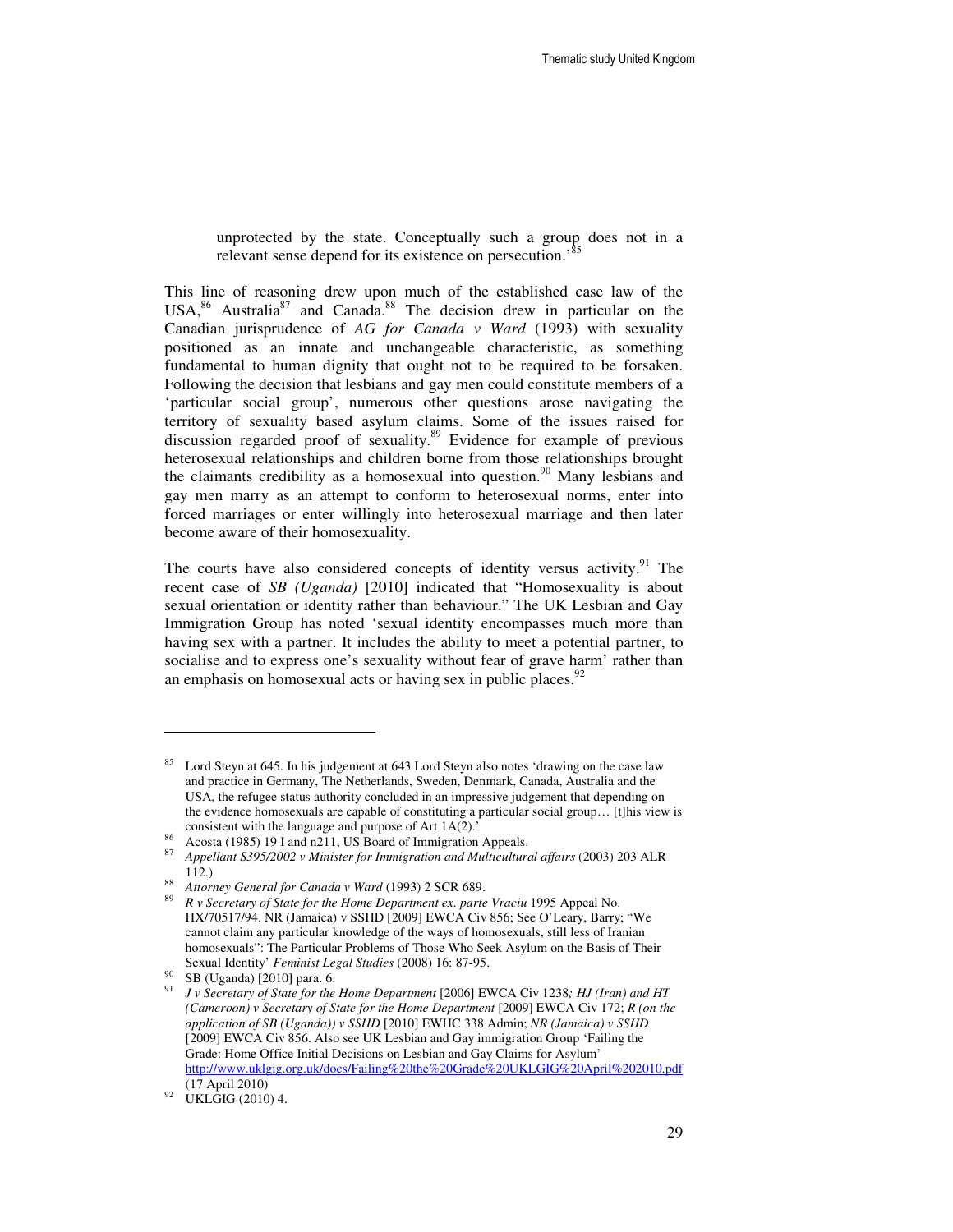The courts' imposition of discretion upon same-sex relationships has also been relied on to the detriment of lesbian and gay claimant's.<sup>93</sup> The courts assume the applicant can be safely réfouled so long as they maintain discretion in the expression of their sexual identity. If the claimant has previously lived in the sending state in a manner which is discreet, it is assumed that they will continue to live with that same level of discretion. Discretion is only assumed to be persecutory if it reaches a level that the individual could not 'reasonably be expected to tolerate'.<sup>94</sup>

Internal relocation alternatives<sup>95</sup> have also been relied on by the courts. It is assumed that unmarried persons can safely move to other parts of the country away from the discrimination/persecution and live discreetly.<sup>96</sup> In some states there is no safe space for lesbians and gay men to move to. Moving as a single person or with someone of the same gender transgresses cultural norms, which raises the spectre of homosexuality; additionally moving to alternate parts of the country away from family is not feasible for some individuals both culturally and economically. In many states a woman leaving home prior to being married would be frowned upon and the cultural and social disapprobation of such behaviour could lead to harassment.

In order to found a negative determination the courts have also used access to health care<sup>97</sup> and concerns over expenditure. In *N v SSHD* [2005] the court assessed the applicant's need on the basis of the 'level of acute suffering' to be endured by the individual; 'has the applicant's medical condition reached such a critical state that there were compelling humanitarian grounds for not removing him to a place which lacked the medical and social services which he would need to prevent acute suffering'.<sup>98</sup>

The question of whether prosecutory legislation in the home state can be considered sufficiently persecutory has also arisen.<sup>99</sup> The frequency of persecution and the penalties imposed must be seen as sufficiently severe in

l

<sup>93</sup> *Z v Secretary of State for the Home Department* [2004] EWCA Civ 1578 ; *J v Secretary of State for the Home Department* [2006] EWCA Civ 1238; *HJ (Iran) and HT (Cameroon) v Secretary of State for the Home Department* [2009] EWCA Civ 172.

<sup>94</sup> See *J v SSHD* [2006] EWCA Civ 1238 para 10, 11; *Z v SSHD* [2004] EWCA Civ 1578 para 15-16; *HJ (Iran) and HT (Cameroon) v Secretary of State for the Home Department* [2009] EWCA Civ 172at para 31; *OO* [2009] at para 17

<sup>95</sup> *The Queen on the application of M v IAT* [2005] EWHC 251;*Amare v Secretary of State for the Home Department* [2005] EWCA 1600; Also see *Franklyn v Canada (Minister of Citizenship and Immigration)* 2005 FC 1249.

*<sup>96</sup> M v IAT* [2005] EWHC 251.

<sup>97</sup> *RG (Colombia) v Secretary of State for the Home Department* [2006] EWCA Civ 57;

<sup>98</sup> *N v SSHD* [2005] UKHL 31; *D v UK* (1997) 24 EHRR 423; *JA (Ivory Coast), ES (Tanzania) v SSHD* [2009] EWCA Civ 1353.

<sup>99</sup> *OO (Sudan) JM (Uganda) v Secretary of State for the Home Department* [2009] EWCA Civ 1432.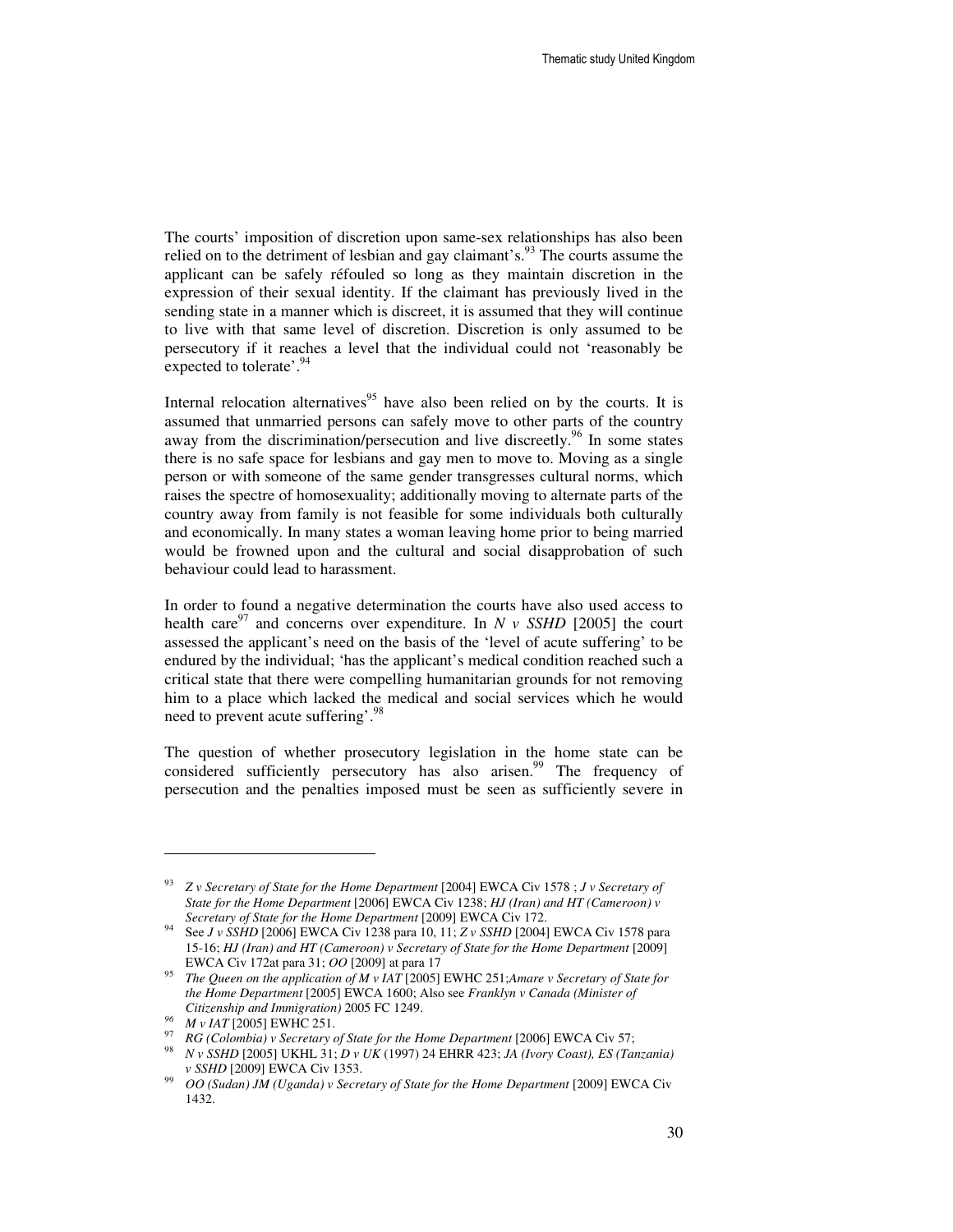order that prosecution is equivalent to persecution.<sup>100</sup> Even if prosecution is common the court may still have recourse to rely on discretion as sufficiently protective of the claimant.<sup>101</sup> The presence of unenforced criminal legislation for lesbian and gay sexual activity has been relied on by the courts as an indicator of safe réfoulement. In relying on the unenforced status of legislation the courts have failed to take into account the social discrimination which may constitute persecution, arguing that the claimant would have recourse to state/police protection.<sup>102</sup>

### C.3. Subsidiary Protection

Subsidiary protection is brought into effect in circumstances where the claimant does not qualify as a refugee as defined in regulation 2 of the (Qualification) Regulations 2006 but where it would be unsafe to return them to their home state In the UK subsidiary protection in the guise of humanitarian protection is incorporated into the Immigration Rules whereas discretionary leave to remain is regulated through the *Immigration Act* 1971 and the Asylum Policy Instructions.<sup>103</sup> Humanitarian protection and discretionary leave were incorporated into UK policy on 1 April 2003, following the abolition of the exceptional leave to remain provisions on 31 March 2003. Further amendments were made to the humanitarian provisions in 2005 following Council Directive 2004/83 on 'minimum standards for the qualification and status of third country nationals or stateless persons as refugees or as persons who otherwise need international protection and the content of the protection granted' which came into effect October 2006. Directive 2004/83 established a 'common European qualifying standards for refugees…[and] define a category of persons eligible for subsidiary protection'.<sup>104</sup> Humanitarian protection is located in the Immigration Rules 339C-N.

l

<sup>100</sup> *Amare v SSHD* [2005] EWCA Civ 1600; *ex parte Hoxha* [2005] UKHL 19 at para 35; *Sandralingham v SSHD* [1996] IAR 97 at 114; *RG (Columbia) v SSHD* [2006] EWCA Civ 57.

<sup>101</sup> <sup>101</sup> *R (Dawkins) v Secretary of State for the Home Department* [2003] EWHC 373.

<sup>102</sup> See *DW (Homosexual men – Persecution – Sufficiency of Protection) Jamaica CG* [2005] UKAIT 00168 [para71*]; MK (Lesbians) Albania CG* [2009] UKAIT 00036; *Modinos v Cyprus* 16 EHRR 492. 103

http://www.ukba.homeoffice.gov.uk/sitecontent/documents/policyandlaw/asylumpolicyinstru ctions/apunotices/hpanddl.pdf?view=Binary (10 February 2009).

<sup>&</sup>lt;sup>104</sup> 'Humanitarian Protection' Asylum Policy Instructions (October 2006), available at: http://www.bia.homeoffice.gov.uk/sitecontent/documents/policyandlaw/asylumpolicyinstructi ons/ (accessed 10.02.2010).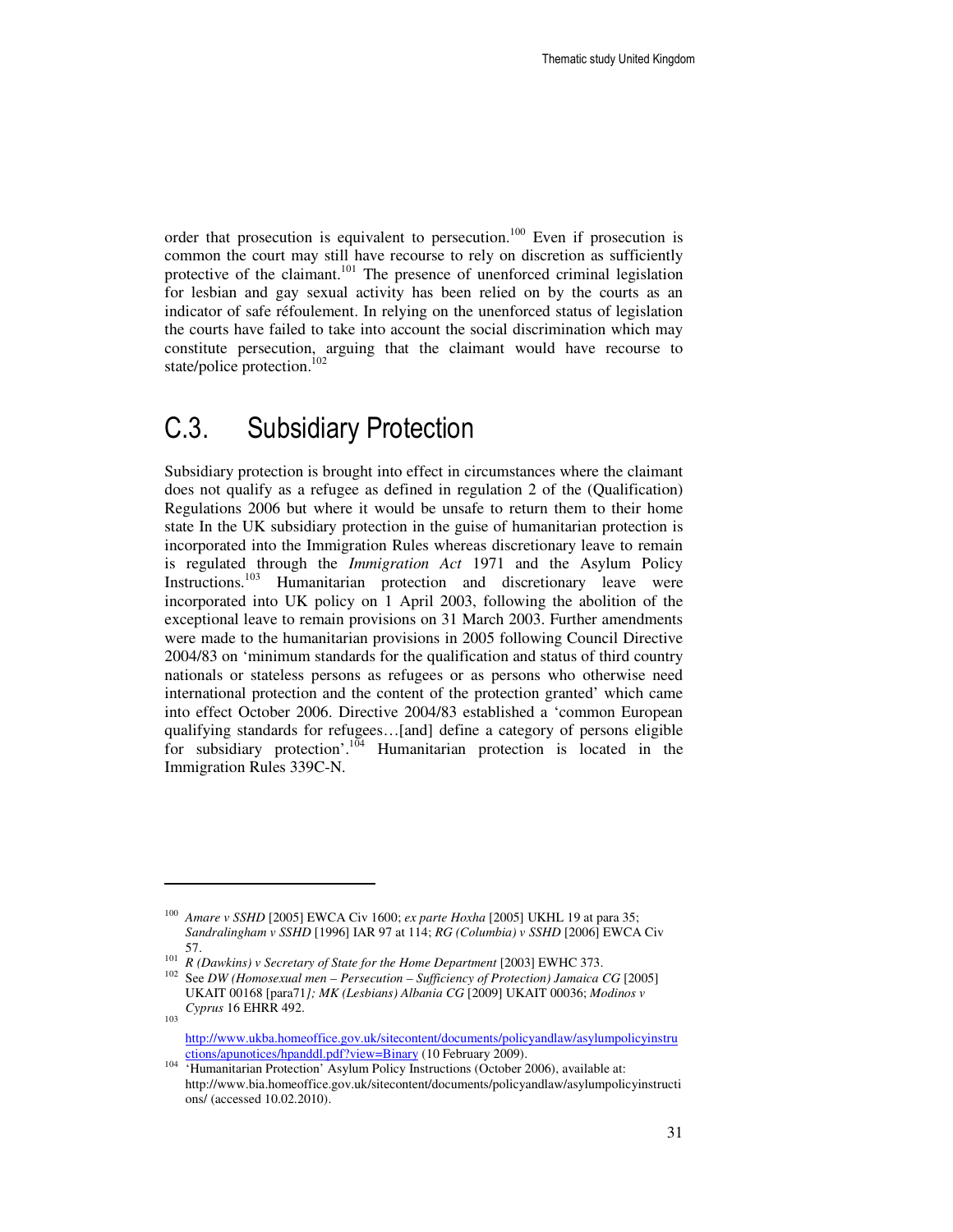## C.4. Humanitarian Protection

Paragraphs 339C and D of the *Immigration Rules* outline the qualifying criteria for eligibility for the granting of humanitarian protection. An individual will be granted humanitarian protection if:

- the individual is in the UK or at a port of entry to the UK;
- the individual does not qualify as a refugee as defined in regulation 2 of the *Refugee or Person in Need of International Protection (Qualification) Regulations 2006*; 105
- there are substantial grounds for believing that if refouled there would be a real risk that the individual would suffer 'serious harm';
- the individual cannot or will not obtain effective protection from the authorities.

Serious harm under paragraph 339C of the *Immigration Rules* consists of:

- the death penalty or execution.
- unlawful killing.
- torture or inhuman or degrading treatment or punishment.
- serious and individual threat to a civilian's life or person by reason of indiscriminate violence in situations of international or internal armed conflict.

An individual can be excluded from the grant of humanitarian protection under paragraph 339C(iv) if one of the criteria of paragraph 339D applies to them. The criteria are:

- the individual has committed a crime against peace, a war crime or a crime against humanity;
- the individual is guilty of acts contrary to the purpose and principles of the United Nations;
- the individual constitutes a danger to the community or the security of the UK;
- prior to entering the UK the individual committed a crime that would be an imprisonable offence if committed in the UK or the individual has absconded from his country of origin in order to avoid sanctions for his or her crime.

Upon the granting of humanitarian protection Directive 2004/83 stipulates the member state shall issue a residence permit valid for at least one year and that is renewable.<sup>106</sup> UK legislation currently ensures that humanitarian protection can

<sup>&</sup>lt;sup>105</sup> UK/ The Refugee or Person in Need of International Protection (Qualification) Regulations 2006, Statutory Instrument 2006 No. 2525 (09.10.2006).

<sup>106</sup> Article 24 (2) Directive 2004/83EC.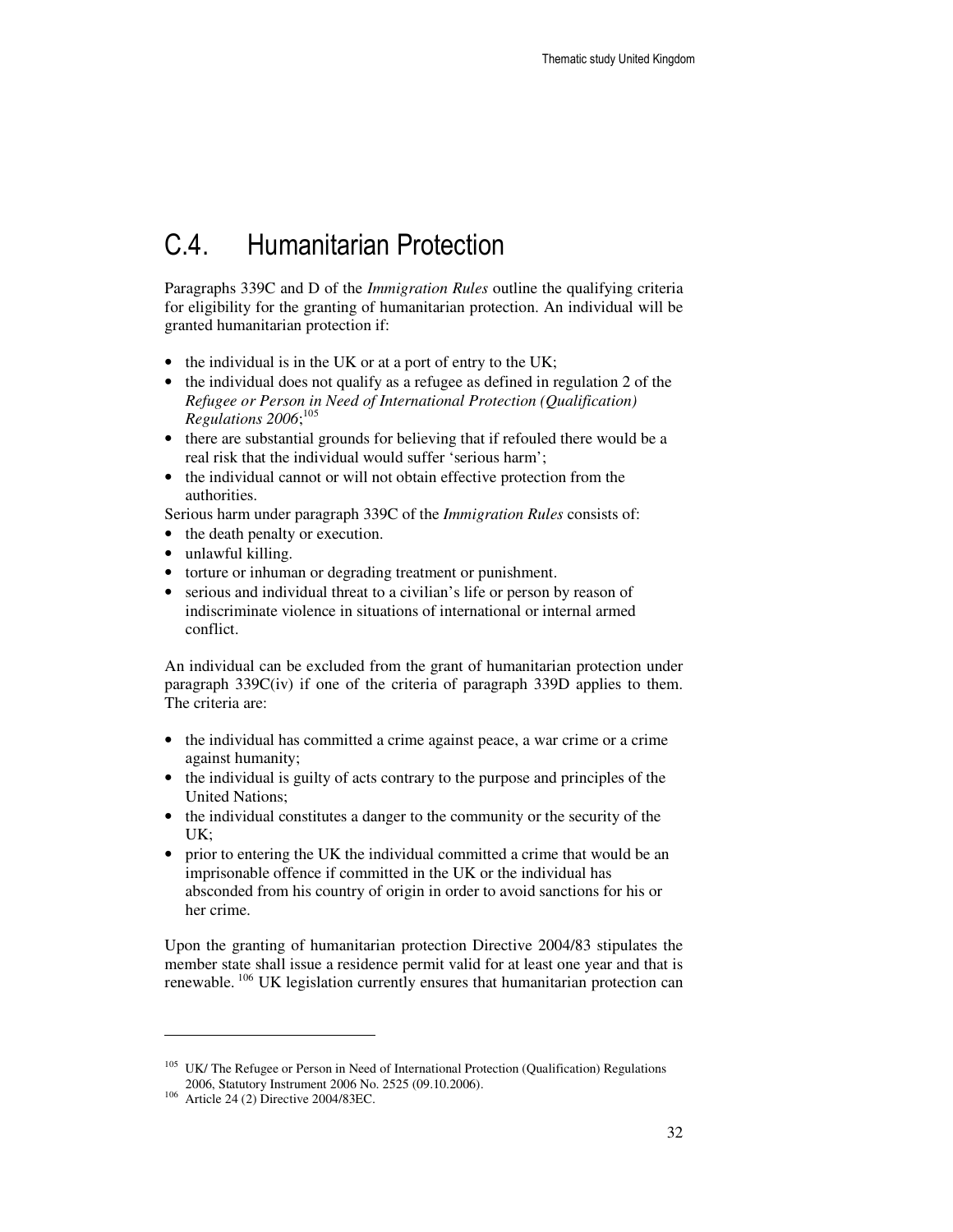be granted for at least three years.<sup>107</sup> After the permit has expired an application can be made for indefinite leave to remain if the circumstances which gave rise to the need for protection still exist.

Humanitarian protection can be revoked if one of the grounds of Paragraph 339G have been engaged:

- the circumstances which led to the granting of humanitarian protection have changed or no longer exist such that protection is no longer required.
- it has become apparent that the individual has engaged in crimes against humanity, peace and of war, and he or she has engaged in behaviour contrary to the principles of the United Nations.
- the individual constitutes a danger to community or the security of the UK.
- the individual misrepresented or omitted facts upon which the granting of protection was based.
- the individual has committed crimes in his or her state of origin which are punishable by imprisonment and for which he or she fled the country.

### C.5. Discretionary Leave

An applicant who fails to qualify for asylum and humanitarian protection may be eligible for discretionary leave. Discretionary leave is often invoked in cases where return would breach Article 3 (Prohibition of torture or inhuman and degrading treatment) and Article 8 (Right to respect for private and family life) of the ECHR. If an individual is excluded from humanitarian protection he or she will usually be granted discretionary leave for a period no longer than three years. Discretionary leave falls outside the boundaries of the Immigration Rule and the Secretary of State must be sure that enforced or voluntary return is not possible.

The same grounds of exclusion for humanitarian protection apply for discretionary leave.

Initial grants of leave are for no longer than three years. An individual is eligible to apply for indefinite leave to remain after six continuous years of discretionary leave. Indefinite leave to remain can only be applied for under the long-term residence concessions. Prior to the expiration of this period, the individual must apply for an extension of discretionary leave. Extension requests are subject to review on the basis of such factors as why discretionary

<sup>107</sup>

http://www.bia.homeoffice.gov.uk/sitecontent/documents/policyandlaw/asylumpolicyinstructi ons/ (accessed 10, February 2010).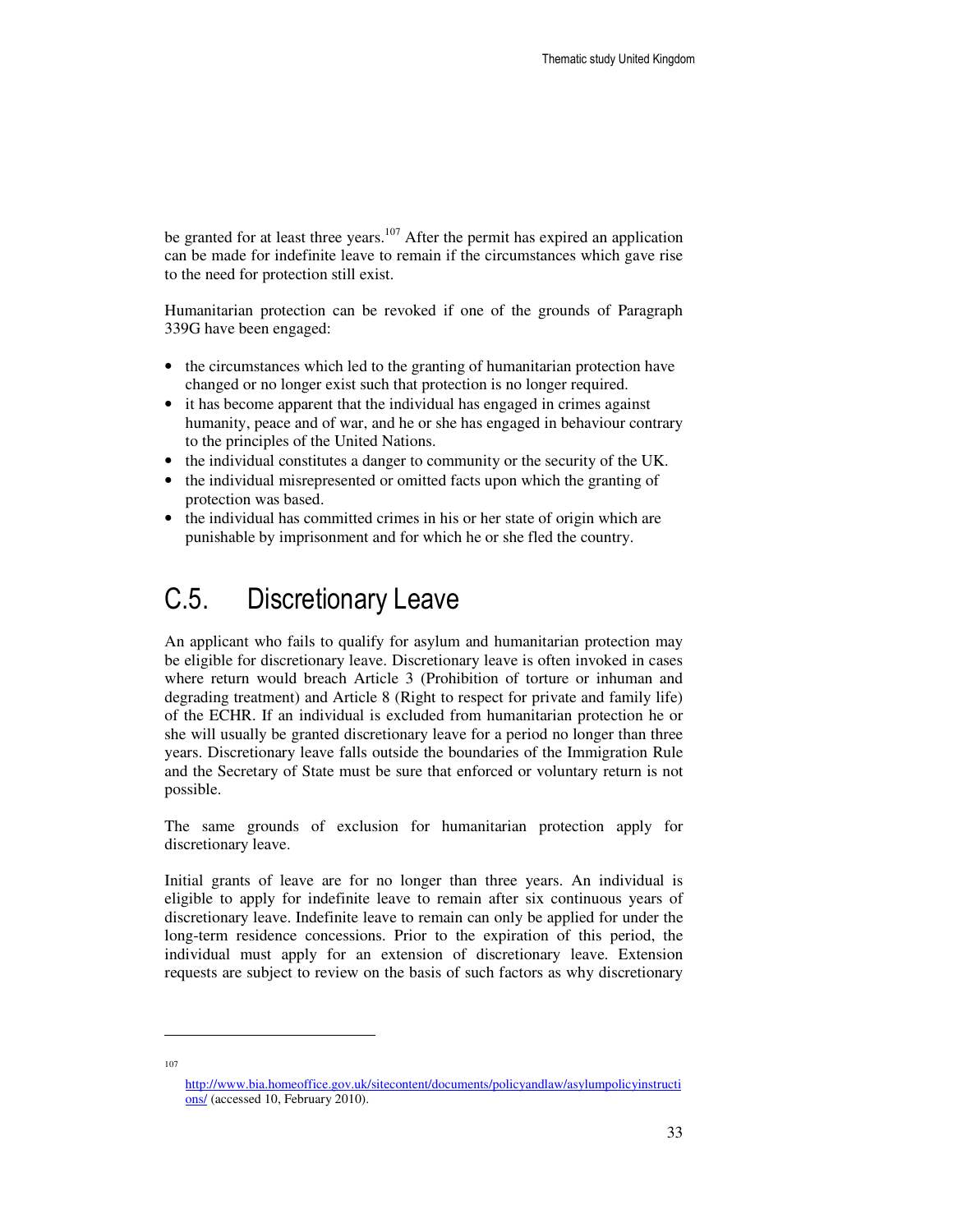leave was granted in the first place, impact of return on family life, conditions of the country of origin and whether barriers to return still exist.<sup>108</sup>

## C.6. Reuniting LGBT families in the asylum system

#### C.6.1. UK based partner has refugee status

Paragraph 339Q(i) to 339Q(iv) of the *Immigration Rules* state that upon the granting of asylum or humanitarian protection a UK residence permit will be issued which is valid for five years and is renewable. A residence permit can be issued by the Secretary of State for a family member of the individual granted asylum or humanitarian protection. The residence permit for family members can be renewed. Family member is defined according to paragraph 349 of the Immigration Rules as a 'spouse, civil partner, unmarried or same-sex partner or minor child. Leave to enter or remain as the civil or same-sex partner is for the same duration as the asylum applicant. An unmarried or same-sex partner for the purposes of paragraph 349 is a person who has been living with the principal applicant in a subsisting relationship akin to a civil partnership for two or more years.

Immigration rules relating to the civil partner of an individual who has been granted refugee status can be found in Part 11, paragraph 352A, of the Immigration Rules HC 395. The requirements are:

- the applicant is the civil partner of the person granted asylum.
- the civil partnership did not take place after the person granted asylum left their country in order to seek asylum.
- the applicant would not be excluded from protection by virtue of article 1F of the *Refugee Convention*. 109
- the parties intend to live together permanently as civil partners.
- the applicant holds a valid entry clearance visa.

-

The rules relating to the unmarried partner or same-sex partner of a refugee are to be found in Part 11 of the *Immigration Rules HC 395*, paragraph 352AA.

<sup>&</sup>lt;sup>108</sup> For more see Border and Immigration Agency 'Discretionary Leave' Asylum Policy Instructions, available at: http://www.bia.homeoffice.gov.uk/sitecontent/documents/policyandlaw/asylumpolicyinstructi

ons/ (26.02.2008).  $\frac{\mu_{\text{max}}}{\text{Article 1F of the Convention allows for exclusion where it is found the individual has}}$ 

committed crimes against peace, war, humanity; committing of a non-political crime prior to admission as a refugee; or are guilty of acts contrary to the purpose and principles of the UN.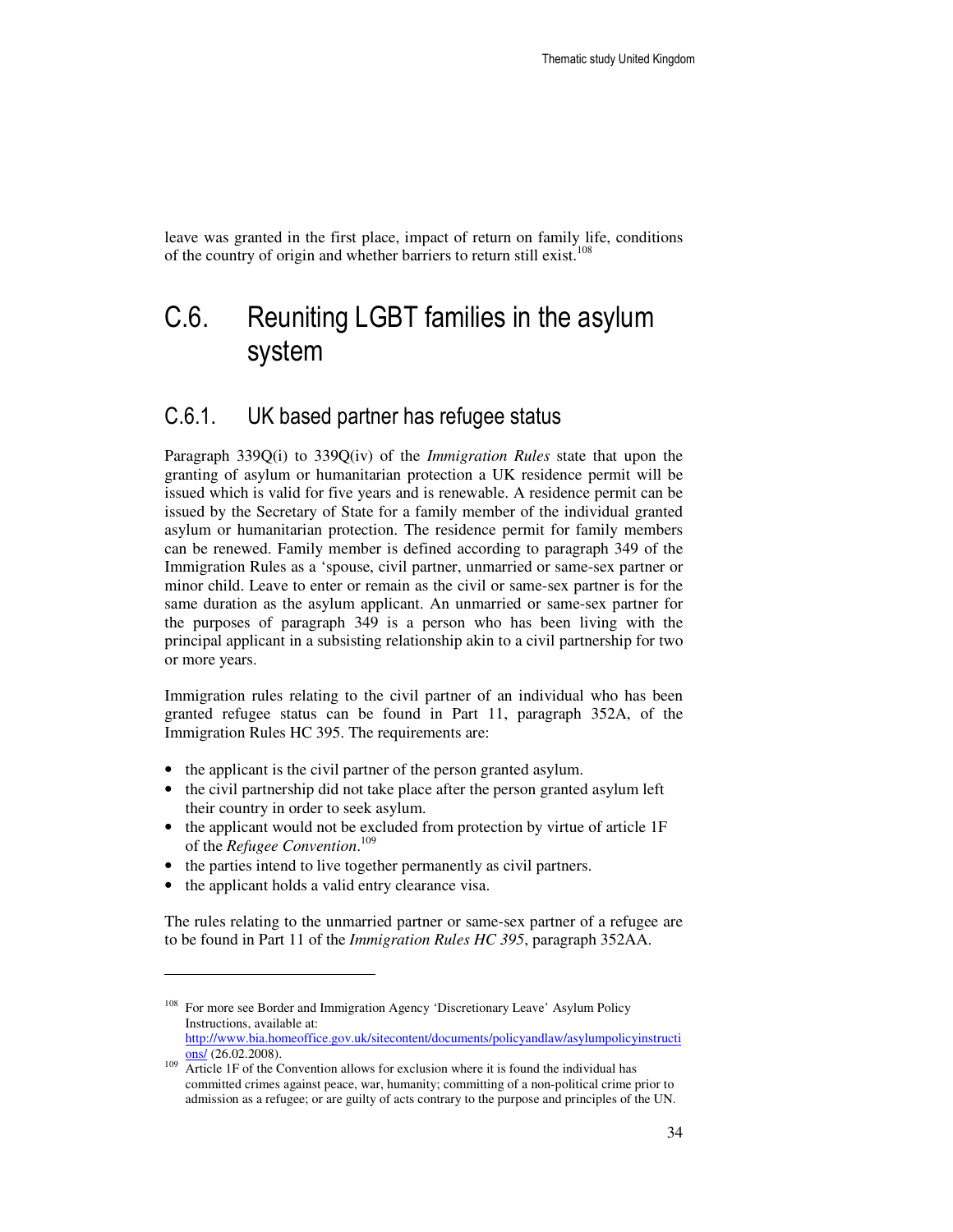The requirements to be met by the unmarried or same-sex partner of a refugee seeking leave to enter or remain the UK are:

- the applicant is the unmarried or same-sex partner of the refugee who was granted asylum in the UK on or after 9 October 2006.
- the parties have lived together in a relationship akin to a civil partnership for two or more years.
- the relationship existed prior to the person who sought asylum left the country.
- The individual is not excluded from protection by virtue of article 1F of the *Refugee Convention*.
- the parties intend to live with one another permanently and the relationship is subsisting.
- $\bullet$  the applicant holds a valid entry clearance visa for entry in this capacity.<sup>110</sup>

#### C.6.2. UK based partner has been granted humanitarian protection

The rules concerning entry into the UK of the same-sex partner of an individual that has been granted humanitarian protection are found in the UK Immigration Rules HC 395 Part 11 352FA. to 352FF, as given authority under section 3(2) of the Immigration Act 1971.

The requisites to be met by an individual seeking leave to enter or remain in the UK as the spouse or civil partner of a person who has been granted humanitarian protection in the UK on or after 30 August 2005 are:

- the applicant is the civil partner of a person granted humanitarian protection.
- the marriage or civil partnership had occurred prior to the person granted humanitarian protection leaving the country of former residence.
- The applicant is not excluded from a grant of humanitarian protection for any of the reasons in paragraph 339D of the Immigration rules.<sup>111</sup>
- each of the parties intends to live permanently with the other as civil partners and the relationship is subsisting.
- the applicant holds a valid entry clearance visa.

<sup>&</sup>lt;sup>110</sup> The Immigration Rules HC 395, Part 11, available at: http://www.bia.homeoffice.gov.uk/policyandlaw/immigrationlaw/immigrationrules/part11/ (15.02.2008).

<sup>&</sup>lt;sup>111</sup> Paragraph 339D Exclusion from Humanitarian Protection. 1. The individual has committed a crime against peace, humanity or a war crime 2. The individual is guilty of acts contrary to the purpose and principle of the United Nations 3. The individual constitutes a danger to the community or the security of the UK 4. Prior to admission to the UK the individual committed a crime that would be imprisonable if committed in the UK or the individual left in order to avoid penal sanctions.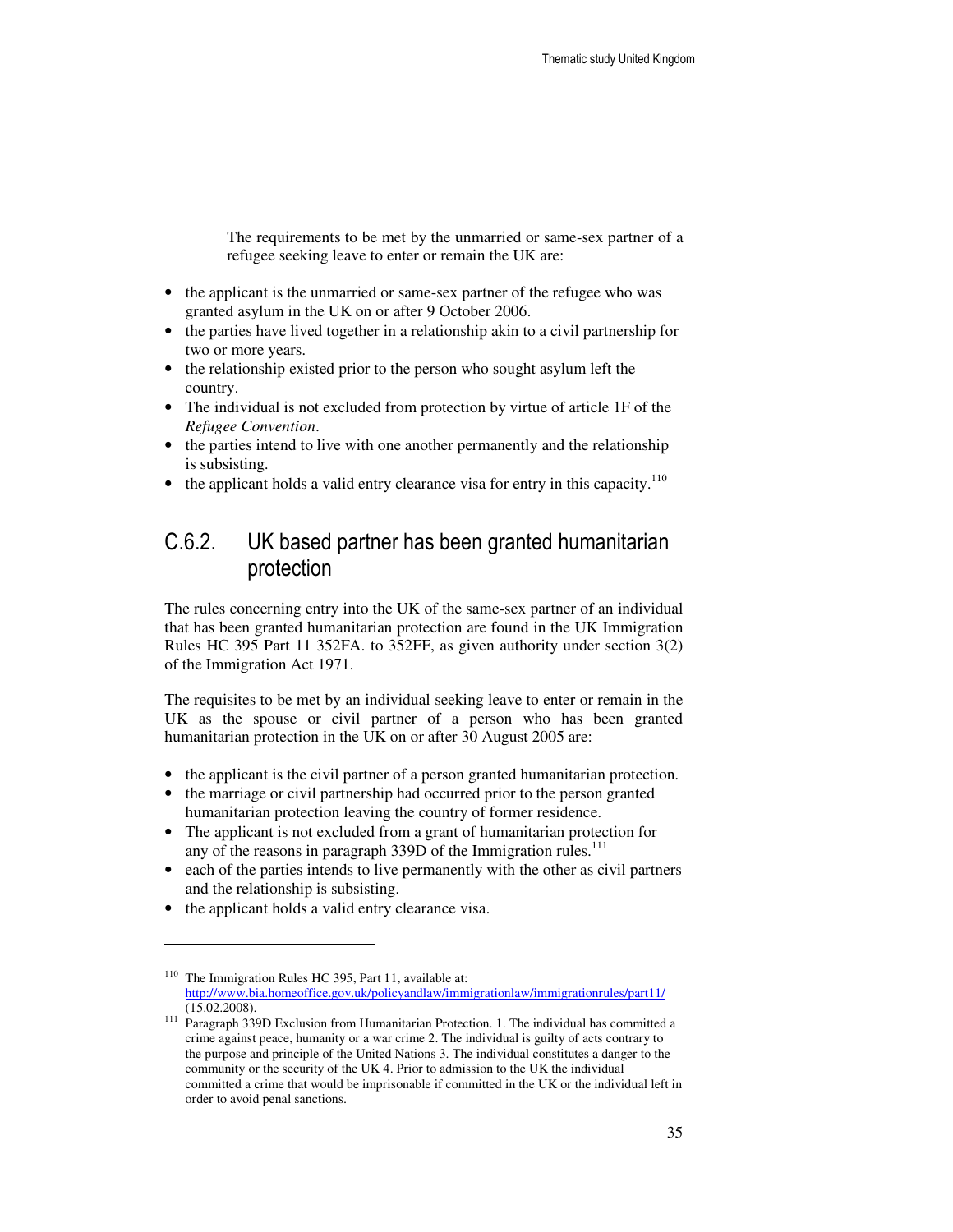The requirements to be met by a person seeking leave to enter the UK as the unmarried or same-sex partner of a person who has been granted humanitarian protection in the UK are located in paragraph 352FD.

The requirements are:

l

- the applicant is the unmarried or same sex partner of the individual granted humanitarian protection on or after October 9 2006.
- the parties have been living together for two years or more in a relationship akin to a civil partnership.
- the relationship existed before the individual granted humanitarian protection left the country of residence in order to seek asylum.
- each of the parties intends to live permanently with the other as his or her same-sex partner.
- $\bullet$  the applicant holds a valid UK entry clearance for entry in this capacity.<sup>112</sup>
- the applicant is not excluded for any of the reasons held in paragraph  $339D.<sup>113</sup>$

The *Asylum and Immigration (Treatment of Claimants etc) Act 2004,* sections 19-25 introduced regulations which affect the marriage of non-EEA nationals in the UK irrespective of their immigration status. Those subject to immigration control must give notice of their intent to marry at one of 76 specified registry offices with their partner. If the non-EEA national does not have entry clearance specifically for the purpose of marriage $114$  he or she must obtain a Certificate of Approval from the Secretary of State Under the rules the Certificate of Approval requires that the applicant has three months leave to remain in the UK. Home Office guidance states 'where possible the asylum claim should be decided before a certificate of approval is given for marriage. Where the asylum claim is refused, the certificate of approval should be refused, even if an appeal is lodged. Contrariwise, if the decision or appeal has been outstanding for more than 18 months, then consideration may be given to granting a certificate of approval'.<sup>115</sup>

<sup>&</sup>lt;sup>112</sup> The Immigration Rules HC 395, Part 11, available at: http://www.bia.homeoffice.gov.uk/policyandlaw/immigrationlaw/immigrationrules/part11/ (15.02.2008).

<sup>&</sup>lt;sup>113</sup> The Immigration Rules HC 395, Part 11, available at: http://www.bia.homeoffice.gov.uk/policyandlaw/immigrationlaw/immigrationrules/part11/ (15.02.2008).

<sup>114</sup> Asylum and Immigration (Treatment of Claimants etc) Act 2004, ss 19(3)a, 21(3)a, 23(3)a.

<sup>&</sup>lt;sup>115</sup> . A statement issued by the Home Office on the  $31<sup>st</sup>$  of July 2009 indicates that individuals who suffered financial hardship in part due to the cost of a certificate of approval may be entitled to a refund.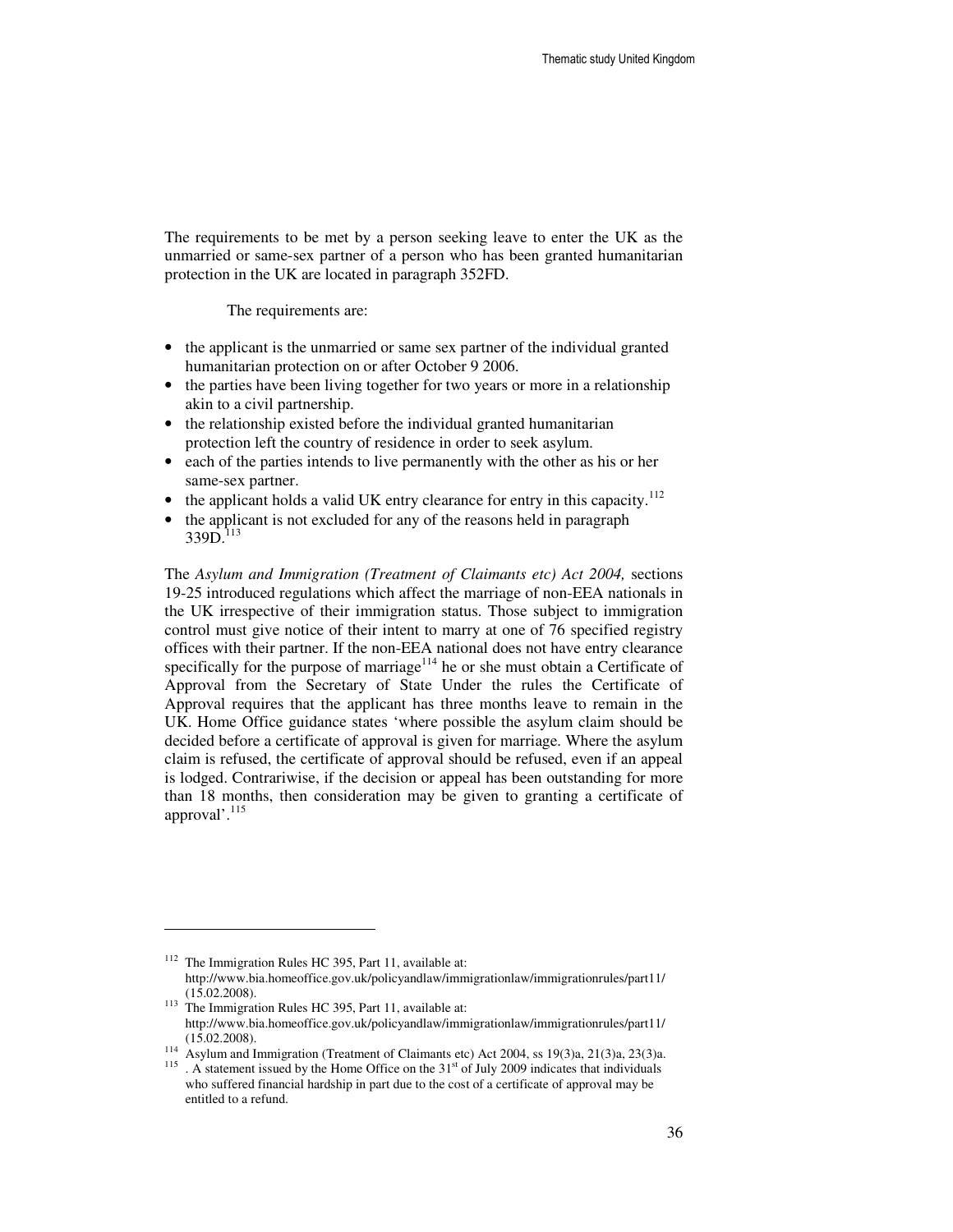# D. Family reunification

Opportunities for the reunification of LGBT families is contained in the *Immigration Rules*, paragraph 277 to 2950.<sup>116</sup> The immigration specifications contained in the *Civil Partnership Act 2004* have been incorporated into the *Immigration Rules*.<sup>117</sup> Any individual wishing to enter the UK who is subject to immigration control must obtain prior entry clearance.

#### D.1. Entry as a civil partner

 $\ddot{ }$ 

The requirements for the civil partner of a person present and settled in the UK to be granted leave to enter the UK under paragraph 281 are:

- the applicant is the civil partner of the person present and settled in the UK(paragraph  $281(i)(a)$ ); *or* the applicant is the civil partner of a person who has the right of abode in the UK or indefinite leave to enter or remain in the UK and is also seeking to enter the UK for settlement purposes and that the civil partnership was formed at least four years ago(paragraph  $281(i)(b)(i)$ ) since when the parties have been living together outside the UK. In addition that the applicant has sufficient knowledge of the English language and life in the UK (paragraph  $281(i)(b)(ii)$ ).
- the parties have met and intend to live together and that the relationship is subsisting (paragraph  $281$  (b)(ii-iii)). They will have adequate accommodation which they will occupy exclusively; and they will be able to maintain themselves without recourse to public funds (paragraph 281(b)(iv $v$ <sup>118</sup> and the applicant holds a valid entry clearance for entry in this capacity (paragraph 281(b)(vi)).

Under paragraph 282 of the *Immigration Rules* applicants who fall within paragraph  $281(i)(a)$  will be admitted for a period of no more than twenty seven

<sup>&</sup>lt;sup>116</sup> The Immigration Rules HC 395, Part 8, available at: http://www.bia.homeoffice.gov.uk/policyandlaw/immigrationlaw/immigrationrules/ (15.02.2008), under section 3(2) of the Immigration Act 1971. The Immigration Directorate Instructions September 2009 detail leave to enter as a civil partner of a person present and settled in the UK. Available at http://www.ukba.homeoffice.gov.uk/sitecontent/documents/policyandlaw/IDIs/idischapter8/se ction2/section2.pdf?view=Binary (accessed February 10, 2010). For information on the formation and dissolution of a civil partnership as administered through the Immigration Directorate Instructions see http://www.ukba.homeoffice.gov.uk/sitecontent/documents/policyandlaw/IDIs/idischapter8/se

ction2/annexh.pdf?view=Binary (accessed 10 February, 2010). <sup>117</sup> UK/ Civil Partnership Act 2004 c.33 (18.11.2004)

<sup>118</sup> Accommodation cases: [2004] UKIAT 00006, *S(Pakistan)* ILU vol. 7, no. 5.; *Sagir Ahmed* 8260; *Thompson v ECO Kingston* (17926). Third party support: *Ali* (19736) INLP vol 13(2) (1999); *Nasreen Akhtar v ECO Islamabad* [2002] UKIAT 02818.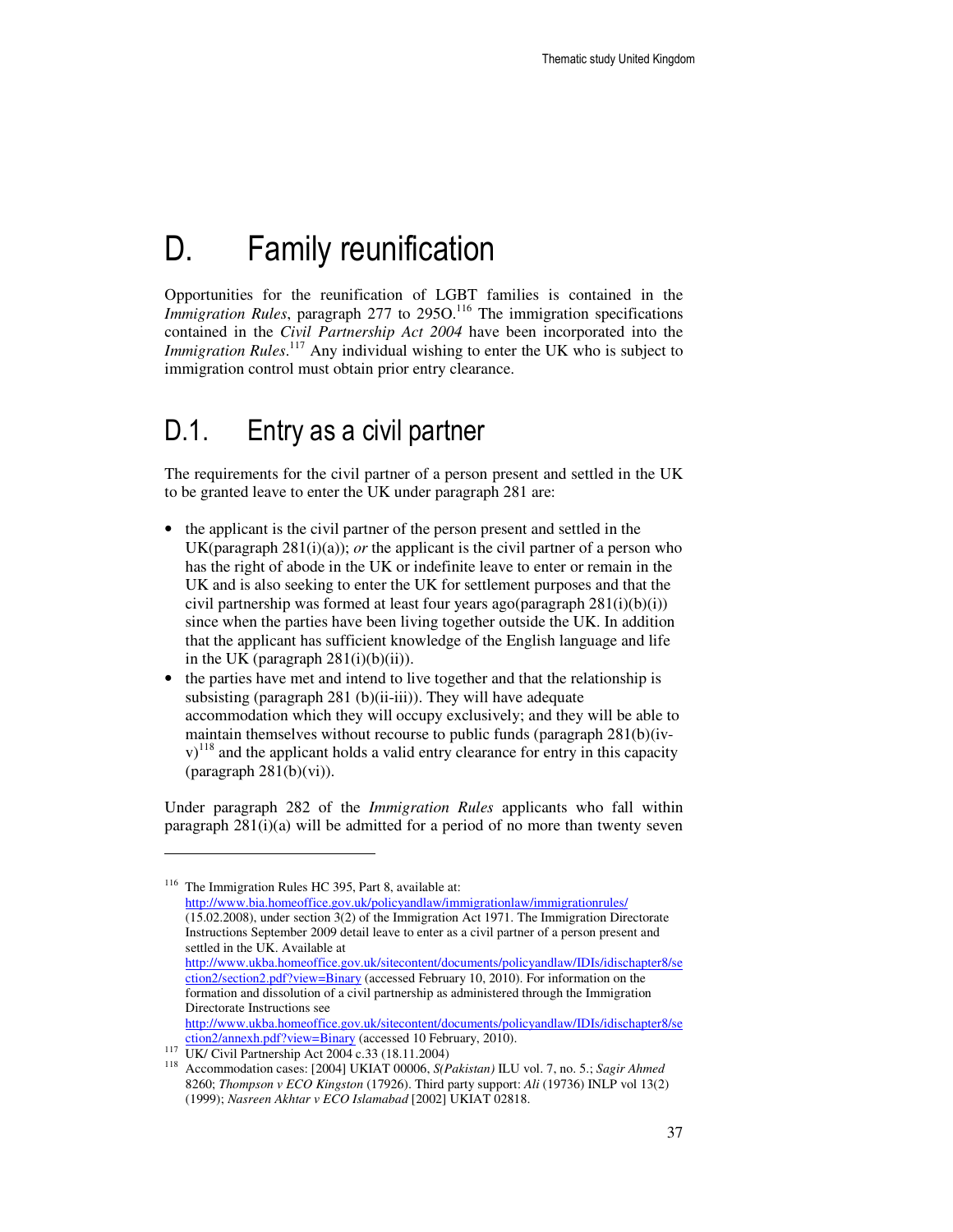months; those who fall within  $281(i)(b)(i)$  will be granted indefinite leave to enter and those that fall within  $281(i)(b)(i)$  but fail  $281(i)(b)(ii)$  will be admitted for a period not exceeding twenty seven months.

Extension of stay as the spouse or civil partner requires confirmation of the initial grounds of entry and affirmation that the applicant has not remained in the UK in breach of immigration laws (paragraph 284(i, iv)); that the person is the civil partner of a person present and settled in the UK (paragraph 284(ii)); that the parties to the civil partnership have met (paragraph 284 (iii)) and that the civil partnership has not taken place after a decision to deport the applicant had been made (paragraph  $284(v)$ ); that the parties intend to live permanently with one another as their civil partner and that the relationship is subsisting (paragraph 284 (vi)); that there is adequate accommodation and that there will be no need for recourse to public funds to provide accommodation (paragraph 284 (vii)); that the parties will maintain themselves adequately without recourse to public funds more broadly (paragraph 284(viii)). A further two year extension period can be granted so long as the requirements of paragraph 284 are met.

In order to be granted **indefinite** leave to remain in the UK as a civil partner the requirements (see paragraph 287 Immigration Rules) are that the applicant will be admitted for a period not exceeding twenty seven months or has been given an extension of stay for a period of two years and completed a period of two years as the civil partner of a person present and settled in the UK. Alternatively that the applicant was admitted to the UK for a period not exceeding 27 months or given an extension of stay for a period of two years in accordance with paragraphs 295AA to 295F. Indefinite leave to remain may be granted if the individual during that period has formed a civil partnership with that same person and has completed two years as the same sex partner and then civil partner of the person present and settled in the UK; that the applicant is still the civil partner of the person present and settled in the UK. Additionally it is required that the parties live together permanently, that the accommodation is adequate and that they can maintain themselves without recourse to public funds. Finally the applicant must have sufficient knowledge of the English language and of life in the UK.

### D.2. Entry as a 'proposed' civil partner

The requirements for entry as a proposed civil partner can be found in the *Immigration Rules HC 395*, paragraph 290.

Entry clearance as a 'proposed civil partner' enables individuals to come to the UK in order to register their partnership. Under this category of entrance there is no requirement for the partners to have lived together, but they must prove to the entry clearance officer that their relationship is genuine and subsisting. The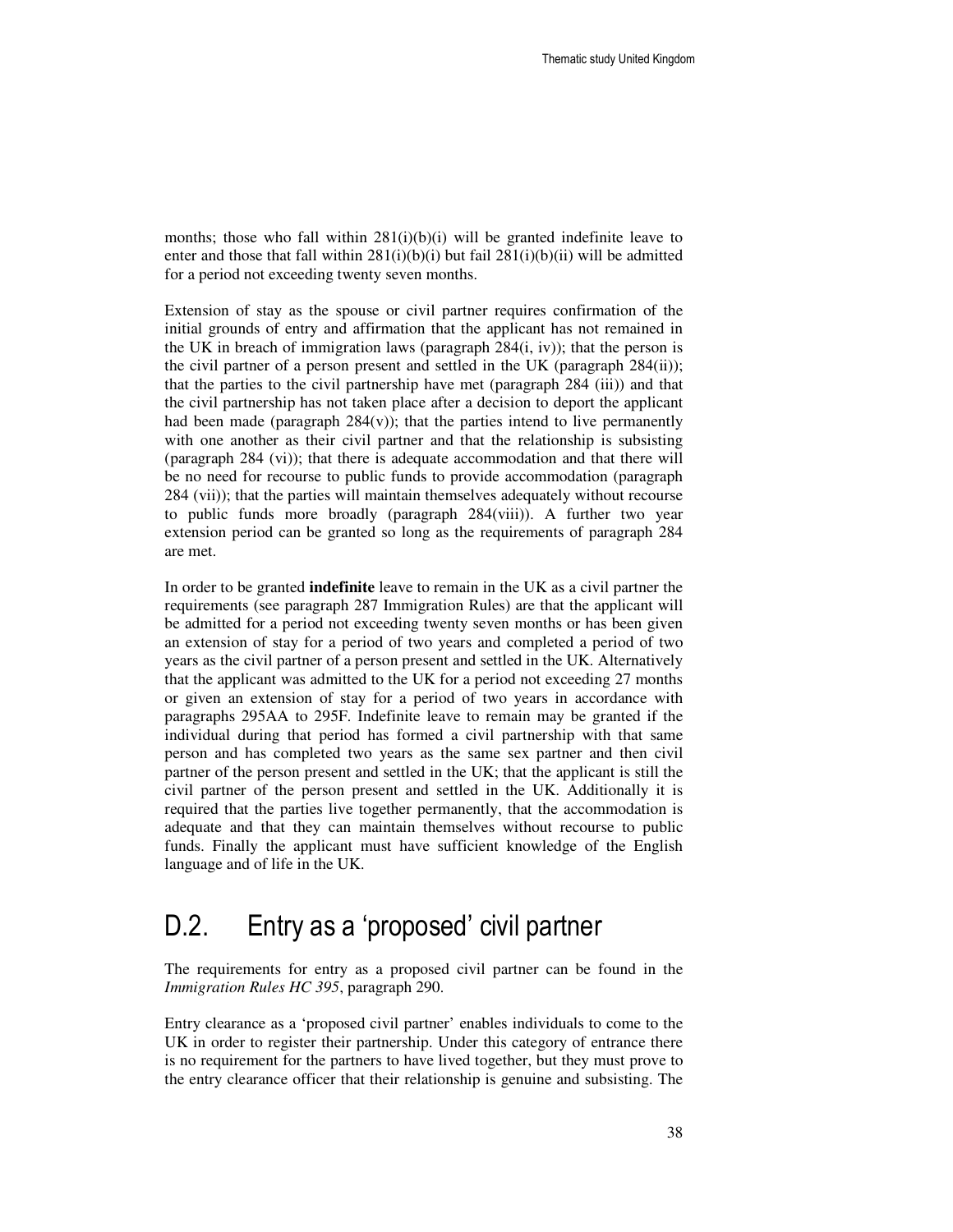requirements to be met are that the applicant is seeking leave to enter the UK so as to enter into a civil partnership; and that the parties have met. Each of the parties must intend to live with the other after the fulfilment of the civil partnership; there must be adequate maintenance and accommodation for the couple without recourse to public funds both before and after the civil partnership is to take place; and that the applicant holds a valid entry clearance visa for entry in this capacity.

Paragraph 290A highlights that an 'EEA national who possesses a registration certificate or document certifying permanent residence as issued under the 2006 EEA Regulations (including an EEA national who holds a residence permit issued under the *Immigration (European Economic area) Regulations 2000* which is treated as if it were such a certificate… by virtue of schedule 4 to the 2006 EEA Regulations) is to be regarded as present and settled in the UK'.

The 'proposed civil partner' status entitles the overseas national to stay in the UK for six months, but they are not allowed to work until leave to remain is given after the civil partnership is granted following registration. If the EEA sponsor does not have permanent residence they must have a UK registration certificate prior to the civil partnership application being made.

#### D.3. Civil partnership 'visit' visa

The civil partnership visit visa is used for the purpose of registering a civil partnership. The visitors' visa is issued for six months and provides permission for non-EEA individuals to enter into a civil partnership within that time frame. Neither couple in this instance needs to be a UK citizen, but entry clearance officers must be able to confirm that non-EEA nationals will leave at the end of the specified period. Legislation pertaining to the requirement can be found in paragraph 56D Part 2 of the *Immigration Rules HC 395*. 119

<sup>&</sup>lt;sup>119</sup> The Immigration Rules HC 395, Part 2, available at: http://www.bia.homeoffice.gov.uk/policyandlaw/immigrationlaw/immigrationrules/part2/ (15.02.2008).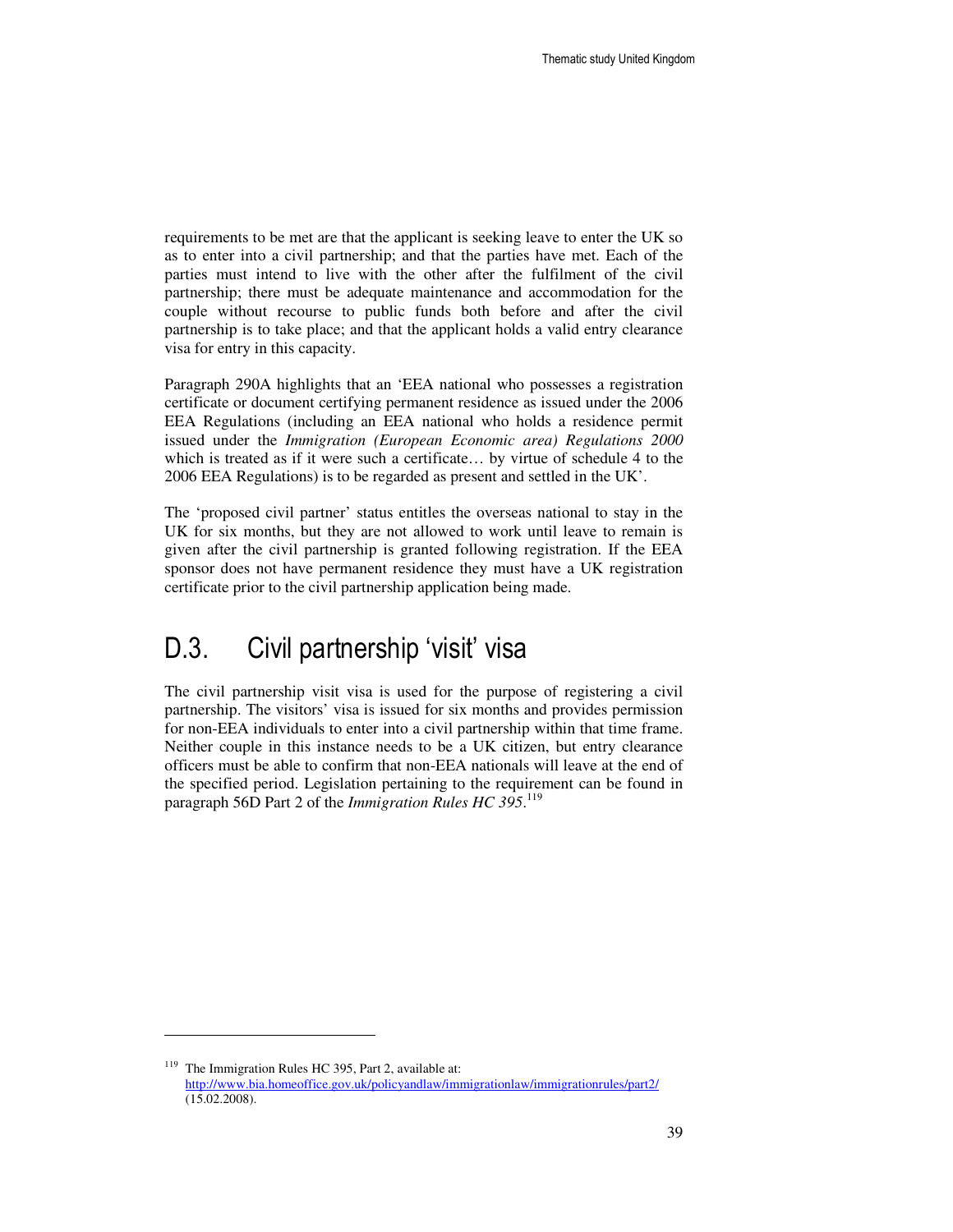## D.4. Recognition of legal partnerships and same-sex marriages entered into abroad - Applicants applying from overseas

UK visa regulations provide a list of countries where legal partnerships can be entered into. $120$ 

Section 214 of the *Civil Partnership Act 2004* outlines the constituent elements of a valid civil partnership or its equivalent.<sup>121</sup>

Irrespective of whether a civil partnership was entered into in the UK or abroad, the entry clearance officer must still be confident that the relationship is 'genuine and subsisting' and that there will be no recourse to public funds. There is no requirement for proof of previous cohabitation. If the sponsor is a UK citizen or permanent resident the visa will enable the applicant to reside in the UK for two years; after this period the applicant can apply for indefinite leave to remain. For the requirements of indefinite leave to remain see the *Immigration Rules HC 395,* paragraph 287.

If an individual has lived with their partner for four years outside of the UK in a relationship akin to marriage he/she may be able to apply immediately for indefinite leave to remain so long as the 'Living in the UK Test' has been passed. If this test has not been passed, two years leave to remain can be granted. The 'Living in the UK' test can be taken at any point and when passed indefinite leave to remain can be applied for. $122$ 

<sup>&</sup>lt;sup>120</sup> See Immigration Directorate Instructions (December 2009) Chapter 8 Section 2, Annex H on Civil Partnerships.

http://www.ukba.homeoffice.gov.uk/sitecontent/documents/policyandlaw/IDIs/idischapter8/se ction2/annexh.pdf?view=Binary (accessed 10 February, 2010)

<sup>121</sup> UK/ Civil Partnership Act 2004 c.33 (18.11.2004)

<sup>&</sup>lt;sup>122</sup> http://www.lifeintheuktest.gov.uk/htmlsite/index.html (15.02.2008)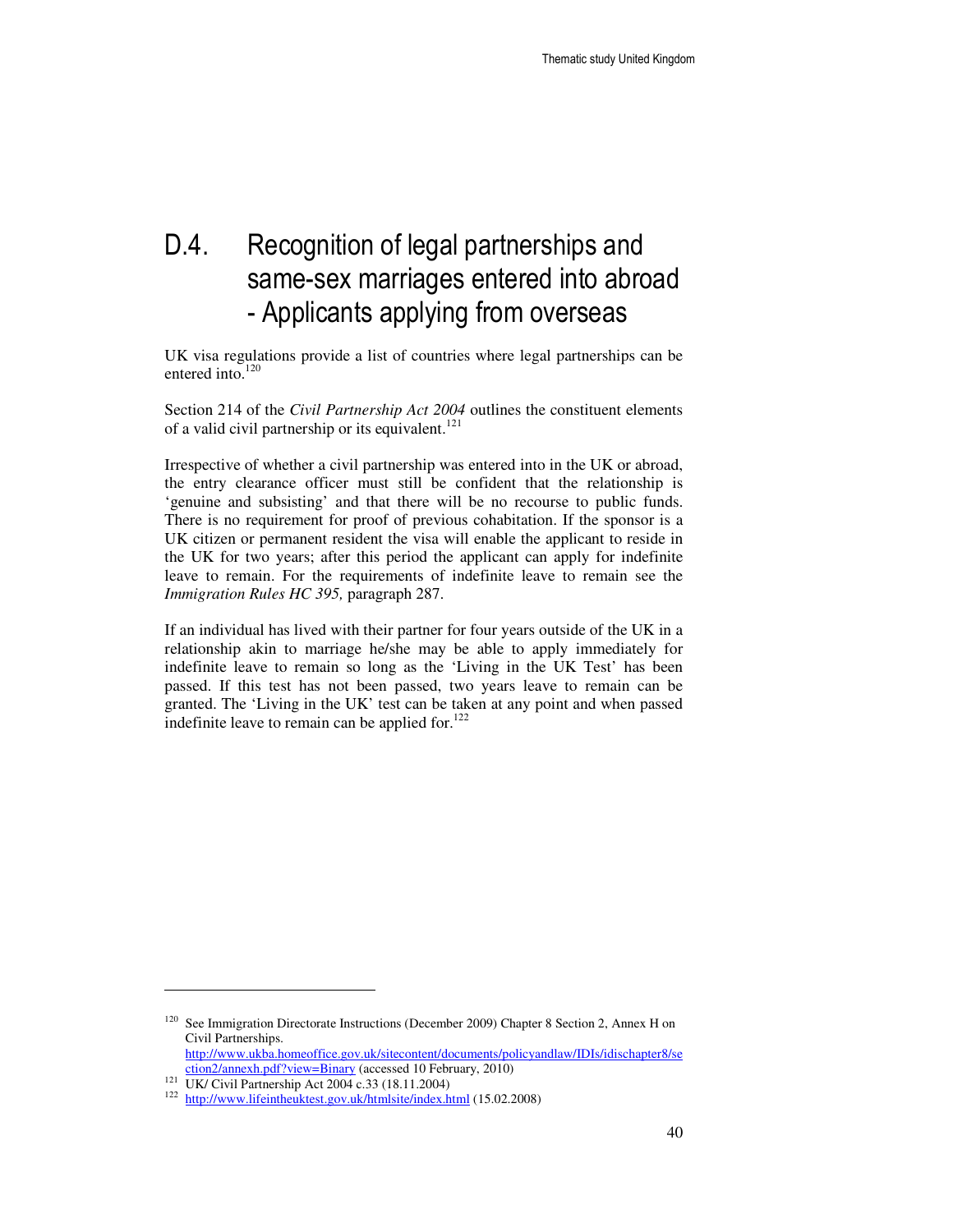## D.5. Applications for 'leave to remain' emanating from within the UK

If an applicant entered the UK as a proposed civil partner or has obtained a *Certificate of Approval*<sup>123</sup> he/she is entitled to apply for 'further leave to remain as a civil partner' following registration of the civil partnership ceremony. A '*Further Leave to Remain'* visa allows the applicant to reside in the UK for two more years. At the end of this period if the relationship is still subsisting then an application can be made for indefinite leave to remain. (See section 287(i)(b) of the *Immigration Rules HC 395*).

#### D.6. Same-sex partners rule<sup>124</sup>

Immigration Rule 295A  $(i)(a)$  allows the same-sex partner to obtain leave to enter, as the same-sex partner of a person living in the UK if certain requirements are met. The requirements are:

- the applicant and the sponsor are over the age of 21.
- the applicant's partner is present and settled in the UK or is also being admitted; and the parties have lived together for two years or more in a relationship akin to a civil partnership (paragraph 295A(i)(a); or
- if the applicants' partner has a right of abode in the UK or indefinite leave to enter or remain in the UK and is also seeking admission to the UK for the purpose of settlement the parties must have been living together for four years or more outside of the UK in a relationship akin to marriage  ${\rm (pargraph~295A(i)(b)(i))}.$
- the applicant must have sufficient knowledge of English and life in the UK  $(\text{pargraph } 295A(i)(b)(ii)).$
- previous or similar relationships by either partner must have permanently broken down.
- the couple must intend to live together permanently in their own accommodation and will have no recourse to public funds.

<sup>&</sup>lt;sup>123</sup> General information on Certificates of Approval can be found at http://www.bia.homeoffice.gov.uk/visitingtheuk/gettingmarried/certificateofapproval/ (15.02.2008). If an individual entering the UK does not have settled status they will need to apply for a Certificate of Approval from the Home Office before being able to give a registrar notice to register the civil partnership. New guidance given by the Home Office regarding changes to the Certificate of Approval can be found at: http://www.bia.homeoffice.gov.uk/sitecontent/documents/visitingtheuk/coaguidance.pdf (15.02.2008).

 $124$  Immigration Rules HC 395, Part 8, section 295A(i)(a), available at: http://www.bia.homeoffice.gov.uk/policyandlaw/immigrationlaw/immigrationrules/part8/ (15.02.2008).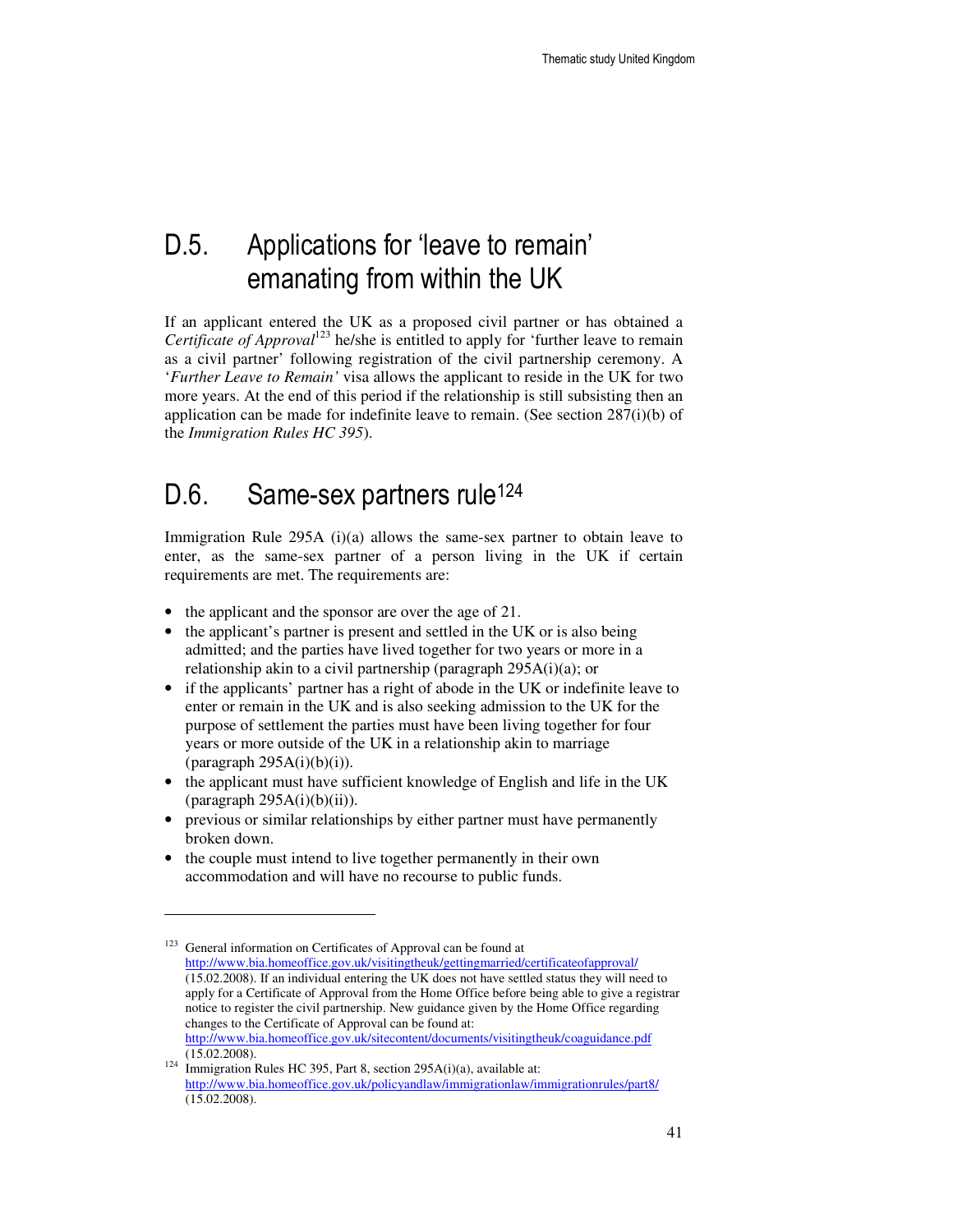• the parties are not involved in a consanguineous relationship.

The applicant's leave to enter the UK is dependent upon the requirement outlined in 295A. If the applicant's partner is present and settled in the UK he or she will be admitted for an initial period not to exceed twenty seven months. If the applicant's partner is being admitted and meets the requirement of paragraph  $295A(i)(b)(i)$  he or she will be granted indefinite leave to remain. And finally, if he or she meets the requirement of  $295A(i)(b)(i)$  but not  $295A(i)(b)(ii)$  then he or she will be granted entry for a period not exceeding two years.

If the couple have been forced to live apart for various reasons proof must be shown that the relationship subsisted during this time and the reasons for the separation must be indicated.

The requirements for leave to remain under paragraph 295D as the same-sex partner of a person present and settled in the UK can be granted for a period of two years (see paragraph 295E). The requirements to be met are: the applicant has limited leave to remain given in accordance with the provisions of the Immigration Rules; that any previous civil partnership has broken down and that the applicant is the same-sex partner of a person present and settled in the UK; that the applicant is not in breach of immigration laws; and that the relationship is not consanguineous. The parties must have been living together for two years or more and the relationship must pre-date any deportation order for the applicant. The final guidelines again repeat the requirement that there will be adequate accommodation that the couple will own or occupy exclusively; and that they will be able to maintain themselves without recourse to public funds and finally that they intend to live together permanently.

The requirements for *indefinite leave* to remain will be granted by the Secretary of State under Paragraph 295H. Paragraph 295G outlines the requirements of *indefinite leave* to remain.

Indefinite leave to remain as the same-sex partner present and settled in the UK requires that:

The applicant was admitted to the UK for a period no longer than twenty seven months or given an extension of his or her stay for a period of two years and has completed that period as the same-sex partner of an individual present and settled in the UK; or was the partner of a tier 1 migrant and obtained an extension of stay under paragraphs 295AA to 295F; or was admitted under the same criteria as outlined under paragraph 295B. The applicant is still the samesex partner of the individual he or she was initially admitted as being in a relationship with and that this relationship is ongoing. Additionally, the grounds of intent to live together permanently, adequate accommodation and maintenance without recourse to public funds as well as sufficient knowledge of the English language and life in the UK must all be met.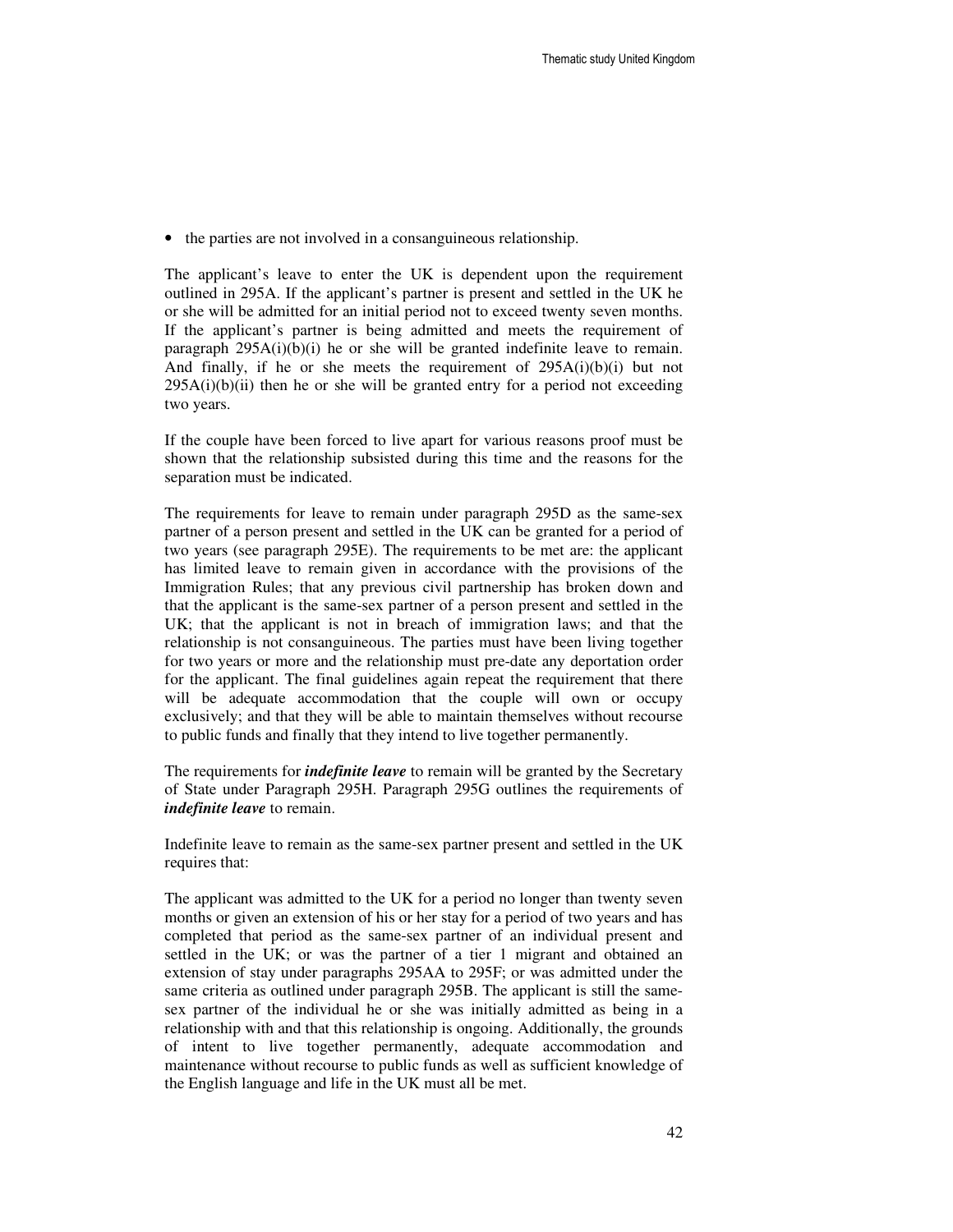Indefinite leave to remain as the same-sex partner of an individual with limited leave to remain under paragraph 295J concerns immigration rules regarding reunification, employment and individuals of retirement age. The requirements of this category are that the applicant is the same-sex partner of the individual who has limited leave to enter or remain as pertaining to paragraphs 128-193; 200-239; or 263-270. The criteria that need to be fulfilled are that any other civil partnership or a relationship akin to this must have broken down; that the relationship is not consanguineous; that the parties have lived together for two or more years in a relationship akin to marriage; that the parties intend to live together; and that accommodation will be adequate and that the couple will be financially self-sustaining. And finally that the applicant does not intend to stay in the UK beyond the period of leave granted their partner and that they hold a valid entry clearance visa.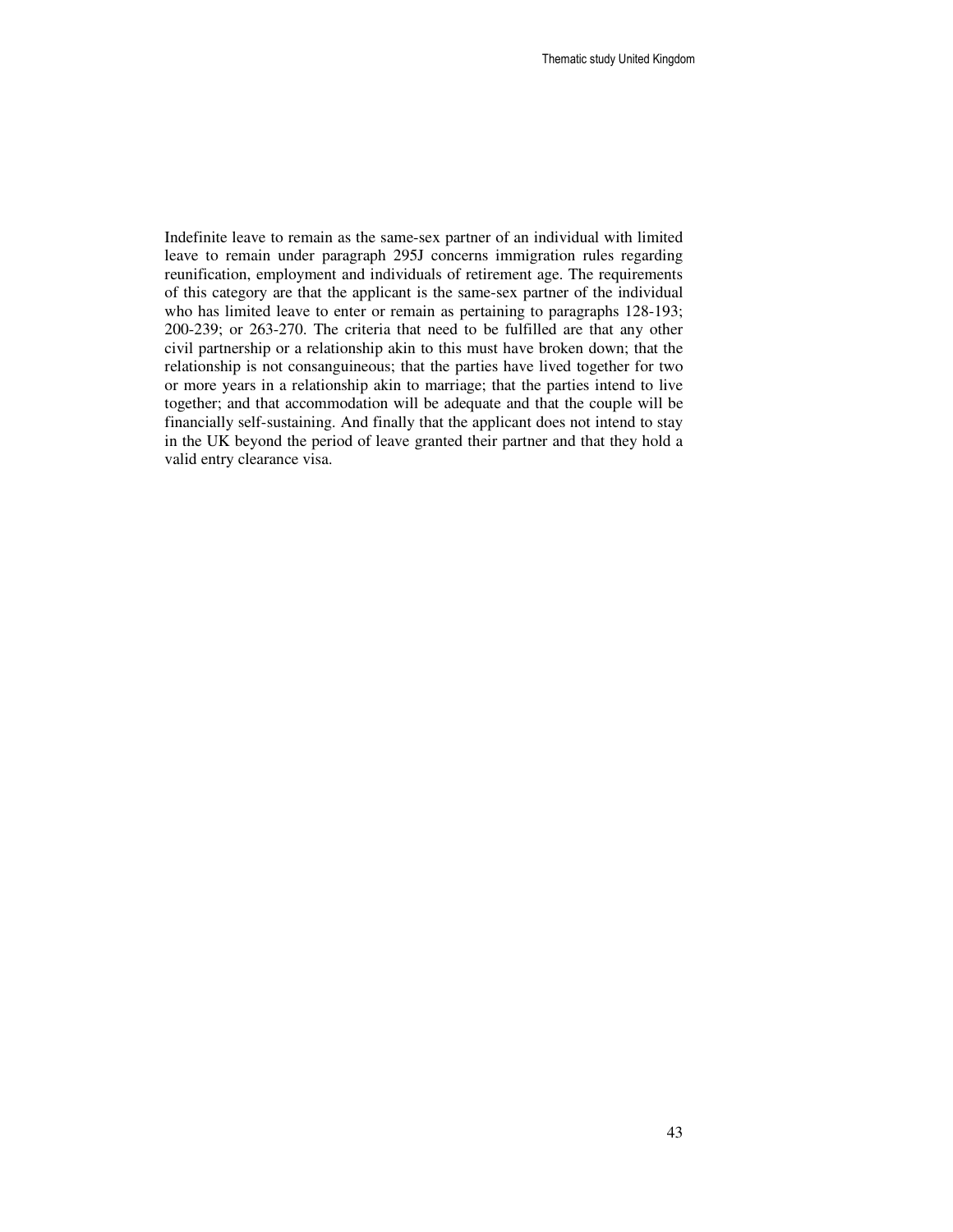# E. Freedom of assembly

The ECHR has been incorporated into domestic law throughout the UK. Public authorities (including court and tribunals, and all bodies exercising a public function) have a duty to uphold Convention rights, including ECHR Arts 10 and 11.

ECHR Art 11(1) recognises the right to peaceful assembly and imposes positive obligations on public authorities to take reasonable steps to enable individuals to exercise this right, providing protection against counter-demonstrations if necessary.<sup>125</sup> Interference with a peaceful assembly by the police has to be justified under the terms of ECHR Art 11(2).

In line with ECHR Arts 10 and 11, lawful counter-demonstration or protest is permitted throughout the UK. ECHR Art 17 makes it clear, however, that ECHR Arts 10 and 11 cannot be invoked in support of an act or activity 'aimed at the destruction of any of the rights set forth [in the Convention] or at their limitation to a greater extent than is provided for in the Convention'. In addition, ECHR Art 14 prohibits discrimination in respect of Convention rights.

The law in the UK contains a range of statutory public order offences, as well as powers to regulate and control public meetings and processions. These provisions and powers are not specific to gay pride parades or homophobic demonstrations; they are of general application.

Throughout the UK, where an assembly is, or is likely to be, disrupted by one or more third parties, the police can use the common law power to prevent breaches of the peace. A breach of the peace consists of physical violence or the threat of violence. There must be either a breach of the peace in progress or a reasonable apprehension of an imminent breach of the peace before preventive powers can be used. In Northern Ireland, Part III of the *Public Order (Northern Ireland) Order 1987*, as amended by the *Criminal Justice No. 2 (Northern Ireland) Order 2004*, criminalises acts intended or likely to stir up hatred or arouse fear on grounds of sexual orientation. In England and Wales, the *Criminal Justice and Immigration Act 2008*<sup>126</sup> amended provisions on incitement to religious hatred in the *Public Order Act 1986*<sup>127</sup> to cover hatred on the grounds of sexual orientation. These new homophobic hatred offences are not yet in force. At the time of writing (February 2010), Scotland does not have legislation covering incitement to hatred on the grounds of sexual orientation.

No information has been found on cases of refusals or bans, or on the exercise of duties of protection by the authorities in the context of pride marches or

<sup>125</sup> See, e.g., *Plattform 'Arzte fur das Leben' v. Austria* (1998) 13 EHRR 204.

<sup>&</sup>lt;sup>126</sup> UK/ Criminal Justice and Immigration Act 2008 c.4.

<sup>127</sup> UK/ Public Order Act 1986 c.64 (07.11.1986), Part 3A.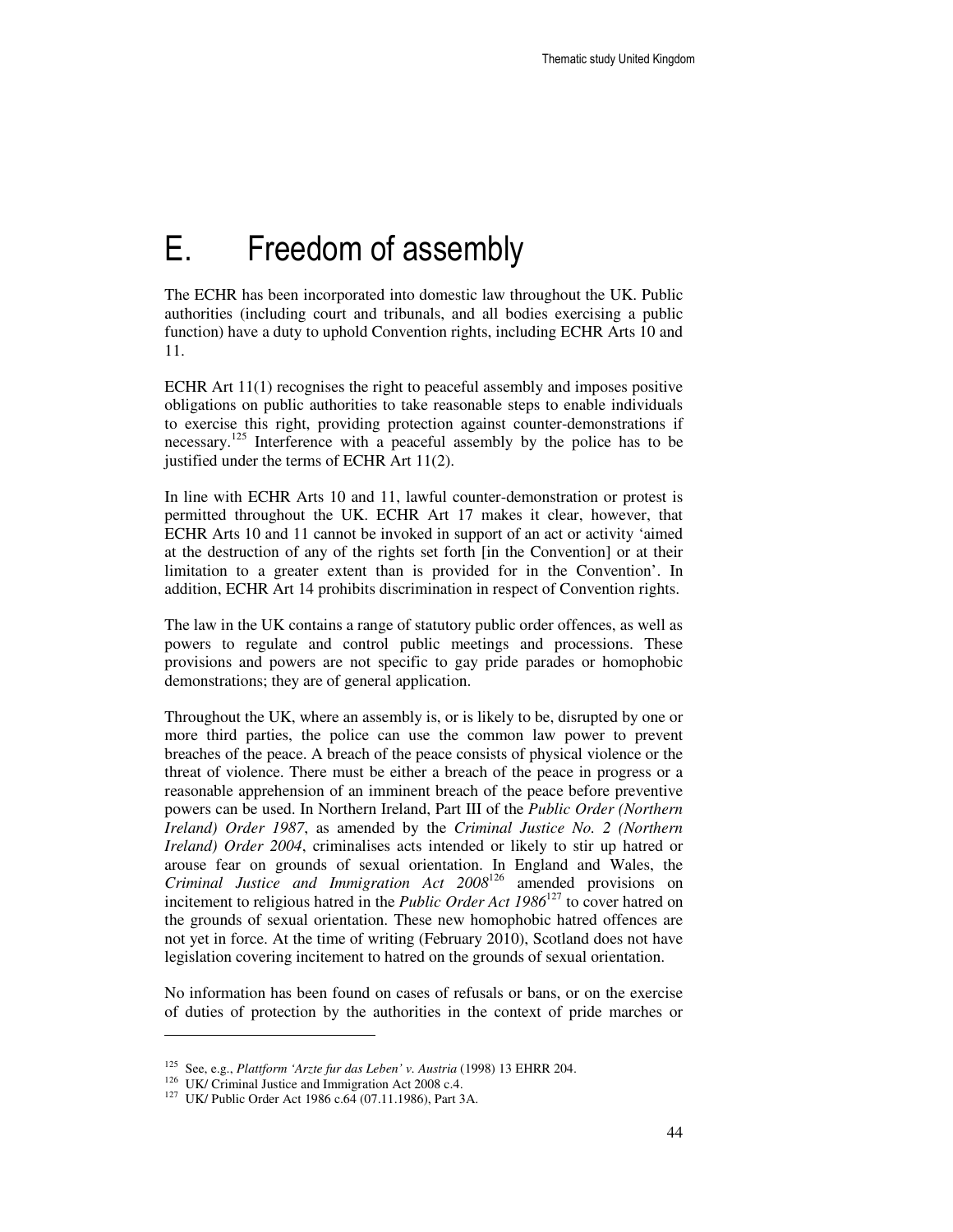homophobic demonstrations. The information in paragraphs 106-108 below may help to provide an understanding of the current situation in respect of gay pride parades in the UK.

The first UK Pride carnival and march through London were held 36 years ago, on 1 July 1972.<sup>128</sup> In recent years, very large numbers of people have turned out to enjoy Pride London: specifically, an estimated 820,000 people attended in 2008 and an estimated 1 million in 2009.

In 2010, Pride London will take place on 3 July. It will comprise a parade through central London, followed by events in Trafalgar Square, Leicester Square and throughout Soho. Pride London, a registered charity, works with the authorities, including the Metropolitan Police, Transport for London and the City of Westminster to ensure that the parade is successful and minimally disruptive for local residents and businesses.

Pride London is just one of a range of Pride marches, carnivals and events held on a regular basis in the UK. For example, the sixth LGBT History Month is running throughout February 2010, with sponsors including the Metropolitan Police, the Crown Prosecution Service (CPS), the Department of Health and the Ministry of Justice.<sup>129</sup>

## F. Criminal law

### F.1. Incitement to hatred

Looking first at specific incitement to hatred offences, in Northern Ireland, Part III of the *Public Order (Northern Ireland) Order 1987*, as amended by the *Criminal Justice No. 2 (Northern Ireland) Order 2004*, criminalises acts intended or likely to stir up hatred or arouse fear on grounds of sexual orientation. The 2004 Order extended existing offences and penalties against the use of threatening, abusive or insulting words or behaviour, the display and distribution of written material, and related activities intended or likely to stir up hatred or arouse fear, to include groups defined by reference to sexual orientation or disability.

In England and Wales, section 74 and Schedule 16 of the *Criminal Justice and Immigration Act 2008*<sup>130</sup> amended provisions on incitement to religious hatred

<sup>&</sup>lt;sup>128</sup> http://www.pridelondon.org/parade/ (8.02.2010).

<sup>&</sup>lt;sup>129</sup> http://www.lgbthistorymonth.org.uk/ (8.02.2010).

<sup>&</sup>lt;sup>130</sup> UK/ Criminal Justice and Immigration Act 2008, c.4.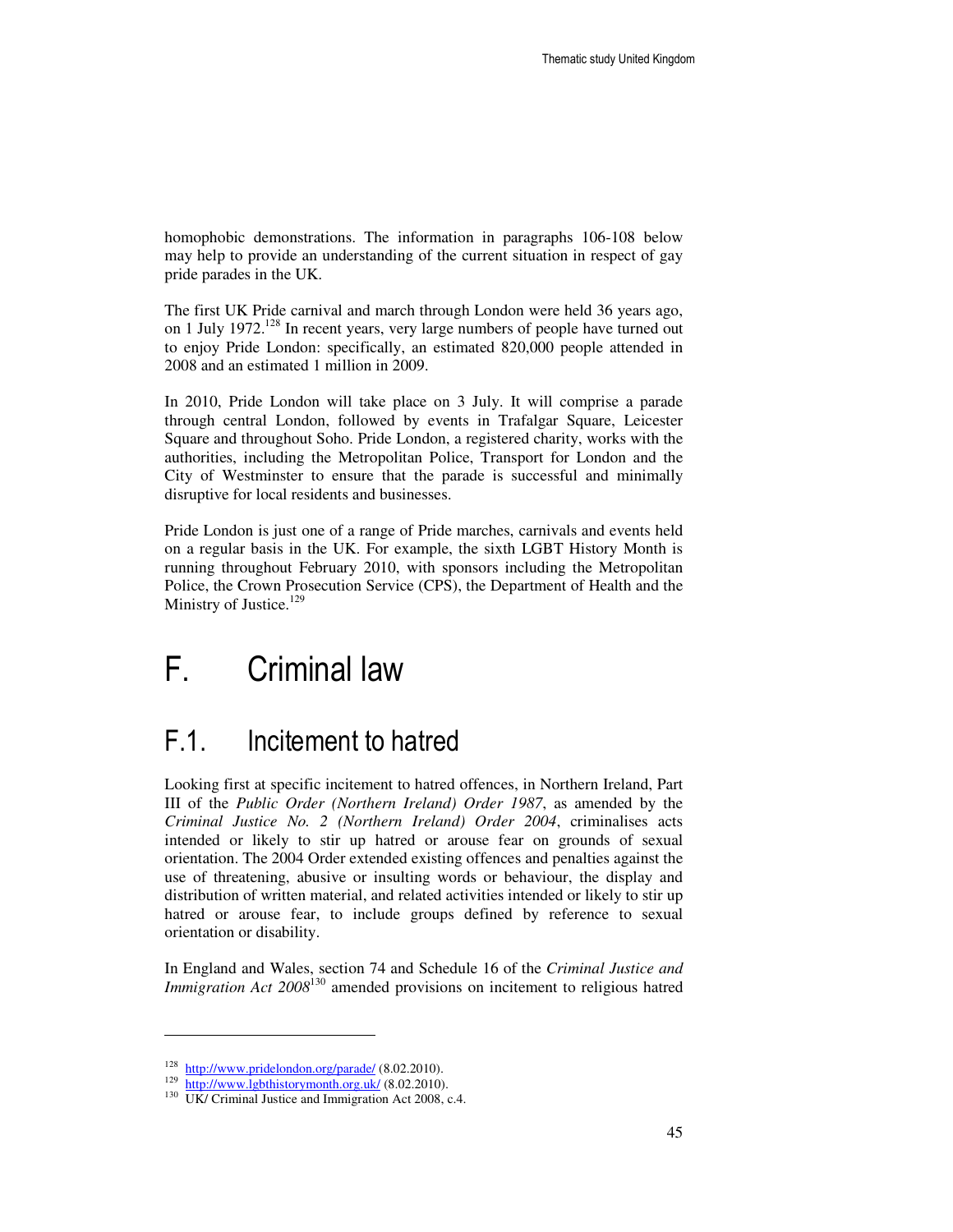in the *Public Order Act 1986*<sup>131</sup> to cover hatred on the grounds of sexual orientation. These new offences, detailed below, are not yet in force.

Hatred on the grounds of sexual orientation is defined as 'hatred against a group of persons defined by reference to sexual orientation, whether persons of the opposite sex, the same sex or both' (i.e., bisexual).

The offences involve the use of words or behaviour or display of written material, publishing or distributing written material, the public performance of a play, distributing, showing or playing a recording, broadcasting or including a programme in a programme service, and possession of inflammatory material. The offences apply only to threatening words, behaviour, etc., and they apply only if the accused intends to stir up hatred on the grounds of sexual orientation.<sup>132</sup>

During Parliamentary debates on the new incitement offences, the House of Lords (the upper house of Parliament) successfully introduced an amendment providing that 'the discussion or criticism of sexual conduct or practices or the urging of persons to refrain from or modify such conduct or practices shall not be taken of itself to be threatening or to stir up hatred'. In 2009, the Government tried but failed to repeal this amendment - now section 29JA of the *Public Order Act 1986*. Stonewall, a non-governmental organisation that lobbies for LBG equality, has described the language of section 29JA as 'deeply offensive and stigmatising' and it is concerned that the section sends a 'worrying message at a time when police figures show that homophobic attacks are on the increase'.<sup>133</sup> The Equality and Human Rights Commission (EHRC), an independent statutory body created by the *Equality Act 2006*, <sup>134</sup> has expressed concern about 'the piecemeal manner in which incitement to hatred laws have developed'.<sup>135</sup> It believes that a full review of all incitement to hatred legislation is needed in order to review both their scope and effectiveness.

Prior to the *Criminal Justice and Immigration Act 2008*, a report on Stonewall's website indicated that there was 'widespread support' for a change in the law in

<sup>131</sup> UK/ Public Order Act 1986 c.64 (07.11.1986), Part 3A.

<sup>&</sup>lt;sup>132</sup> Cf. the wider protection in Northern Ireland under the Public Order (Northern Ireland) Order 1987 as amended, and, for England and Wales, the offences of racial hatred in the Public Order Act 1986, Part 3, which apply to 'threatening, abusive or insulting' words or behaviour and extend to circumstances where racial hatred is likely to be stirred up.

<sup>&</sup>lt;sup>133</sup> http://www.stonewall.org.uk/what\_we\_do/parliamentary/2886.asp (8.02.2010).

<sup>&</sup>lt;sup>134</sup> The EHRC has the responsibility to protect, enforce and promote equality in Great Britain across a range of protected grounds, including sexual orientation and gender reassignment.

<sup>&</sup>lt;sup>135</sup> EHRC, *Parliamentary Briefing: Coroners and Justice Bill*, House of Commons Committee Stage, February 2009, available at: http://www.equalityhumanrights.com/legislativeframework/parliamentary-briefings/parliamentary-briefing-coroners-and-justice-bill-house-ofcommons-committee-stage-february-2009/ (8.02.2010).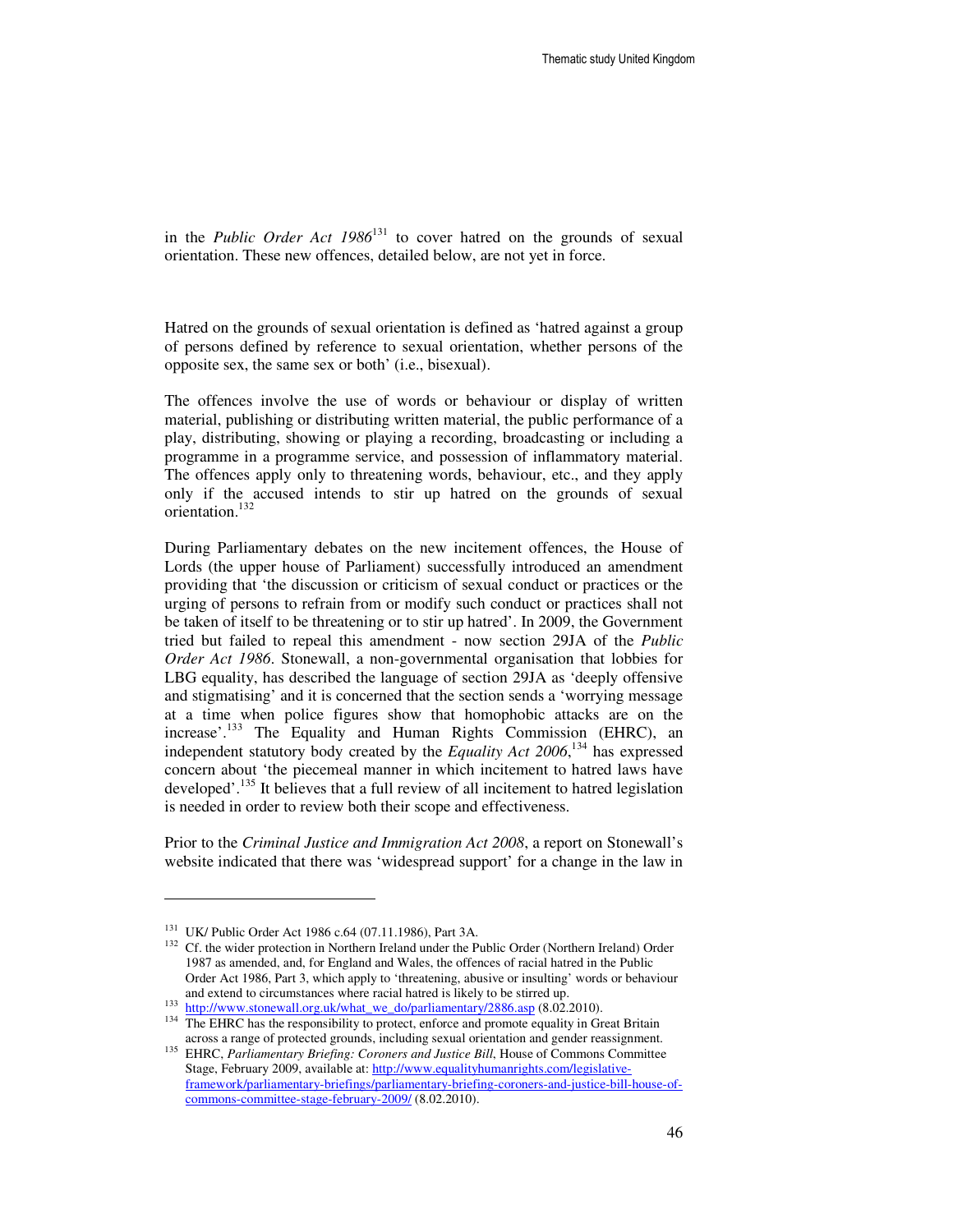England and Wales: 'A YouGov poll of over 2000 electors, commissioned by Stonewall, demonstrates that an overwhelming majority of the public - **89 per cent** - is in favour of changing the law in this area to give gay people matching protections to those for race. The level of support remains almost unchanged among people of faith.<sup>'136</sup> Stonewall's website also noted that in Northern Ireland, 'it has been an offence since 2004 to incite hatred or arouse fear on grounds of sexual orientation. Those provisions have not proved controversial and they have not resulted in frivolous prosecutions'.<sup>137</sup>

In Scotland, a 2002 survey of LGBT people found that nearly a quarter had been subjected to physical assault and over two-thirds to verbal abuse because they were LGBT.<sup>138</sup> In June 2009, the Scottish Parliament passed the *Offences (Aggravation by Prejudice) (Scotland) Act*. <sup>139</sup> The Act concerns aggravation rather than incitement to hatred. It deserves mention here however because aggravation could be used in association with the common law offence of breach of the peace in order to prosecute homophobic hate speech. Specifically, homophobic hate speech could be prosecuted as a breach of the peace aggravated by sexual orientation prejudice.

There are also general provisions elsewhere in the law in the UK which could be invoked against homophobic hate speech. These include the common law offence of breach of the peace, as well as a range of statutory public order and harassment offences. In recent years, antisocial behaviour legislation has been introduced in England and Wales, Northern Ireland and Scotland.<sup>140</sup> In its 2004 report, the Hate Crime Working Group noted that the (previous) Scottish Executive recognised that 'groups who are subject to hate crime may also be more likely to experience the effects of antisocial behaviour'. It went on to emphasise that:

> 'The antisocial behaviour legislation [would] complement work on hate crime as it provides additional tools to protect victims of antisocial conduct, which may involve incidents not sufficiently clearcut to be prosecuted on a criminal basis.<sup>'141</sup>

Finally, ECHR Art 10 has been incorporated into the law throughout the UK. Art 10(2) permits restrictions on free speech on a range of grounds, including

<sup>&</sup>lt;sup>136</sup> http://www.stonewall.org.uk/campaigns/1961.asp (13.02.2008).

<sup>&</sup>lt;sup>137</sup> http://www.stonewall.org.uk/campaigns/1961.asp (13.02.2008).

<sup>138</sup> L. Morgan and N. Bell (2003*) First Out: Report of the findings of the Beyond Barriers national survey of LGBT people*, available at: http://www.stonewall.org.uk (12.02.2008).

<sup>139</sup> Offences (Aggravated by Prejudice) Scotland Act 2009, asp.8.

<sup>140</sup> See, respectively, UK/Anti-Social Behaviour Act 2003 c.38 (20.11.2003); UK/ Anti-Social Behaviour (Northern Ireland) Order 2004 (27.07.2004); and UK/Antisocial Behaviour etc. (Scotland) Act 2004 asp.8 (26.07.2004).

<sup>141</sup> Scottish Executive (2004) *Working Group on Hate Crime Report*, p. 9, available at: http://www.scotland.gov.uk/Publications/2004/10/20027/44264 (8.02.2010).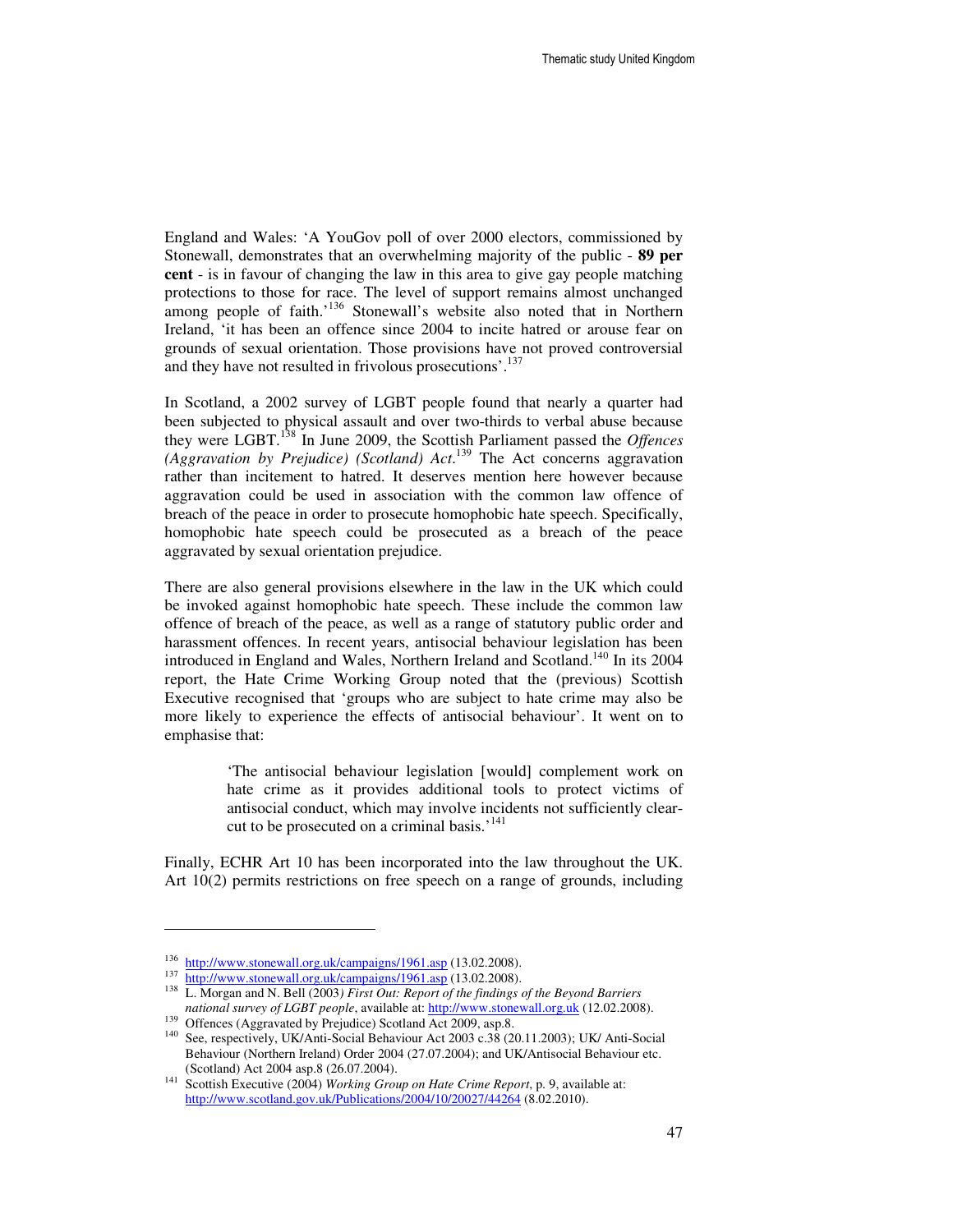the prevention of crime and public disorder and the protection of the rights of others. ECHR Arts 14 and 17 are also incorporated throughout the UK.

## F.2. Homophobic motivation as an aggravating factor in a common crime

In England and Wales, section 146 of the *Criminal Justice Act 2003* extended existing hate-crime statutory aggravations to include sexual orientation. This provision came into effect in April 2005. In Northern Ireland, Art 2 of the *Criminal Justice No. 2 (Northern Ireland) Order 2004* <sup>142</sup> amended the *Public Order (NI) Order 1987* to similar effect.<sup>143</sup>

The legislation imposes requirements on the court when it is considering the seriousness of an offence. Where an offence is aggravated by hostility, the court must treat that fact as a factor that increases the seriousness of the offence, and it must state in open court that the offence was so aggravated. An offence is aggravated by hostility if, either at the time of the offence, or immediately before or after its commission, the offender has demonstrated hostility towards the victim based on the actual or presumed $144$  sexual orientation of the victim.<sup>145</sup> The legislation also encompasses offences motivated (wholly or partly) by hostility toward persons who are of a particular sexual orientation.<sup>146</sup> It is immaterial whether or not the offender's hostility is also based on other factors.<sup>147</sup>

<sup>142</sup> Criminal Justice No. 2 (Northern Ireland) Order 2004, No. 1991 (N.I. 15) (28.09.2004)

<sup>&</sup>lt;sup>143</sup> A recent report, prepared for the Equality Commission for Northern Ireland (ECNI) and the Equality Authority (EA) in Ireland, describes Northern Ireland's homophobic hate-crime law as one of the 'notable legislative successes' that have resulted from the participatory model put in place by the statutory equality duty contained in section 75 of the Northern Ireland Act 1998. See J. Walsh, C. Conlon, B. Fitzpatrick and U. Hansson (2007) *Enabling Lesbian, Gay and Bisexual Individuals to Access their Rights under Equality* (A Report prepared for the ECNI and the EA), p. 85, available at: http://www.equalityni.org (8.02.2010).

<sup>144</sup> 'Presumed' membership means presumed by the offender.

<sup>145</sup> See UK/ Criminal Justice Act 2003 c.44 (20.11.2003), s. 146(2)(a)(i). In Northern Ireland, Art.  $2(3)(a)(iii)$  refers to 'the victim's membership (or presumed membership) of a sexual orientation group'.

<sup>146</sup> See UK/ Criminal Justice Act 2003 c.44 (20.11.2003), s. 146(2)(b)(i). In Northern Ireland, Art. 2(3)(b)(iii) refers to an offence motivated (wholly or partly) by hostility towards 'members of a sexual orientation group based on their membership of that group'. Art. 2(5) defines 'sexual orientation group' as a group of persons defined by reference to sexual orientation.

 $147$  See UK/ Criminal Justice Act 2003 c.44 (20.11.2003), s. 146(4). For Northern Ireland, see Art. 2(4).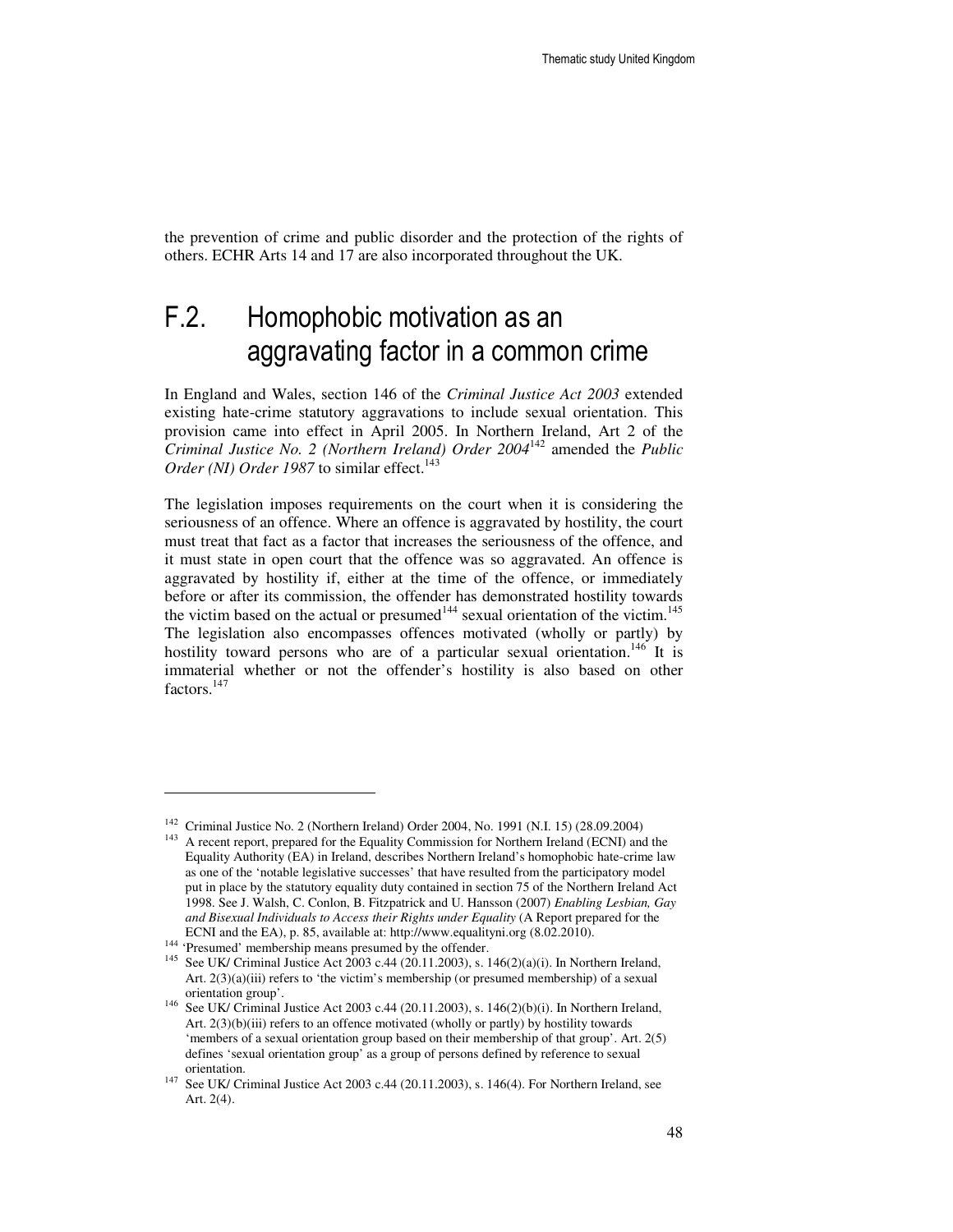In December 2008, the Crown Prosecution Service (CPS) published its first annual hate crime report. The report includes information on CPS performance in prosecuting homophobic hate crimes in England and Wales.<sup>148</sup>

As mentioned, in June 2009 the Scottish Parliament passed *the Offences (Aggravation by Prejudice) (Scotland) Act 2009*<sup>149</sup>, which came into force on 24 March 2010. The Act requires the aggravation of an offence by prejudice on grounds of disability, sexual orientation or transgender identity to be taken into account in sentencing.

The new Scottish law seeks to implement the core recommendation of the previous Scottish Executive's Hate Crime Working Group. In 2004, the Group recommended that the 'statutory aggravation' which applied when any criminal offence was motivated by malice and ill-will on grounds of race or religion, should be extended to cover offences motivated by malice and ill-will on grounds of disability, sexual orientation and transgender identity:

'It is of course the case that hate crimes are already covered under Scots law. In one sense, no matter what the motivation is, sentencers can already take any aggravating factor, including a motive of malice and ill-will towards a social group, into account when determining the sentence under common law. However, it is impossible to monitor the extent to which this is currently happening, as common law aggravations are not recorded either in terms of statistics or on the offender's criminal record. We consider that the introduction of new legislation on hate crime would not prevent sentencers from continuing to take into account other aggravating factors, such as vulnerability, under the common law. Whilst not the primary objective, we also felt that the creation of clear new legislation would have an impact on the negative social attitudes and prejudices that are often at the heart of hate-motivated crime.<sup>150</sup>

A recent paper, commissioned by the Equality and Human Rights Commission, concludes that 'there remain a number of operational and strategic obstacles to successfully responding to and preventing homophobic hate crime'.151 It says that one such obstacle is disparities in the law on aggravated crimes: specifically, the fact that racially and religiously aggravated crimes are offences whereas homophobia is an aggravating factor rather than an offence in its own right. The paper concludes that the disparity 'has an impact on the recording and response to different incidents by police forces'.<sup>152</sup>

<sup>148</sup> CPS (2008) *Hate Crime Report 2007-2008*, available at: http://www.cps.gov.uk/publications/docs/CPS\_hate\_crime\_report\_2008.pdf (8.02.2010).

<sup>149</sup> Offences (Aggravation by Prejudice) (Scotland) Act 2009 asp.8.

<sup>150</sup> Scottish Executive (2004) *Working Group on Hate Crime Report*, p. 20, available at: http://www.scotland.gov.uk/Publications/2004/10/20027/44264 (8.02.2010).

<sup>151</sup> S. Dick, *Homophobic Hate Crimes and Hate Incidents* (EHRC and Stonewall, 2009), p. 16, available at: http://www.equalityhumanrights.com (8.02.2010).

<sup>152</sup> Ibid.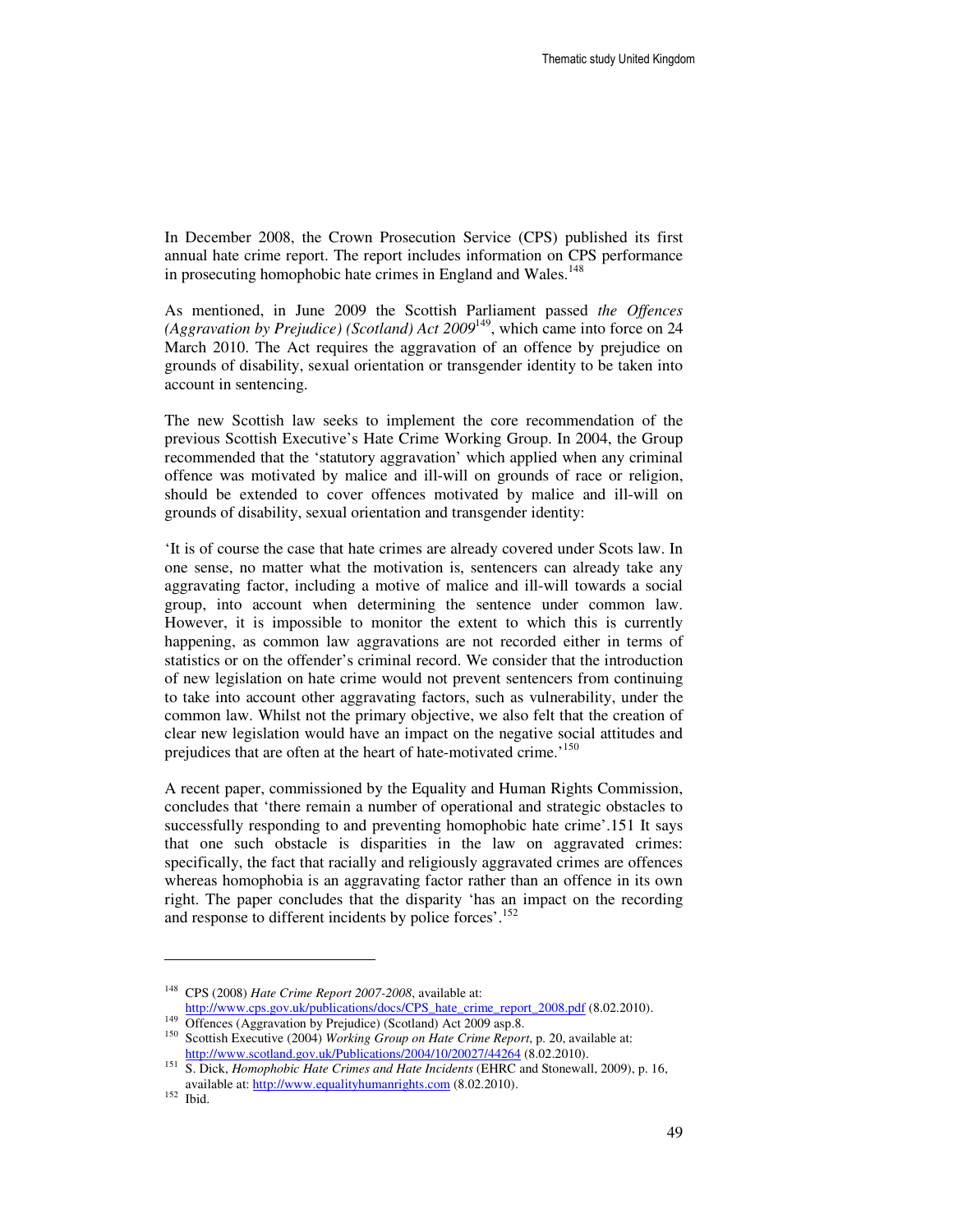# G. Transgender issues

In the UK discrimination on the grounds of gender reassignment in employment or vocational training, or in the provision of goods, facilities or services is a form of sex discrimination. Specifically, the law provides that it is unlawful to discriminate against a person because he/she intends to undergo, is undergoing, or has undergone, gender reassignment. The legislation in question is outlined below.

## G.1. Discrimination against transgender people in employment, vocational training, and the provision of goods, facilities and services

In the UK, it is unlawful to discriminate on grounds of gender reassignment in employment or vocational training, and in the provision of goods, facilities or services. In what follows, we look first at employment and training, and then at the provision of goods, facilities and services.

In Great Britain, the relevant provisions outlawing discrimination on the grounds of gender reassignment in employment and vocational training are contained in the *Sex Discrimination Act 1975* (SDA), as amended by the *Sex Discrimination (Gender Reassignment) Regulations 1999*. In Northern Ireland, protection is conferred by the *Sex Discrimination (NI) Order 1976* (SDO), as amended by the *Sex Discrimination (Gender Reassignment) Regulations (NI) 1999*. The decision of the ECJ in Case C-13/94, *P v. S and Cornwall County Council* was a central influence in this area.<sup>153</sup> The legislation permits differences in treatment on grounds of gender in a number of limited circumstances. First, if an employer can demonstrate that there is a genuine occupational qualification (GOQ) which means that the work has to be done by someone of a particular sex and that, as a result, it is reasonable to prevent a transgender person from doing the job. Second, if the work involves conducting intimate searches pursuant to statutory powers. Third, if the post involves working in a private home where there would be close physical or social contact, or knowledge of the intimate details of a person's life, and an employer can show that people would object. Finally, the legislation does not apply to employment for the purposes of an organised religion which, for religious reasons, is restricted to those who are not undergoing and have not undergone gender reassignment.

<sup>153</sup> Case C-13/94 *P v. S and Cornwall County Council* [1996] ECR-I 2165.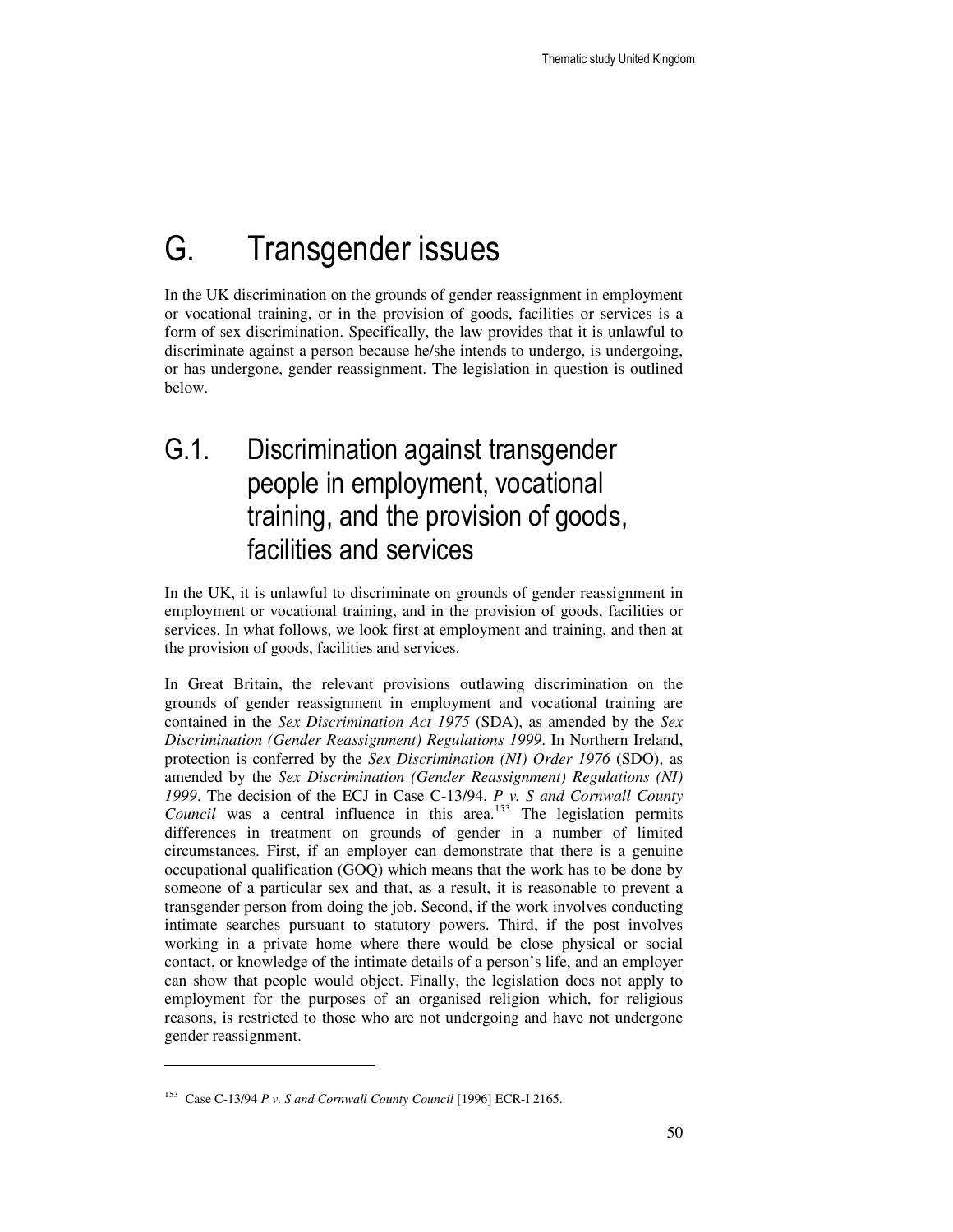However, where a person has a full *Gender Recognition Certificate* under the *Gender Recognition Act 2004* (GRA) it is not lawful to discriminate other than on grounds that would apply to anyone else of his or her acquired gender.<sup>154</sup> The GRA 2004 allows transgender people (who are able to satisfy the necessary evidential requirements) to apply for full legal recognition in their acquired gender. Following a successful application, the person will receive a full *Gender Recognition Certificate* and the law regards that person, for all purposes, as being of his or her acquired gender.

Turning now to discrimination in the provision of goods, facilities and services, the Equal Treatment Directive 2004/113/EC banning gender discrimination in respect of their provision had a UK implementation deadline of 21 December 2007. The UK missed this deadline but, since April 2008, discrimination on the grounds of gender reassignment in the provision of goods, facilities and services has been prohibited throughout the UK. The Directive was implemented by the *Sex Discrimination (Amendment of Legislation) Regulations 2008 (SI 2008/963)*, which amended both the *Sex Discrimination Act 1975* (for Great Britain) and the *Sex Discrimination (Northern Ireland) Order 1976* (for Northern Ireland). The amendments extend protection from discrimination on grounds of gender reassignment to the provision of goods, facilities and services. Such discrimination is unlawful, subject to the general exceptions in the *Sex Discrimination Act 1975*/*Sex Discrimination (Northern Ireland) Order 1976*.

A gender equality duty, extending to those who are intending to undergo, are undergoing, or have undergone gender reassignment, applies in Great Britain.<sup>155</sup> The duty was introduced by the *Equality Act 2006*, which amended the SDA. It places an obligation on public authorities to promote gender equality and eliminate sex discrimination; crucially, instead of relying on individuals making complaints of sex discrimination, the duty requires public authorities to demonstrate that they treat women and men fairly.<sup>156</sup> The Equality and Human Rights Commission is responsible for promoting and enforcing the gender equality duty.<sup>157</sup>

A key issue concerning discrimination against transgender people in employment and vocational training, and in the provision of goods, facilities or services is the limited nature of the protection under the law. The legislation

<sup>&</sup>lt;sup>154</sup> There is one exception: it is possible for an organised religion to discriminate where there are genuine religious reasons to refuse to employ a trans person even if the person has a *Gender Recognition Certificate*.

<sup>&</sup>lt;sup>155</sup> In Northern Ireland, s. 75 of the Northern Ireland Act 1998 places a duty on designated public authorities to have 'due regard to' the need to promote equality of opportunity,

<sup>&</sup>lt;sup>156</sup> The duties differ as between England, Scotland and Wales.

<sup>&</sup>lt;sup>157</sup> In 2009, the EHRC published a review on equality and discrimination in relation to transgender people in Great Britain. The review 'will be used to inform future policy development and strategy in Britain': M. Mitchell and C. Howarth (2009), *Trans Research Review* (EHRC), p. 2, available at: http://www.equalityhumanrights.com (8.02.10).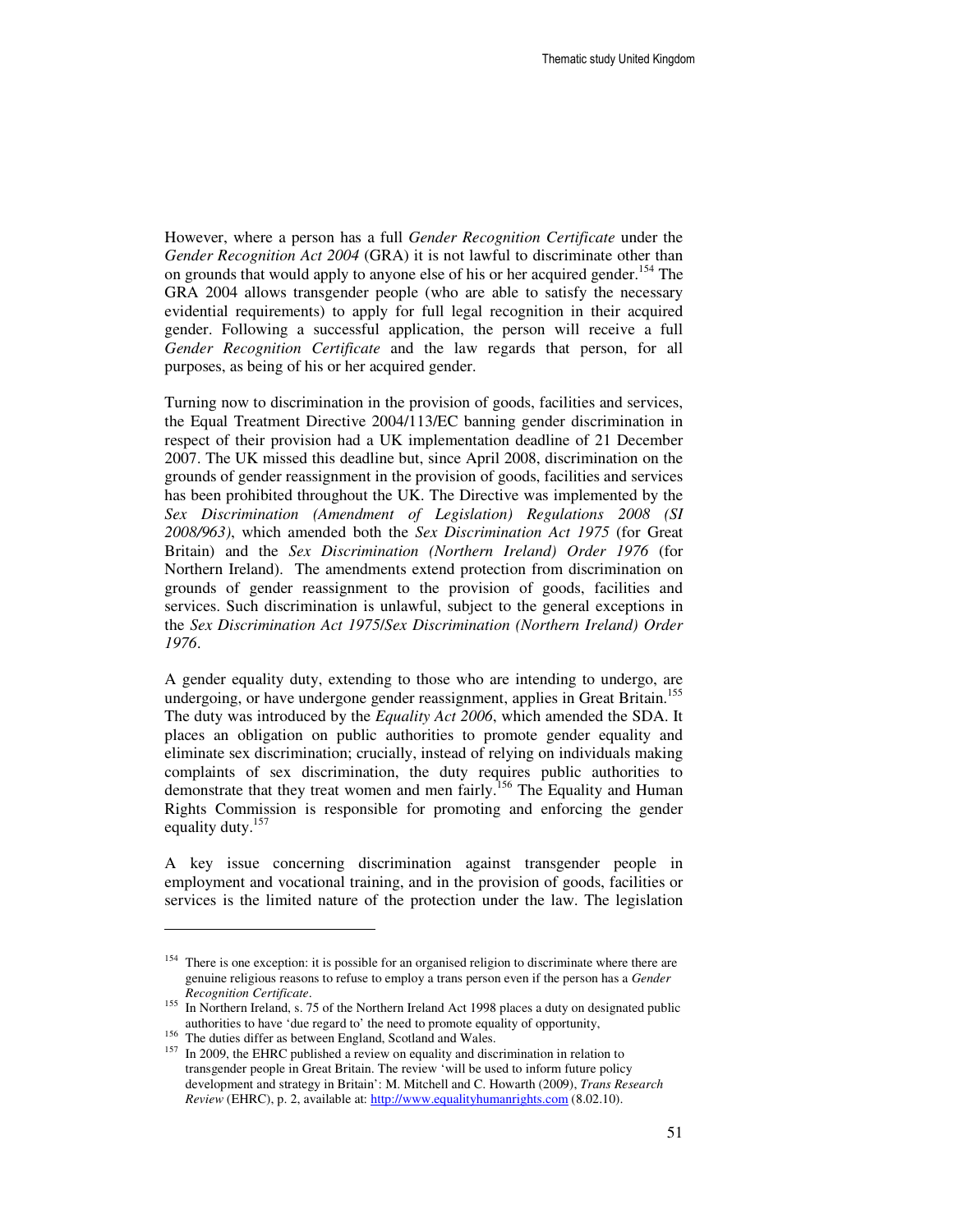provides that it is unlawful to discriminate against a person because he/she intends to undergo, is undergoing, or has undergone, gender reassignment. In Great Britain, section 82 of the SDA defines 'gender reassignment' as: 'a process which is undertaken under medical supervision for the purpose of reassigning a person's sex by changing physiological or other characteristics of sex, and includes any part of such a process'. The same definition is used in the SDO in Northern Ireland. This definition means that anti-discrimination legislation does not afford protection to individuals who identify as transgender or some other gender identity, and who have no intention to undergo any medical supervision related to their gender presentation, whether or not they permanently live in their preferred gender role. In other words, as Whittle, Turner and Al-Alami point out in a research project commissioned by the independent Equalities Review (ER):<sup>158</sup>

'a large majority of trans people are caught outside of the narrow protection of the legislation; cross dressers, and transvestites, people who live permanently in the gender 'opposite' to that on their birth certificate without any medical intervention and all those people who simply wish to present their gender differently.'<sup>159</sup>

Whittle et al. recommend that: 'the legal limitations defined under statutory law should be revised so as not to be as definitive or exclusionary, and should be extended to protect many more trans people including those not intending to undergo gender reassignment surgery'.<sup>160</sup> The Equality Commission for Northern Ireland (ECNI) made a similar recommendation for Northern Ireland in its response to a consultation document issued by the Office of the First Minister and Deputy First Minister (OFMDFM) on the draft *Sex Discrimination Order 1976 (Amendment) Regulations (NI) 2007*, designed to implement the Equal Treatment Directive 2004/113/EC. In particular, the ECNI recommended:

- an extended definition of gender to include 'gender identity';
- subject to narrowly construed and justifiable exceptions, that the scope of protection from gender discrimination is extended in its entirety to those who are transsexual; and

<sup>&</sup>lt;sup>158</sup> The ER ran alongside the UK Government's Discrimination Law Review (DLR). It was tasked with examining the underlying societal and cultural causes of disadvantage and inequality: see http://archive.cabinetoffice.gov.uk/equalitiesreview/publications.html  $(8.02.2010)$ .

<sup>159</sup> S. Whittle, L. Turner and M. Al-Alami (2007*) Engendered Penalties: Transgender and Transsexual People's Experiences of Inequality and Discrimination* (A Research Project and Report commissioned by the Equalities Review), p. 74, available at: http://archive.cabinetoffice.gov.uk/equalitiesreview/upload/assets/www.theequalitiesreview.o rg.uk/transgender.pdf (8.02.2010).

<sup>160</sup> S. Whittle, L. Turner and M. Al-Alami (2007) *Engendered Penalties: Transgender and Transsexual People's Experiences of Inequality and Discrimination* (A Research Project and Report commissioned by the Equalities Review), p. 74, available at: http://archive.cabinetoffice.gov.uk/equalitiesreview/upload/assets/www.theequalitiesreview.o rg.uk/transgender.pdf (8.02.2010).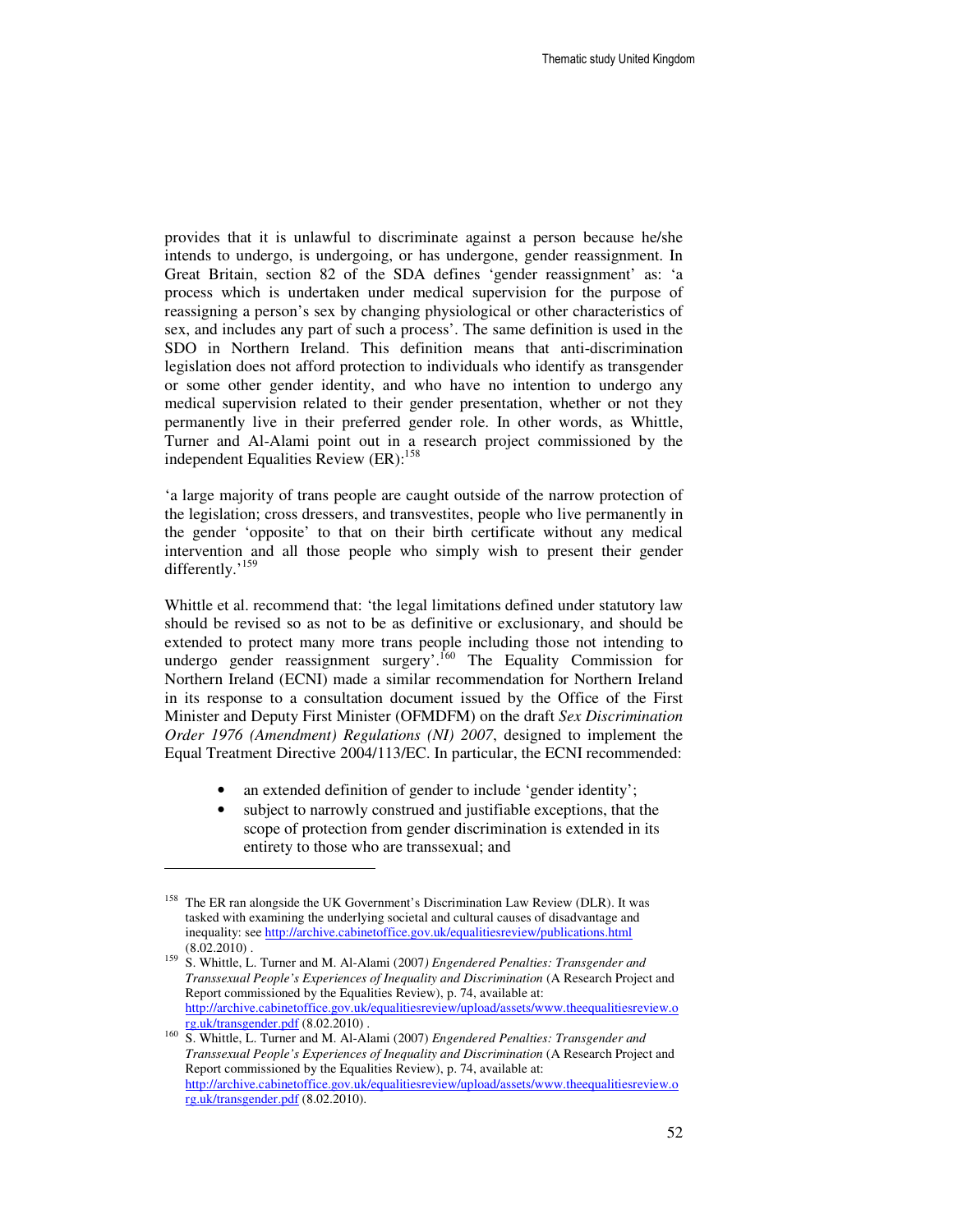that discrimination on the grounds of perception and association should be unlawful on the grounds of sex, and a person's gender reassignment.<sup>161</sup>

As mentioned, the *Equality Act 2010*<sup>162</sup> received Royal assent on 08 April 2010 and its main provisions are expected to come into force in October 2010. The Act provides a single legal framework, with clear, streamlined provisions that intend to be more effective in tackling discrimination. However, at the time of writing (April 2010), a complete assessment of the Act's impact is not yet possible.

### G.2. Freedom of Movement, Asylum and Subsidiary Protection, and Family **Reunification**

In line with the guidelines provided by the FRA, chapters B, C and D, above, outline the applicability of the legislation they discuss in the context of transgender people.

#### G.3. Freedom of Assembly

In the UK there are no laws dealing specifically with transgender pride parades, or transphobic demonstrations.

## G.4. Criminal Law

 $\overline{a}$ 

There is currently no offence of incitement to hatred on grounds of transgender identity in any part of the UK.

In England, Wales and Northern Ireland, there is currently no specific provision for taking into account that a common crime was committed with a transphobic motivation. In Scotland, in June 2009, the Scottish Parliament passed the *Offences (Aggravation by Prejudice) (Scotland) Act 2009* which makes provision for the aggravation of offences by prejudice based on transgender

<sup>161</sup> ECNI (2007) *Commission Response to OFMDFM's Consultation 'Implementing EU Equality Obligations in Northern Ireland: The Gender Goods and Services Directive'*, p. 5, available at: http://www.equalityni.org (8.02.2010).

<sup>&</sup>lt;sup>162</sup> Equality Act 2010 c.15, available at: http://195.99.1.70/acts/acts2010/pdf/ukpga\_20100015\_en.pdf (21.04.2010).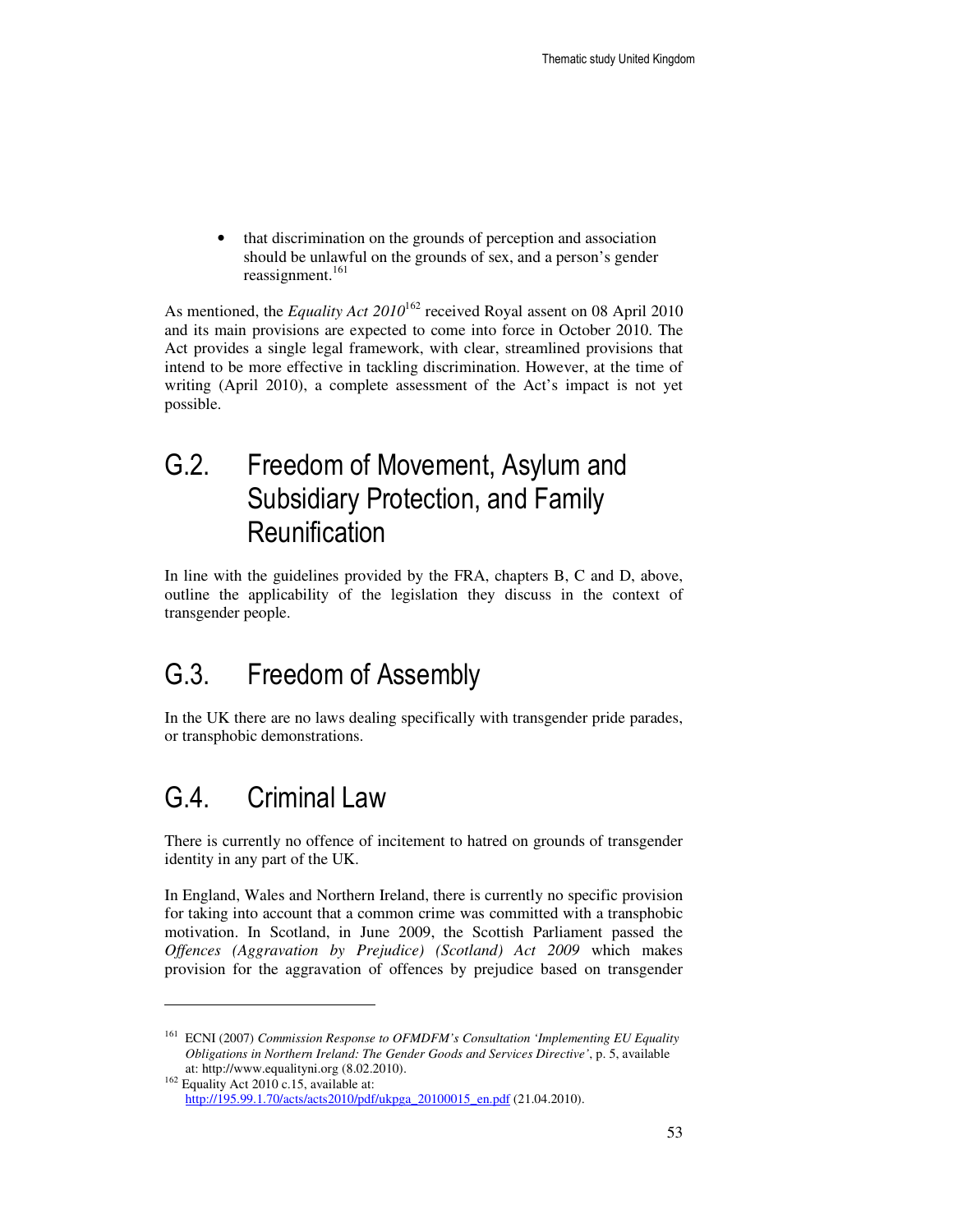identity. The most notable feature of the new Scottish law is its broad definition of transgender identity: section 2(8) of the 2009 Act provides that reference to transgender identity is reference to '(a) transvestism, transsexualism, intersexuality or having, by virtue of the Gender Recognition Act 2004, changed gender, or (b) any other gender identity that is not standard male or female gender identity'.

Throughout the UK, transphobia is recognised by the police as a factor in hate crimes and hate incidents, and reporting is encouraged (including by means of 'assisted' or third-party reporting).<sup>163</sup> For instance, the Police Service of Northern Ireland (PSNI) defines a transphobic incident to be '[a]ny incident which is perceived to be transphobic by the victim or any other person', and it has been recording transphobic incidents since March 2006.<sup>164</sup>In December 2008, the Crown Prosecution Service (CPS) published its first annual hate crime report. The report includes information on CPS performance in prosecuting transphobic hate crimes in England and Wales.<sup>165</sup> In November 2009, a rally and vigil took place in Trafalgar Square, London in memory of victims of homophobic and transphobic hate crime. Rows of candles spelt out 'No To Hate' and speeches took place. There was a two-minute silence in memory of victims of these hate crimes. Messages of support were read out from all the main UK political parties.<sup>166</sup>

### G.5. Legislation regarding names and changes of names for transgender people

In the UK, there is no requirement to carry an identity card or other form of identification displaying one's name. In addition, individuals are free to use a name of their own choosing. No surgery is needed in order to change one's name or to change it on statutory documents such as a driving licence or a passport.

There are two principal ways of changing one's name:<sup>167</sup> first, to have a 'Change of Name by Deed Poll' executed by a solicitor;<sup>168</sup> and second, to

<sup>163</sup> See, below*, Good Practice*.

<sup>165</sup> CPS (2008) *Hate Crime Report 2007-2008*, available at:

http://www.cps.gov.uk/publications/docs/CPS\_hate\_crime\_report\_2008.pdf (8.02.2010). <sup>166</sup> http://www.galop.org.uk/category/news/ (8.02.2010).

<sup>167</sup> See generally, Gender Trust, *Information Sheet: Changing Your Name and Documents*, available at: http://gendertrust.org.uk(8.02.2010).

<sup>&</sup>lt;sup>168</sup> UK/ Enrolment of Deeds (Change of Name) Regulations 1994 (01.04.1994).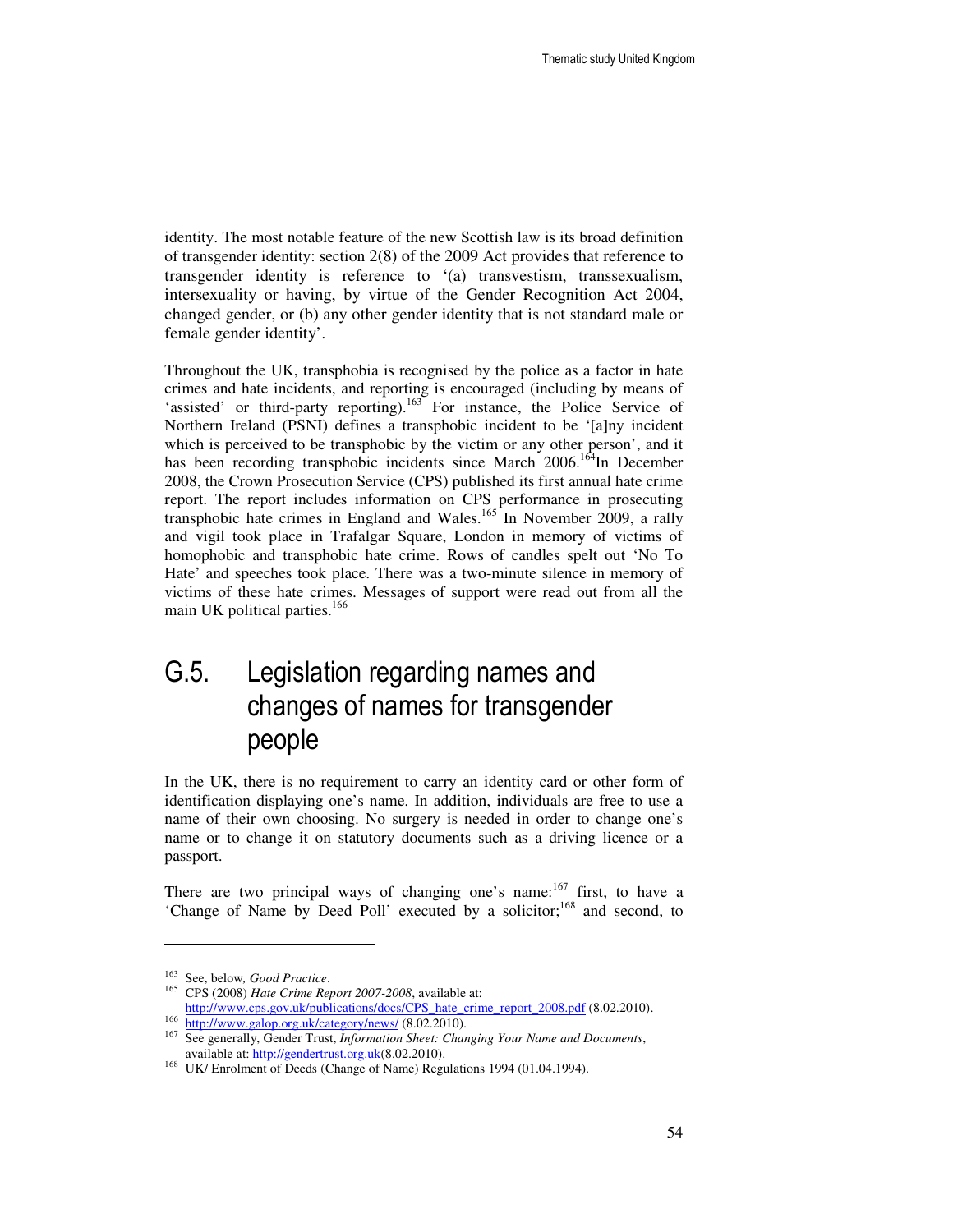complete a '*Statutory Declaration of Change of Name'*. <sup>169</sup> The latter states the name by which an individual wishes to be known, and is witnessed by a solicitor, justice's clerk at a magistrate's court or other authorised officer of the court. It is sent with a copy of the individual's birth certificate and a doctor's or psychiatrist's letter to allow the individual's name to be changed on statutory documents.

Under the *Gender Recognition Act 2004* (GRA),<sup>170</sup> which came into force in April 2005 and applies throughout the UK, an individual who is successful in applying for a full *Gender Recognition Certificate* (GRC) can obtain a new birth certificate.

 In 2007, a report commissioned by the Equalities Review, recommended that 'a government resource be made easily accessible to trans people and others, which stipulates the legitimate protocol for name and gender changes and the legal consequences for failing to comply'.<sup>171</sup> It emphasised that:

'The arrival of the Gender Recognition Act [2004] and certificate has added another layer of complication. For many years a whole range of institutions have routinely changed people's details on production of a doctor's note and a formal change of name. The Gender Recognition Act has confused this process. Many organisations, including universities, the police and health authorities now falsely claim that no change of name, gender or pronouns can be made without a gender recognition certificate. There is a real need for government to provide an easily accessible point of information for employers and others to reinstate a simple process which had been in existence for many years.'<sup>172</sup>

<sup>&</sup>lt;sup>169</sup> UK/Statutory Declarations Act 1835 c.62 (09.09.1835).

<sup>170</sup> The cases of *Goodwin v. The United Kingdom* and *I v. The United Kingdom* (2002) 35 EHRR 18 (ECtHR) and *Bellinger v. Bellinger* [2003] 2 All ER 593 (UK House of Lords) demonstrated the need for legislation.

<sup>171</sup> S. Whittle, L. Turner and M. Al-Alami (2007) *Engendered Penalties: Transgender and Transsexual People's Experiences of Inequality and Discrimination* (A Research Project and Report commissioned by the Equalities Review), p. 18, available at: http://www.theequalitiesreview.org.uk (12.02.2008).

<sup>172</sup> S. Whittle, L. Turner and M. Al-Alami (2007) *Engendered Penalties: Transgender and Transsexual People's Experiences of Inequality and Discrimination* (A Research Project and Report commissioned by the Equalities Review), p. 15, available at: http://www.theequalitiesreview.org.uk (12.02.2008).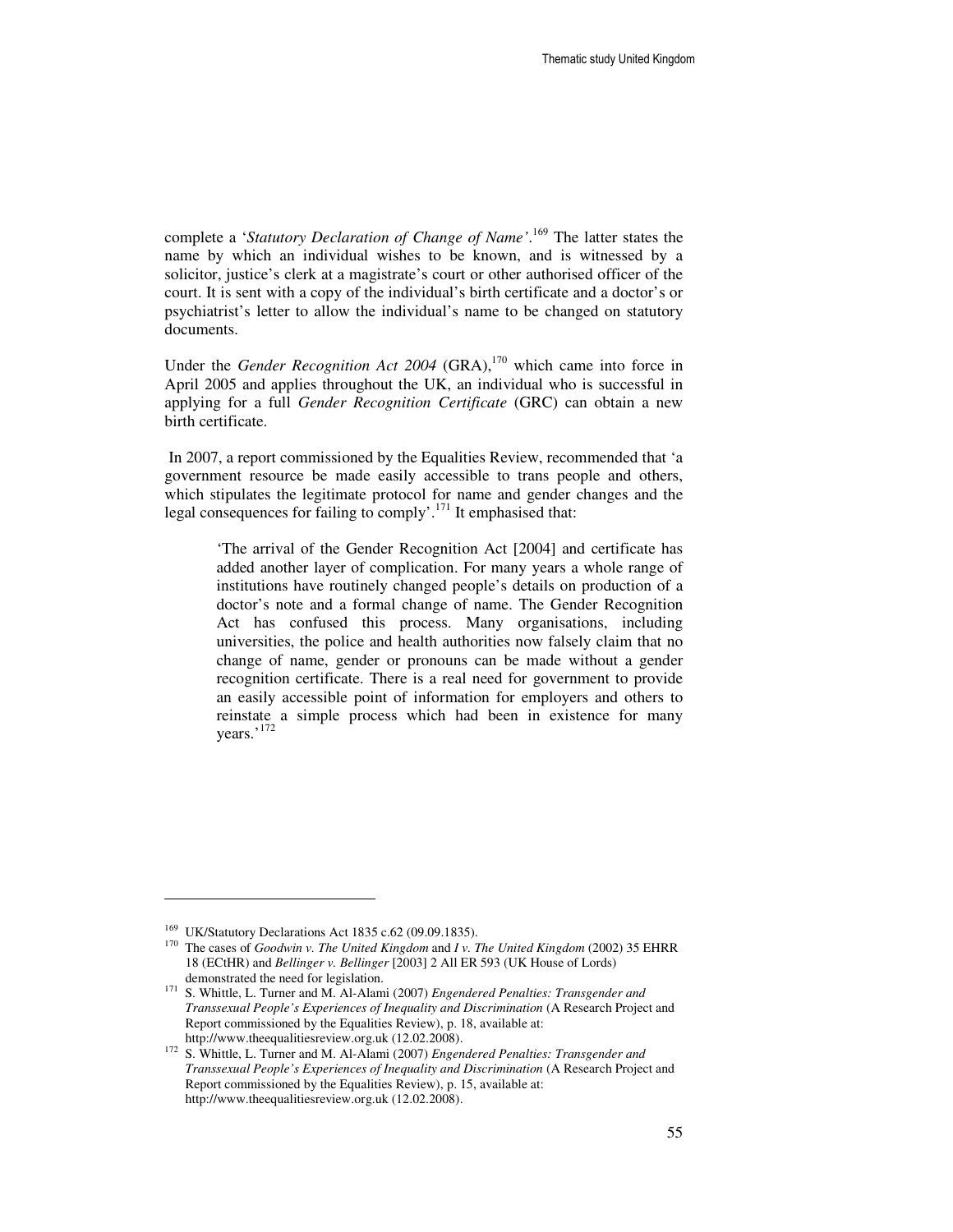### G.6. Legislation regarding change of gender/sex

Under the GRA, which came into force in April 2005 and applies throughout the UK, there is no requirement to undergo hormonal treatment or surgery of any kind.

Under the Act, UK citizens who satisfy certain criteria are able to apply to a Gender Recognition Panel (GRP) for a *Gender Recognition Certificate* (GRC).<sup>173</sup> The GRP came into existence on 4 April 2005 and certificates were able to be issued from that date. The GRP consists of a president, a deputy, three legal members and six medical members.

Applicants for a GRC must be able to demonstrate the following to the GRP: (a) that they are at least 18 years of age at the date of application; (b) that they have, or have had, gender dysphoria; (c) that they have lived in their acquired gender for two years before the date of application; and (d) that they intend to do so until death.

From the date of the grant of a full GRC, an individual is afforded legal recognition in their acquired gender. The individual can obtain a new birth certificate which does not disclose the fact that they changed gender. The individual will also be entered automatically on the Register of Transsexual People,<sup>174</sup> held by the Registrar General, and their original birth register entry will be marked to indicate that they are transsexual. Section 22 of the Act provides that it is a criminal offence for a person in an official capacity to disclose information he/she may acquire during their work with a transgender person having a GRC, applying for a GRC or anything about their previous gender to any other person.

The rules differ as between applicants who are single and those who are married. An unmarried or single transgender person who is successful in applying for gender recognition will be given a full GRC. However, a transgender person who is married cannot receive a full GRC because, in the UK, marriage is not permitted between two members of the same sex.<sup>175</sup> A transgender person who is married will be issued with an interim GRC (IGRC).

 $173$  If the applicant has been recognised under the law of another country or territory as having changed gender, the GRP need only be satisfied that the country or territory in question is on an approved list.

 $174$  The Register is not open to search by the public.

<sup>175</sup> This was held not to be in breach of the ECHR in the case of *Parry v UK* (2006) (App No.42971/05).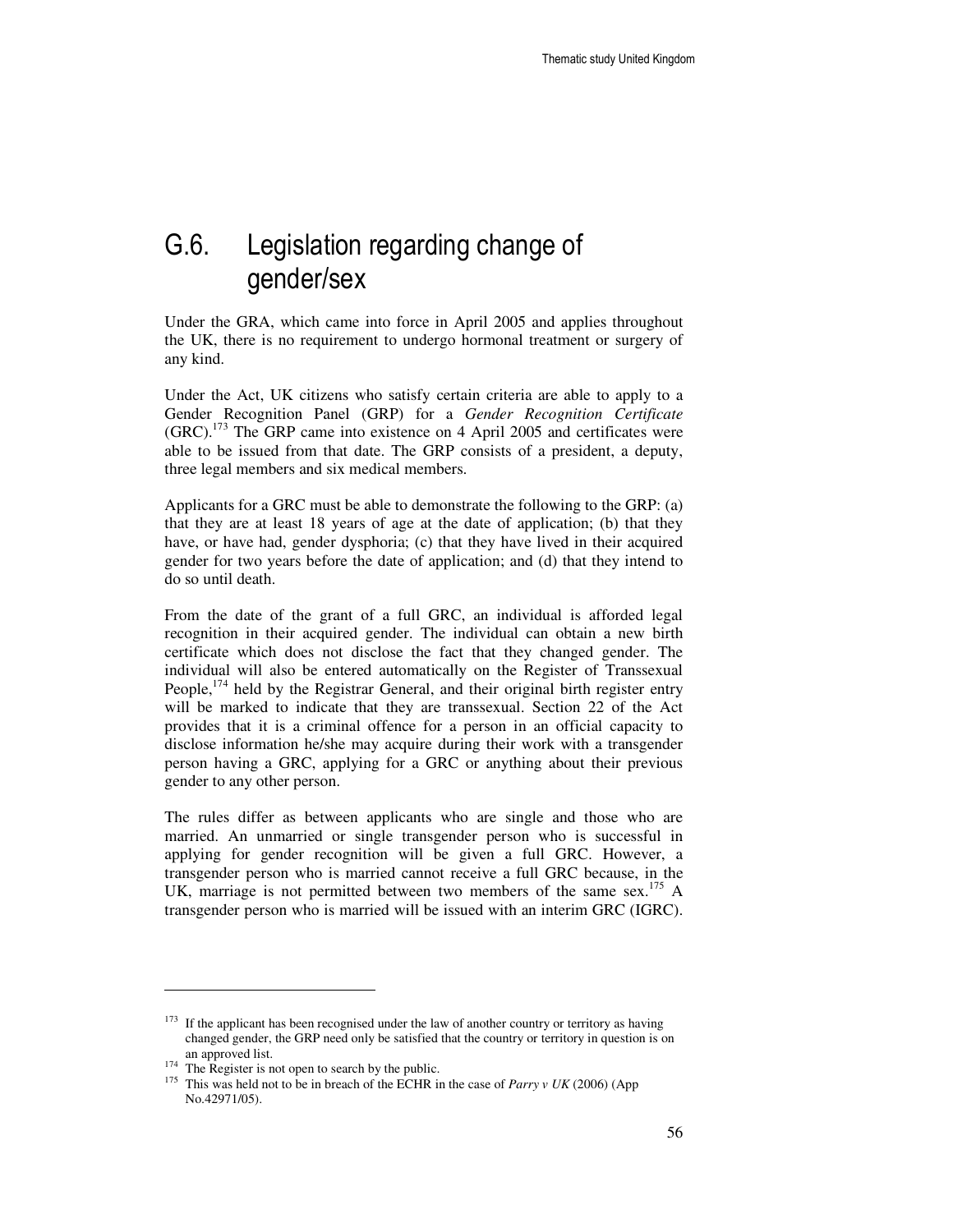This enables them to obtain a full GRC via a simplified procedure if they  $\frac{176}{176}$  their marriage or their spouse dies.

## G.7. Other relevant legislation

Under the *Civil Partnership Act 2004*, where a transgender person with a partner of the same gender enters into a civil partnership, the partner is entitled to benefit from company or private pension schemes. The Act also enables those who are in a pre-existing marriage to carry over their marital benefits on gender recognition by entering a civil partnership.

<sup>&</sup>lt;sup>176</sup> In Scotland, the grant of an IGRC provides a ground for divorce rather than making the marriage voidable; in the rest of the UK, an IGRC is a ground for marriage being voidable.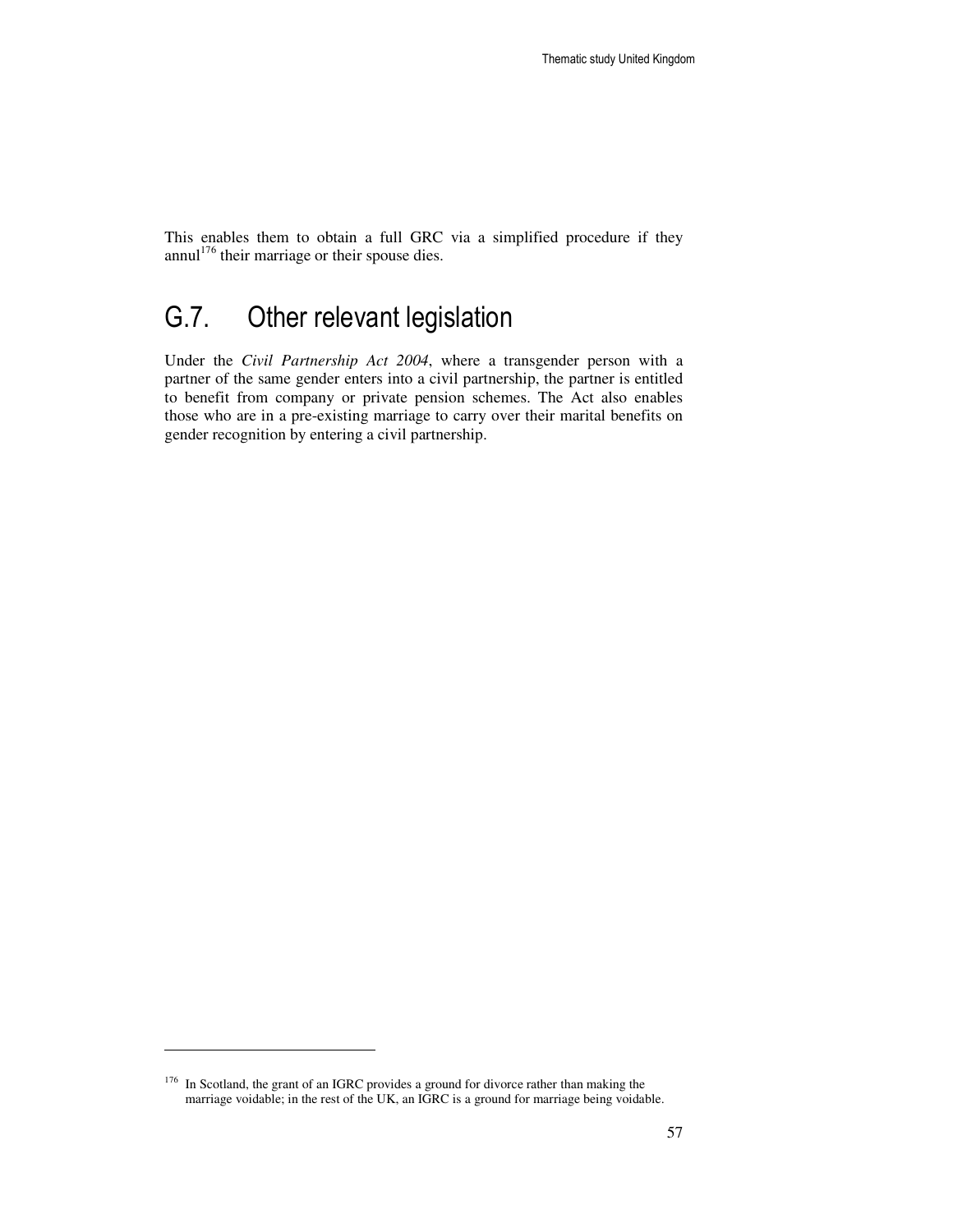# H. Miscellaneous

The United Kingdom has not adopted nor is discussing the adoption of laws which are similar or comparable to the recent Lithuanian law on the protection of minors against the detrimental effects of public information.

Phallometric testing or practices of phallometry are not used in UK asylum procedures.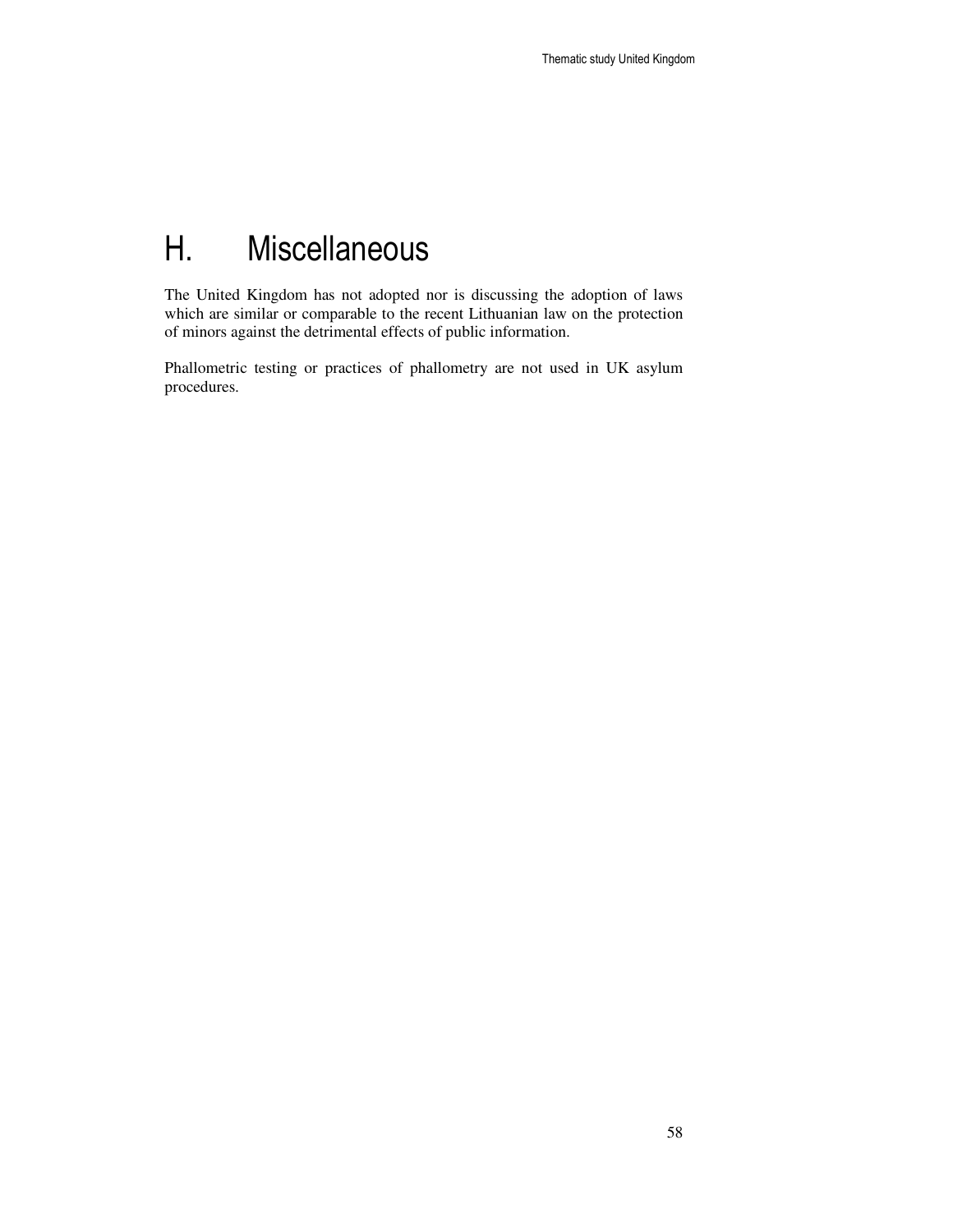# I. Good practices

Seven good practices are nominated. The first three concern the reporting of homophobic and transphobic crimes; one concerns research on transgender issues; two concern transgender people and employment practices; and the final one concerns education on sexual orientation. More generally, note that the *Trans Research Review*, published in 2009 by the Equality and Human Rights Commission, concludes that 'many best practice guides exist for areas of life where little research had been conducted' and '[w]hile this does not necessarily mean that the guidance they provide is inappropriate, confidence in them could be increased if they had been based on rigorous research evidence into the needs of trans people'.<sup>177</sup>

### I.1. Criminal law: homophobic and transphobic crimes

#### I.1.1. Assisted or third party reporting of homophobic and transphobic crimes

This service seeks to address the problem that victims of homophobic and transphobic crimes may be unwilling to approach the police. It allows for reporting to a named third party, typically an LGBT organisation. The service is available in various parts of the UK, including Greater London and Northern Ireland, and is advertised to the public.<sup>178</sup>

#### I.1.2. LGBT/minority liaison officers

 $\overline{a}$ 

Many police forces in the UK have LGBT or minority liaison officers in every borough or police district. These officers have been specially trained to support victims of homophobic and transphobic incidents. They may also have an additional responsibility to engage with individuals and groups who support victims.<sup>179</sup>

<sup>177</sup> M. Mitchell and C. Howarth, (2009) *Trans Research Review* (EHRC), pp. 31-2, available at: http://www.equalityhumanrights.com (8.02.2010).

<sup>&</sup>lt;sup>178</sup> For Greater London, the police work with Galop, an LGBT community safety charity: details available at: http://www.galop.org.uk (8.02.2010).

<sup>&</sup>lt;sup>179</sup> See, e.g., http://www.met.police.uk/contacts/LGBT.htm (8.02.2010).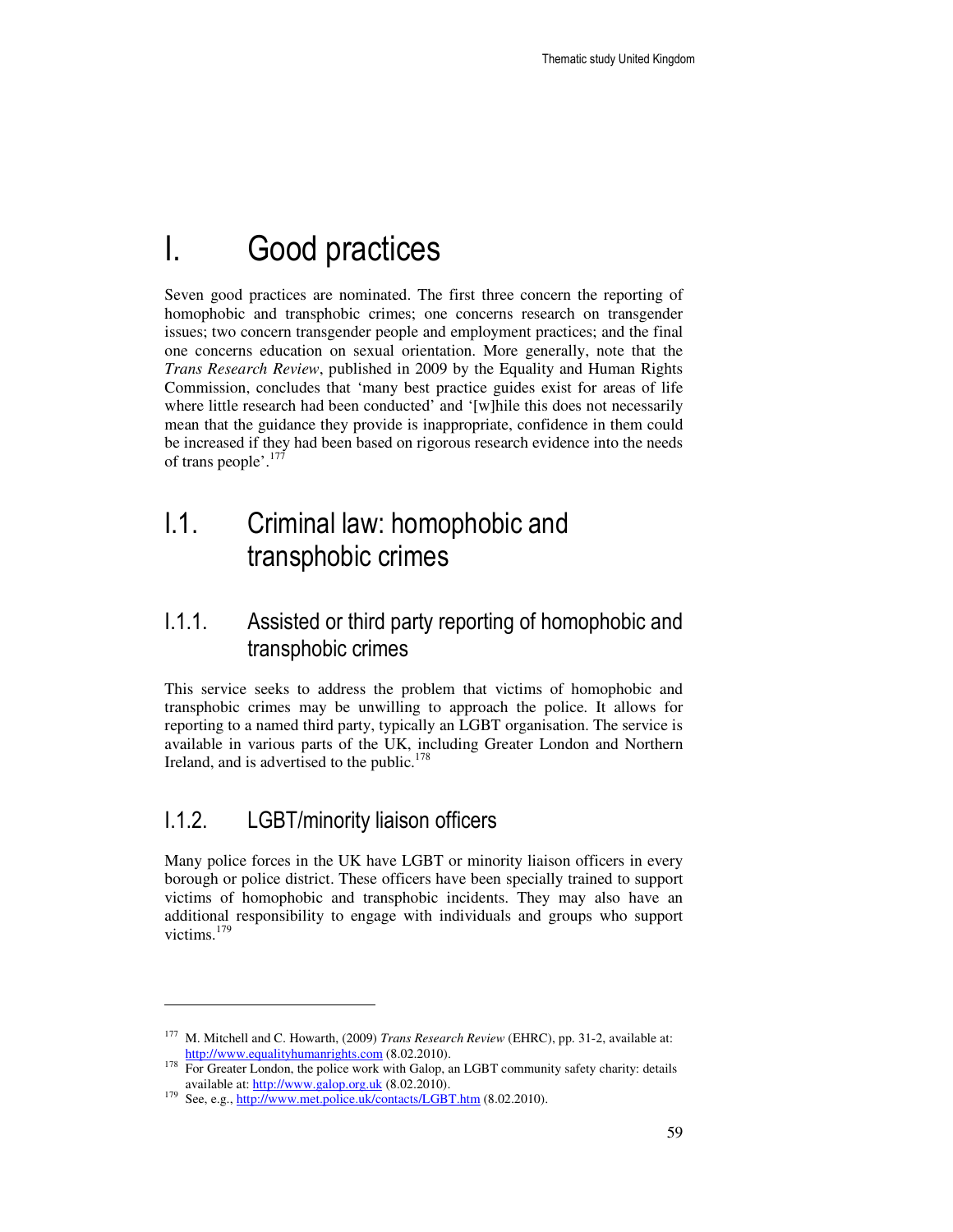#### I.1.3. Incitement to hatred on grounds of sexual orientation

On 8 May 2008 the Criminal Justice and Immigration Act  $2008^{180}$  was given the royal assent. Section 74 amends Part 3A of the Public Order Act 1986 (hatred against persons on religious grounds) to include hatred on the grounds of sexual orientation. This makes it an offence to use threatening words or behaviour, to display written material which is threatening, to publish or distribute written material, to publicly direct or perform a play, to distribute, show or play a recording of visual images or sounds, to broadcast or to possess inflammatory material all with the intent to stir up hatred on the grounds of sexual orientation. On indictment a person guilty of any the above offences can be imprisoned for a term not exceeding seven years, receive a fine or both.

## I.2. Pioneering Public NGO Research into Homophobic and Transphobic Crimes

*Filling in the Blanks*, published in 2009, reports on pioneering investigation into homophobic and transphobic hate crime in London. The investigation was funded in part by the Metropolitan Police Service (MPS) and the Metropolitan Police Authority and it was undertaken by the LGBT community safety charity, Galop, in partnership with Stonewall Housing and London Lesbian and Gay Switchboard. The research aimed to increase understanding about the nature of homophobic and transphobic hate crime, and about the options for victims to report their experiences and get the support they may need. The research was approached in three phases. In the first phase the aim was to map the range of reporting and support services targeted at victims of homophobic and transphobic hate crime in London. The second phase involved a period of partnership between the three organisations, to create a collated dataset of incidents reported to each organisation. In the final phase the data that had been collected was analysed and, where possible, compared with police data. The investigation highlighted that a significant proportion of otherwise unreported homophobic or transphobic hate incidents are either informally 'told' or more formally reported to LGBT organisations. Such organisations, however, often do not have a system for recording information received, and even where information is recorded by the individual organisation, there is often no shared recording system and no method for wider dissemination among organisations or with the MPS. Numbers indicate that homophobic and transphobic hate crime is significantly under-reported. The research further identified some important differences in the cases reported to MPS or LGBT organisations. It was found that LGBT organisations play a vital role in providing alternative

l

<sup>&</sup>lt;sup>180</sup> http://www.opsi.gov.uk/acts/acts2008/ukpga\_20080004\_en\_9#pt5-pb3-11g74 (05.02.2010).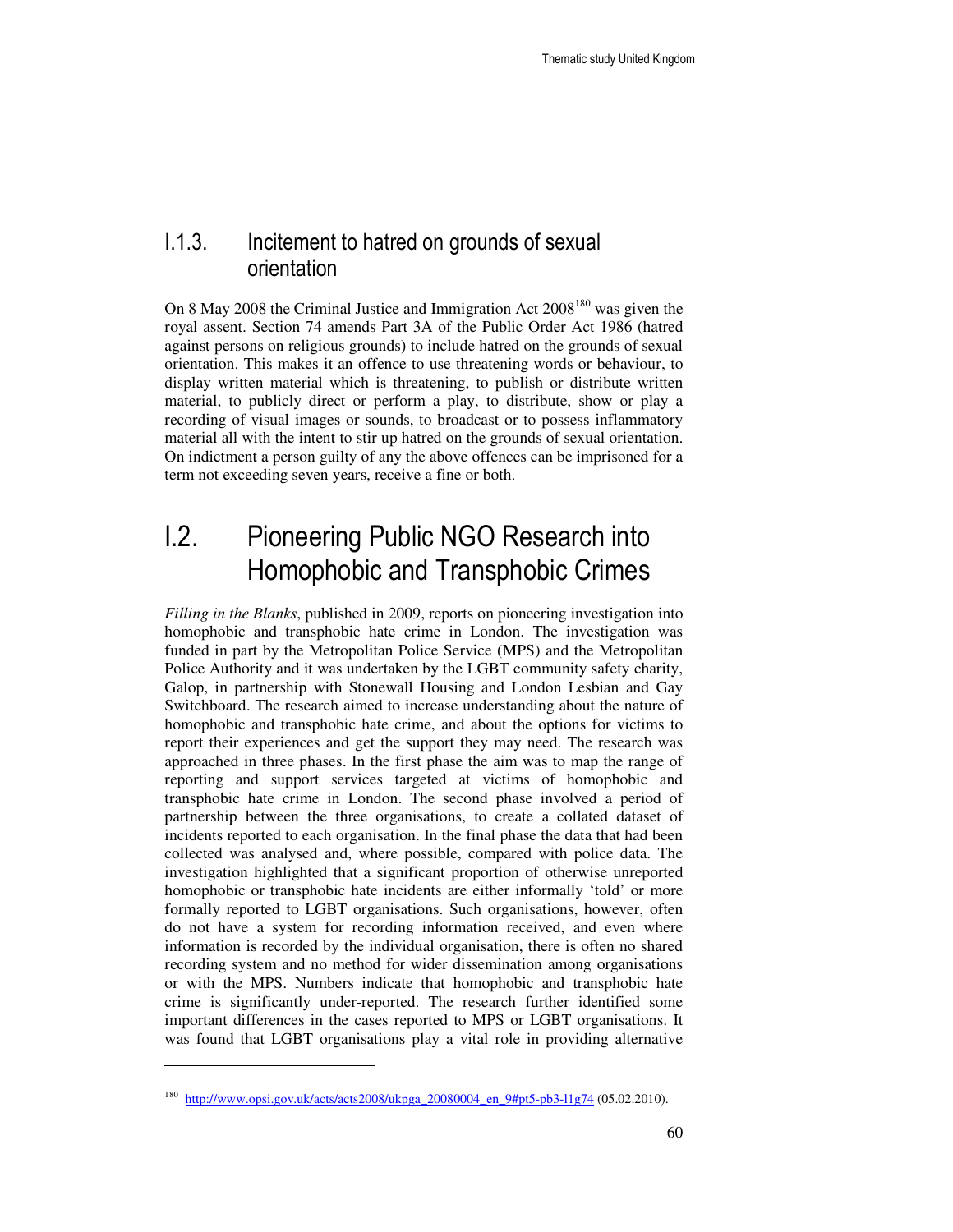routes for reporting experiences, and getting appropriate advice and support, and without these services some victims would simply not report at all. For example the MPS appear to be more likely to be contacted by victims who were attacked in public areas but less likely to be contacted about incidents occurring in or near the home, which constitute a significant proportion of all incidents reported. It appears that victims are more likely therefore to approach an LGBT organisation to report domestic abuse or ongoing harassment. Furthermore, victims contacting organisations about an incident appear more likely to know the perpetrators, who are most likely to be young men under 30. Significant proportions of victims, however, make contact with LGBT organisations after already reporting to the police or other statutory service, because they need further help or advice that the police cannot provide, such as emotional support or legal advice.<sup>181.</sup>

### I.3. Transgender People and Employment

#### I.3.1. Job Applications and Criminal Record Information

The Criminal Records Bureau (CRB) provides access to criminal record information in order to help employers in the public, private and voluntary sectors to identify job applicants who may be unsuitable for certain work, especially positions that involve contact with children or other vulnerable members of society.<sup>182</sup> To perform this role, the CRB has to be aware of any previous names and/or gender of job applicants. However, the CRB has created a separate application procedure (the Confidential Checking Process) which allows transgender applicants to exclude previous names from the disclosure application form. Applicants are still required to send details of their previous identity in a separate letter directly to the Sensitive Casework Manager within the CRB. The CRB then checks the data sources held against both current and previous names. This procedure avoids the need for disclosure of former name or gender history to the employer at the application stage, whilst allowing the CRB to carry out the requisite checks against any previously-held identities.

<sup>181</sup> P Kelley (2009) *Filling in the Blanks: LGBT Hate Crime in London*, available at: http://www.galop.org.uk/wp-content/uploads/2009/05/filling-in-the-blanks-low-res.pdf  $(8.02.2010).$ 

<sup>182</sup> See http://www.crb.gov.uk (8.02.2010). For Scotland, see Disclosure Scotland, details available at: http://www.disclosurescotland.gov.uk (8.02.2010). For Northern Ireland, see Access Northern Ireland, details available at: http://www.accessni.gov.uk (8.02.2010).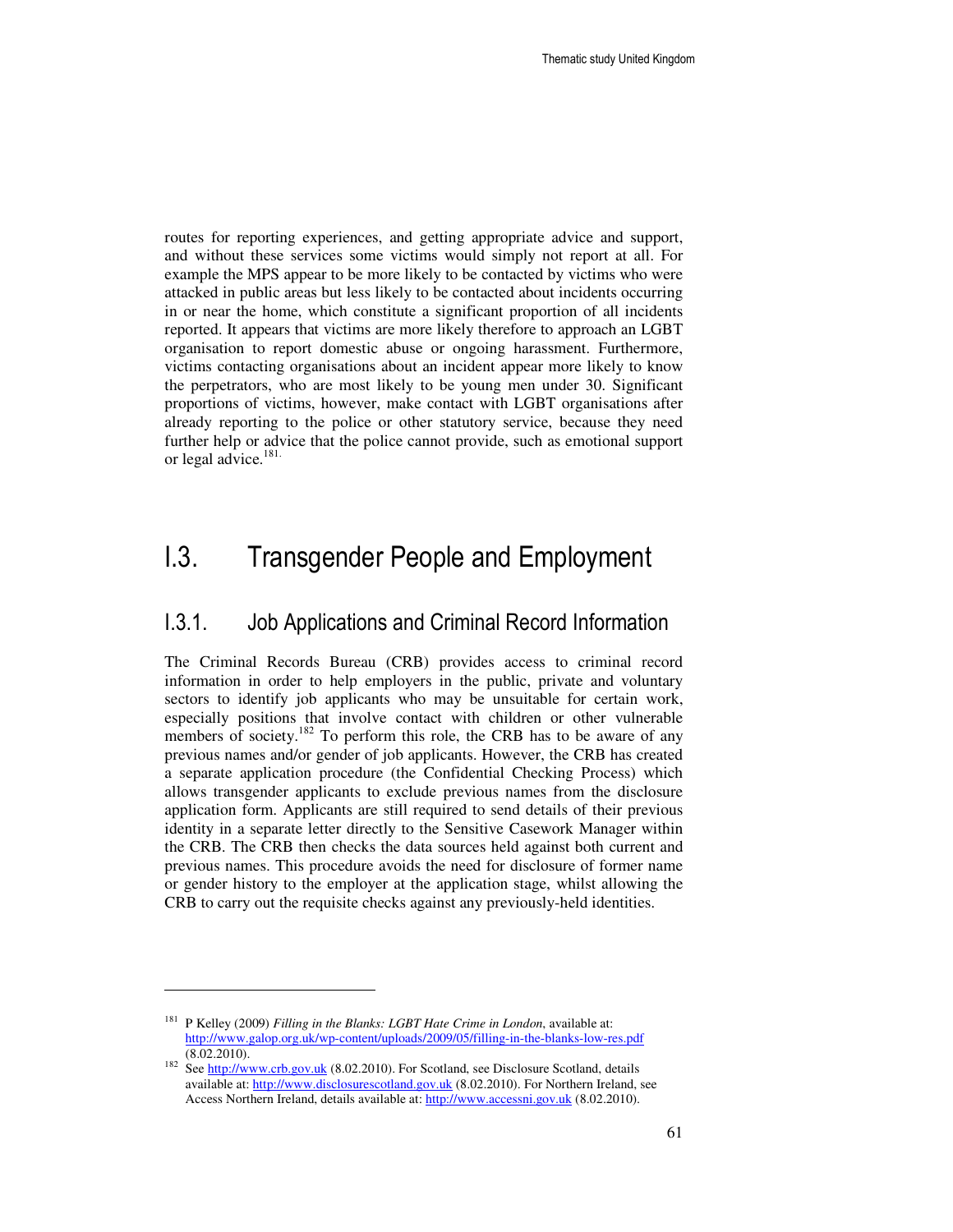#### I.3.2. 'Gender Reassignment: A Guide for Employers'

The Department of Trade and Industry funded this workplace good practice guide for employers, reflecting the changes introduced by the *Gender Recognition Act 2004* and making clear the responsibilities for employers and their staff.<sup>183</sup>

### I.4. I.4 Education on sexual orientation

#### I.4.1. Changes to the National Curriculum

Issues relating to discrimination, homosexuality and civil partnership are included in the government's initiatives to improve the National Curriculum. The changes will make it compulsory for all schools to teach 14 to 16 year olds about same sex relationships. The plans have seen opposition, in particular from religious schools, $184$  however they reflect the fact that studies show Britain is becoming more tolerant towards homosexuality.<sup>185</sup>

<sup>&</sup>lt;sup>183</sup> The Guide is available at: http://www.womenandequalityunit.gov.uk/publications/gender\_reassignment\_guide05.pdf (8.02.2010).

<sup>184</sup> See, http://www.guardian.co.uk/education/2008/oct/23/sexeducation-primaryschools1 and http://www.dailymail.co.uk/news/article-1173919/Lessons-gays-compulsory-age-11.html (05.02.2010).

 $185$  See, http://www.pinke.biz/news/5500/Britons\_Becoming\_More\_Tolerant\_Towards\_Homosexualit  $\underline{v}$  (05.02.2010).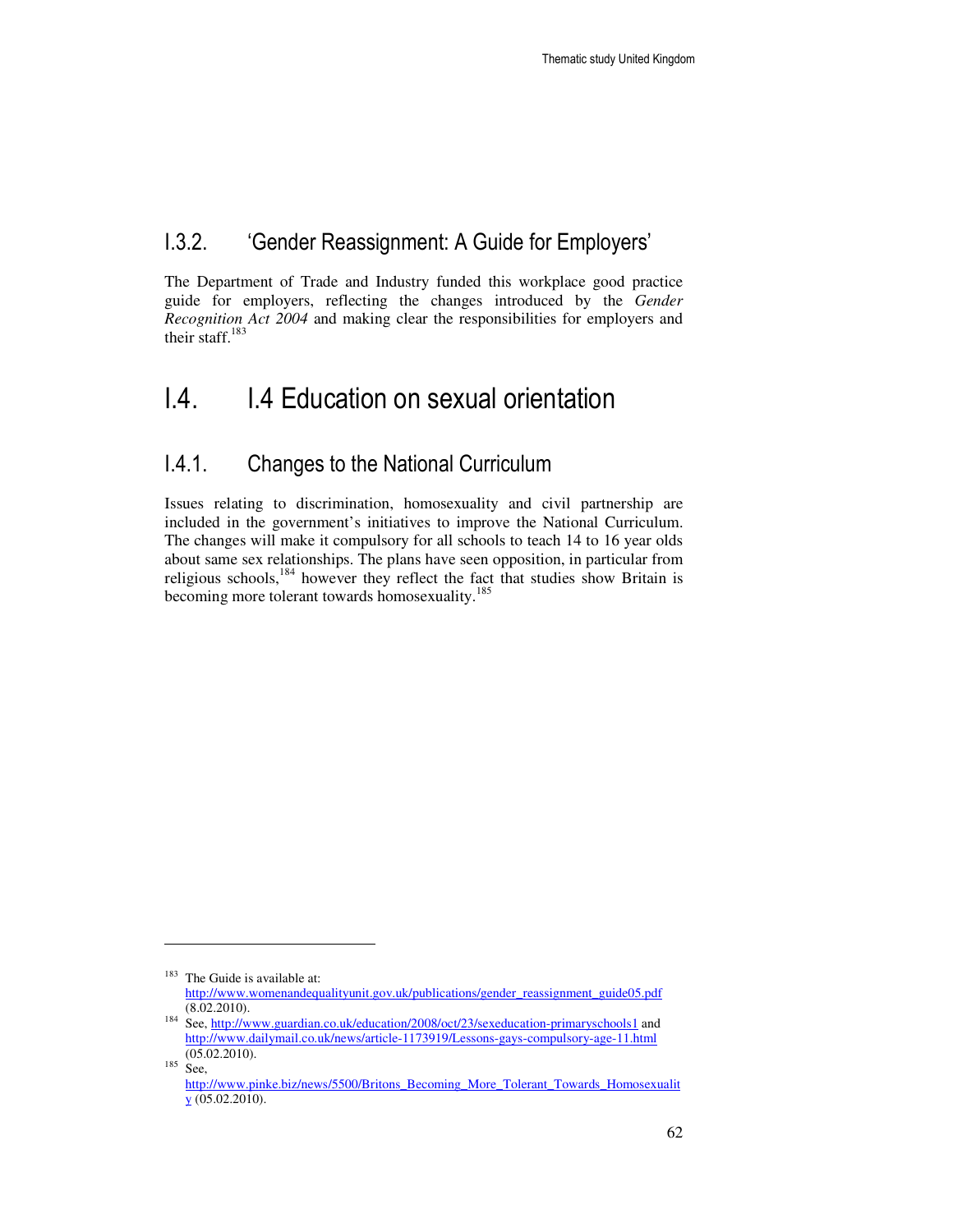# Annex 1 – Case law

#### Chapter A, the interpretation and/or implementation of Employment Equality Directive 2000/78/EC, case ?

| Case title                                                                                                                       | English v Thomas Sanderson Blinds Ltd [2008] EWCA Civ 1421                                                                                                                                                                                                                                                                                                                                                                                                                                                                                                                                                                        |
|----------------------------------------------------------------------------------------------------------------------------------|-----------------------------------------------------------------------------------------------------------------------------------------------------------------------------------------------------------------------------------------------------------------------------------------------------------------------------------------------------------------------------------------------------------------------------------------------------------------------------------------------------------------------------------------------------------------------------------------------------------------------------------|
| Decision date                                                                                                                    | 19 December 2008                                                                                                                                                                                                                                                                                                                                                                                                                                                                                                                                                                                                                  |
| Reference details (type and<br>title of court/body; in original<br>language and English [official<br>translation, if available]) | Court of Appeal, Civil Division                                                                                                                                                                                                                                                                                                                                                                                                                                                                                                                                                                                                   |
| Key facts of the case<br>$(max. 500 \text{ chars})$                                                                              | In the course of employment by the defendant, the claimant alleged that he was subjected to sexual innuendos<br>suggesting he was homosexual by colleagues. These innuendos were based on the fact the claimant had attended<br>boarding school and lived in Brighton. However, he was a heterosexual happily married man. The claimant's case<br>was that his colleagues' conduct drove him to leave his job. He brought a claim for harassment under Reg. 5 of the<br>Employment Equality (Sexual Orientation) Regulations 2003. The claim had been dismissed by the Employment<br>Tribunal and the Employment Appeal Tribunal. |
| Main<br>reasoning/argumentation<br>$(max. 500 \text{ chars})$                                                                    | The claimant argued that someone who is subjected to "homophobic banter" is harassed within the meaning of<br>Reg. 5 even when a) he is not gay, b) he is not perceived or assumed to be gay by his fellow workers, and c) he<br>accepts that they did not believe him to be gay.                                                                                                                                                                                                                                                                                                                                                 |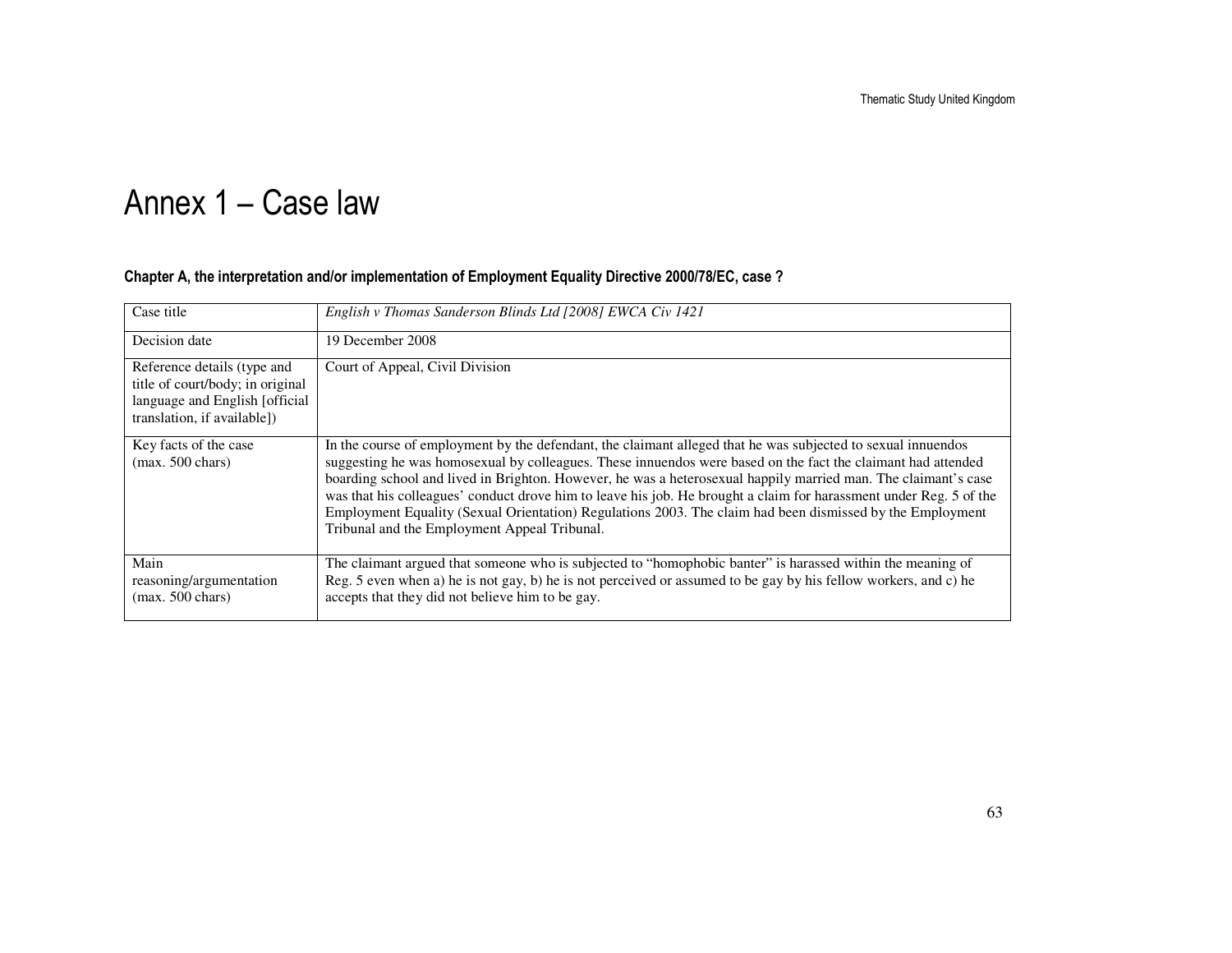| Key issues (concepts,         | The Court of Appeal held that for conduct to be "on grounds of sexual orientation" it is irrelevant whether the        |
|-------------------------------|------------------------------------------------------------------------------------------------------------------------|
| interpretations) clarified by | claimant is actually of a particular sexual orientation. The intention of the legislature cannot have been that such a |
| the case (max. $500$ chars)   | claimant must declare their true sexual orientation, which is not a matter of 'either/or', in order to establish       |
|                               | harassment "on grounds of sexual orientation." There is no precedent requiring courts to enquire whether the maker     |
|                               | of offensive homophobic statements actually thought that the victim was homosexual.                                    |
| Results (sanctions) and key   | The insult to the claimant's dignity, caused by the behaviour of his colleagues, consequently made an intolerable      |
| consequences or implications  | working environment and was sufficient to bring his case within Reg. 5. Therefore, the appeal was upheld.              |
| of the case (max. 500 chars)  |                                                                                                                        |
|                               |                                                                                                                        |

#### Chapter A, the interpretation and/or implementation of Employment Equality Directive 2000/78/EC, case 1

| Case title                                                                                                                       | Re Christian Institute and others' application for judicial review<br>[2007] NIQB 66; [2008] IRLR 36                                                                                                                                                                                                                                                                                                                                                                                                                                                                                                                                                                                                                                                                                                                                                                                                                                                                                                                                                                                                               |
|----------------------------------------------------------------------------------------------------------------------------------|--------------------------------------------------------------------------------------------------------------------------------------------------------------------------------------------------------------------------------------------------------------------------------------------------------------------------------------------------------------------------------------------------------------------------------------------------------------------------------------------------------------------------------------------------------------------------------------------------------------------------------------------------------------------------------------------------------------------------------------------------------------------------------------------------------------------------------------------------------------------------------------------------------------------------------------------------------------------------------------------------------------------------------------------------------------------------------------------------------------------|
| Decision date                                                                                                                    | 11 September 2007                                                                                                                                                                                                                                                                                                                                                                                                                                                                                                                                                                                                                                                                                                                                                                                                                                                                                                                                                                                                                                                                                                  |
| Reference details (type and<br>title of court/body; in original<br>language and English [official<br>translation, if available]) | High Court of Northern Ireland, Queen's Bench Division                                                                                                                                                                                                                                                                                                                                                                                                                                                                                                                                                                                                                                                                                                                                                                                                                                                                                                                                                                                                                                                             |
| Key facts of the case<br>$(max. 500 \text{ chars})$                                                                              | The applicants, a number of religious organisations and a group of archbishops who represented the Catholic<br>Church, sought judicial review of the Equality Act (Sexual Orientation) Regulations (Northern Ireland) 2006. Their<br>general position was that the orthodox position of Christians was that homosexual practice was sinful, and that the<br>2006 Regulations imposed on those who hold such orthodox beliefs certain duties which were inconsistent with the<br>practice of their religious beliefs. They were not opposed to the principle of equality legislation relating to sexual<br>orientation but objected to many aspects of the content of the legislation adopted. In essence they contended that<br>there had not been equality of treatment between the anti-discrimination measures on the grounds of sexual<br>orientation on the one hand and orthodox Christian beliefs on the other. The applicants also claimed that there had<br>not been proper consultation.<br>The Office of the First Minister and Deputy First Minister (OFMDFM), supported by the Northern Ireland Human |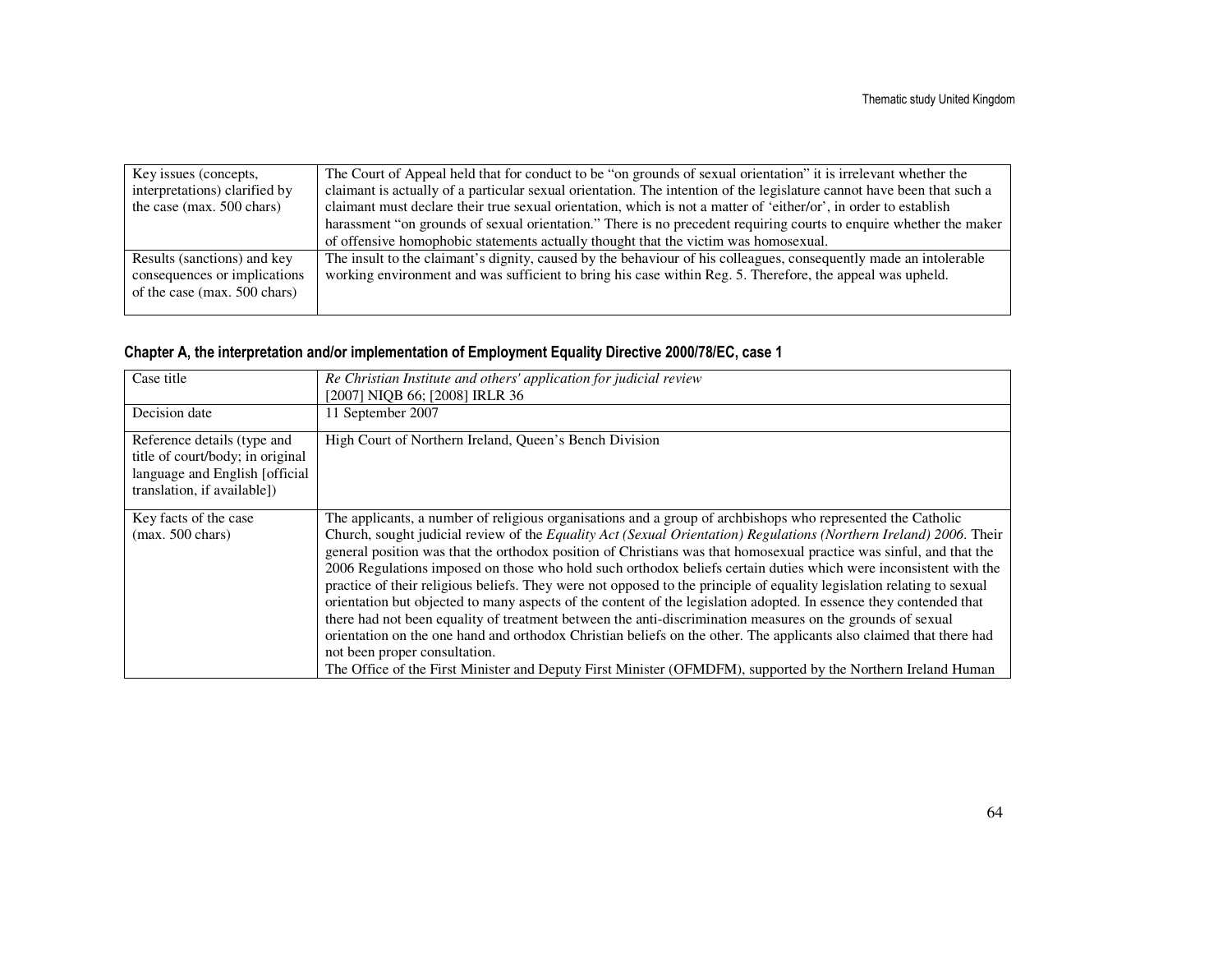|                                                                                     | Rights Commission, the Equality Commission for Northern Ireland and the Coalition on Sexual Orientation, argued<br>that the 2006 Regulations were designed to fill a significant and unsupportable gap in the framework of equality<br>legislation and that the exemptions from the Regulations which had been introduced for all religious groups<br>achieved a fair balance between the competing interests.                                                                                                                                                                                                                                                                                                                                                                                                                                                                                                         |
|-------------------------------------------------------------------------------------|------------------------------------------------------------------------------------------------------------------------------------------------------------------------------------------------------------------------------------------------------------------------------------------------------------------------------------------------------------------------------------------------------------------------------------------------------------------------------------------------------------------------------------------------------------------------------------------------------------------------------------------------------------------------------------------------------------------------------------------------------------------------------------------------------------------------------------------------------------------------------------------------------------------------|
| Main                                                                                | The High Court considered whether the harassment provisions in the Equality Act (Sexual Orientation) Regulations                                                                                                                                                                                                                                                                                                                                                                                                                                                                                                                                                                                                                                                                                                                                                                                                       |
| reasoning/argumentation                                                             | (Northern Ireland) 2006 relating to access to goods, facilities and services should be struck down in respect both of                                                                                                                                                                                                                                                                                                                                                                                                                                                                                                                                                                                                                                                                                                                                                                                                  |
| $(max. 500 \text{ chars})$                                                          | their content and of a lack of proper consultation prior to implementation.                                                                                                                                                                                                                                                                                                                                                                                                                                                                                                                                                                                                                                                                                                                                                                                                                                            |
| Key issues (concepts,<br>interpretations) clarified by<br>the case (max. 500 chars) | In making the Equality Act (Sexual Orientation) Regulations (Northern Ireland) 2006 the OFMDFM fell into<br>error in relation both to consultation and to the substance of the harassment provisions. There was an absence<br>of proper consultation in relation to the harassment provisions and the Regulations were fundamentally<br>different from the scheme of the consultation paper.<br>As to the substance of the Regulations, whereas the outlawing of harassment in relation to race, religion and<br>gender involves interference with freedom of speech, outlawing harassment on the ground of sexual<br>orientation, involves not only the competing right to freedom of speech but also the right to manifest a<br>religious belief. This had not been properly taken into account.<br>The definition of harassment contained in the Regulations went beyond that contained in Directive 2000/78.<br>3. |
| Results (sanctions) and key<br>consequences or implications                         | The High Court allowed the application in part and set aside the harassment provisions in the 2006 Regulations.                                                                                                                                                                                                                                                                                                                                                                                                                                                                                                                                                                                                                                                                                                                                                                                                        |
| of the case (max. 500 chars)                                                        |                                                                                                                                                                                                                                                                                                                                                                                                                                                                                                                                                                                                                                                                                                                                                                                                                                                                                                                        |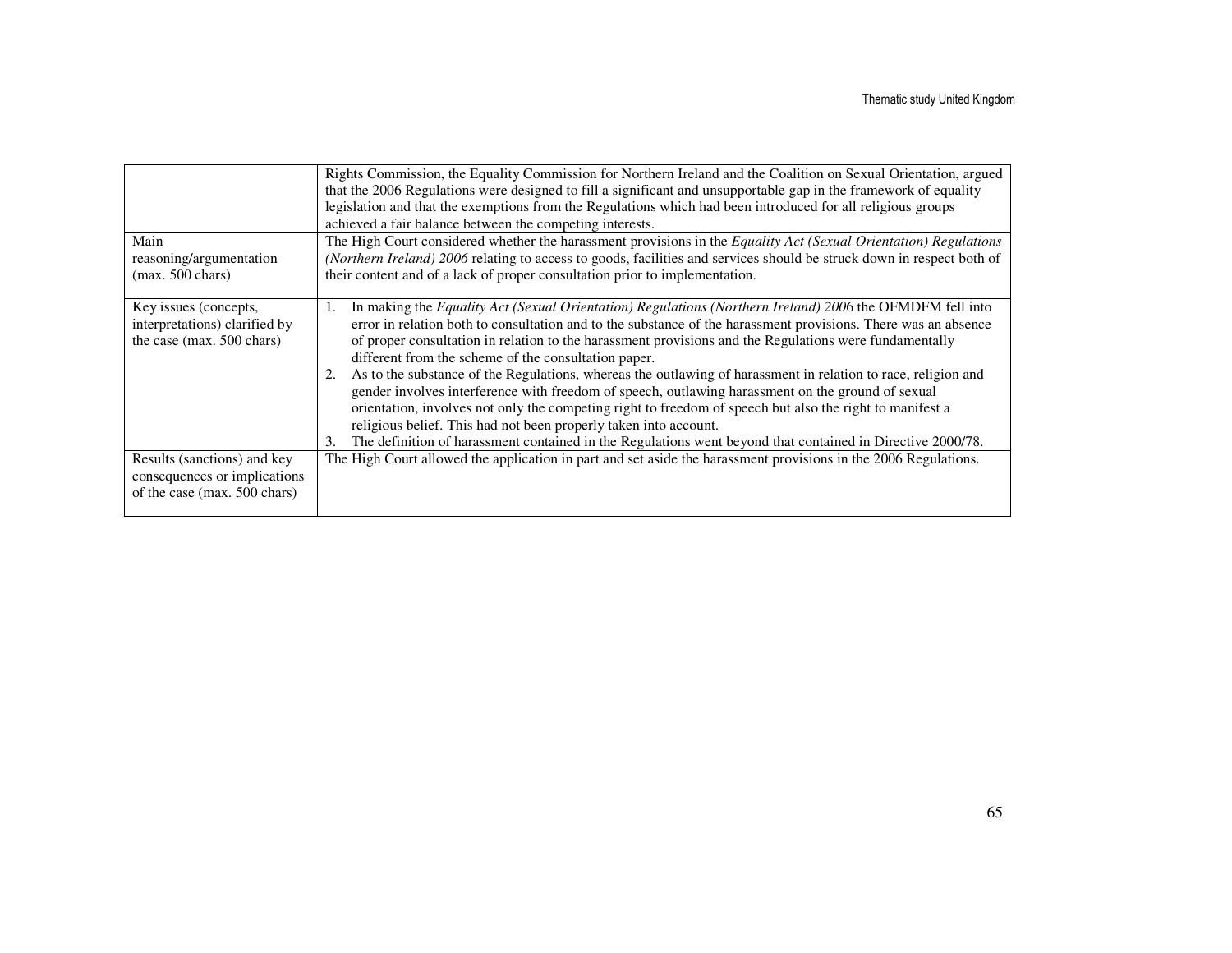#### Chapter A, interpretation and/or implementation of Employment Equality Directive 2000/78/EC, case 2

| Case title                                                                                                                       | R (on the application of Amicus - MSF section and others) v. Secretary of State for Trade and Industry<br>[2004] EWHC 860 (Admin); [2004] ELR 311; [2004] IRLR 430; [2004] Pens. LR 261; [2007] ICR 1176                                                                                                                                                                                                                                                                                                                                                                                                                                                                                                                                                                                                                                                                                                             |  |  |  |  |  |  |  |
|----------------------------------------------------------------------------------------------------------------------------------|----------------------------------------------------------------------------------------------------------------------------------------------------------------------------------------------------------------------------------------------------------------------------------------------------------------------------------------------------------------------------------------------------------------------------------------------------------------------------------------------------------------------------------------------------------------------------------------------------------------------------------------------------------------------------------------------------------------------------------------------------------------------------------------------------------------------------------------------------------------------------------------------------------------------|--|--|--|--|--|--|--|
| Decision date                                                                                                                    | 26 April 2004                                                                                                                                                                                                                                                                                                                                                                                                                                                                                                                                                                                                                                                                                                                                                                                                                                                                                                        |  |  |  |  |  |  |  |
| Reference details (type and<br>title of court/body; in original<br>language and English [official<br>translation, if available]) | Queen's Bench Division (Administrative Court)                                                                                                                                                                                                                                                                                                                                                                                                                                                                                                                                                                                                                                                                                                                                                                                                                                                                        |  |  |  |  |  |  |  |
| Key facts of the case<br>$(max. 500 \text{ chars})$                                                                              | The claimants, trade unions covering a wide range of occupational sectors, sought the annulment of certain of the<br>exceptions to the prohibition of discrimination on grounds of sexual orientation in the fields of employment and<br>vocational training in the <i>Employment Equality (Sexual Orientation) Regulations 2003</i> . The Regulations were<br>made for the purpose of implementing Council Directive 2000/78/EC establishing a general framework for equal<br>treatment in employment and occupation so far as it related to discrimination on grounds of sexual orientation,<br>which Directive contained a derogation in Art. 4 for the purposes of occupational requirements. The claimants<br>challenged the validity of the exceptions in regulations $7(2)$ and $(3)$ and $20(3)$ on the grounds that they were<br>incompatible with Directive 2000/78/EC and with Arts 8 and 14 of the ECHR. |  |  |  |  |  |  |  |
| Main                                                                                                                             | The Administrative Court considered whether the above exceptions in the <i>Employment Equality (Sexual</i> )                                                                                                                                                                                                                                                                                                                                                                                                                                                                                                                                                                                                                                                                                                                                                                                                         |  |  |  |  |  |  |  |
| reasoning/argumentation<br>$(max. 500 \text{ chars})$                                                                            | Orientation) Regulations 2003 were compatible with the above Directive 2000/78/EC and whether they were<br>compatible with the ECHR.                                                                                                                                                                                                                                                                                                                                                                                                                                                                                                                                                                                                                                                                                                                                                                                 |  |  |  |  |  |  |  |
| Key issues (concepts,<br>interpretations) clarified by                                                                           | The Employment Equality (Sexual Orientation) Regulations 2003 should be purposively construed so as to<br>$\left( \right)$<br>conform so far as possible with Directive 2000/78;                                                                                                                                                                                                                                                                                                                                                                                                                                                                                                                                                                                                                                                                                                                                     |  |  |  |  |  |  |  |
| the case (max. 500 chars)                                                                                                        | The exception in regulation $7(2)$ in respect of discrimination where sexual orientation was a genuine and<br>2)<br>determining occupational requirement was intended to implement Art 4(1) of Directive 2000/78;                                                                                                                                                                                                                                                                                                                                                                                                                                                                                                                                                                                                                                                                                                    |  |  |  |  |  |  |  |
|                                                                                                                                  | The further specific exception in regulation $7(3)$ where the employment was for the purposes of an organised<br>3)<br>religion also formed part of the implementation of Art 4(1) of Directive 2000/78; it was clear from                                                                                                                                                                                                                                                                                                                                                                                                                                                                                                                                                                                                                                                                                           |  |  |  |  |  |  |  |
|                                                                                                                                  | parliamentary material that the exception was intended to be very narrow, and, as a derogation from the<br>principle of equal treatment, it had to be construed strictly;                                                                                                                                                                                                                                                                                                                                                                                                                                                                                                                                                                                                                                                                                                                                            |  |  |  |  |  |  |  |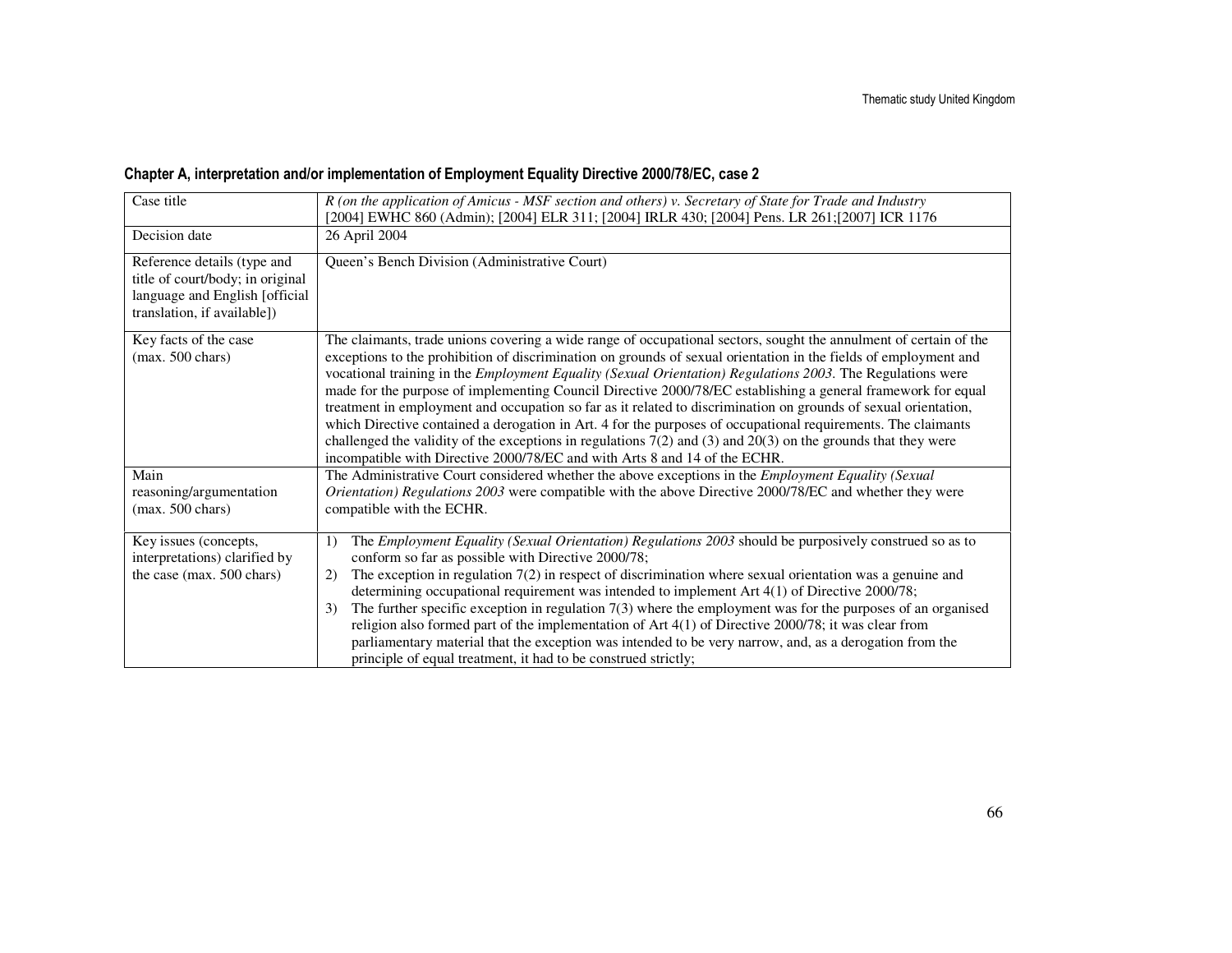|                              | The exception in regulation $20(3)$ with respect to discrimination in training referred to training directed<br>4)   |
|------------------------------|----------------------------------------------------------------------------------------------------------------------|
|                              | specifically and solely for employment to which an occupational requirement could lawfully be applied under          |
|                              | regulation 7; it referred to vocational training rather than to training of a more general nature;                   |
|                              | The Regulations did not interfere with rights under Art $8(1)$ of the ECHR since they added to existing rights<br>5) |
|                              | and they also did not produce any difference of treatment in the enjoyment of rights falling within the ambit of     |
|                              | the Convention which might give rise to a breach of Art 14.                                                          |
| Results (sanctions) and key  | Application dismissed.                                                                                               |
| consequences or implications |                                                                                                                      |
| of the case (max. 500 chars) |                                                                                                                      |
|                              |                                                                                                                      |

#### Chapter A, interpretation and/or implementation of Employment Equality Directive 2000/78/EC, case 3

| Case title                       | Lacey v University of Ulster and Davidson                                                                           |
|----------------------------------|---------------------------------------------------------------------------------------------------------------------|
|                                  | Case Ref: 970/05                                                                                                    |
| Decision date                    | 27 October 2006                                                                                                     |
| Reference details (type and      | Industrial tribunal                                                                                                 |
| title of court/body; in original | (Decision on Pre-hearing Review)                                                                                    |
| language and English [official]  |                                                                                                                     |
| translation, if available])      |                                                                                                                     |
|                                  |                                                                                                                     |
| Key facts of the case            | The appellant, a homosexual, unsuccessfully applied for an academic post with the respondent, the University of     |
| $(max. 500 \text{ chars})$       | Ulster. He lodged proceedings at an industrial tribunal, claiming discrimination on grounds of sexual orientation   |
|                                  | contrary to the <i>Employment Equality (Sexual Orientation) Regulations (Northern Ireland)</i> 2003. He sought      |
|                                  | assistance and advice from the Equality Commission for Northern Ireland and was asked to fill out a claim form. In  |
|                                  | this form, he suggested that his research interest in the history of homosexuality may have been the reason for     |
|                                  | discrimination, but did not state that he believed that he had been rejected because of his own sexual orientation. |
|                                  | The Respondent denied discrimination, relying on the wording of the appellant's claim form.                         |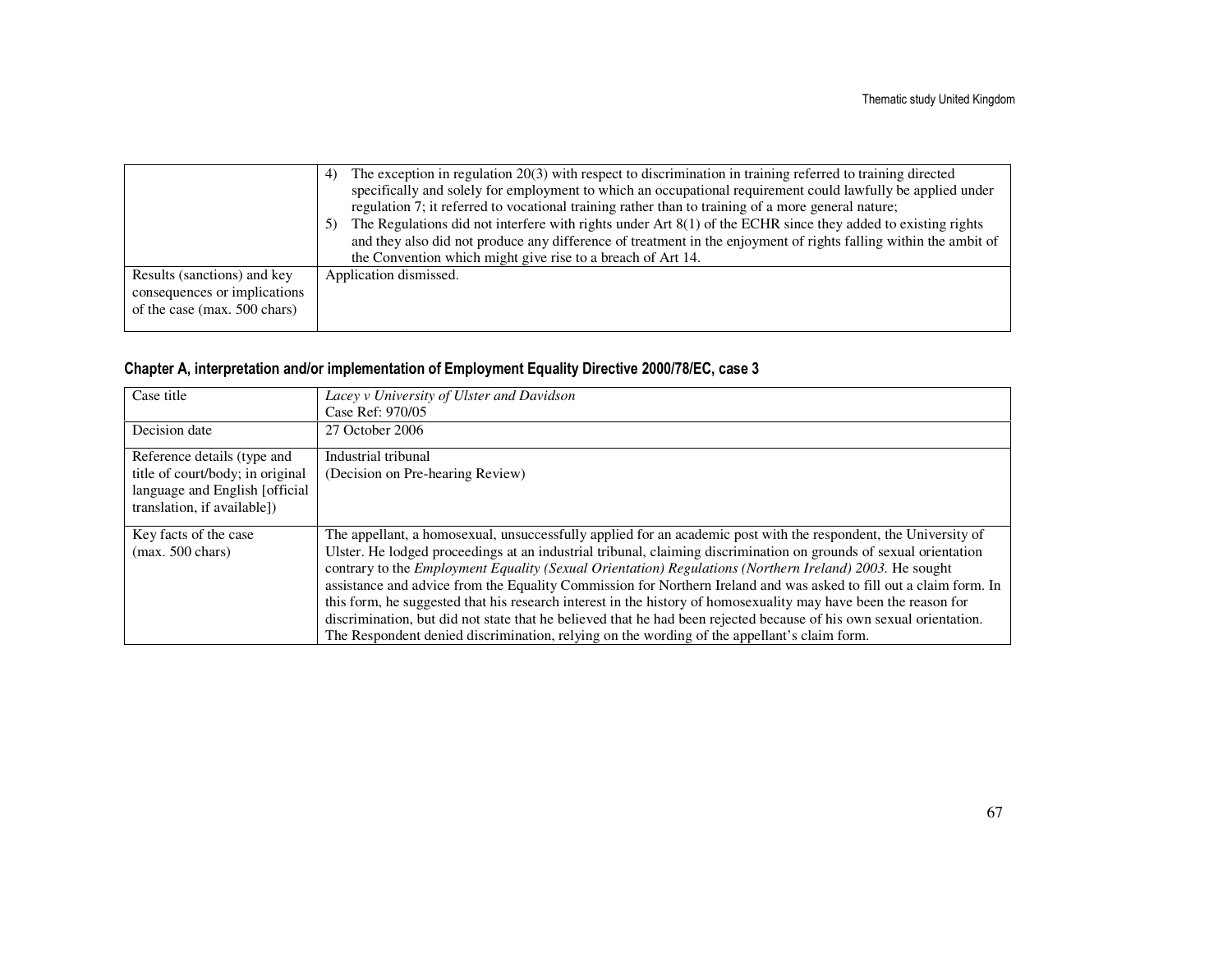| Main                                                                                        | What is the correct interpretation of the coverage of the <i>Employment Equality (Sexual Orientation) Regulations</i> |
|---------------------------------------------------------------------------------------------|-----------------------------------------------------------------------------------------------------------------------|
| reasoning/argumentation                                                                     | (Northern Ireland) 2003? Does the alleged act of discrimination have to be as a result of one's own sexual            |
| $(max. 500 \text{ chars})$                                                                  | orientation?                                                                                                          |
| Key issues (concepts,                                                                       | The tribunal concluded that the 2003 Regulations do not require the alleged act of discrimination to have been as a   |
| interpretations) clarified by                                                               | result of one's own sexual orientation; they also cover situations where the alleged less favourable treatment is on  |
| the case (max. 500 chars)                                                                   | the grounds of another person's sexual orientation.                                                                   |
| Results (sanctions) and key<br>consequences or implications<br>of the case (max. 500 chars) | The tribunal held directed that the matter proceed to a full hearing on the merits.                                   |

#### Chapter A, interpretation and/or implementation of Employment Equality Directive 2000/78/EC, case 4

| Case title                       | Smith v Gardner Merchant Ltd                                                                                            |
|----------------------------------|-------------------------------------------------------------------------------------------------------------------------|
|                                  | [1998] 3 All ER 852; [1999] ICR 134; [1998] IRLR 510; (1998) 95 (32) LSG 29; (1998) 142 SJLB 244                        |
| Decision date                    | 14 July 1998                                                                                                            |
| Reference details (type and      | Court of Appeal (Civil Division)                                                                                        |
| title of court/body; in original |                                                                                                                         |
| language and English [official]  |                                                                                                                         |
| translation, if available])      |                                                                                                                         |
|                                  |                                                                                                                         |
| Key facts of the case            | The applicant, a homosexual, was employed as a barman. After complaints about his conduct by a fellow                   |
| $(max. 500 \text{ chars})$       | employee, T, he was suspended from work and was subsequently dismissed on the grounds of threatening and                |
|                                  | aggressive behaviour, which was considered by his employer to constitute gross misconduct. T alleged that the           |
|                                  | applicant had been abusive and threatening towards her, that he had flirted with male customers, and that he had        |
|                                  | insisted on talking in detail about his love life. The applicant denied the allegations and claimed that T disliked him |
|                                  | because he was homosexual and that she had constantly made offensive remarks about his homosexuality.                   |
|                                  | Following his dismissal, the applicant complained that he had been subjected to unlawful sex discrimination             |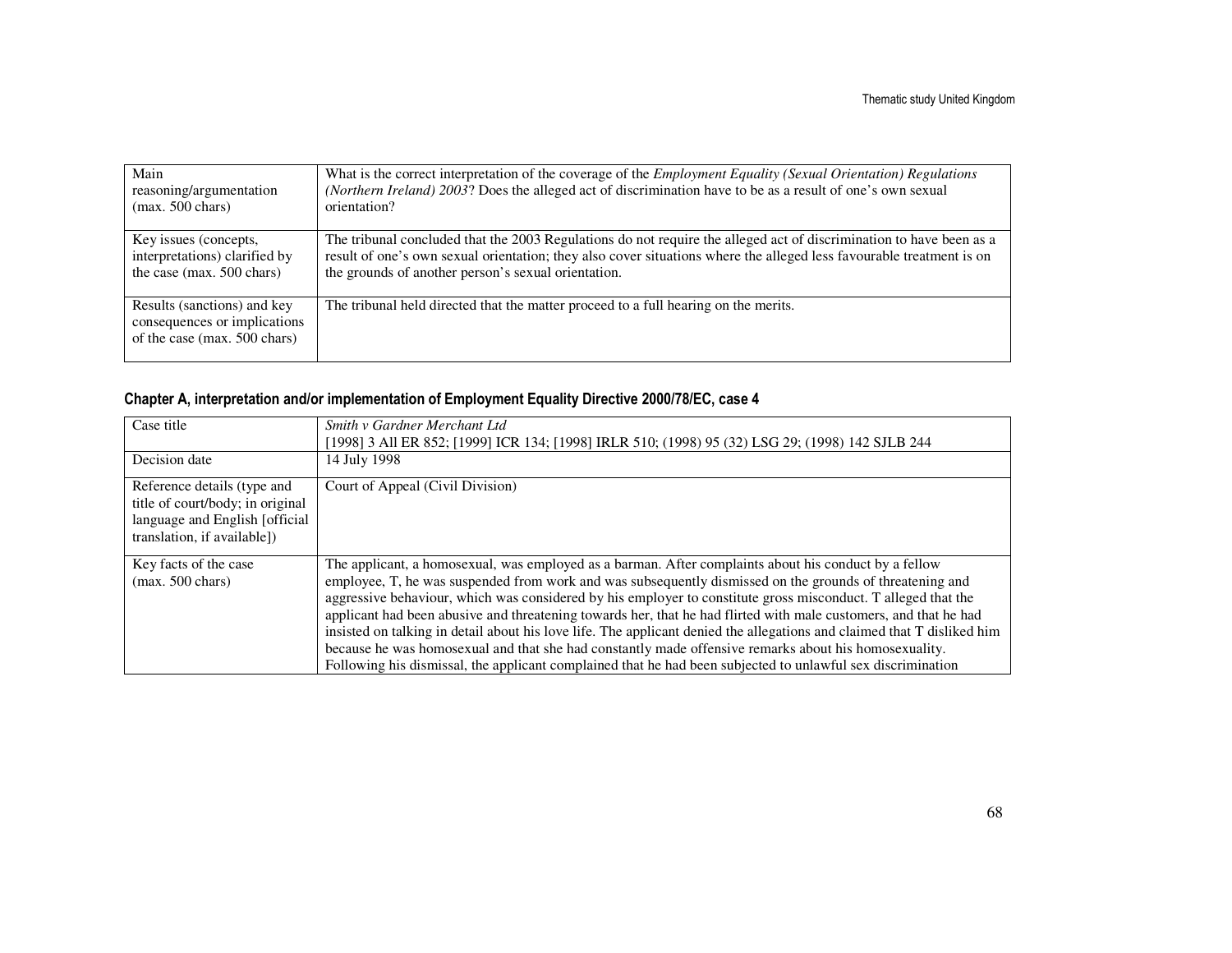|                                                            | contrary to section $1(1)(a)$ and section $6(2)(b)$ of the <i>Sex Discrimination Act 1975</i> (SDA) in that (a) T's allegations<br>would not have been made against a homosexual woman and (b) in conducting the disciplinary process and in<br>making the decision to dismiss the applicant rather than T, the employers had treated the applicant less favourably<br>than they had treated her.<br>Both the industrial tribunal and the Employment Appeal Tribunal concluded that the applicant's claim of<br>discrimination on the ground of homosexuality was discrimination on the ground of sexual orientation rather than<br>on the ground of sex and therefore did not fall within the 1975 Act. Therefore the applicant's claim was dismissed. |
|------------------------------------------------------------|---------------------------------------------------------------------------------------------------------------------------------------------------------------------------------------------------------------------------------------------------------------------------------------------------------------------------------------------------------------------------------------------------------------------------------------------------------------------------------------------------------------------------------------------------------------------------------------------------------------------------------------------------------------------------------------------------------------------------------------------------------|
| Main                                                       | The Court of Appeal considered whether discrimination against the appellant on the ground of his homosexuality                                                                                                                                                                                                                                                                                                                                                                                                                                                                                                                                                                                                                                          |
| reasoning/argumentation                                    | might not also be discrimination against him on the ground of his sex.                                                                                                                                                                                                                                                                                                                                                                                                                                                                                                                                                                                                                                                                                  |
| $(max. 500 \text{ chars})$                                 |                                                                                                                                                                                                                                                                                                                                                                                                                                                                                                                                                                                                                                                                                                                                                         |
| Key issues (concepts,                                      | Although discrimination on grounds of sexual orientation did not itself fall within the SDA, under section<br>1)                                                                                                                                                                                                                                                                                                                                                                                                                                                                                                                                                                                                                                        |
| interpretations) clarified by<br>the case (max. 500 chars) | $1(1)(a)$ of the Act discrimination against a male homosexual based on his homosexuality could also be<br>discrimination against him as a man;                                                                                                                                                                                                                                                                                                                                                                                                                                                                                                                                                                                                          |
|                                                            | In determining whether that was the case, the industrial tribunal had to decide what was the treatment the man<br>2)<br>had received, whether he was treated less favourably than the woman with whom he fell to be compared and<br>whether he would have been so treated but for his sex;                                                                                                                                                                                                                                                                                                                                                                                                                                                              |
|                                                            | The appropriate comparator was dependent on 'the relevant circumstances' : the appropriate comparator with<br>3)<br>regard to the applicant's first complaint, about the treatment he received from the female complainant, was a<br>homosexual woman; the appropriate comparator with regard to the applicant's complaint about the employer's<br>handling of the disciplinary proceedings was the female complainant herself.                                                                                                                                                                                                                                                                                                                         |
| Results (sanctions) and key                                | The appeal was allowed and the case was remitted to the industrial tribunal for determination of the facts.                                                                                                                                                                                                                                                                                                                                                                                                                                                                                                                                                                                                                                             |
| consequences or implications                               |                                                                                                                                                                                                                                                                                                                                                                                                                                                                                                                                                                                                                                                                                                                                                         |
| of the case (max. 500 chars)                               |                                                                                                                                                                                                                                                                                                                                                                                                                                                                                                                                                                                                                                                                                                                                                         |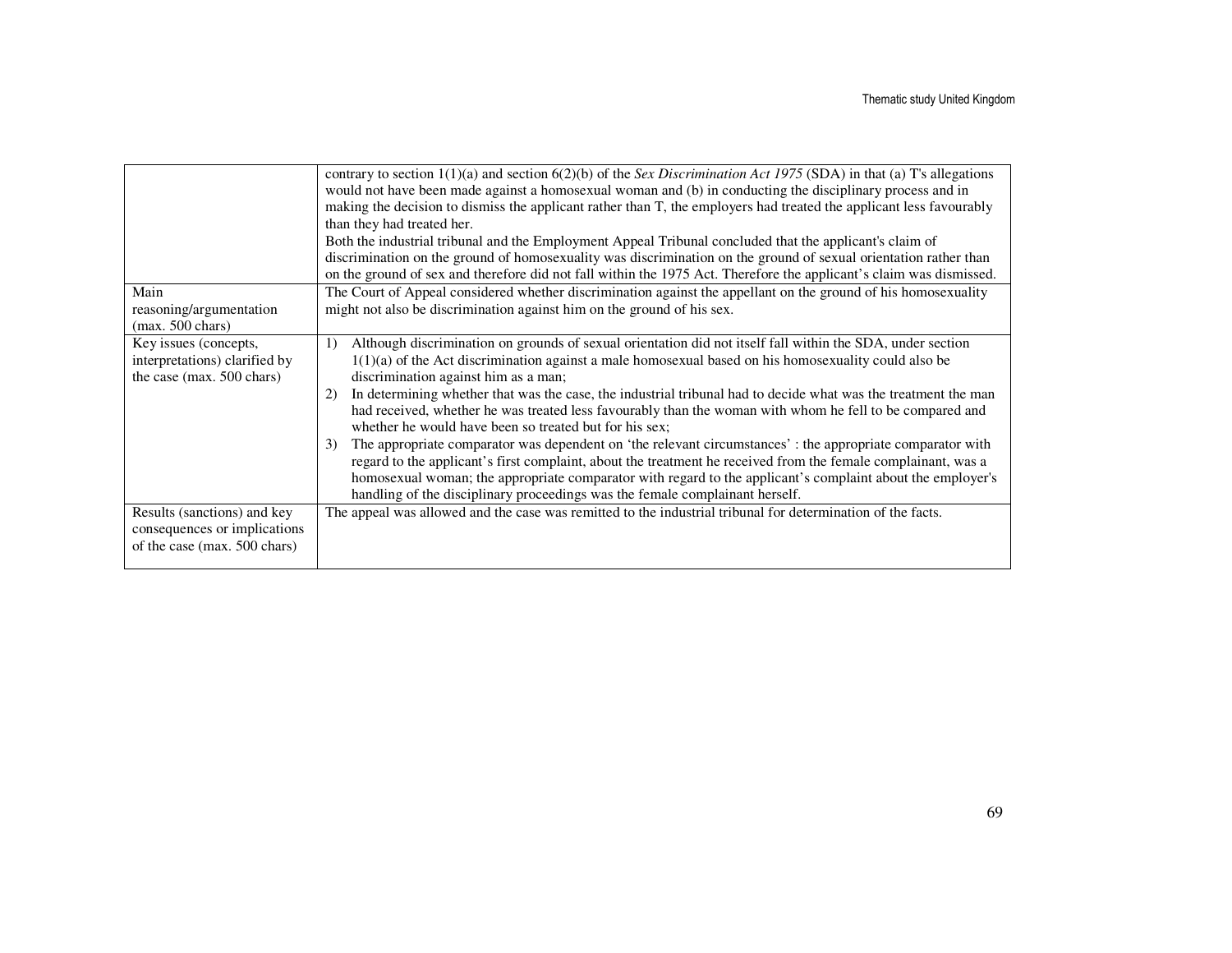|  |  |  |  |  |  | 6 Chapter A, interpretation and/or implementation of Employment Equality Directive 2000/78/EC, case |  |
|--|--|--|--|--|--|-----------------------------------------------------------------------------------------------------|--|
|  |  |  |  |  |  |                                                                                                     |  |

| Case title                                                                                                                       | Pearce v Governing Body of Mayfield School<br>[2003] UKHL 34; [2004] 1 All ER 339; [2003] ICR 937; [2003] IRLR 512                                                                                                                                                                                                                                                                                                                                                                                                                                                                                                                                                                                                                                                                                                                                                                                               |
|----------------------------------------------------------------------------------------------------------------------------------|------------------------------------------------------------------------------------------------------------------------------------------------------------------------------------------------------------------------------------------------------------------------------------------------------------------------------------------------------------------------------------------------------------------------------------------------------------------------------------------------------------------------------------------------------------------------------------------------------------------------------------------------------------------------------------------------------------------------------------------------------------------------------------------------------------------------------------------------------------------------------------------------------------------|
| Decision date                                                                                                                    | 19 June 2003                                                                                                                                                                                                                                                                                                                                                                                                                                                                                                                                                                                                                                                                                                                                                                                                                                                                                                     |
| Reference details (type and<br>title of court/body; in original<br>language and English [official<br>translation, if available]) | House of Lords                                                                                                                                                                                                                                                                                                                                                                                                                                                                                                                                                                                                                                                                                                                                                                                                                                                                                                   |
| Key facts of the case<br>$(max. 500 \text{ chars})$                                                                              | The appellant was subjected to a sustained campaign of verbal abuse and harassment from pupils at the school<br>where she was a teacher because she was a lesbian. She eventually applied for ill health retirement.<br>She claimed before a tribunal that that treatment comprised 'direct' sex discrimination, as defined in section $1(1)(a)$<br>of the Sex Discrimination Act 1975 (SDA), namely that a person discriminates against a woman if 'on the ground<br>of her sex he treats her less favourably than he treats or would treat a man'. She contended that, on the ground of<br>sex, her employers treated her less favourably than they would have treated a man. She also contended that she had<br>been subjected to harassment of a gender specific character, in having been subjected by pupils at her school to<br>insults of a sexually explicit character.                                 |
| Main<br>reasoning/argumentation<br>$(max. 500 \text{ chars})$                                                                    | The House of Lords considered the scope of the wording 'on the ground of her sex' in section $(1)(1)(a)$ of the SDA,<br>and discussed the appropriate comparator for making the 'less favourable treatment' comparison.<br>The applicant contended that the SDA envisaged a simple comparison of how the claimant was treated and how a<br>person of the opposite sex would have been treated. Had the claimant in the appeal been a man, he would not have<br>been dismissed; she was dismissed because she was sexually attracted to women; a man in her position, sexually<br>attracted to women, would not have been dismissed; therefore she was less favourably treated than a man in her<br>position would have been, and she received that treatment because she was a woman. The opposing arguments<br>focused on the need for a 'like with like' comparison, as underlined by section 5(3) of the SDA. |
| Key issues (concepts,<br>interpretations) clarified by<br>the case (max. 500 chars)                                              | $(1)$ Section $1(1)(a)$ of the SDA was not to be interpreted expansively so as to include cases of discrimination solely<br>on the ground of sexual orientation. In the context of s 1 'sex' meant gender and did not include sexual orientation.<br>The way the claimant was treated by some of her pupils at the school was because of her sexual orientation, not her<br>sex. In her case the appropriate comparator was a homosexual man. The school would not have treated a male                                                                                                                                                                                                                                                                                                                                                                                                                           |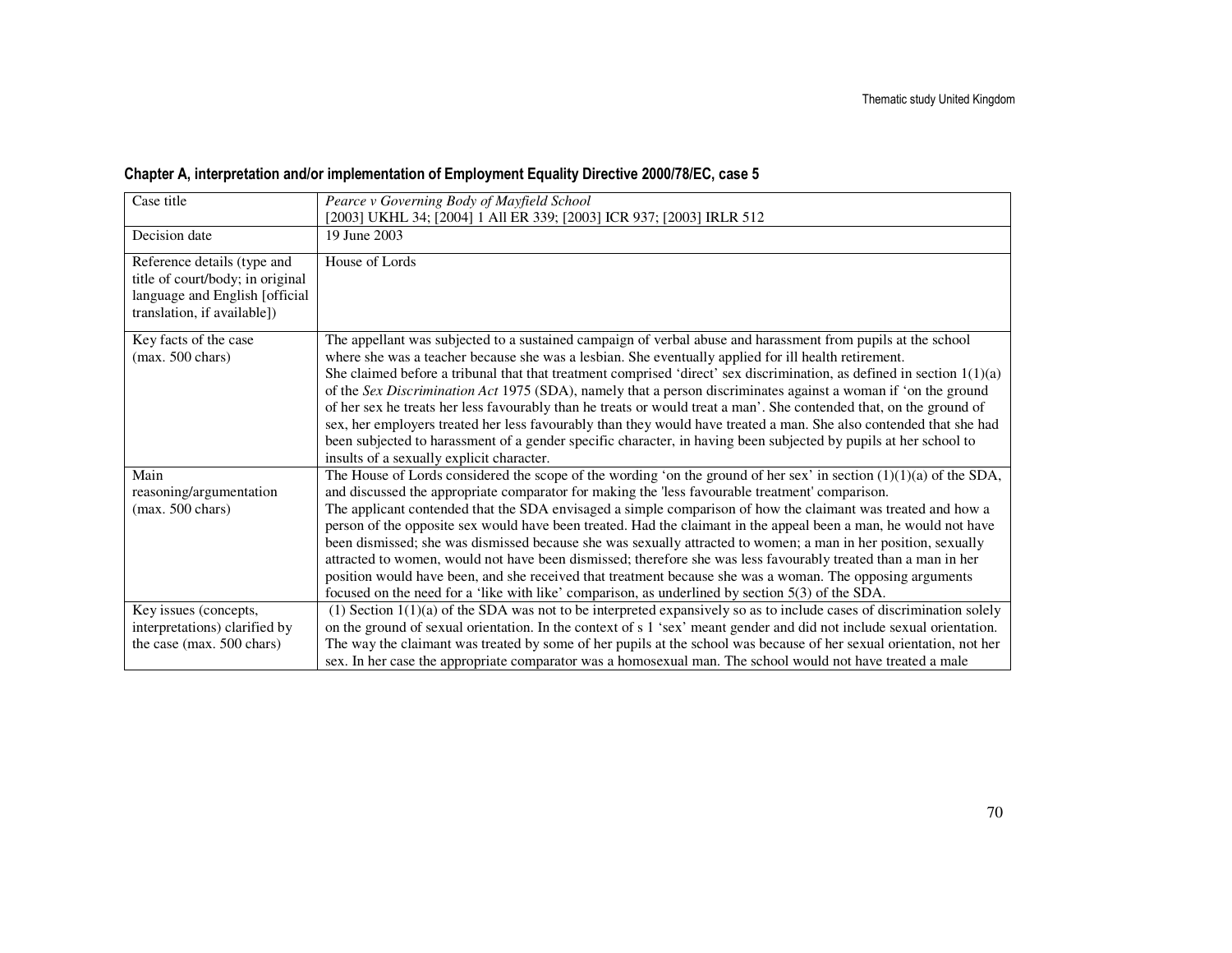|                                                                                             | homosexual teacher who had been subjected to homophobic abuse by his pupils any differently from the way it had<br>treated the claimant.                                                                                                                                                                      |
|---------------------------------------------------------------------------------------------|---------------------------------------------------------------------------------------------------------------------------------------------------------------------------------------------------------------------------------------------------------------------------------------------------------------|
|                                                                                             | (2) The fact that harassment was gender specific in form could not be regarded as of itself establishing conclusively<br>that the reason for harassment was gender based on the ground of her sex. The words 'less favourable treatment' in<br>section $1(1)(a)$ rendered the need for comparison inevitable. |
| Results (sanctions) and key<br>consequences or implications<br>of the case (max. 500 chars) | It was held that the applicant had not been discriminated against on the ground of her sex under the SDA and her<br>appeal was dismissed.                                                                                                                                                                     |

#### Chapter B, Freedom of movement, case law relevant to Directive 2004/38/EC<sup>186</sup>

No relevant case law available.

#### Chapter C, Asylum and subsidiary protection, case law relevant to art 10/1/d of Council Directive 2004/83/EC, case 1

| Case title                       | Islam v Secretary of State for the Home Department; Regina v Immigration Appeal Tribunal and Another, Ex parte |
|----------------------------------|----------------------------------------------------------------------------------------------------------------|
|                                  | Shah                                                                                                           |
|                                  | [1999] 2 WLR 1015; [1999] 2 AC 629                                                                             |
| Decision date                    | 25 March 1999                                                                                                  |
| Reference details (type and      | House of Lords                                                                                                 |
| title of court/body; in original |                                                                                                                |
| language and English [official   |                                                                                                                |
| translation, if available])      |                                                                                                                |
|                                  |                                                                                                                |

<sup>&</sup>lt;sup>186</sup> A comprehensive keyword-based search of the main legal databases, conducted on 08.02.2008, did not yield any case law that would be relevant in this context.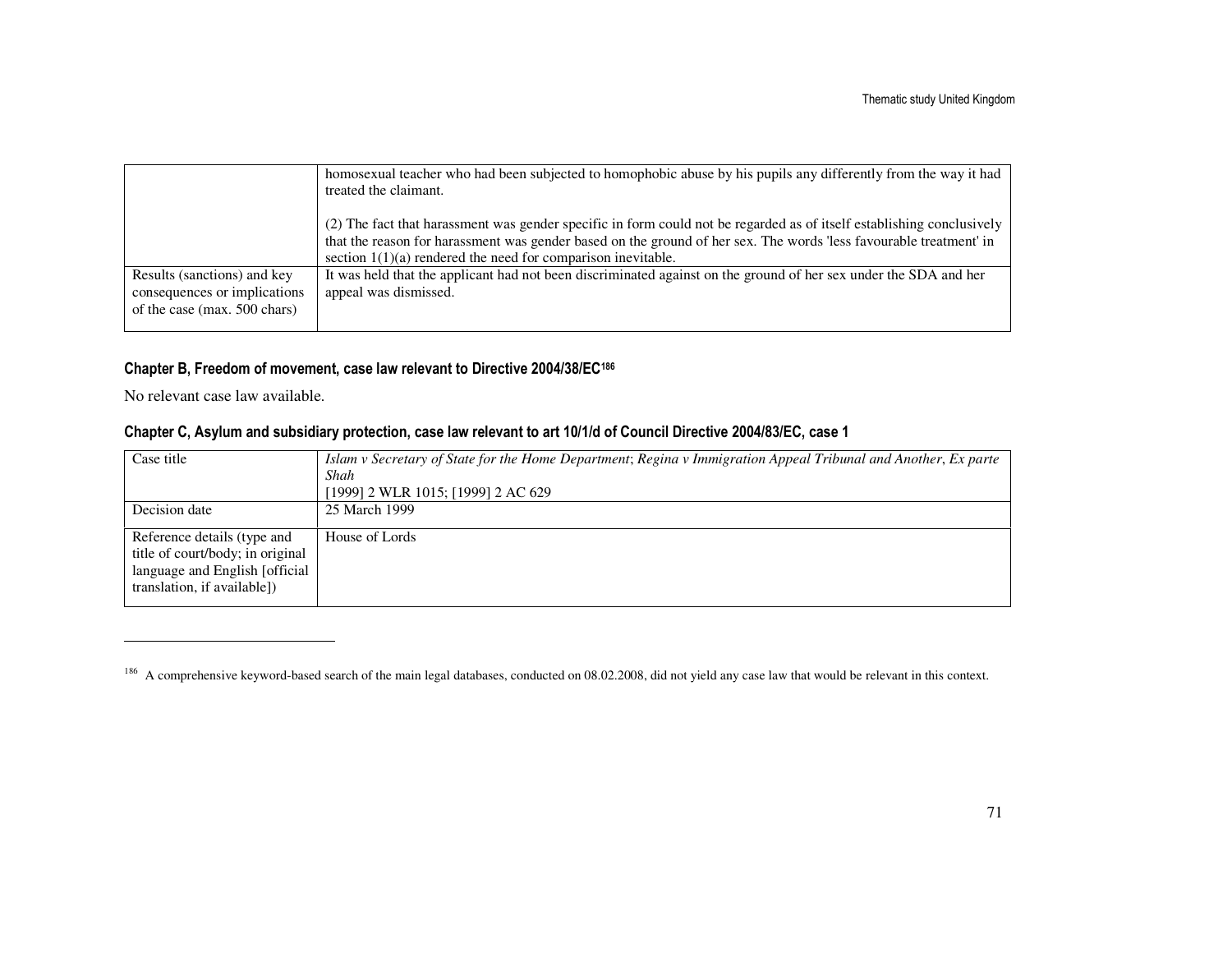| Key facts of the case<br>$(max. 500 \text{ chars})$                                         | Islam and Shah were Pakistani citizens who had been forced out of their marital homes by their husbands after<br>being falsely accused of adultery. Both women had formerly been subjected to domestic abuse and following the<br>allegations were subjected to the violence and social disapprobation of the community. Both women came to the<br>UK independently on visitors visas and subsequently claimed asylum. The women feared that if returned to<br>Pakistan they would be persecuted through physical and mental abuse, would be ostracised in their communities,<br>would be unprotected by state authorities and might be liable to death by stoning in accordance with Sharia law. |
|---------------------------------------------------------------------------------------------|---------------------------------------------------------------------------------------------------------------------------------------------------------------------------------------------------------------------------------------------------------------------------------------------------------------------------------------------------------------------------------------------------------------------------------------------------------------------------------------------------------------------------------------------------------------------------------------------------------------------------------------------------------------------------------------------------|
| Main<br>reasoning/argumentation<br>$(max. 500 \text{ chars})$                               | Did the appellants, as women, qualify as members of a 'particular social group' in the sense of the Refugee<br>Convention 1951 so that they were entitled to asylum if subject to a well-founded fear of persecution?                                                                                                                                                                                                                                                                                                                                                                                                                                                                             |
| Key issues (concepts,<br>interpretations) clarified by<br>the case (max. 500 chars)         | A 'particular social group' within the meaning of Art 1A(2) of the Refugee Convention had to exist independently<br>of the persecution to which its members were subject, but that cohesiveness as a group was not an essential<br>requirement. In the present case, because women in Pakistan were discriminated against as a group in matters of<br>fundamental human rights, and the state gave them no protection because they were not being perceived as entitled<br>to the same human rights as men, women in Pakistan were a 'particular social group' under the Refugee<br>Convention.                                                                                                   |
| Results (sanctions) and key<br>consequences or implications<br>of the case (max. 500 chars) | Lord Steyn, having referred to homosexuals in his judgement, reasoned by extension that homosexuals could<br>constitute members of a particular social group, subject to discrimination because of their sexuality, following the<br>reasoning in AG of Canada v Ward whereby sexuality is perceived as an innate and unchangeable characteristic<br>that ought not to be required to change.                                                                                                                                                                                                                                                                                                     |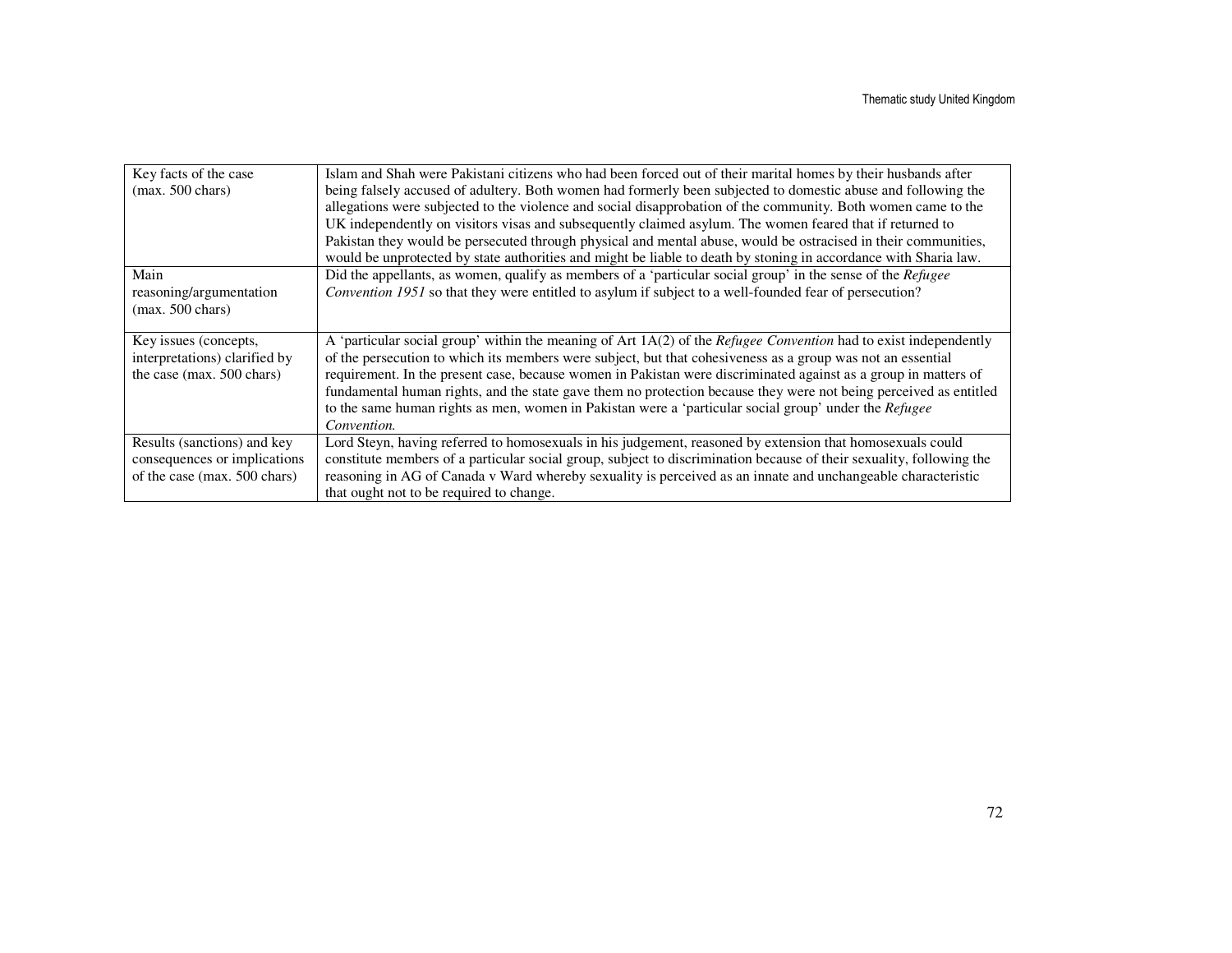# Chapter C, Asylum and subsidiary protection, case law relevant to art 10/1/d of Council Directive 2004/83/EC, case 2

| Case title                                                                                                                       | Amare v Secretary of State for the Home Department<br>[2005] EWCA Civ 1600                                                                                                                                                                                                                                                                                                                                                                                                                                                                                                                                                                                                       |
|----------------------------------------------------------------------------------------------------------------------------------|----------------------------------------------------------------------------------------------------------------------------------------------------------------------------------------------------------------------------------------------------------------------------------------------------------------------------------------------------------------------------------------------------------------------------------------------------------------------------------------------------------------------------------------------------------------------------------------------------------------------------------------------------------------------------------|
| Decision date                                                                                                                    | 20 December 2005                                                                                                                                                                                                                                                                                                                                                                                                                                                                                                                                                                                                                                                                 |
| Reference details (type and<br>title of court/body; in original<br>language and English [official<br>translation, if available]) | Court of Appeal (Civil Division)                                                                                                                                                                                                                                                                                                                                                                                                                                                                                                                                                                                                                                                 |
| Key facts of the case<br>$(max. 500 \text{ chars})$                                                                              | The appellant, an Ethiopian national and a lesbian claimed asylum, inter alia, because of her homosexuality. She<br>had had a homosexual relationship with another woman in the UK in part of the period during which her<br>application for asylum was under consideration. Homosexuality is illegal in Ethiopia with penalties of<br>imprisonment ranging from ten days to three years according to Art 600 of the Ethiopian Penal Code. The appellant<br>had had a partner in Ethiopia, but this relationship ended because of fear of discovery. She feared that if returned<br>she would be persecuted because of her sexuality and be forced into a heterosexual marriage. |
| Main<br>reasoning/argumentation<br>$(max. 500 \text{ chars})$                                                                    | The appellant argued that there had been an error of law by the adjudicator because he had acted on the basis that<br>the appellant had no well-founded fear of persecution so as to qualify for asylum under the Refugee Convention<br>because the applicant had earlier managed to have a homosexual relationship in Ethiopia in secret without detection<br>and had given no indication that her homosexual identity required her to adopt an overt style of homosexual<br>behaviour in the future. She argued that her removal from the UK would be a breach of the right to privacy in Art 8<br>ECHR.                                                                       |
| Key issues (concepts,<br>interpretations) clarified by<br>the case (max. 500 chars)                                              | The key issue under the <i>Refugee Convention</i> was whether the adjudicator had applied the law correctly. The issue<br>under the ECHR was whether the removal of the appellant would be a disproportionate restriction on her right to<br>privacy.                                                                                                                                                                                                                                                                                                                                                                                                                            |
| Results (sanctions) and key<br>consequences or implications<br>of the case (max. 500 chars)                                      | It was held that the adjudicator had not erred in law. As to the Refugee Convention, the test that he applied was the<br>correct one. The existence of a discriminatory legislative provision in an applicants home country will not by itself<br>normally amount to persecution unless it has consequences of sufficient severity for that individual.<br>More recently the case of OO (Sudan) JM (Uganda) v Secretary of State for the Home Department [2009] EWCA<br>Civ 1432<br>Has affirmed that Amare and RG are still good law. The court maintains that the presence of prosecutory                                                                                      |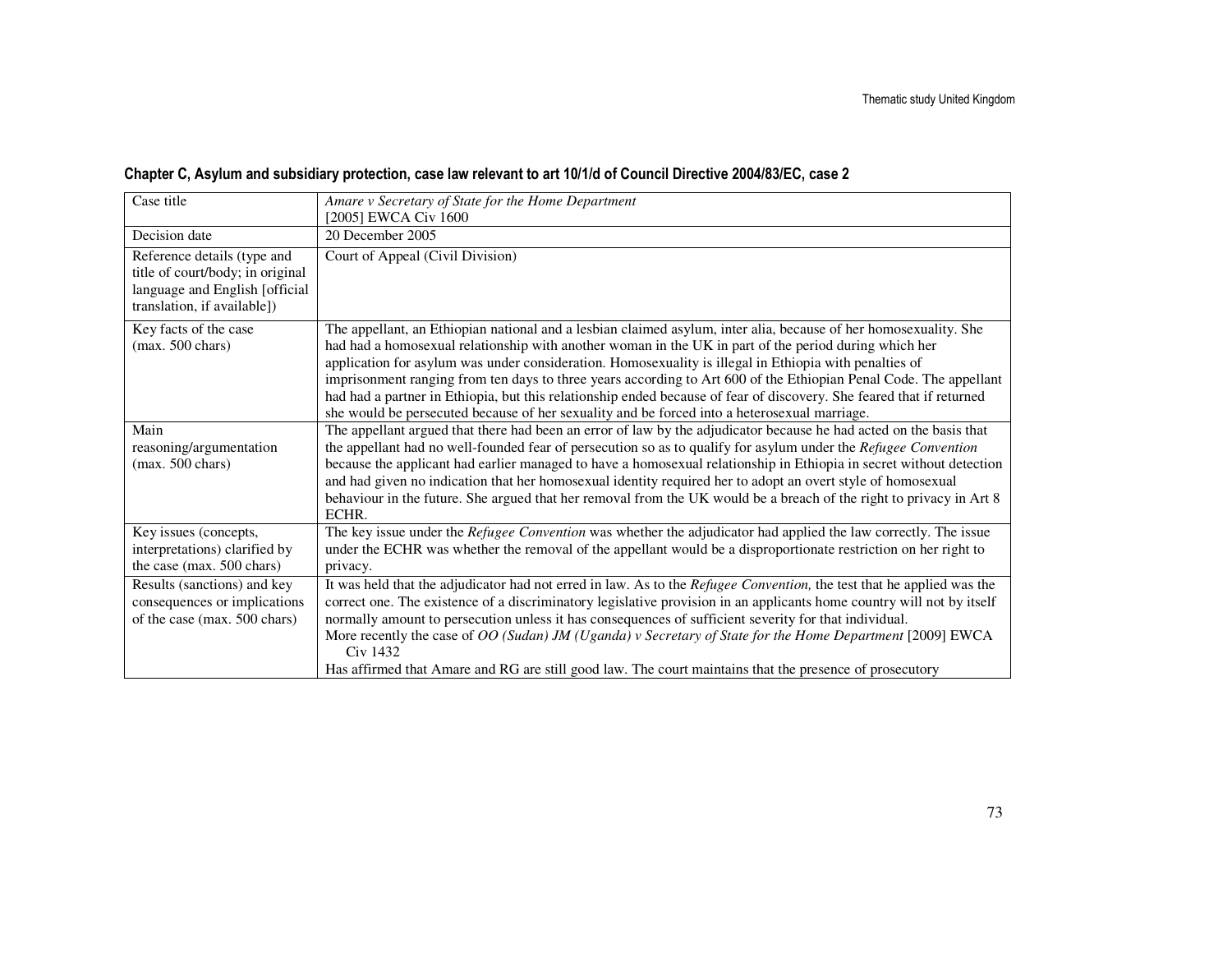| legislation does not necessarily amount to persecution, the level of persecution must be sufficiently severe |
|--------------------------------------------------------------------------------------------------------------|
|                                                                                                              |
|                                                                                                              |

| Case title                                                                                                                        | RG (Colombia) v Secretary of State for the Home Department<br>[2006] EWCA Civ 57; 2006 WL 63658                                                                                                                                                                                                                                                                                                                                                                                                                                                                                                                                                                                                                                                                                                                                                                                                                                                                                                                                                                                                           |
|-----------------------------------------------------------------------------------------------------------------------------------|-----------------------------------------------------------------------------------------------------------------------------------------------------------------------------------------------------------------------------------------------------------------------------------------------------------------------------------------------------------------------------------------------------------------------------------------------------------------------------------------------------------------------------------------------------------------------------------------------------------------------------------------------------------------------------------------------------------------------------------------------------------------------------------------------------------------------------------------------------------------------------------------------------------------------------------------------------------------------------------------------------------------------------------------------------------------------------------------------------------|
| Decision date                                                                                                                     | 20 January 2006                                                                                                                                                                                                                                                                                                                                                                                                                                                                                                                                                                                                                                                                                                                                                                                                                                                                                                                                                                                                                                                                                           |
| Reference details (type and<br>title of court/body; in original<br>language and English [official]<br>translation, if available]) | Court of Appeal (Civil Division)                                                                                                                                                                                                                                                                                                                                                                                                                                                                                                                                                                                                                                                                                                                                                                                                                                                                                                                                                                                                                                                                          |
| Key facts of the case<br>$(max. 500 \text{ chars})$                                                                               | The appellant, RG, a gay, HIV positive Colombian, appealed against the rejection of his asylum claim. Before an<br>adjudicator, RG claimed that he feared persecution in Colombia by death squads on account of his sexual<br>orientation and HIV status. Moreover, RG claimed that since his mannerisms had become more overt since living<br>in the UK he would be more likely to be identified as homosexual and face an increased risk of persecution. The<br>adjudicator found that, in Colombia, RG had never experienced any violence or hatred on account of his<br>homosexuality because he had kept it secret. In these circumstances, the adjudicator held that RG had not left<br>Colombia as a result of any persecution connected to his homosexuality. Instead, he was found to have left<br>Colombia in order to receive free antiretroviral treatment in the UK. The adjudicator found that RG's concerns<br>regarding his mannerisms were excessive and concluded that he faced no real risk of persecution as he would<br>modify his behaviour so as not to draw attention to himself. |
| Main<br>reasoning/argumentation<br>$(max. 500 \text{ chars})$                                                                     | The Court of Appeal's first and most significant reason was that the alleged persecution was not sufficiently serious<br>or life threatening, since RG had not suffered actual physical violence throughout the 13 years that he had lived as a<br>closeted gay man in Colombia. Secondly, the court considered the real reason for RG's asylum claim was his desire<br>to access free health care in order to treat his HIV infection. His allegations of persecution on the grounds of<br>sexuality were viewed as a sham.                                                                                                                                                                                                                                                                                                                                                                                                                                                                                                                                                                              |

# Chapter C, Asylum and subsidiary protection, case law relevant to art 10/1/d of Council Directive 2004/83EC, case 3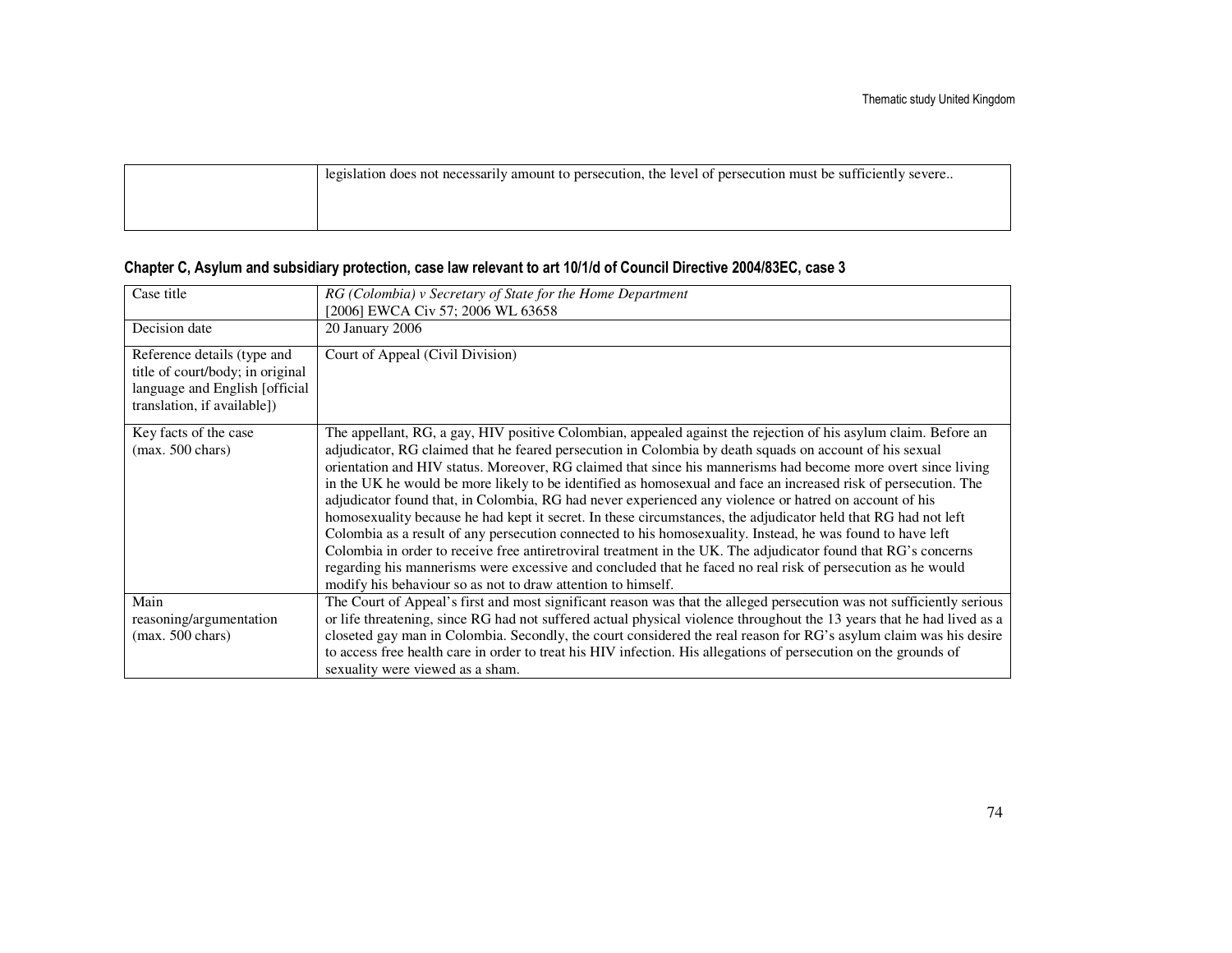|                               | The Court determined (1) whether RG was indeed being required to modify his behaviour and (2) whether that           |
|-------------------------------|----------------------------------------------------------------------------------------------------------------------|
|                               | modification would place RG in a situation of persecution. The Court found that RG failed to satisfy the first part  |
|                               | of the test as the adjudicator had not found, and RG was not specific in his evidence, that the threat from death    |
|                               | squads was the reason why the pattern of behaviour forced on him whilst living in Colombia was different from        |
|                               | that which he would otherwise have adopted. With regard to the second question, the adjudicator had been entitled    |
|                               | to find that RG would not behave, on return, significantly differently from his behaviour during the time when he    |
|                               | lived in Colombia. Moreover, the Court's view that RG had travelled to the UK in order to get free medical           |
|                               | treatment strongly militated against a conclusion that he had been in a situation of persecution in Colombia or      |
|                               | would be if he was returned.                                                                                         |
| Key issues (concepts,         | The case confirmed the high level of distress that must be reached before a denial of freedom can be said to qualify |
| interpretations) clarified by | as persecutory. The requirement that RG be returned and continue living discreetly was deemed not to be a            |
| the case (max. 500 chars)     | persecutory burden. Behaviour regulation is valid so long as it is not excessively burdensome. Changes of            |
|                               | behaviour upon residence in the UK would be masked upon return with no detrimental effect. RG's real purpose         |
|                               | for claiming asylum was to access free health care to manage his HIV status. As to health care, reference was made   |
|                               | to the cases of N v SSHD [2005] UKHL 31 and SN v SSHD [2005] EWCA Civ 168. A high level of distress must             |
|                               | be reached before a finding of persecution can be made. The breaching of Convention rights cannot in itself amount   |
|                               | to persecution.                                                                                                      |
| Results (sanctions) and key   | The appeal was dismissed.                                                                                            |
| consequences or implications  |                                                                                                                      |
| of the case (max. 500 chars)  |                                                                                                                      |
|                               |                                                                                                                      |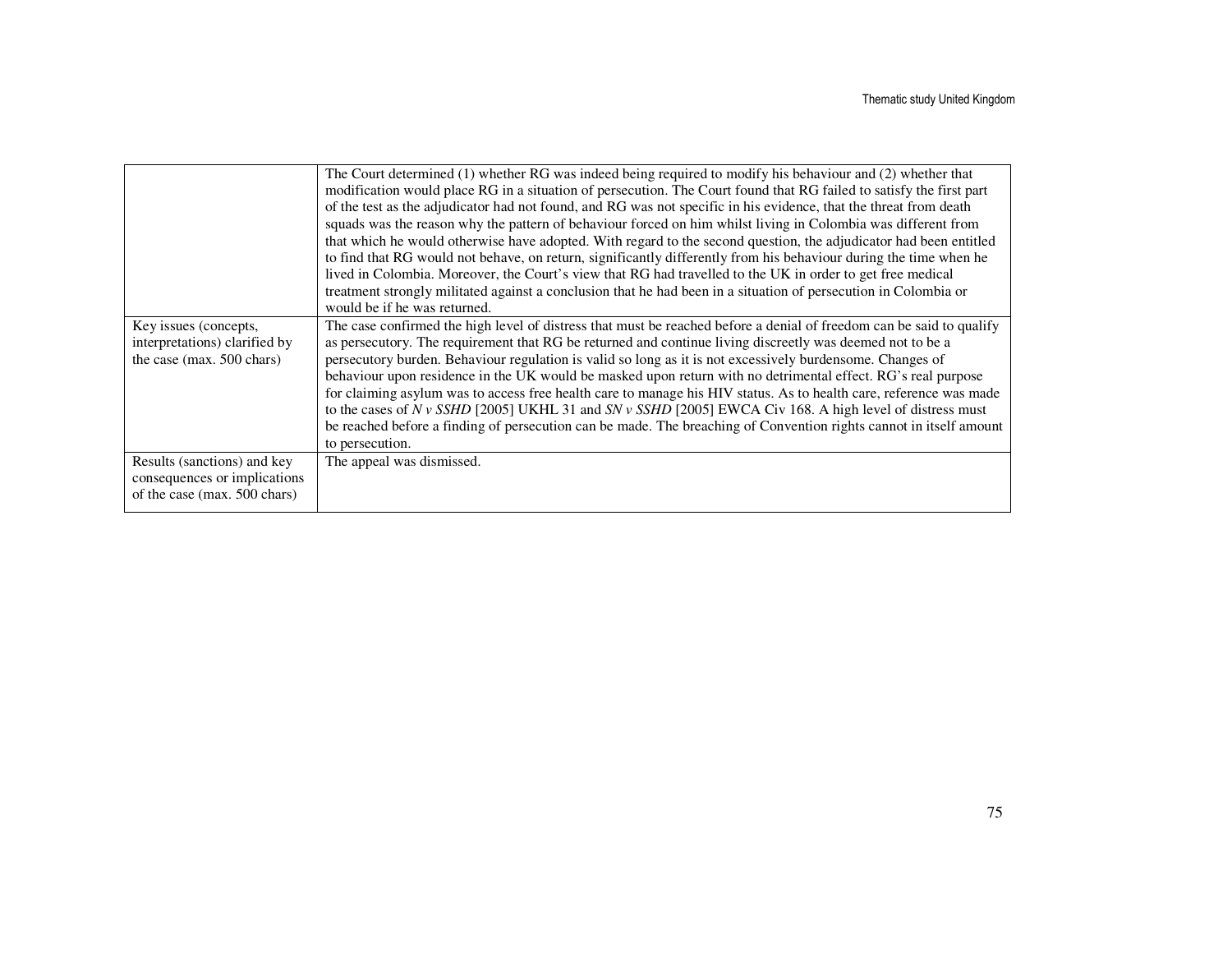|  | Chapter C, Asylum and subsidiary protection, case law relevant to art 10/1/d of Council Directive 2004/83EC, case 4 |  |
|--|---------------------------------------------------------------------------------------------------------------------|--|
|--|---------------------------------------------------------------------------------------------------------------------|--|

| Case title                                                                                                                       | Sahm Sunder Jain v Secretary of State for the Home Department                                                                                                                                                                                                                                                                                                                                                                                                                                                                                         |
|----------------------------------------------------------------------------------------------------------------------------------|-------------------------------------------------------------------------------------------------------------------------------------------------------------------------------------------------------------------------------------------------------------------------------------------------------------------------------------------------------------------------------------------------------------------------------------------------------------------------------------------------------------------------------------------------------|
|                                                                                                                                  | [1999] WL 1071267                                                                                                                                                                                                                                                                                                                                                                                                                                                                                                                                     |
| Decision date                                                                                                                    | 6 October 1999                                                                                                                                                                                                                                                                                                                                                                                                                                                                                                                                        |
| Reference details (type and<br>title of court/body; in original<br>language and English [official<br>translation, if available]) | Court of Appeal (Civil Division)                                                                                                                                                                                                                                                                                                                                                                                                                                                                                                                      |
| Key facts of the case<br>$(max. 500 \text{ chars})$                                                                              | The appellant came to the UK aged 23. At the time of his appeal he was 32 and had become a practising<br>homosexual since his arrival in the UK. The appellant feared that if he was returned to India he would be unable to<br>live openly in a homosexual relationship, would be forced into an arranged marriage and would incur the wrath of<br>the local community if his sexuality was discovered and would be unable to benefit from police protection.                                                                                        |
| Main<br>reasoning/argumentation<br>$(max. 500 \text{ chars})$                                                                    | Did the appellant have a well-founded fear of persecution? He feared that the illegal status of practising<br>homosexuality in India would lead to his criminal conviction if caught; in addition the ability to form long lasting<br>relationships would be hampered. The appellant would be expected to enter into an arranged marriage. He had not<br>previously been persecuted and therefore might not be upon his return.                                                                                                                       |
| Key issues (concepts,<br>interpretations) clarified by<br>the case (max. 500 chars)                                              | Whether the applicant had a well-founded fear of persecution because of his sexuality. Which standard of<br>persecution was to be used, that in the UK or country of origin law or that in international law? Whether<br>homosexuals were a 'particular social group'.                                                                                                                                                                                                                                                                                |
| Results (sanctions) and key<br>consequences or implications<br>of the case (max. 500 chars)                                      | The Court of Appeal dismissed the appellant's appeal against the tribunal's decision not to grant him asylum.<br>Whereas homosexuals were a social group entitled to asylum under the Refugee Convention if they were subject to<br>a well-founded fear of persecution, the appellant was subject to no such fear on the facts if returned to India. The<br>occasional interference with the exercise of a human right does not constitute persecution; nor by itself does the<br>presence of restrictive penal legislation or social disapprobation. |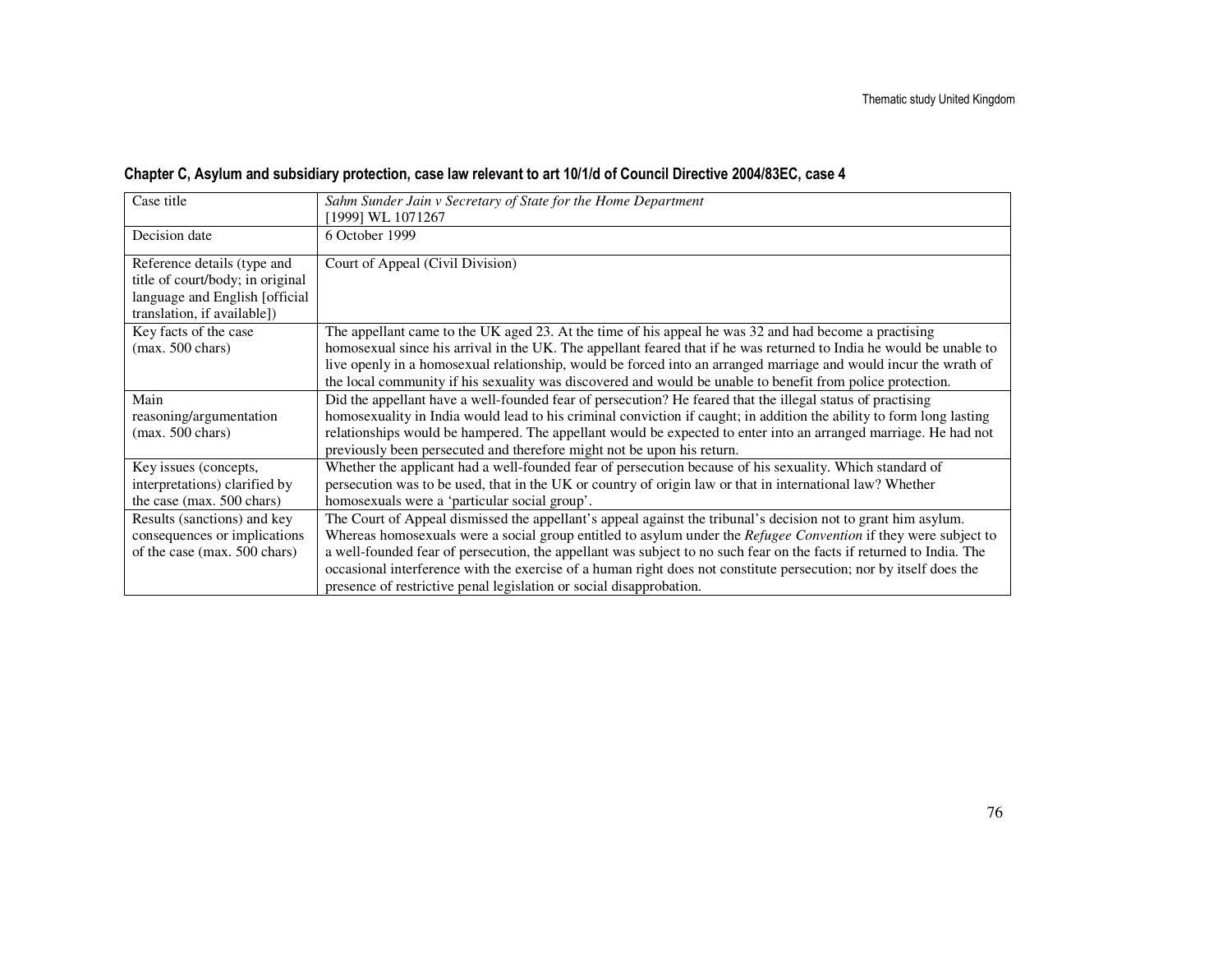|  |  |  | Chapter C, Asylum and subsidiary protection, case law relevant to art 10/1/d of Council Directive 2004/83/EC, case 5 |  |  |
|--|--|--|----------------------------------------------------------------------------------------------------------------------|--|--|
|--|--|--|----------------------------------------------------------------------------------------------------------------------|--|--|

| Case title                                                                                                                       | J v Secretary of State for the Home Department<br>[2006] EWCA Civ 1238                                                                                                                                                                                                                                                                                                                                                                                                                                                                                                                                                                  |
|----------------------------------------------------------------------------------------------------------------------------------|-----------------------------------------------------------------------------------------------------------------------------------------------------------------------------------------------------------------------------------------------------------------------------------------------------------------------------------------------------------------------------------------------------------------------------------------------------------------------------------------------------------------------------------------------------------------------------------------------------------------------------------------|
| Decision date                                                                                                                    | 26 July 2006                                                                                                                                                                                                                                                                                                                                                                                                                                                                                                                                                                                                                            |
| Reference details (type and<br>title of court/body; in original<br>language and English [official<br>translation, if available]) | Court of Appeal (Civil Division)                                                                                                                                                                                                                                                                                                                                                                                                                                                                                                                                                                                                        |
| Key facts of the case<br>$(max. 500 \text{ chars})$                                                                              | J was an Iranian nation who sought asylum in the United Kingdom on the ground that, as a homosexual, he was a<br>member of a 'particular social group' for the purposes of the Refugee Convention 1951 and as such would be<br>subject to persecution in Iran. He had not been the subject of sanctions in Iran before his arrival in the UK only<br>because he had conducted his homosexual relations discreetly. He was refused asylum on the ground that he would<br>not be persecuted in Iran if he continued to act discreetly.                                                                                                    |
| Main<br>reasoning/argumentation<br>$(max. 500 \text{ chars})$                                                                    | The appellant argued that there was a well founded fear of persecution in the sense of the Refugee Convention, so<br>that he was entitled to asylum, if he would be persecuted if he openly acted in accordance with his sexual identity.                                                                                                                                                                                                                                                                                                                                                                                               |
| Key issues (concepts,<br>interpretations) clarified by<br>the case (max. 500 chars)                                              | The key issue was whether a homosexual who could avoid persecution by acting discreetly should be expected to<br>act in this way. Further more a question posed was whether a sufficiently serious violation of Article 8 rights might<br>amount to persecution.                                                                                                                                                                                                                                                                                                                                                                        |
| Results (sanctions) and key<br>consequences or implications<br>of the case (max. 500 chars)                                      | It was first confirmed that homosexuals were members of a 'particular social group' qualifying for asylum under<br>the Refugee Convention in case of a well-founded fear of persecution. It was held that a person cannot be refused<br>asylum on the basis that he could avoid persecution by modifying his conduct if that modification, by reason of its<br>intensity or duration, cannot reasonably be expected to be tolerated. It was a question of fact in each case whether<br>this was so for the homosexual concerned, as it might well be in the case of a homosexual in a stable relationship<br>with a homosexual partner. |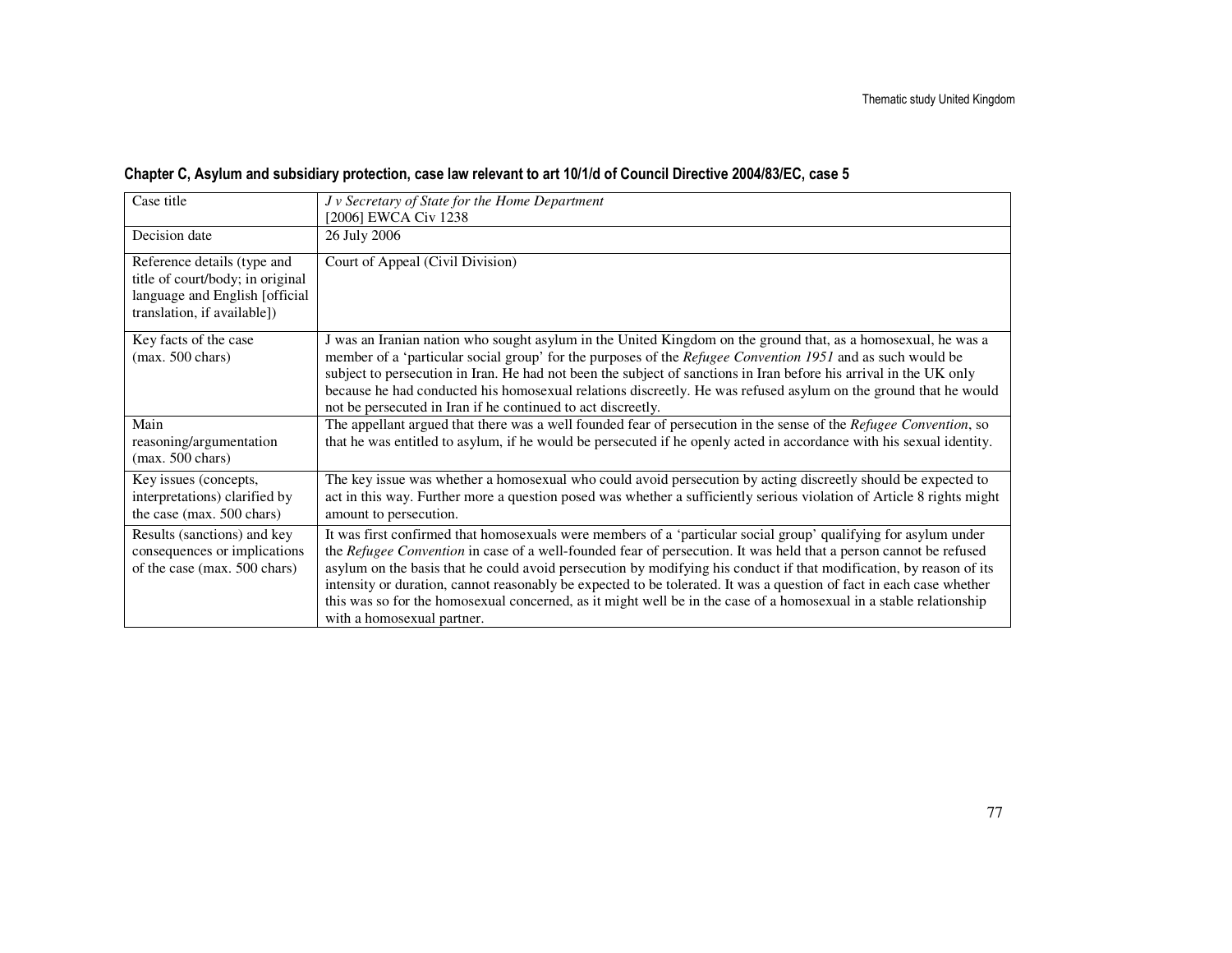| Chapter C, Asylum and subsidiary protection, case law relevant to art 10/1/d of Council Directive 2004/83/EC, case 6 |
|----------------------------------------------------------------------------------------------------------------------|
|----------------------------------------------------------------------------------------------------------------------|

| Case title                                                                                                                       | OO (Sudan) and JM (Uganda) v Secretary of State for the Home Department[2009] EWCA Civ 1493                                                                                                                                                                                                                                                                                                                                                                                                                                                                                         |
|----------------------------------------------------------------------------------------------------------------------------------|-------------------------------------------------------------------------------------------------------------------------------------------------------------------------------------------------------------------------------------------------------------------------------------------------------------------------------------------------------------------------------------------------------------------------------------------------------------------------------------------------------------------------------------------------------------------------------------|
| Decision date                                                                                                                    | 18 November 2009                                                                                                                                                                                                                                                                                                                                                                                                                                                                                                                                                                    |
| Reference details (type and<br>title of court/body; in original<br>language and English [official<br>translation, if available]) | Court of Appeal, Civil Division                                                                                                                                                                                                                                                                                                                                                                                                                                                                                                                                                     |
| Key facts of the case<br>$(max. 500 \text{ chars})$                                                                              | Both claimants were homosexual and claimed asylum in the UK based on persecution suffered in their home states.<br>In both states of origin homosexuality or homosexual acts were criminal by legislation but the legislation was not<br>properly enforced. In this situation, the claimants had, at times, concealed their true sexuality until coming to the<br>UK.                                                                                                                                                                                                               |
| Main<br>reasoning/argumentation<br>$(max. 500 \text{ chars})$                                                                    | The question arose as to whether the mere existence of legislation discriminating against homosexuals amounted to<br>persecution under the Refugee or Persons in Need of International Protection (Qualification) Regulations 2006,<br>which seek to implement European Council Directive 2004/83/EC.                                                                                                                                                                                                                                                                               |
| Key issues (concepts,<br>interpretations) clarified by<br>the case (max. 500 chars)                                              | Despite such laws being discriminatory, it is difficult to see how unenforced legislation amounts to persecution so<br>severe that an individual is in need of international protection. An exception to this may be when an individual has<br>had to modify their behaviour so much that it becomes persecution despite the legislation being unenforced. The<br>Regulations and the Directive do not widen the scope of the concept of persecution under international law,<br>although it is up to individual states whether to view the scope more generously than this or not. |
| Results (sanctions) and key<br>consequences or implications<br>of the case (max. 500 chars)                                      | The appeals were dismissed as the claimants had not had to modify their behaviour in their home states so severely<br>that it amounted to persecution. The interference caused by the change in behaviour was not severe enough to<br>violate the claimants' right to private life under Art. 8 ECHR.                                                                                                                                                                                                                                                                               |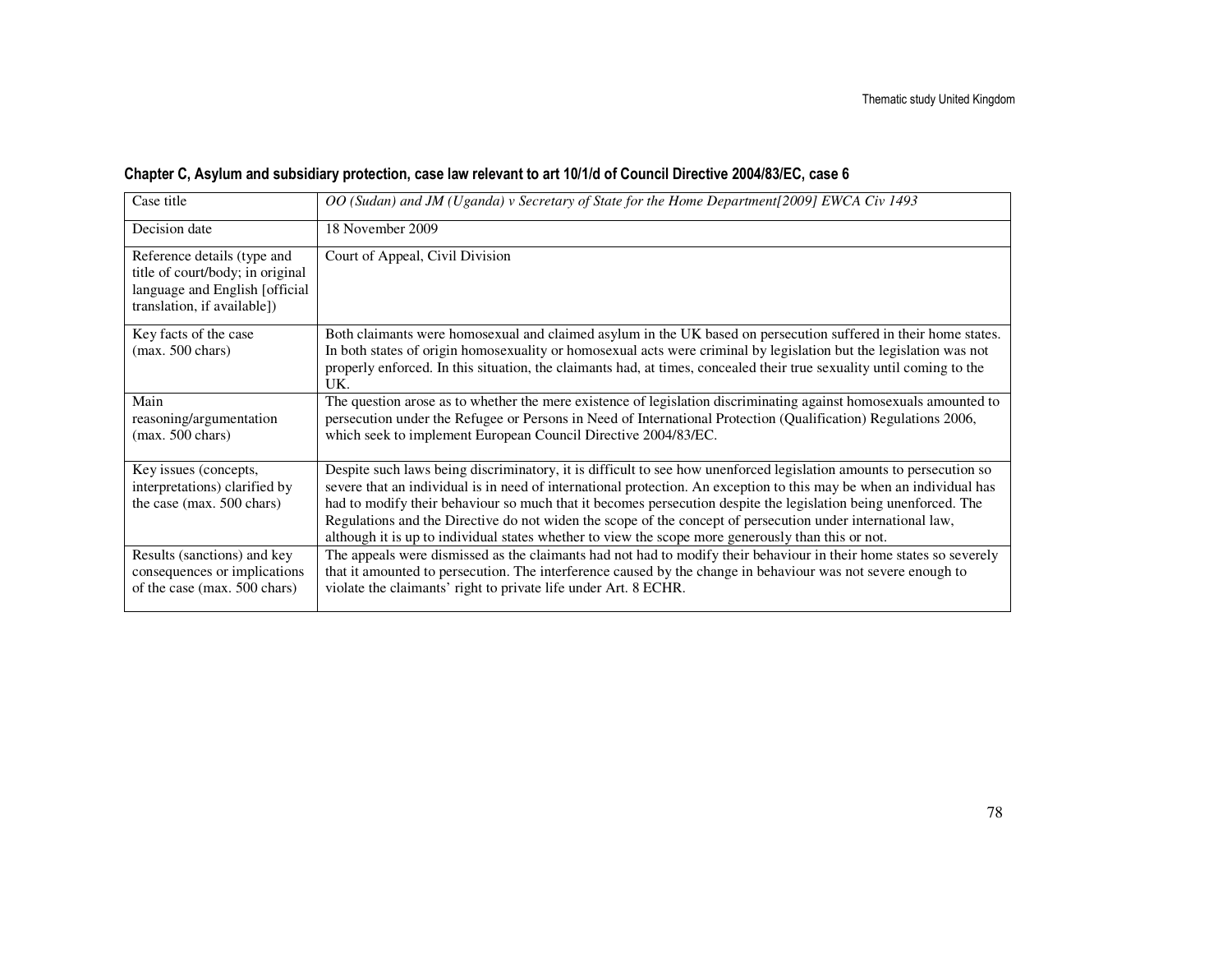|  | Chapter C, Asylum and subsidiary protection, case law relevant to art 10/1/d of Council Directive 2004/83/EC, case 7 |
|--|----------------------------------------------------------------------------------------------------------------------|
|--|----------------------------------------------------------------------------------------------------------------------|

| Case title                                                                                                                       | HJ (Iran) and HT (Cameroon) v Secretary of State for the Home Department[2009] All ER (D) 103Mar                                                                                                                                                                                                                                                                                                                                                                                                                                                                                                                      |
|----------------------------------------------------------------------------------------------------------------------------------|-----------------------------------------------------------------------------------------------------------------------------------------------------------------------------------------------------------------------------------------------------------------------------------------------------------------------------------------------------------------------------------------------------------------------------------------------------------------------------------------------------------------------------------------------------------------------------------------------------------------------|
| Decision date                                                                                                                    | 10 March 2009                                                                                                                                                                                                                                                                                                                                                                                                                                                                                                                                                                                                         |
| Reference details (type and<br>title of court/body; in original<br>language and English [official<br>translation, if available]) | Court of Appeal, Civil Division                                                                                                                                                                                                                                                                                                                                                                                                                                                                                                                                                                                       |
| Key facts of the case<br>$(max. 500 \text{ chars})$                                                                              | Both claimants were homosexuals claiming asylum in the UK. They argued that in their countries of origin they<br>could not be openly homosexual and that on return from the UK they would be persecuted. The appeals were heard<br>together as both cases raised the same issue. The claimants asked for clarity on what test should be applied when<br>considering whether a homosexual is entitled to claim refugee status on the basis of persecution suffered due to<br>their sexual orientation.                                                                                                                 |
| Main<br>reasoning/argumentation<br>$(max. 500 \text{ chars})$                                                                    | The claimants asked whether it is an answer to a claim for refugee status that the applicant be required to, or<br>otherwise would conceal, his sexual identity in order to avoid harm which would amount to persecution on return<br>to the country of origin.<br>The Secretary of State accepted that homosexuals are a particular social group under Art. 1A of the 1951 Refugee                                                                                                                                                                                                                                   |
|                                                                                                                                  | Convention. In reply to the claimants the Secretary of State submitted that the question is always whether the<br>applicant can reasonably be expected to tolerate the need for discretion on return.                                                                                                                                                                                                                                                                                                                                                                                                                 |
| Key issues (concepts,<br>interpretations) clarified by<br>the case (max. 500 chars)                                              | Refugee status cannot be denied by expecting someone to conceal aspects of identity or suppress behaviour they<br>should be allowed to express. However the test is whether it is reasonable to expect the claimant to tolerate<br>conditions in the home country by acting discreetly. In assessing this tribunals are entitled to take into account<br>evidence on the views about homosexuality held and emerging from in-country evidence in a particular state. The<br>judgment of what is reasonably tolerable must be made in the context of the particular society to which the<br>claimant will be returned. |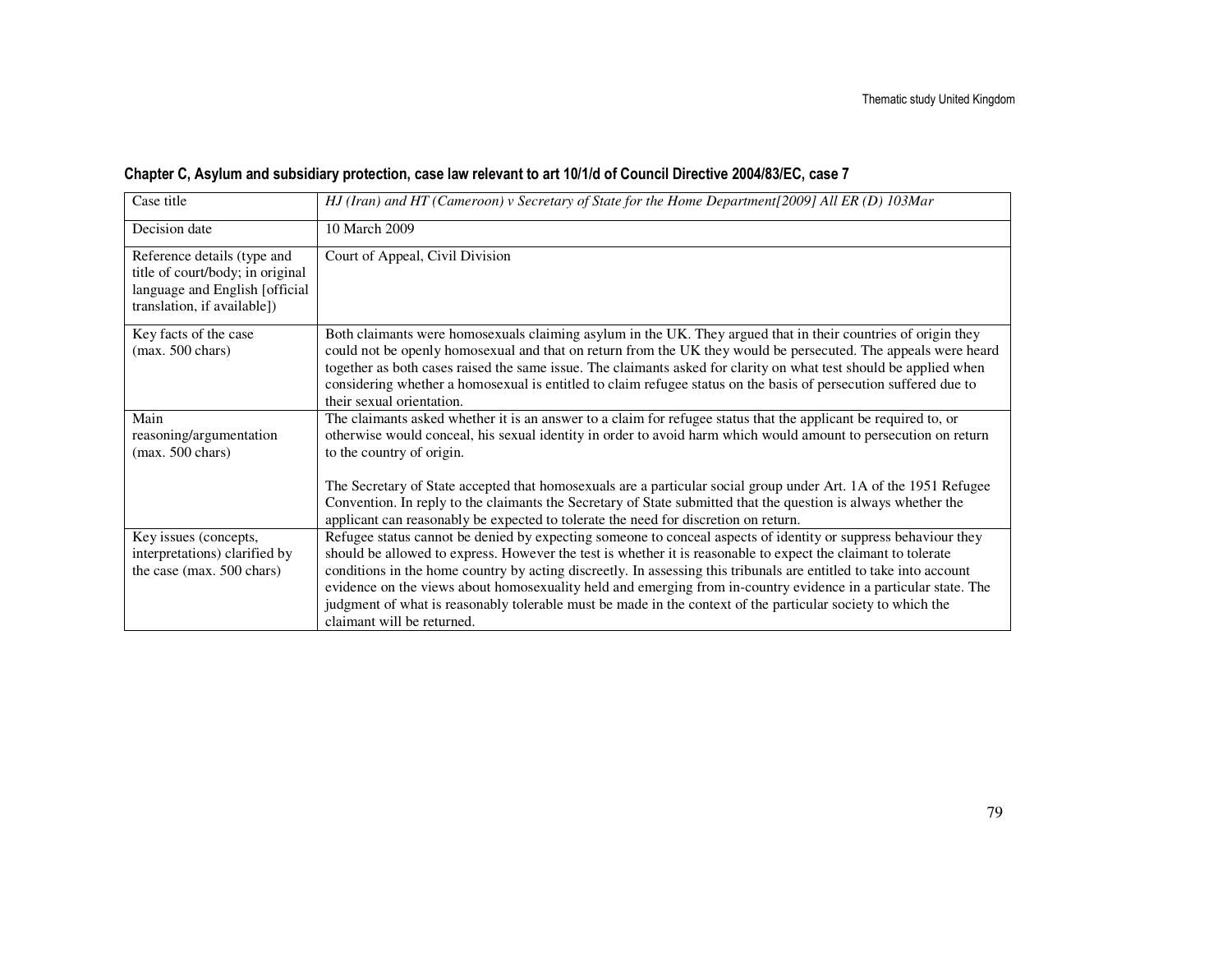| Results (sanctions) and key  | The appeals were dismissed as the Tribunal was entitled to decide on the evidence that the claimants would not |
|------------------------------|----------------------------------------------------------------------------------------------------------------|
| consequences or implications | suffer persecution on return to Iran and Cameroon.                                                             |
|                              |                                                                                                                |
| of the case (max. 500 chars) |                                                                                                                |

# Chapter C, Asylum and subsidiary protection, case law relevant to art 2/h of Council Directive 2004/83/EC<sup>187</sup>

No relevant case law available.

# Chapter D, Family reunification, case law relevant to art 4/3 of the Council Directive 2003/86/EC<sup>188</sup>

No relevant case law available.

#### Chapter E, Freedom of assembly<sup>189</sup>

No relevant case law available.

#### Chapter F, Hate speech<sup>190</sup>.

No relevant case law available.

<sup>&</sup>lt;sup>187</sup> A comprehensive keyword-based search of the main legal databases, conducted on 08.02.2008, did not yield any case law that would be relevant in this context.

<sup>&</sup>lt;sup>188</sup> A comprehensive keyword-based search of the main legal databases, conducted on 08.02.2008, did not yield any case law that would be relevant in this context.

<sup>&</sup>lt;sup>189</sup> None of the consulted government agencies (CEHR,NI Equality Commission, UK Government Equalities Office) and civil society organisations (Stonewall, Equality Network) had knowledge of pertinent case law. Moreover, a comprehensive keyword-based search of the main legal databases, conducted on 08.02.2008,did not yield any case law that would be relevant in this context.

<sup>&</sup>lt;sup>190</sup> At the time of writing, there is no offence of incitement to hatred on grounds of sexual orientation in Great Britain and Northern Ireland..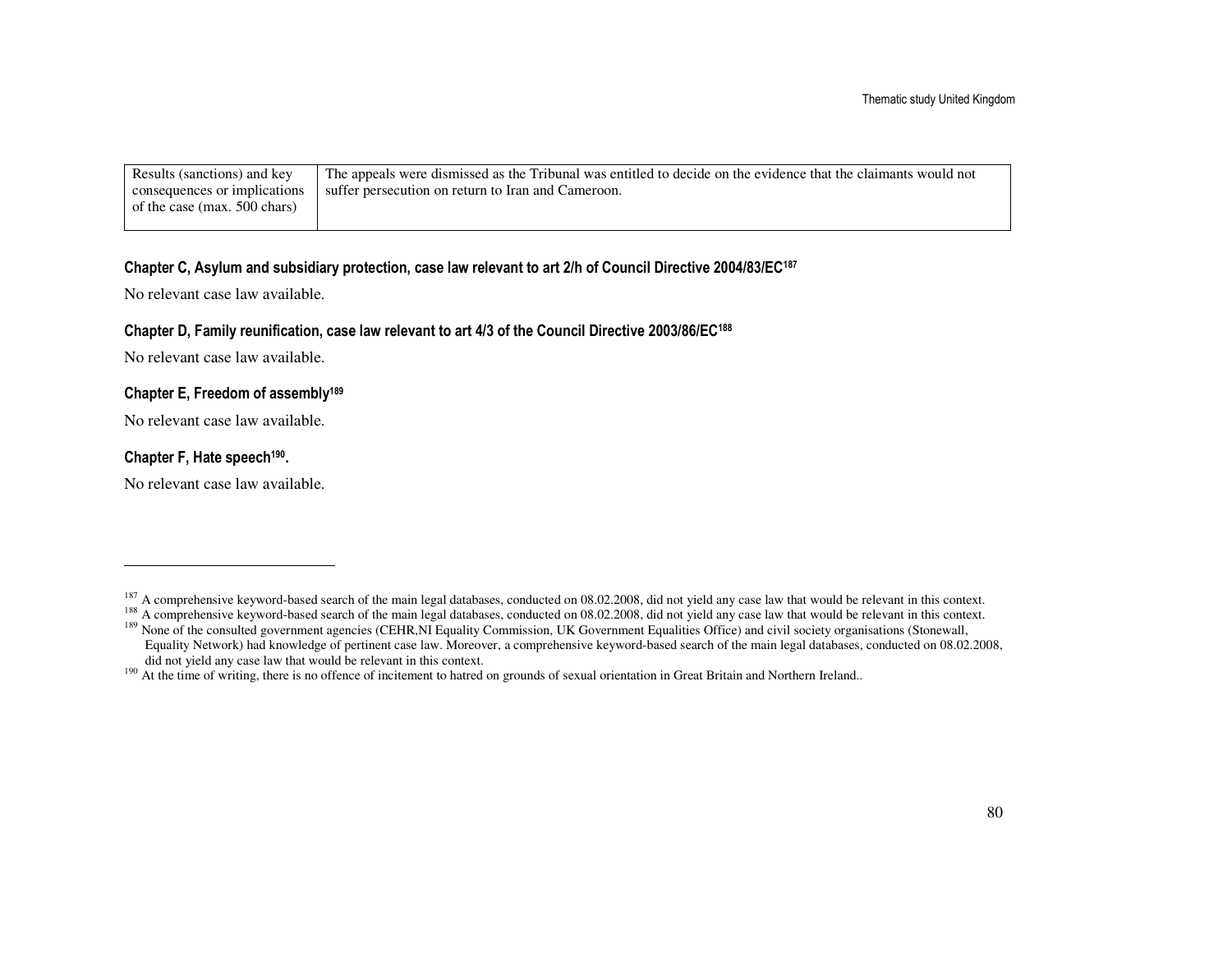# Chapter F, Hate crimes, case 1

| Case title                                                                                                                       | R v Pickford and Walker <sup>191</sup>                                                                                                                                                                                                                                                                                                                                                                                                                                                                                                                                            |
|----------------------------------------------------------------------------------------------------------------------------------|-----------------------------------------------------------------------------------------------------------------------------------------------------------------------------------------------------------------------------------------------------------------------------------------------------------------------------------------------------------------------------------------------------------------------------------------------------------------------------------------------------------------------------------------------------------------------------------|
| Decision date                                                                                                                    | 16 June 2006                                                                                                                                                                                                                                                                                                                                                                                                                                                                                                                                                                      |
| Reference details (type and<br>title of court/body; in original<br>language and English [official<br>translation, if available]) | <b>Central Criminal Court London</b>                                                                                                                                                                                                                                                                                                                                                                                                                                                                                                                                              |
| Key facts of the case<br>$(max. 500 \text{ chars})$                                                                              | Mr Dobrowski, a 24 year old gay bar manager, was brutally attacked by the defendants. Mr Dobrowski's head, neck<br>and body were punched, kicked and stamped on. Witnesses saw and heard the sustained assault, and one who tried<br>to intervene was warned off by the defendants. Mr. Dobrowski was punched and kicked so viciously that he died<br>ten hours later in hospital — his face so battered that it was unrecognisable, even to his family. He had to be<br>identified by fingerprints.<br>The defendants were charged with murder aggravated by sexual orientation. |
| Main<br>reasoning/argumentation<br>$(max. 500 \text{ chars})$                                                                    | The Prosecutor said the defendants were involved in a 'premeditated plan to attack a gay man' and 'shared an<br>intent to kill', from the nature of the assault and the evidence of an eyewitness. The defendants were heard by<br>witnesses screaming anti-gay insults as they beat the barman to death.                                                                                                                                                                                                                                                                         |
| Key issues (concepts,<br>interpretations) clarified by<br>the case (max. 500 chars)                                              | The question was whether this was a murder aggravated by sexual orientation, referring to section 146 of the<br>Criminal Justice Act 2003.                                                                                                                                                                                                                                                                                                                                                                                                                                        |

<sup>&</sup>lt;sup>191</sup> The case has not been reported. For further information see 'Two face 30 years in jail for homophobic murder', *The Times*, 13 May 2006, available at http://www.timesonline.co.uk/tol/news/uk/crime/article717120.ece, available at: http://www.cps.gov.uk/news/pressreleases/archive/2006/134\_06.html (14.02.2008).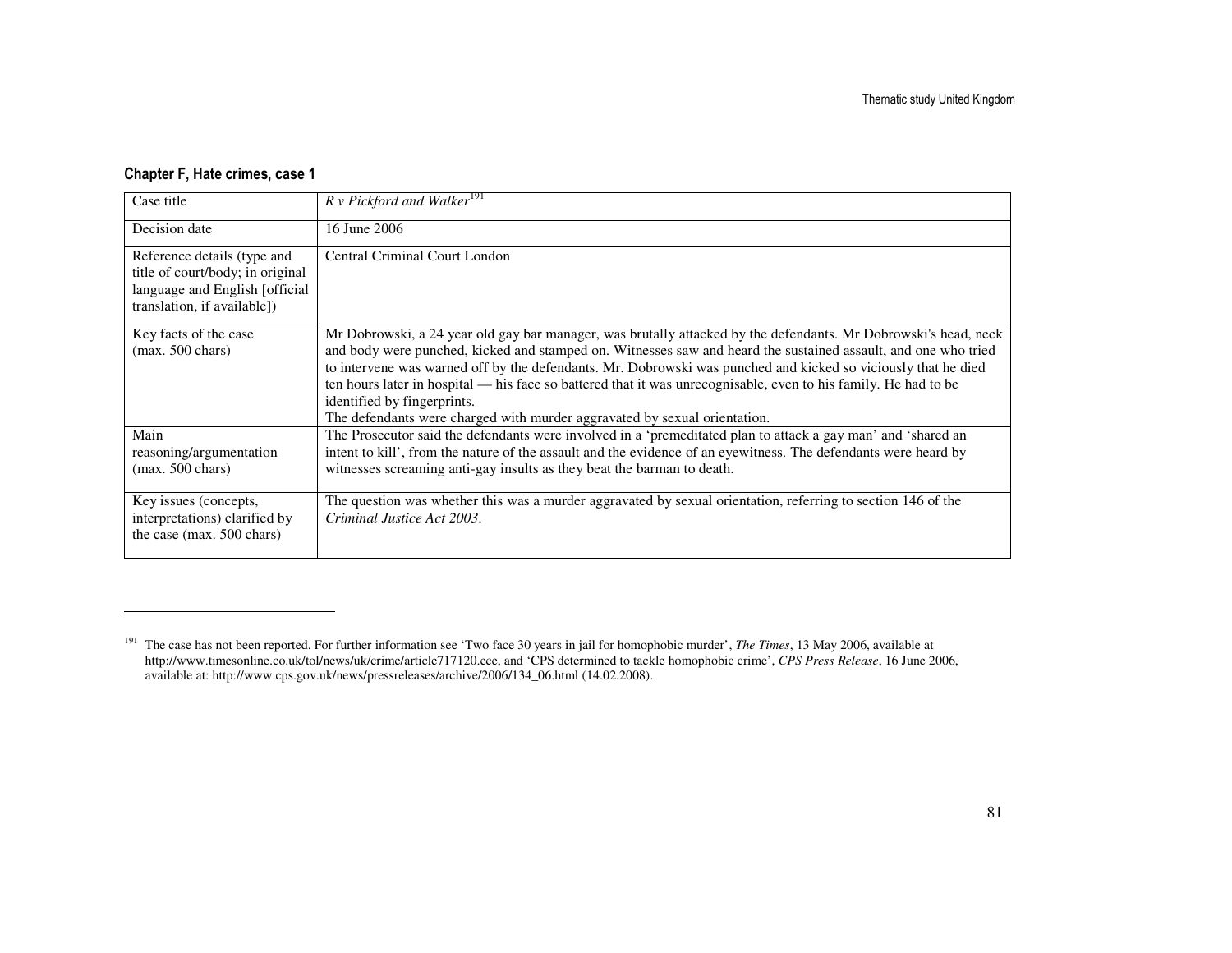| Results (sanctions) and key  | The defendants were sentenced to life imprisonment with a minimum tariff of 28 years for the murder Mr                    |
|------------------------------|---------------------------------------------------------------------------------------------------------------------------|
| consequences or implications | Dobrowski.                                                                                                                |
| of the case (max. 500 chars) | This was the most prominent case since the <i>Criminal Justice Act 2003</i> came into effect in 2005, requiring courts to |
|                              | treat 'hostility based on sexual orientation' as an aggravating factor. It is believed to be the first instance that a    |
|                              | judge has been able to use motivation on the basis of sexual orientation as an aggravating feature when sentencing        |
|                              | for murder.                                                                                                               |

# Chapter G, Applicability of legislation on trans gender issues, case 1

| Case title                                                                                                                       | $JvC$ (Void Marriage: Status of Children)<br>[2006] EWCA Civ 551; [2006] 2 FLR 1098                                                                                                                                                                                                                                                                                                                                                                                                                                                                                                                                                                                                                                                                                                                                                                                                                                                                                                                                                                                                                                                                                                                                                                                                                                                                |
|----------------------------------------------------------------------------------------------------------------------------------|----------------------------------------------------------------------------------------------------------------------------------------------------------------------------------------------------------------------------------------------------------------------------------------------------------------------------------------------------------------------------------------------------------------------------------------------------------------------------------------------------------------------------------------------------------------------------------------------------------------------------------------------------------------------------------------------------------------------------------------------------------------------------------------------------------------------------------------------------------------------------------------------------------------------------------------------------------------------------------------------------------------------------------------------------------------------------------------------------------------------------------------------------------------------------------------------------------------------------------------------------------------------------------------------------------------------------------------------------|
| Decision date                                                                                                                    | 15 May 2006                                                                                                                                                                                                                                                                                                                                                                                                                                                                                                                                                                                                                                                                                                                                                                                                                                                                                                                                                                                                                                                                                                                                                                                                                                                                                                                                        |
| Reference details (type and<br>title of court/body; in original<br>language and English [official<br>translation, if available]) | Court of Appeal (Civil Division)                                                                                                                                                                                                                                                                                                                                                                                                                                                                                                                                                                                                                                                                                                                                                                                                                                                                                                                                                                                                                                                                                                                                                                                                                                                                                                                   |
| Key facts of the case<br>$(max. 500 \text{ chars})$                                                                              | The applicant, Mr. J, had been born female, but lived as a male. In 1977 he purported to marry the respondent, Mrs<br>C, without informing her that he was a transsexual. The couple lived together as husband and wife for many years,<br>with the respondent remaining in ignorance of the fact that the applicant was a woman. Two children were<br>conceived by means of artificial insemination by donor. The applicant did not disclose to anyone involved in the<br>process the true reason for the failure to conceive. Only after the breakdown of the marriage, during the process of<br>obtaining a divorce, did the respondent discover the applicant's birth certificate and realise that the applicant was a<br>woman. Mrs C. was granted a decree of nullity on the ground that the parties were not respectively male and<br>female, and the marriage was declared void.<br>In 2000 the applicant, pursuant to section 8 of the <i>Children Act 1989</i> , sought a prohibited steps order to ensure that<br>the children were not informed of their parentage and the reasons for the breakdown of the relationship with the<br>mother, in particular the gender issue, until such time as a named expert advised it was appropriate to do so, and a<br>specific issue order that the mother seek the advice of the named expert. |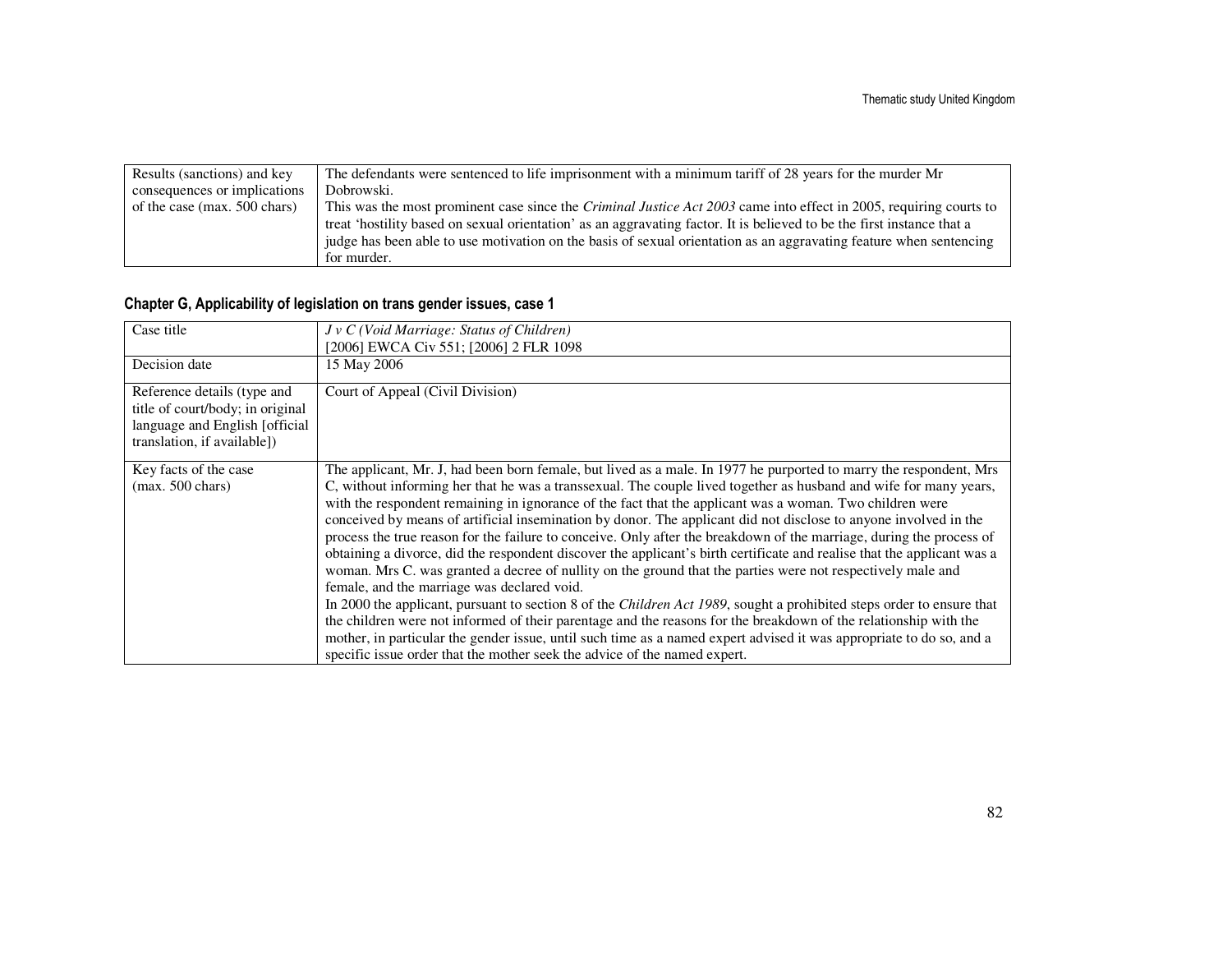| Main                          | The Court of Appeal held that under section 27 of the Family Law Reform Act 1987 (FLRA), which was the                |
|-------------------------------|-----------------------------------------------------------------------------------------------------------------------|
| reasoning/argumentation       | applicable law in this case, in order to be a parent of a child born through artificial insemination by a donor, the  |
| $(max. 500 \text{ chars})$    | mother's partner had to be 'the other party' to a marriage with the mother. Since marriage in English law is          |
|                               | exclusively the union of a man and a woman 'the other party to the marriage' must be a man in order for there to be   |
|                               | a marriage. If that other party is not a man, there is no marriage. At the relevant time, the applicant was a woman,  |
|                               | and, as such, could not be a party to a marriage with another woman. Therefore, he could not be the parent of the     |
|                               | child.                                                                                                                |
|                               | The Court acknowledged that the appellant had duly obtained a Gender Recognition Certificate under the Gender         |
|                               | Recognition Act 2004 (GRA), which makes him a man for all relevant purposes as from the date stated in his            |
|                               | Certificate. However, this does not change the fact that he was not a woman on the day he entered into the            |
|                               | ceremony of marriage with the respondent. The recognition of the appellant's male gender under the GRA does not       |
|                               | have retrospective effect.                                                                                            |
|                               | As a consequence, the appellant's claim that a lack of recognition of his acquired gender through failure to accord   |
|                               | him the status of parent under the FLRA would violate his right to respect for private life under Art. 8 of the ECHR  |
|                               | was not accepted. The Court determined that 'to give effect to the undoubted fact that he did not have the male       |
|                               | gender at the relevant time cannot possibly involve a lack of respect for his male gender as subsequently acquired.   |
|                               |                                                                                                                       |
|                               | Moreover, the appellant's submission that to deny the status of parent infringes his right to respect for family life |
|                               | under Art. 8, was dismissed because in the Court's view there was no family life as the appellant had not seen the    |
|                               | child for many years and had never been married to the respondent.                                                    |
| Key issues (concepts,         | The Court of Appeal agreed with the ruling in Corbett v Corbett [1971] where it was held that a matrimonial           |
| interpretations) clarified by | relationship between parties to a marriage who were of the same sex was 'a legal impossibility at all times and in    |
| the case (max. 500 chars)     | all circumstances', and therefore to be declared void.                                                                |
|                               |                                                                                                                       |
|                               | A Gender Recognition Certificate granted under the GRA enables a fresh birth certificate to be obtained and thus      |
|                               | indicates that the person's sex at birth was their more recently acquired gender. However, gender recognition does    |
|                               | not operate retrospectively.                                                                                          |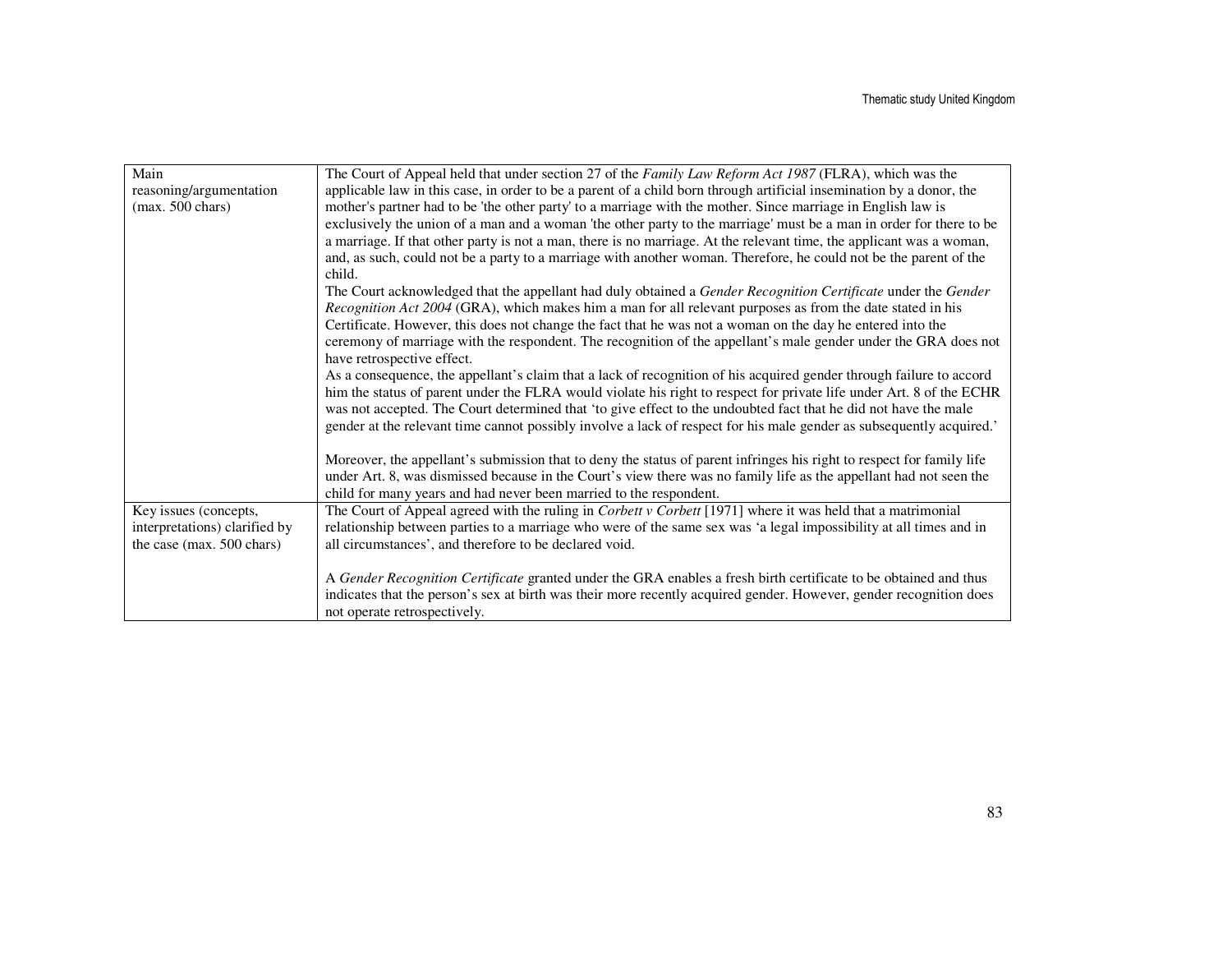| Results (sanctions) and key  | Appeal dismissed. |
|------------------------------|-------------------|
| consequences or implications |                   |
| of the case (max. 500 chars) |                   |
|                              |                   |

#### Chapter G, Applicability of legislation on trans gender issues, case 2

| Case title                                                                                                                        | Bellinger v Bellinger<br>[2003] UKHL 21; [2003] 2 AC 467; [2003] 2 WLR 1174; [2003] 2 All ER 593                                                                                                                                                                                                                                                                                                                                                                                                                                                                                                                                                                                                                                                                                                                                                                                                                                                                                                                                                                                                                                                                                                                                     |
|-----------------------------------------------------------------------------------------------------------------------------------|--------------------------------------------------------------------------------------------------------------------------------------------------------------------------------------------------------------------------------------------------------------------------------------------------------------------------------------------------------------------------------------------------------------------------------------------------------------------------------------------------------------------------------------------------------------------------------------------------------------------------------------------------------------------------------------------------------------------------------------------------------------------------------------------------------------------------------------------------------------------------------------------------------------------------------------------------------------------------------------------------------------------------------------------------------------------------------------------------------------------------------------------------------------------------------------------------------------------------------------|
| Decision date                                                                                                                     | 10 April 2003                                                                                                                                                                                                                                                                                                                                                                                                                                                                                                                                                                                                                                                                                                                                                                                                                                                                                                                                                                                                                                                                                                                                                                                                                        |
| Reference details (type and<br>title of court/body; in original<br>language and English [official]<br>translation, if available]) | House of Lords                                                                                                                                                                                                                                                                                                                                                                                                                                                                                                                                                                                                                                                                                                                                                                                                                                                                                                                                                                                                                                                                                                                                                                                                                       |
| Key facts of the case<br>$(max. 500 \text{ chars})$                                                                               | Mrs Bellinger was correctly recorded at birth as a male. Following gender reassignment therapy and subsequent<br>surgery, she has presented herself as a female. In 1981 she went through a ceremony of marriage with a man. The<br>couple thereafter lived together as husband and wife, although section $11(c)$ of the <i>Matrimonial Causes Act 1973</i><br>(MCA) provides that a marriage is void unless the parties are 'respectively male and female'.<br>Mrs Bellinger wished to have her marriage declared valid or, failing that, for domestic legislation to be declared<br>incompatible with the right to respect for private life under art 8 and the right to marry under Art. 12 of the ECHR.<br>She contended that, at the time of the marriage, she had been 'female' within the meaning of section $11(c)$ of the<br>MCA. Both the trial judge and the Court of Appeal rejected that contention, holding on the basis of the decision in<br>Corbett v Corbett, that a person's sex at birth, as determined by the chromosomal, gonadal and genital tests, could<br>not subsequently be changed for the purposes of section 11(c). Mrs Bellinger challenged that conclusion on her<br>appeal to the House of Lords. |
| Main<br>reasoning/argumentation<br>$(max. 500 \text{ chars})$                                                                     | The case dealt with the recognition of gender reassignment for the purposes of marriage. Since in British law a<br>marriage is void unless the parties are 'respectively male and female', the House of Lords discussed whether, at the<br>time of the marriage, Mrs Bellinger was 'female' within the meaning of that expression in section $11(c)$ of the                                                                                                                                                                                                                                                                                                                                                                                                                                                                                                                                                                                                                                                                                                                                                                                                                                                                          |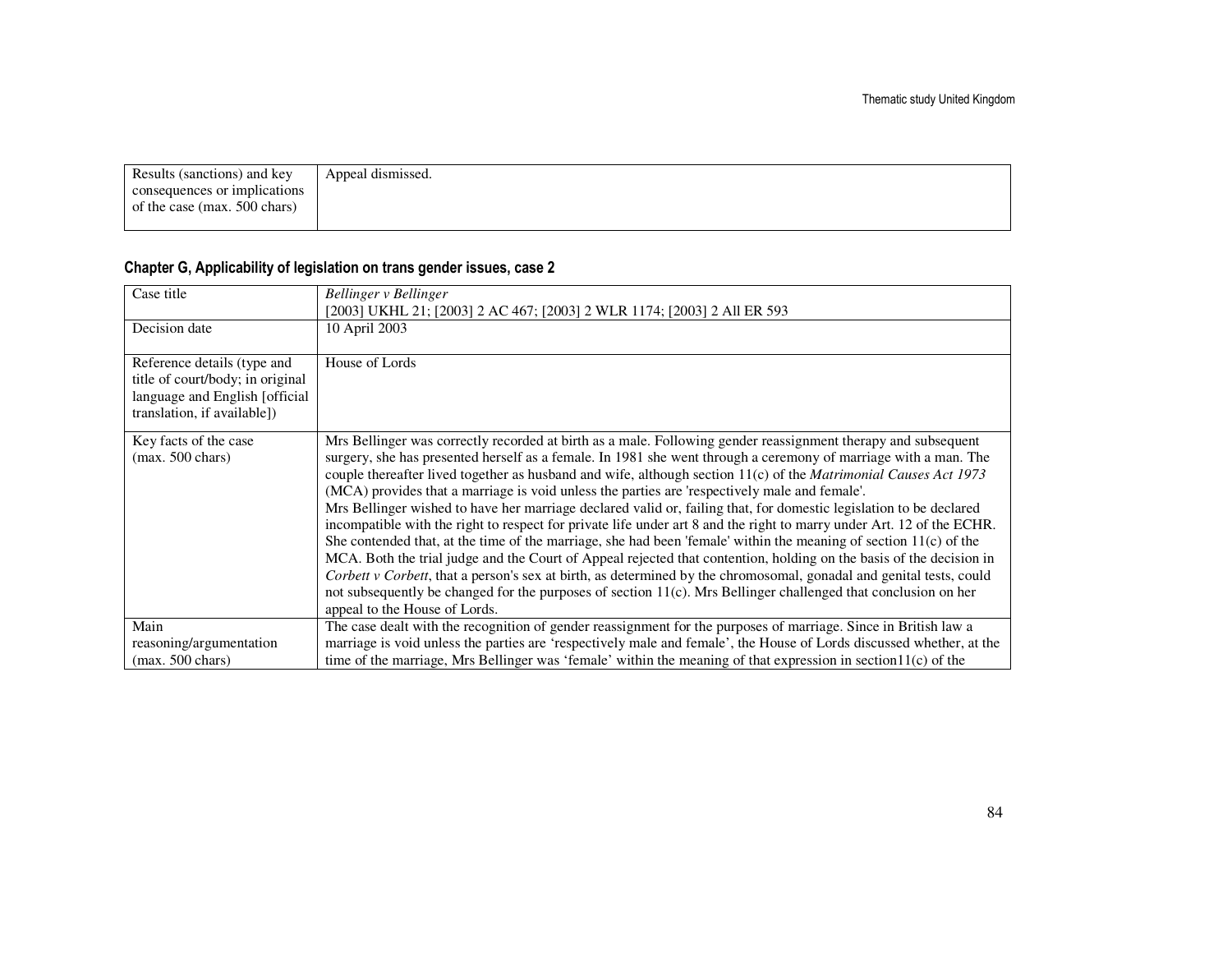|                               | MCA, and therefore validly married to Mr Bellinger.                                                                        |
|-------------------------------|----------------------------------------------------------------------------------------------------------------------------|
|                               | It also considered whether section $1(c)$ was a continuing obstacle to the petitioner entering into a valid marriage       |
|                               | with a man and was therefore incompatible with her right to respect for her private and family life and with her           |
|                               | right to marry pursuant to Arts 8 and 12 of the ECHR.                                                                      |
| Key issues (concepts,         | It was held that 'male' and 'female' in section $11(c)$ of the 1973 Act were to be given their ordinary meaning and        |
| interpretations) clarified by | referred to a person's biological gender as determined at birth, so that, for the purposes of marriage, a person born      |
| the case (max. 500 chars)     | with one sex could not later become a person of the opposite sex. English law did not recognise a marriage between         |
|                               | two people who were of the same gender at birth, even if one of them had undergone gender reassignment                     |
|                               | treatment which altered the anatomical features of the body to give the appearance of those of the opposite gender.        |
|                               | A conclusion to the contrary would represent a major change in the law, having far-reaching ramifications. It raised       |
|                               | issues which were matters for Parliament to decide after careful deliberation rather than by judicial intervention.        |
|                               | It followed that Mrs Bellinger, having been born male, could not be regarded as female as a result of her gender           |
|                               | reassignment treatment and that therefore the marriage ceremony had not been valid.                                        |
|                               | (2) The non-recognition of gender reassignment for the purposes of marriage was not compatible with Arts 8 and             |
|                               | 12 of the ECHR, and a declaration of incompatibility was granted.                                                          |
| Results (sanctions) and key   | In the case of Bellinger v. Bellinger the House of Lords exercised its power to make a declaration of                      |
| consequences or implications  | incompatibility under section 4 of the <i>Human Rights Act 1998</i> , finding that the non-recognition of change of gender |
| of the case (max. 500 chars)  | for the purposes of marriage in section $11(c)$ of the MCA was in breach of Arts 8 and 12 of the ECHR.                     |
|                               | But the House of Lords did not consider that the issues raised in the case were suitable for determination by courts       |
|                               | and left the matter for Parliament, which has subsequently enacted the <i>Gender Recognition Act</i> 2004 which enables    |
|                               | transsexual people to be legally recognised in their acquired gender, and also to marry in that gender.                    |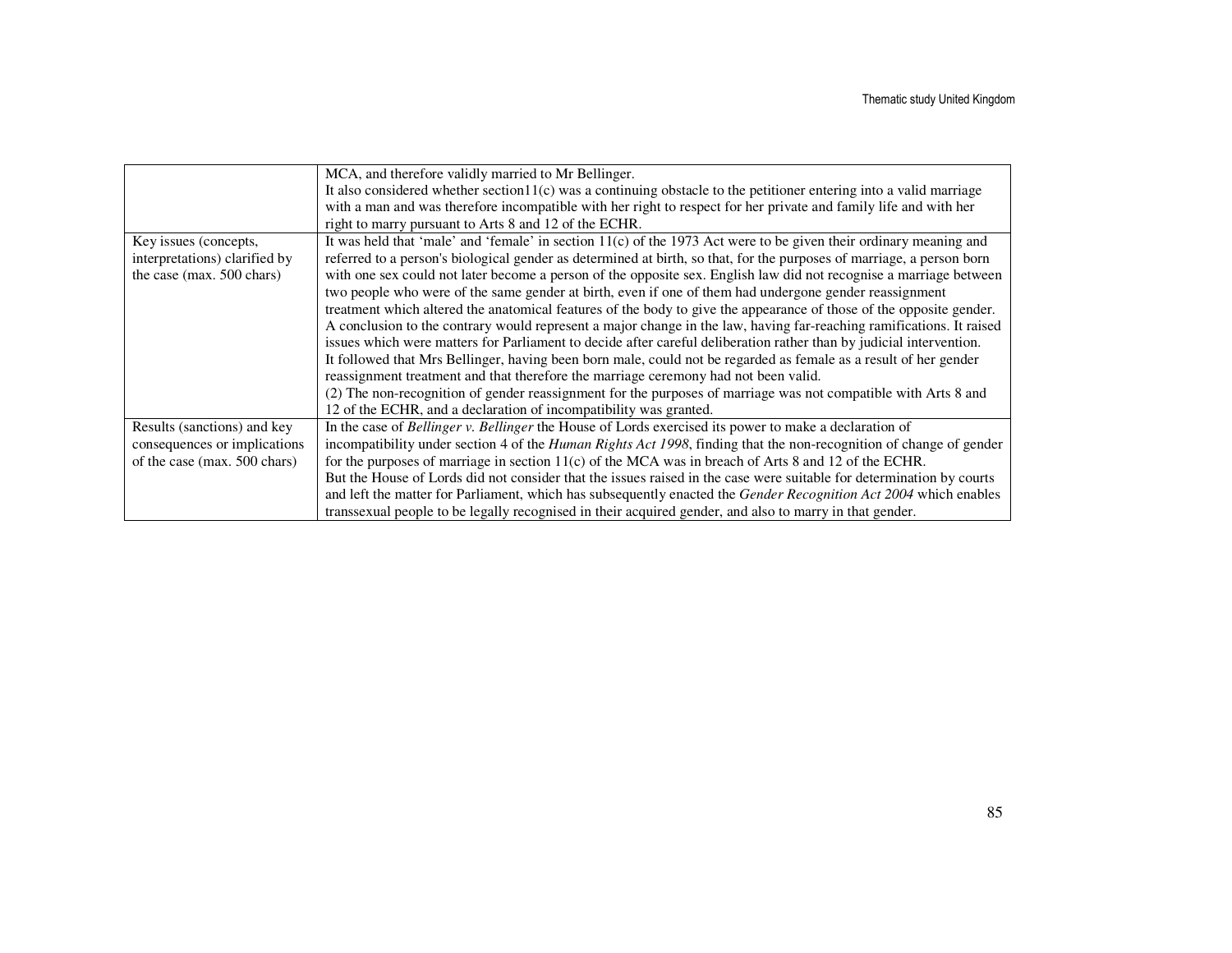# Chapter G, Applicability of legislation on trans gender issues, case 3

| Case title                                                                                                                       | Corbett v Corbett<br>[1970] 2 WLR 1306; [1971] P 83                                                                                                                                                                                                                                                                                                                                                                                                                                                                                                                                                                                                                |
|----------------------------------------------------------------------------------------------------------------------------------|--------------------------------------------------------------------------------------------------------------------------------------------------------------------------------------------------------------------------------------------------------------------------------------------------------------------------------------------------------------------------------------------------------------------------------------------------------------------------------------------------------------------------------------------------------------------------------------------------------------------------------------------------------------------|
| Decision date                                                                                                                    | 2 February 1970                                                                                                                                                                                                                                                                                                                                                                                                                                                                                                                                                                                                                                                    |
| Reference details (type and<br>title of court/body; in original<br>language and English [official<br>translation, if available]) | Probate, Divorce & Admiralty Division of the High Court                                                                                                                                                                                                                                                                                                                                                                                                                                                                                                                                                                                                            |
| Key facts of the case<br>$(max. 500 \text{ chars})$                                                                              | In September 1963, C, a male, and A went through a ceremony of marriage. C knew that A had been registered at<br>birth as a male and had, in 1960, undergone a sex-change operation and had since then lived as a woman. In<br>December 1963 C petitioned for a declaration that the marriage was null and void because A, at the time of the<br>ceremony, was a person of the male sex.                                                                                                                                                                                                                                                                           |
| Main<br>reasoning/argumentation<br>$(max. 500 \text{ chars})$                                                                    | The case concerned the gender of a male to female transsexual in the context of the validity of a marriage. It was<br>discussed whether A should be legally seen as male or female.                                                                                                                                                                                                                                                                                                                                                                                                                                                                                |
| Key issues (concepts,<br>interpretations) clarified by<br>the case (max. 500 chars)                                              | It was held that marriage was essentially a relationship between man and woman and that to determine a person's<br>sex for the purpose of marriage the law should adopt the chromosomal, gonadal and genital tests, and if all three<br>were congruent, determine the sex accordingly. Any operative intervention should be ignored. The biological<br>sexual constitution of an individual is fixed at birth, at the latest, and cannot be changed either by the natural<br>development of organs of the opposite sex or by medical or surgical means.                                                                                                            |
| Results (sanctions) and key<br>consequences or implications<br>of the case (max. 500 chars)                                      | Applying the Corbett test, A was held not to be a woman for the purposes of marriage but was from birth and had<br>remained at all times a biological male. Therefore the marriage was declared void.<br>The Corbett v Corbett decision set a legal precedent regarding the status of transsexuals in the UK. The Corbett test<br>was used to define the sex of transsexual people for many purposes until the introduction of the Gender<br>Recognition Act 2004 which ultimately defined the sex of transsexual people as whatever is stated on their birth<br>certificate, until such point as a Gender Recognition Certificate corrects the birth certificate. |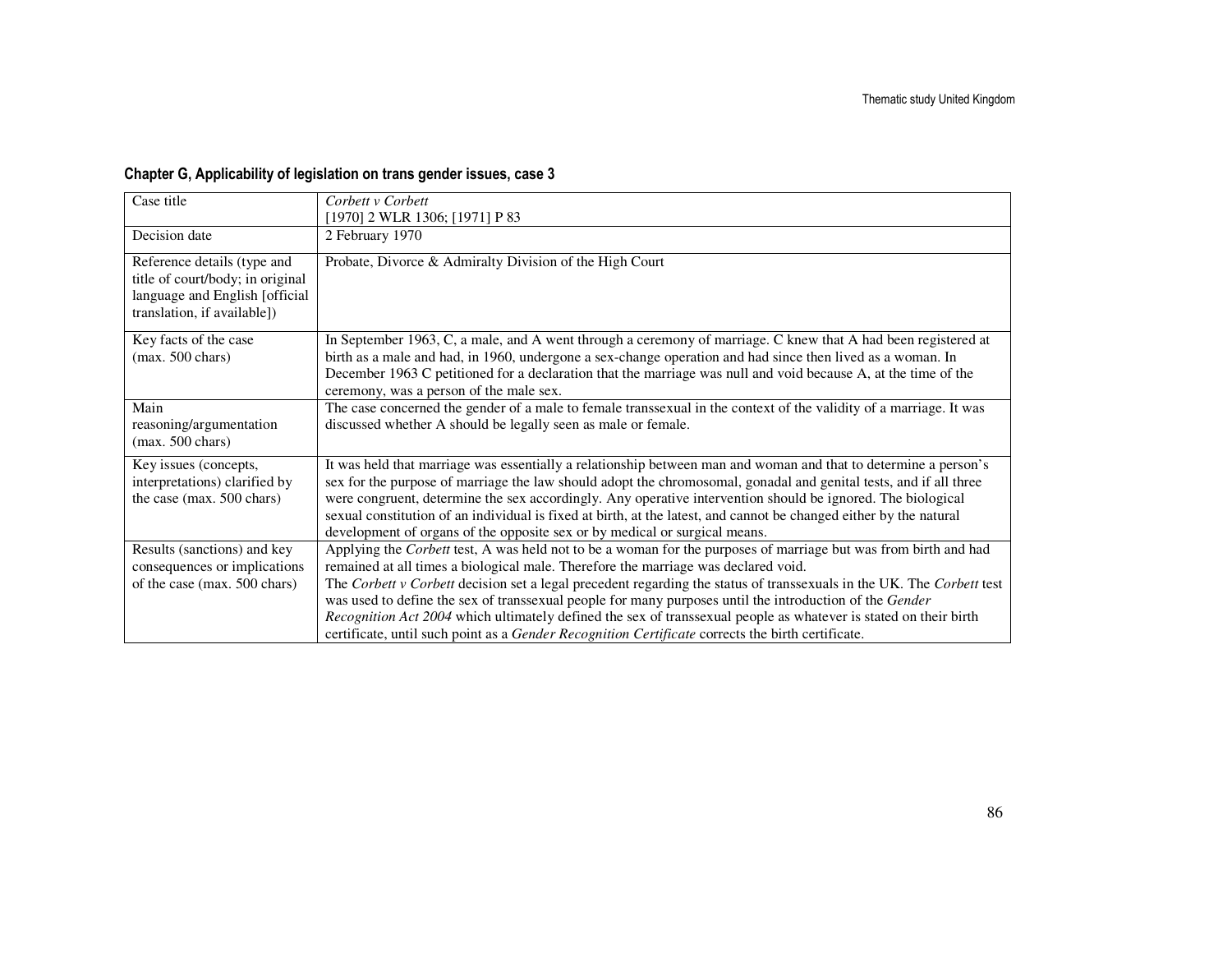| Case title                                                                                                                       | R (on the application of AB) v Secretary of State for Justice [2009] EWHC 2220                                                                                                                                                                                                                                                                                                                                                                                                                                                                                                                                                     |
|----------------------------------------------------------------------------------------------------------------------------------|------------------------------------------------------------------------------------------------------------------------------------------------------------------------------------------------------------------------------------------------------------------------------------------------------------------------------------------------------------------------------------------------------------------------------------------------------------------------------------------------------------------------------------------------------------------------------------------------------------------------------------|
| Decision date                                                                                                                    | 4 September 2009                                                                                                                                                                                                                                                                                                                                                                                                                                                                                                                                                                                                                   |
| Reference details (type and<br>title of court/body; in original<br>language and English [official<br>translation, if available]) | High Court, Queen's Bench Division                                                                                                                                                                                                                                                                                                                                                                                                                                                                                                                                                                                                 |
| Key facts of the case<br>$(max. 500 \text{ chars})$                                                                              | The claimant was a pre-operative transgender woman who sought judicial review against the Secretary of State for<br>Justice and the Governor of HMP Manchester to challenge the decision to keep her in a male prison and not<br>transfer her to a female prison. The claimant had been diagnosed with gender dysphoria and had obtained a gender<br>recognition certificate recognising her as female. She wanted to undergo gender reassignment surgery which would<br>not be approved by the Gender Identity Clinic treating her until she spent a period living "in role" as a woman<br>within a female prison.                |
| Main<br>reasoning/argumentation<br>$(max. 500 \text{ chars})$                                                                    | The decision of the Secretary of State and HMP Manchester not to move the claimant was based on the cost of<br>moving her into segregation at a female prison and the precedent the move would set for others with gender<br>dysphoria. The claimant argued that the decision to keep her in a male prison was contrary to s. 9 of the Gender<br>Recognition Act as she was not being treated as female "for all purposes", that this violated her Art. 8 ECHR rights<br>and that the decision was unlawful on Wednesbury grounds.                                                                                                 |
| Key issues (concepts,<br>interpretations) clarified by<br>the case (max. 500 chars)                                              | S.9 does not require the law to presume the claimant has physical characteristics other than she possesses and the<br>Secretary of State is to have regard to them only when they affect its responsibility for prisons. The Secretary of<br>State failed to provide evidence that the decision was in accordance with the law and proportionate under Art 8<br>ECHR. The Secretary of State did not consider the implications, in terms of risk to the claimant, caused by denying<br>her the opportunity to qualify for surgery and the likelihood of segregation in a male prison. The decision was<br>Wednesbury unreasonable. |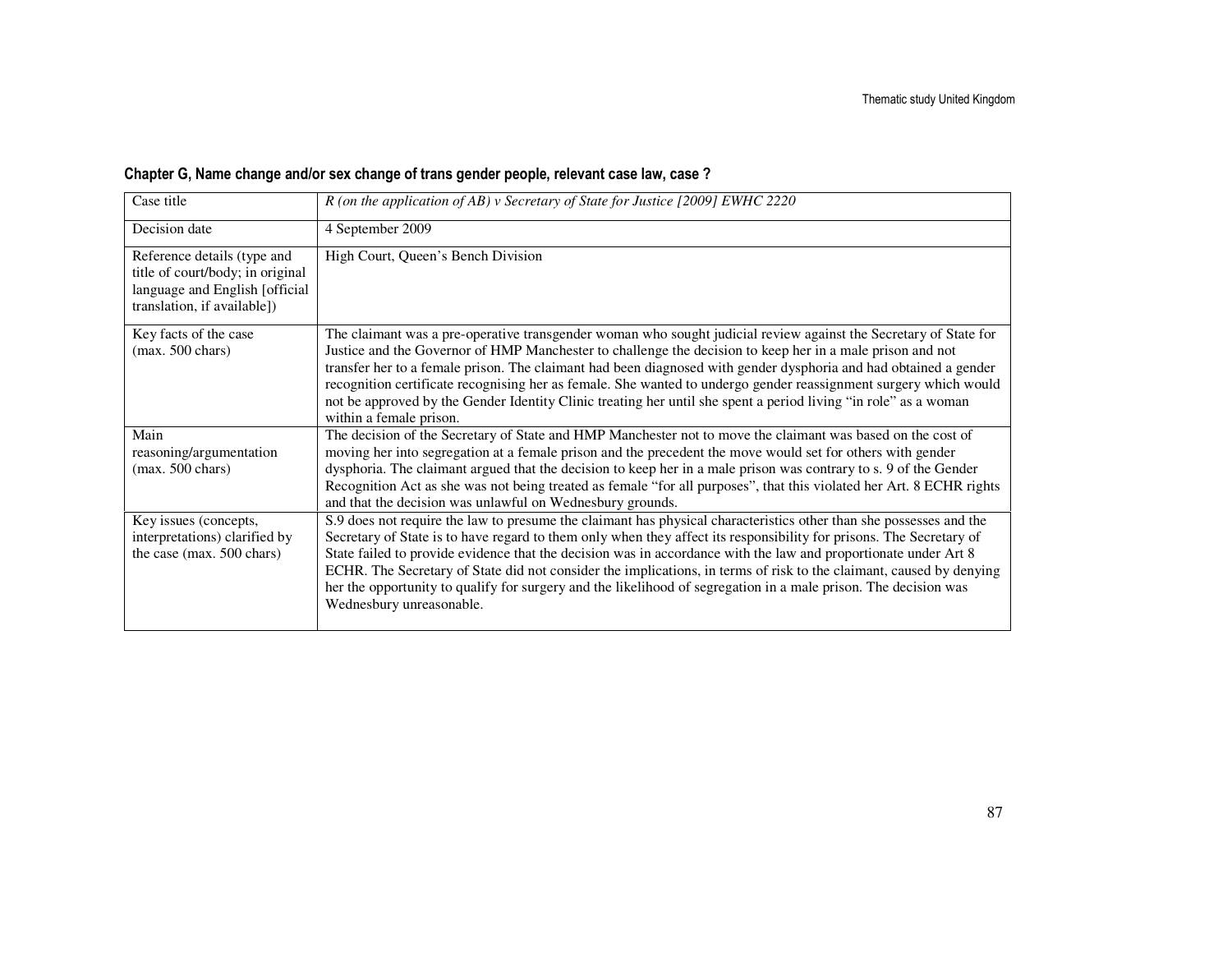| Results (sanctions) and key  | The High Court quashed the decision to keep the claimant in a male prison and declared that her continued |
|------------------------------|-----------------------------------------------------------------------------------------------------------|
| consequences or implications | detention in a male prison was in breach of Art. 8 ECHR as the claimant's autonomy was significantly and  |
| of the case (max. 500 chars) | personally interfered with.                                                                               |

| Case title                                                                                                                       | $X \vee$ Brighton and Hove City Council <sup>192</sup>                                                                                                                                                                                                                                                                                                                                                                                                                                                                                                                                                                                                                                                                                                                                                                                                                                                                                                                                                                                                                                                                                                                                                                                                                                            |
|----------------------------------------------------------------------------------------------------------------------------------|---------------------------------------------------------------------------------------------------------------------------------------------------------------------------------------------------------------------------------------------------------------------------------------------------------------------------------------------------------------------------------------------------------------------------------------------------------------------------------------------------------------------------------------------------------------------------------------------------------------------------------------------------------------------------------------------------------------------------------------------------------------------------------------------------------------------------------------------------------------------------------------------------------------------------------------------------------------------------------------------------------------------------------------------------------------------------------------------------------------------------------------------------------------------------------------------------------------------------------------------------------------------------------------------------|
| Decision date                                                                                                                    | June 2007                                                                                                                                                                                                                                                                                                                                                                                                                                                                                                                                                                                                                                                                                                                                                                                                                                                                                                                                                                                                                                                                                                                                                                                                                                                                                         |
| Reference details (type and<br>title of court/body; in original<br>language and English [official<br>translation, if available]) | Brighton Employment Tribunal                                                                                                                                                                                                                                                                                                                                                                                                                                                                                                                                                                                                                                                                                                                                                                                                                                                                                                                                                                                                                                                                                                                                                                                                                                                                      |
| Key facts of the case<br>$(max. 500 \text{ chars})$                                                                              | A teacher who had undergone a process of gender reassignment registered with a teacher requirement agency in<br>order to seek work and sought a reference from her previous manager at the Council. The manager initially delayed<br>responding to the request for a reference. When he did respond, he faxed a secret side memo that disclosed her<br>former name, stated her previous gender, although the appellant had requested that this should not be disclosed. He<br>also referred to her as both 'he or she', 'him' and 'her'. In the side memo the manager also revealed that the<br>appellant had previously initiated proceedings alleging discrimination and offered to have further telephone<br>conversations with agency staff. It was only after the teacher had contacted the agency directly some months later,<br>because the agency had refused to provide her with any work, that she discovered the existence of the secret fax.<br>The defendant had failed to reveal its existence when originally asked.<br>In 2005, in the absence of having received any employment, the teacher approached her previous manager for a<br>reference again but was refused.<br>The employment tribunal confirmed the claimant's claim of discrimination on grounds of transsexualism. |

<sup>&</sup>lt;sup>192</sup> This case has not been reported. Information can be found on the website of the former Equal Opportunities Commission at http://83.137.212.42/sitearchive/eoc/Defaulta83c.html?page=19826 (14.02.2008).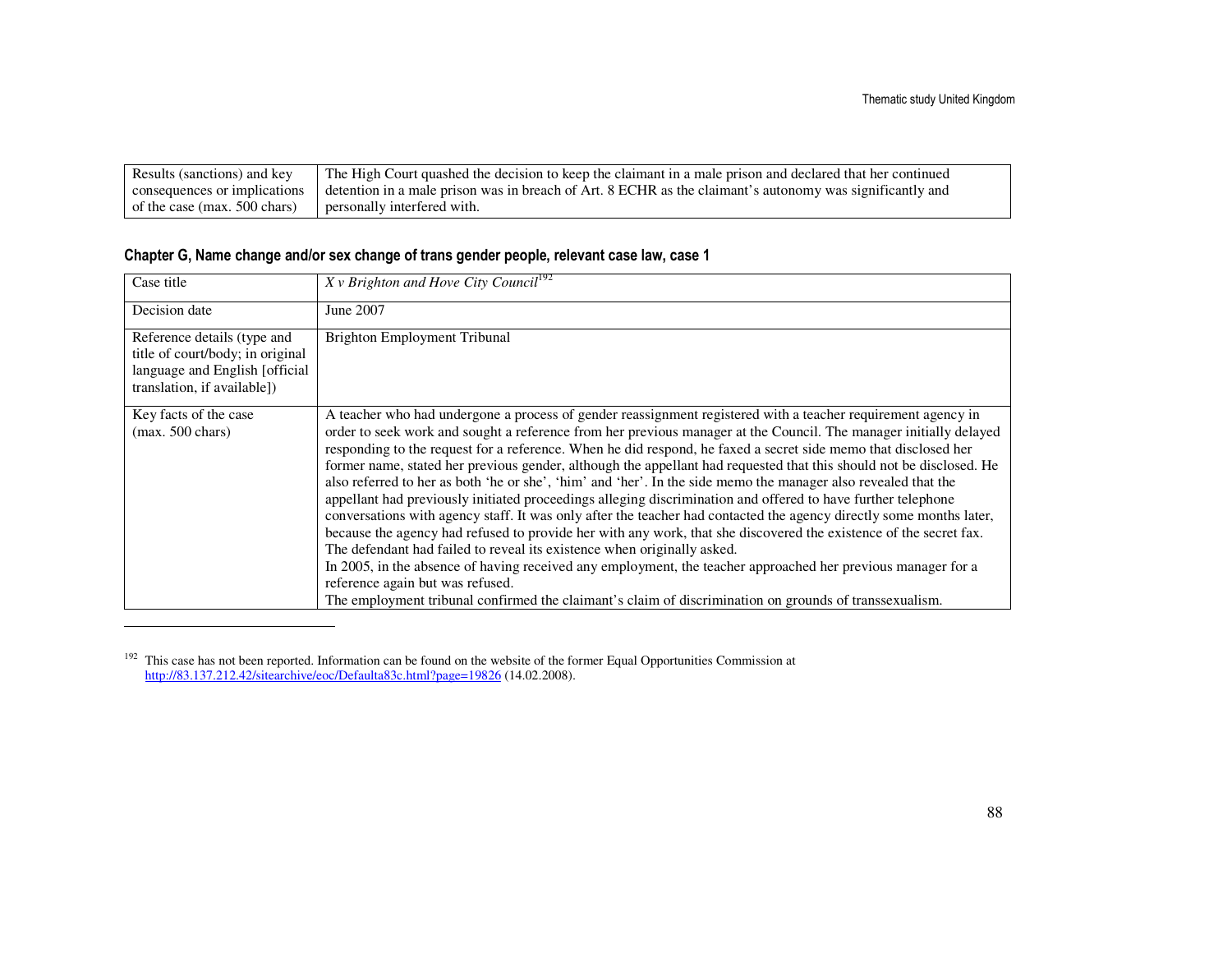|                                 | Although the defendant applied for a review of the employment tribunal's findings of discrimination and<br>victimisation, and then lodged an Appeal, both were unsuccessful.                              |
|---------------------------------|-----------------------------------------------------------------------------------------------------------------------------------------------------------------------------------------------------------|
| Main<br>reasoning/argumentation | The tribunal found that the manager's treatment of her request amounted to discrimination and victimisation of the<br>teacher, for which the defendant and her previous manager were liable.              |
| $(max. 500 \text{ chars})$      | The tribunal also found that both the defendant and the manager had further discriminated against and victimised                                                                                          |
|                                 | the teacher by refusing the second reference request and by refusing to hear her grievance over the refusal. The                                                                                          |
|                                 | defendant also failed to adopt existing Criminal Records Bureau procedures for transgender people, and ignored<br>guidance by the Equal Opportunities Commission on the employment of transgender people. |
| Key issues (concepts,           | The key issue was whether the defendant's treatment of the teacher was discrimination on grounds of                                                                                                       |
| interpretations) clarified by   | transsexualism.                                                                                                                                                                                           |
| the case (max. 500 chars)       |                                                                                                                                                                                                           |
| Results (sanctions) and key     | The employment tribunal ordered the defendant to pay compensation of £34,765.18 to the claimant. The                                                                                                      |
| consequences or implications    | compensation order followed the decision of the tribunal in November 2006 that the defendant, and one of its                                                                                              |
| of the case (max. 500 chars)    | senior managers, had discriminated against and victimised the former teacher on grounds of gender reassignment.                                                                                           |
|                                 | The tribunal also made a recommendation that the defendant provide any prospective employer or employment                                                                                                 |
|                                 | agency with a non-discriminatory reference.                                                                                                                                                               |

| Case title                                                                                                                        | A v Chief Constable of West Yorkshire<br>[2004] UKHL 21; [2005] 1 AC 51; [2004] 2 WLR 1209; [2004] 3 All ER 145                                                                                                                         |
|-----------------------------------------------------------------------------------------------------------------------------------|-----------------------------------------------------------------------------------------------------------------------------------------------------------------------------------------------------------------------------------------|
| Decision date                                                                                                                     | 6 May 2004                                                                                                                                                                                                                              |
| Reference details (type and<br>title of court/body; in original<br>language and English [official]<br>translation, if available]) | House of Lords                                                                                                                                                                                                                          |
| Key facts of the case<br>$(max. 500 \text{ chars})$                                                                               | A was a post operative male to female transsexual. Her application to join the police force as a woman was rejected<br>by the Chief Constable in March 1998 on the ground that she could not perform the full searching duties required |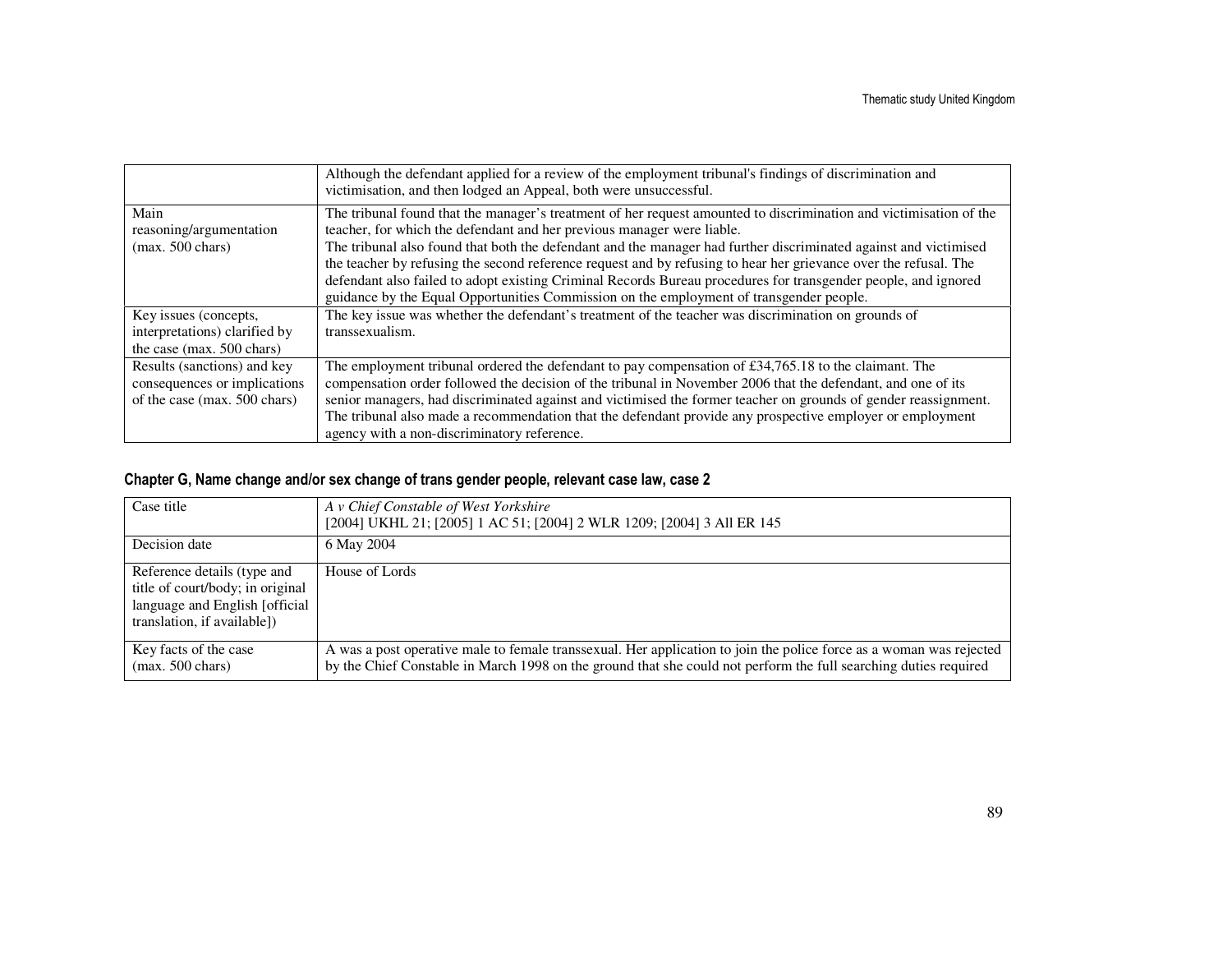|                               | of a constable pursuant to the <i>Police and Criminal Evidence Act 1984</i> (PCEA) section 54(9) which provides that a                                                                                                                       |
|-------------------------------|----------------------------------------------------------------------------------------------------------------------------------------------------------------------------------------------------------------------------------------------|
|                               | search of persons who have been arrested or are in custody has to be carried out by a constable of the same sex as                                                                                                                           |
|                               | the person searched. The Chief Constable maintained that it was a genuine occupational qualification, within the                                                                                                                             |
|                               | meaning of section 7 of the Sex Discrimination Act 1975 (SDA), for a constable to be capable of searching men and                                                                                                                            |
|                               | women, and that A could search neither given that under domestic law she was a man, but was otherwise, for all                                                                                                                               |
|                               | intents and purposes, a woman. A relied on the prohibition on any discrimination on grounds of sex in the Equal                                                                                                                              |
|                               | Treatment Directive 76/207 Art.2(1).                                                                                                                                                                                                         |
|                               | By the time the case reached the Court of Appeal, the European Court of Human Rights had decided in <i>Goodwin v</i><br>UK that the refusal of English law to recognise a person's gender reassignment was in breach of that person's rights |
|                               | under Arts 8 and 12 of the ECHR. The Court of Appeal, therefore, allowed A's appeal on the basis that the                                                                                                                                    |
|                               | Convention jurisprudence was read into domestic law and that the Chief Constable was obliged to treat the                                                                                                                                    |
|                               | complainant as a female and that it was not open to him to discriminate against her on the basis that she was a                                                                                                                              |
|                               | transsexual and that no possibility of invoking section 7 of the SDA 1975 could arise. The Chief Constable                                                                                                                                   |
|                               | appealed.                                                                                                                                                                                                                                    |
| Main                          | Was the rejection of A's application unlawful discrimination on the ground of sex? Is being a man, as opposed to a                                                                                                                           |
| reasoning/argumentation       | woman, or vice versa, a genuine occupational qualification for the job of police officer in terms of section $7(2)(b)$                                                                                                                       |
| $(max. 500 \text{ chars})$    | of the SDA? Does the wording 'same sex' in section 54(9) of the PCEA and the references to 'woman' and 'man'                                                                                                                                 |
|                               | in the SDA refer to a transsexual person in his or her reassigned gender?                                                                                                                                                                    |
| Key issues (concepts,         | It was agreed that the appeal had to turn on the rights of a transsexual under the Directive at the date when C                                                                                                                              |
| interpretations) clarified by | refused to offer A employment, rather than on domestic law or the impact of the <i>Goodwin</i> decision.                                                                                                                                     |
| the case (max. 500 chars)     | To give effect to the clear thrust of EC law, section 54(9) of the PCEA and section 7 of the SDA had to be                                                                                                                                   |
|                               | interpreted as referring to the acquired gender of a post operative transsexual who was visually and for all practical                                                                                                                       |
|                               | purposes indistinguishable from non transsexual members of that gender.                                                                                                                                                                      |
| Results (sanctions) and key   | House of Lords, dismissing the Chief Constable's appeal, held that to refuse A's application was contrary to the                                                                                                                             |
| consequences or implications  | SDA.                                                                                                                                                                                                                                         |
| of the case (max. 500 chars)  |                                                                                                                                                                                                                                              |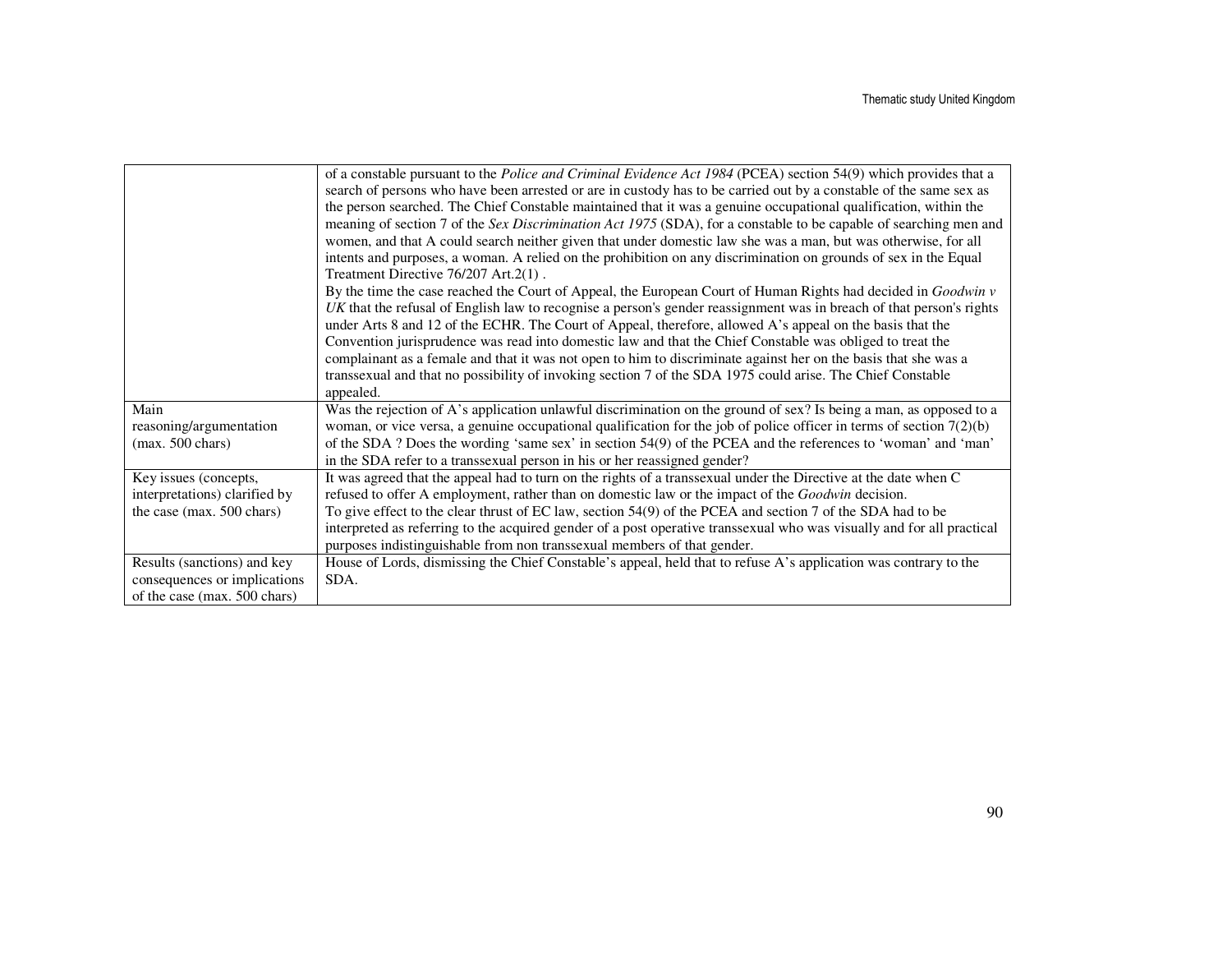| Case title                                                                                                                       | Croft v Royal Mail Group plc<br>[2003] EWCA Civ 1045; [2003] IRLR 592                                                                                                                                                                                                                                                                                                                                                                                                                                                                                                                                                                                                                                                                                                                                                                                                                                                                                                                                                                                                                                                                                                                                                                                                                                                                                                                                                                                                                                                                                                                                                                                                                                                                                                                                                                                                                              |
|----------------------------------------------------------------------------------------------------------------------------------|----------------------------------------------------------------------------------------------------------------------------------------------------------------------------------------------------------------------------------------------------------------------------------------------------------------------------------------------------------------------------------------------------------------------------------------------------------------------------------------------------------------------------------------------------------------------------------------------------------------------------------------------------------------------------------------------------------------------------------------------------------------------------------------------------------------------------------------------------------------------------------------------------------------------------------------------------------------------------------------------------------------------------------------------------------------------------------------------------------------------------------------------------------------------------------------------------------------------------------------------------------------------------------------------------------------------------------------------------------------------------------------------------------------------------------------------------------------------------------------------------------------------------------------------------------------------------------------------------------------------------------------------------------------------------------------------------------------------------------------------------------------------------------------------------------------------------------------------------------------------------------------------------|
| Decision date                                                                                                                    | 18 July 2003                                                                                                                                                                                                                                                                                                                                                                                                                                                                                                                                                                                                                                                                                                                                                                                                                                                                                                                                                                                                                                                                                                                                                                                                                                                                                                                                                                                                                                                                                                                                                                                                                                                                                                                                                                                                                                                                                       |
| Reference details (type and<br>title of court/body; in original<br>language and English [official<br>translation, if available]) | Court of Appeal (Civil Division)                                                                                                                                                                                                                                                                                                                                                                                                                                                                                                                                                                                                                                                                                                                                                                                                                                                                                                                                                                                                                                                                                                                                                                                                                                                                                                                                                                                                                                                                                                                                                                                                                                                                                                                                                                                                                                                                   |
| Key facts of the case<br>$(max. 500 \text{ chars})$                                                                              | The appellant began her employment with the Post Office in March 1987, as a man. In 1997, after consultations<br>with a medical specialist, she decided to change her gender role, started taking feminising hormones and planned<br>gender reassignment surgery. In August 1998, having discussed the matter with her employer, she attended work<br>dressed as a woman. Problems arose about which toilets the appellant should use. She wished to use the female<br>toilets, but female members of staff objected, and the appellant agreed initially to use the unisex disabled toilet. The<br>employer agreed that the appellant would eventually be able to use the female toilets, but declined to give a firm<br>date on which she could do so.<br>The appellant resigned on 4 June, asserting that she had been discriminated against by some colleagues and by<br>management. She stated that she had accepted the employer's repudiatory breach of contract and considered herself<br>to have been constructively dismissed. She presented a complaint of sex discrimination and unfair dismissal to the<br>employment tribunal contending that it was unlawful for an employer to refuse to allow a pre-operative transsexual<br>to the female sex, who presented with a female gender, to use the female toilets, or alternatively to require her to<br>use only a unisex toilet. The appellant referred to section $2A(1)(c)$ of the Sex Discrimination Act 1975 (SDA)<br>which provides that a person discriminates against another person if he treats that person less favourably than he<br>would treat other persons, and does so on the ground that that person intends to undergo, is undergoing, or has<br>undergone gender reassignment.<br>The claim was dismissed, as was her appeal to the Employment Appeal Tribunal. The appellant appealed to the<br>Court of Appeal. |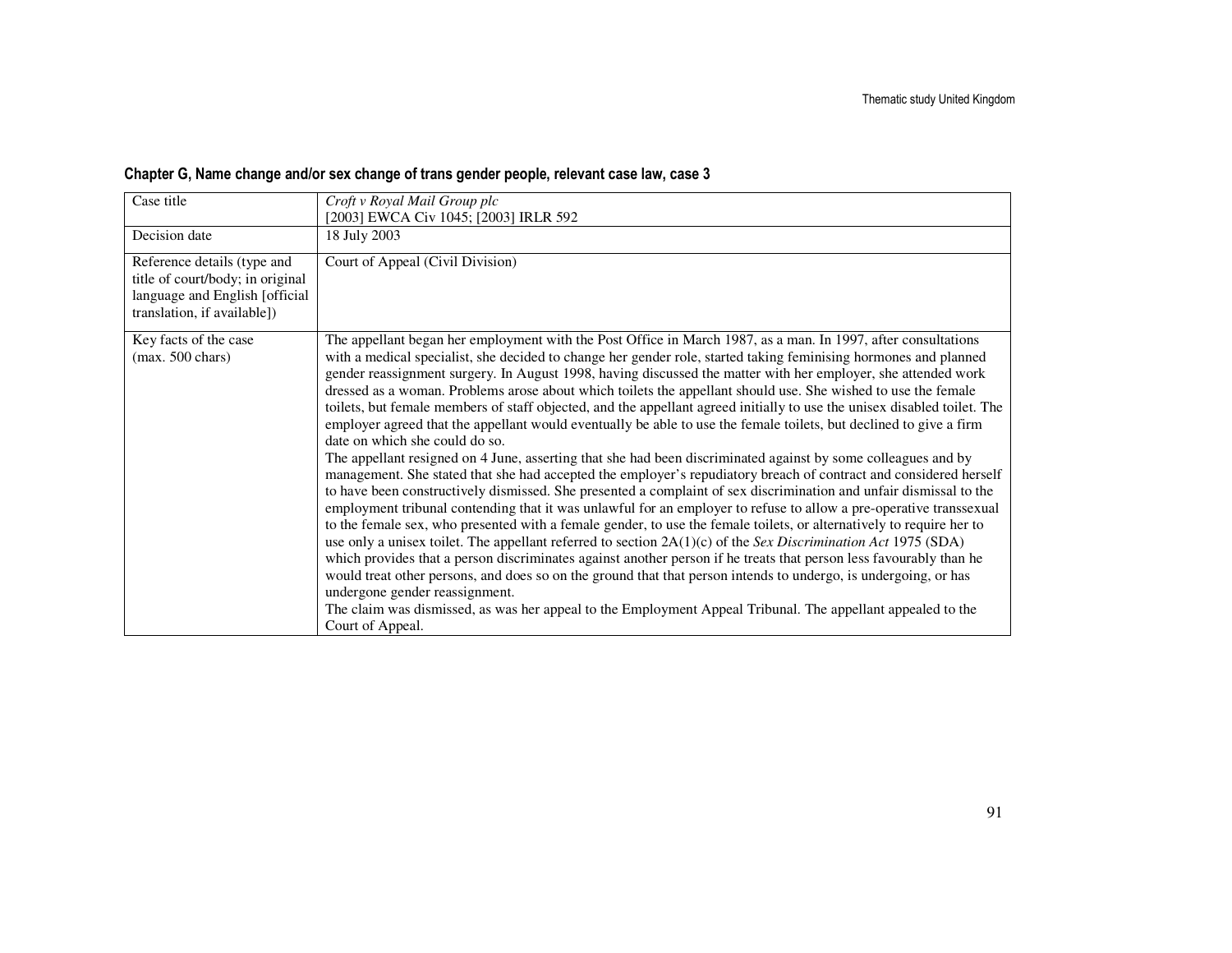| Main                                                                                                                   | The Court of Appeal found that at the material time the appellant was a transsexual and was in good faith in        |  |  |  |  |  |  |  |  |
|------------------------------------------------------------------------------------------------------------------------|---------------------------------------------------------------------------------------------------------------------|--|--|--|--|--|--|--|--|
| reasoning/argumentation                                                                                                | wishing to become female. She had reached the stage of gender reassignment where she had begun, but not long        |  |  |  |  |  |  |  |  |
| $(max. 500 \text{ chars})$                                                                                             | begun, to present as a woman attempting a 'real life test'.                                                         |  |  |  |  |  |  |  |  |
|                                                                                                                        | The Court determined whether A's treatment amounted to less favourable treatment on the ground she was              |  |  |  |  |  |  |  |  |
|                                                                                                                        | undergoing gender reassignment. It held that the SDA, in section 2A, provides for a category of persons who are     |  |  |  |  |  |  |  |  |
|                                                                                                                        | not to be discriminated against. It acknowledged that by virtue of the definition in section 82 of the SDA, this    |  |  |  |  |  |  |  |  |
|                                                                                                                        | category includes persons at all stages of gender reassignment under medical supervision, thereby covering pre-     |  |  |  |  |  |  |  |  |
| operative transsexuals. However, in considering what amounts to less favourable treatment on grounds of gender         |                                                                                                                     |  |  |  |  |  |  |  |  |
|                                                                                                                        | reassignment, it does not follow that all such persons are entitled immediately to be treated as members of the sex |  |  |  |  |  |  |  |  |
|                                                                                                                        | to which they aspire.                                                                                               |  |  |  |  |  |  |  |  |
|                                                                                                                        | The Court held that a formerly male employee could not, by presenting as a female, necessarily and immediately      |  |  |  |  |  |  |  |  |
| assert the right to use female toilets. The status of transsexual did not automatically entitle the employee to be     |                                                                                                                     |  |  |  |  |  |  |  |  |
| treated as a woman with respect to toilet facilities. The right does not arise automatically but is acquired by making |                                                                                                                     |  |  |  |  |  |  |  |  |
|                                                                                                                        | progress in the gender reassignment procedure.                                                                      |  |  |  |  |  |  |  |  |
|                                                                                                                        | On the other hand, a permanent refusal of the choice of toilets to someone presenting as a woman could be an act of |  |  |  |  |  |  |  |  |
|                                                                                                                        | discrimination even if the person has not undergone the final surgical intervention.                                |  |  |  |  |  |  |  |  |
| The Court of Appeal found that the employer was not guilty of direct discrimination against the appellant. The         |                                                                                                                     |  |  |  |  |  |  |  |  |
|                                                                                                                        | measures taken by the employer were appropriate in the circumstances. He was entitled, for a period of time, to     |  |  |  |  |  |  |  |  |
|                                                                                                                        | rely on the unisex disabled toilet as being a sufficient facility.                                                  |  |  |  |  |  |  |  |  |
| Key issues (concepts,                                                                                                  | The moment at which a person at the 'real life test' stage is entitled to use female toilets depends on all the     |  |  |  |  |  |  |  |  |
| interpretations) clarified by                                                                                          | circumstances. The employer must take into account the stage reached in treatment, including the employee's own     |  |  |  |  |  |  |  |  |
| the case (max. 500 chars)                                                                                              | assessment and presentation, although the employer is not bound by the employee's self-definition when making a     |  |  |  |  |  |  |  |  |
|                                                                                                                        | judgment as to when the changes occurred. The employer is also entitled to take into account, though not to be      |  |  |  |  |  |  |  |  |
|                                                                                                                        | governed by, the susceptibilities of other members of the workforce.                                                |  |  |  |  |  |  |  |  |
|                                                                                                                        | The employer is thus given a discretionary range and time scale, especially where there is objection from other     |  |  |  |  |  |  |  |  |
|                                                                                                                        | employees. The problem is to define or delimit it.                                                                  |  |  |  |  |  |  |  |  |
| Results (sanctions) and key                                                                                            | The Court of Appeal agreed with the Employment Appeal Tribunal in finding that the employers did not                |  |  |  |  |  |  |  |  |
| consequences or implications                                                                                           | discriminate on grounds of sex against the applicant pre-operative transsexual by not allowing her to use a female  |  |  |  |  |  |  |  |  |
| of the case (max. 500 chars)                                                                                           | toilet and dismissed the appeal.                                                                                    |  |  |  |  |  |  |  |  |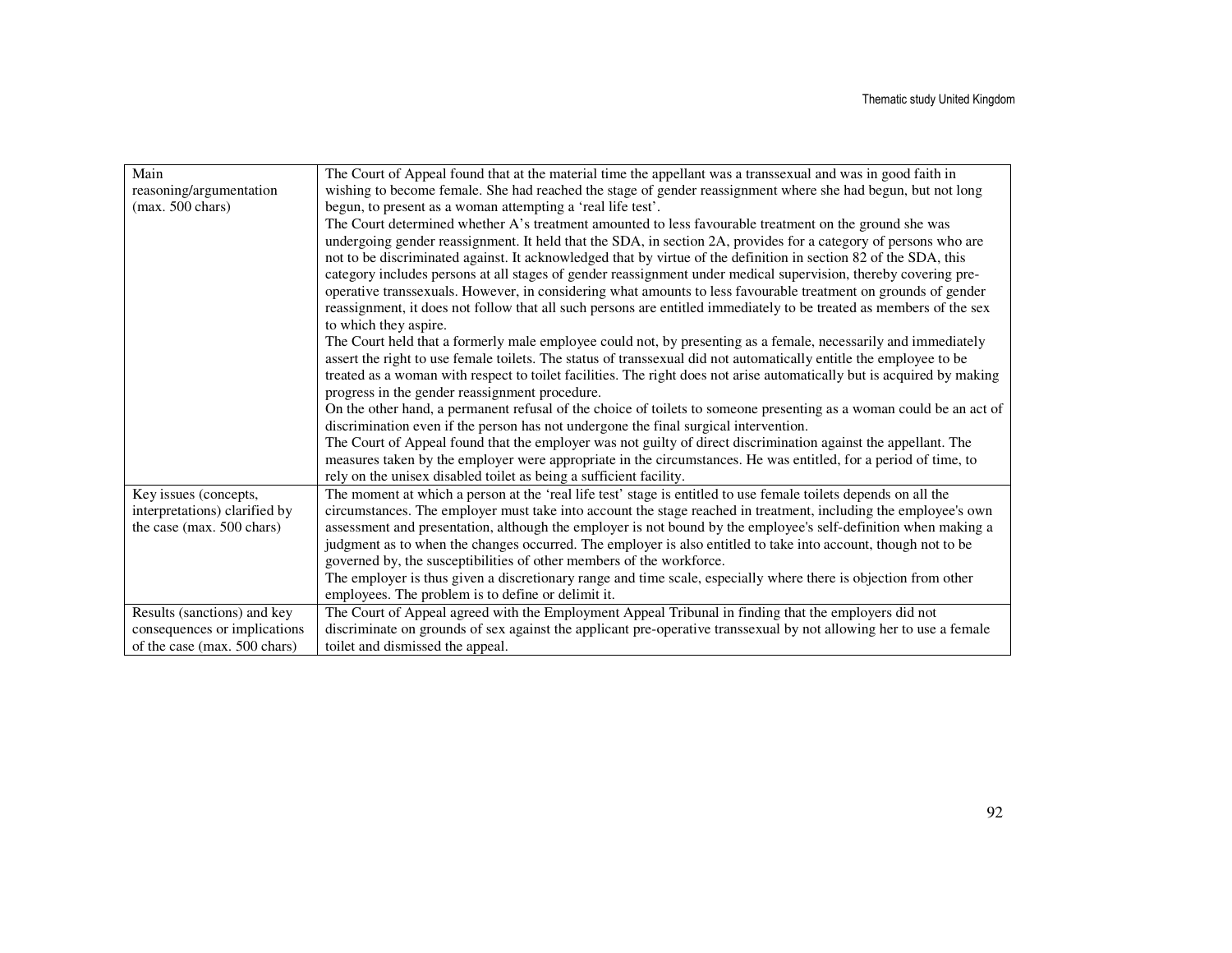| Case title                                                                                                                       | Chessington World of Adventures Ltd v Reed<br>[1998] ICR 97; [1997] IRLR 556                                                                                                                                                                                                                                                                                                                                                                                                                                                                                                                                                                                                                                                                                                                                                                                                                                                                                                                                                                                                                                                                                                       |
|----------------------------------------------------------------------------------------------------------------------------------|------------------------------------------------------------------------------------------------------------------------------------------------------------------------------------------------------------------------------------------------------------------------------------------------------------------------------------------------------------------------------------------------------------------------------------------------------------------------------------------------------------------------------------------------------------------------------------------------------------------------------------------------------------------------------------------------------------------------------------------------------------------------------------------------------------------------------------------------------------------------------------------------------------------------------------------------------------------------------------------------------------------------------------------------------------------------------------------------------------------------------------------------------------------------------------|
| Decision date                                                                                                                    | 27 June 1997                                                                                                                                                                                                                                                                                                                                                                                                                                                                                                                                                                                                                                                                                                                                                                                                                                                                                                                                                                                                                                                                                                                                                                       |
| Reference details (type and<br>title of court/body; in original<br>language and English [official<br>translation, if available]) | <b>Employment Appeal Tribunal</b>                                                                                                                                                                                                                                                                                                                                                                                                                                                                                                                                                                                                                                                                                                                                                                                                                                                                                                                                                                                                                                                                                                                                                  |
| Key facts of the case<br>$(max. 500 \text{ chars})$                                                                              | In 1987, R, a biological male, was employed by CW as a rides technician. In July 1991, R announced her change of<br>gender identity from male to female, following which she suffered prolonged and serious harassment by a minority<br>of her male colleagues. R went on sick leave in March 1994 and was dismissed on grounds on incapability in July<br>1994. No real investigation was carried out into R's difficulties and no significant steps were taken to protect her or<br>prevent the continuation of the harassment, in spite of complaints made by R. No disciplinary action was taken<br>against those responsible for the harassment. On her complaint to an industrial tribunal that she had been<br>unlawfully discriminated against on the ground of her sex, contrary to sections $1(1)(a)$ and $6(2)(b)$ of the Sex<br>Discrimination Act 1975 (SDA), the tribunal found that the employers had known that a concerted course of<br>harassment had taken place but had failed to act on that knowledge and that that constituted a continuous detriment<br>amounting to direct discrimination, for which the employers were directly liable to the applicant. |
| Main                                                                                                                             | The principal question considered was whether the SDA applies in a case where the complainant relies upon less                                                                                                                                                                                                                                                                                                                                                                                                                                                                                                                                                                                                                                                                                                                                                                                                                                                                                                                                                                                                                                                                     |
| reasoning/argumentation<br>$(max. 500 \text{ chars})$                                                                            | favourable treatment following notice of intention to undergo gender reassignment.                                                                                                                                                                                                                                                                                                                                                                                                                                                                                                                                                                                                                                                                                                                                                                                                                                                                                                                                                                                                                                                                                                 |
| Key issues (concepts,                                                                                                            | Interpreting the SDA consistently with the ruling of the ECJ in $P \nu S$ and Cornwall County Council [1996] IRLR                                                                                                                                                                                                                                                                                                                                                                                                                                                                                                                                                                                                                                                                                                                                                                                                                                                                                                                                                                                                                                                                  |
| interpretations) clarified by<br>the case (max. 500 chars)                                                                       | 347, it was held that the scope of the Act also extended to discrimination arising from gender reassignment and that<br>there was no requirement for a male/female comparison where the reason for the less favourable treatment was the<br>applicant's intention to undergo gender reassignment.                                                                                                                                                                                                                                                                                                                                                                                                                                                                                                                                                                                                                                                                                                                                                                                                                                                                                  |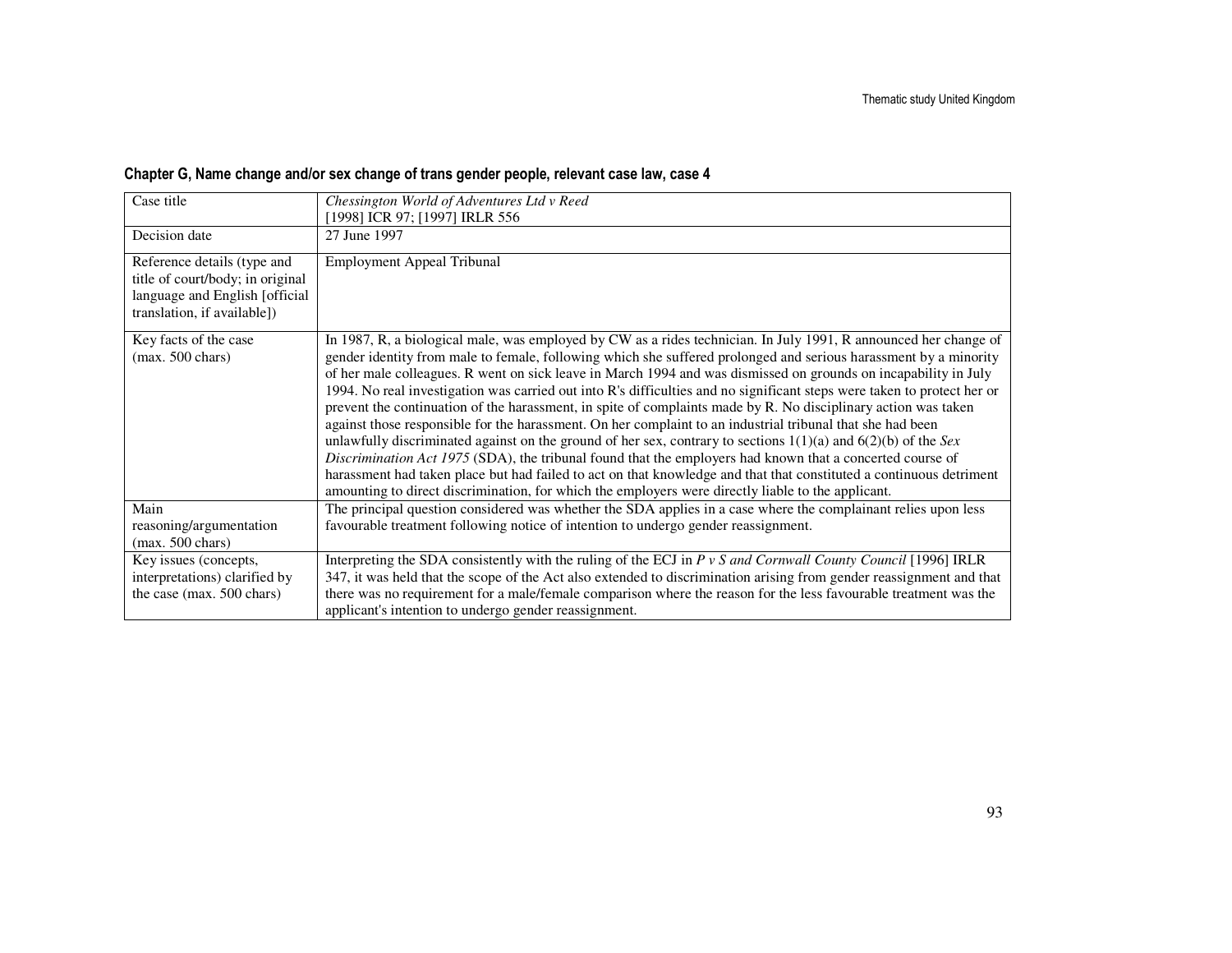| Results (sanctions) and key  | The tribunal applied the decision of the European Court of Justice in $P \nu S$ and Cornwall County Council that |
|------------------------------|------------------------------------------------------------------------------------------------------------------|
| consequences or implications | discrimination arising from gender reassignment constituted discrimination on grounds of sex under Art $5(1)$ of |
| of the case (max. 500 chars) | Council Directive (EEC) 76/207 (on the implementation of the principle of equal treatment for men and women as   |
|                              | regards access to employment, vocational training and promotion and working conditions), and therefore precluded |
|                              | dismissal of a transsexual for a reason related to a gender re-assignment. The ECJ held that: 'Where a person is |
|                              | dismissed on the ground that he/she intends to undergo, or has undergone, gender reassignment, he/she is treated |
|                              | unfavourably by comparison with persons of the sex to which he/she was deemed to belong before undergoing        |
|                              | gender reassignment.'                                                                                            |
|                              | Following the $P v S$ and Cornwall County Council judgment, the UK adopted the Sex Discrimination (Gender        |
|                              | Reassignment) Regulations 1999 which amended the SDA to explicitly protect transsexual people from               |
|                              | discrimination in employment.                                                                                    |

Chapter I, Case law relevant to the impact of good practices on homophobia and/or discrimination on the ground of sexual orientation

No relevant case law available.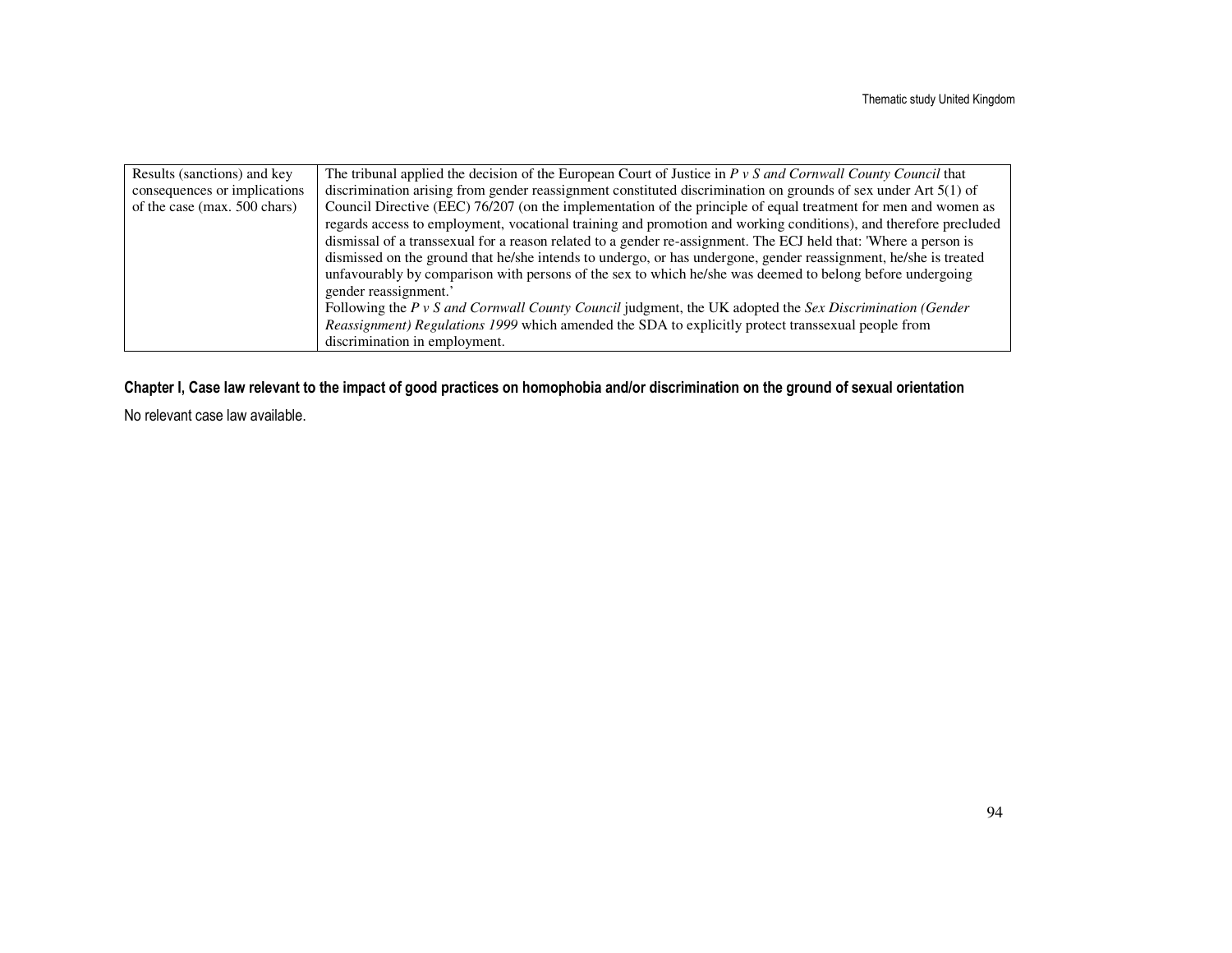# Annex 2 – Statistics

# Chapter A, Implementation of Employment Directive 2000/78/EC in relation to sexual orientation

|                                                            | 2000         | 2001 | 2002 | 2003 | 2004     | 2005 | 2006 | 2007     | 2008     | 2009 |
|------------------------------------------------------------|--------------|------|------|------|----------|------|------|----------|----------|------|
| Total complaints of discrimination on the ground of sexual | n.a.         | n.a. | n.a. | 122  | 734      | 812  | 980  | 1188     | 1234     | n.a. |
| orientation                                                |              |      |      |      |          |      |      |          |          |      |
| A) Employment                                              | -193<br>n.a. | n.a. | n.a. | -61  | 367      | 406  | 490  | 594      | 617      | n.a. |
| England, Wales and Scotland <sup>194</sup><br>$\bullet$    | n.a.         | n.a. | n.a. | -61  | 349      | 395  | 470  | 582.     | 600      | n.a. |
| Northern Ireland <sup>195</sup><br>$\bullet$               | n.a.         | n.a. | n.a. | n.a. | 18       | 11   | 20   | 12       | 17       | n.a. |
| B) Goods and Services <sup>196</sup>                       | n.a.         | n.a. | n.a. | n.a. | n.a.     | n.a. | n.a. | $\Omega$ | $\Omega$ |      |
| Total finding of Discrimination confirmed                  | n.a.         | n.a. | n.a. | n.a. | $\theta$ | 14   | -21  | 29       | 13       | n.a. |

 $193$  N.a. = not available.<br> $194$  The Employment Eq.

<sup>&</sup>lt;sup>194</sup> The Employment Equality (Sexual Orientation) Regulations 2003 came into force in December 2003. The statistical information is collected according to the employment tribunal's financial year, which starts in April and finishes in March of the following year. The latest statistics for the period from April 2007 to March 2010 are not yet available. See Employment Tribunals Service, Annual Report for 2005- 06, p.28, available at: http://www.employmenttribunals.gov.uk/publications/documents/annual\_reports/ETSAR05-06.pdf (04.02.2010).

<sup>&</sup>lt;sup>195</sup> The Employment Equality (Sexual Orientation) Regulations (Northern Ireland) 2003 came into force in December 2003. The statistical information is collected according to the industrial tribunal's financial year, which starts in April and finishes in March of the following year. The latest statistics for the period from April 2007 to March 2008 are not yet available.

<sup>&</sup>lt;sup>196</sup> The Equality Act (Sexual Orientation) Regulations 2007 prohibiting discrimination on grounds of sexual orientation in goods and services came into force in April 2007. After a comprehensive search of online legal databases only one case in 2009 was found which regarded provision of services under the 2007 Regulations. The case was Islington LBC v Ladele [2009] EWCA Civ 1357, which involved the refusal of a registrar to perform civil partnership ceremonies on religious grounds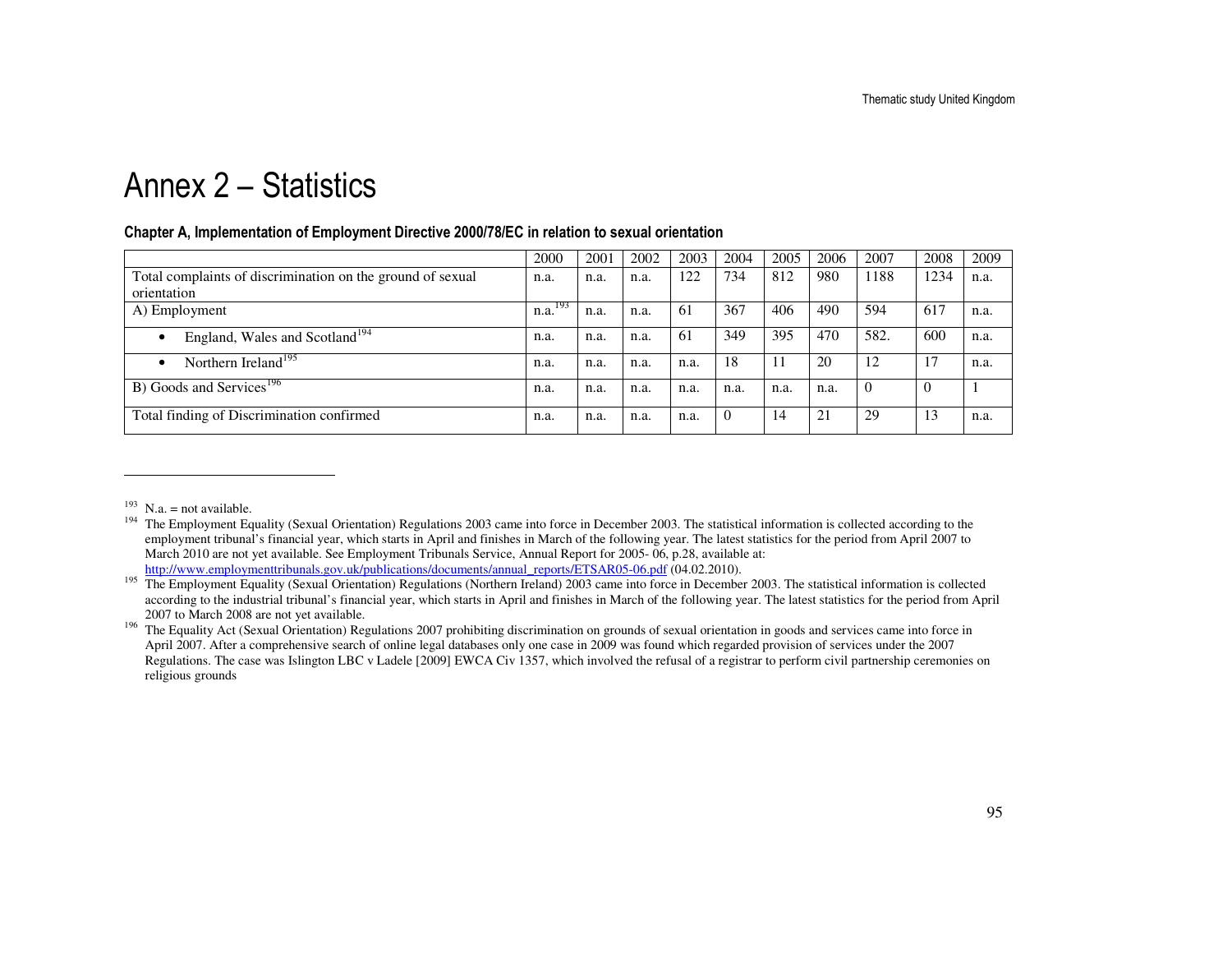| Employment Tribunal (for England, Wales and                         | n.a. | n.a. | n.a. | n.a. |      | 14   |      | 29.  | 13       | n.a.     |
|---------------------------------------------------------------------|------|------|------|------|------|------|------|------|----------|----------|
| Scotland)                                                           |      |      |      |      |      |      |      |      |          |          |
| Industrial Tribunal (for Northern Ireland)                          | n.a. | n.a. | n.a. | n.a. |      |      |      |      | $\Omega$ | $0^{19}$ |
| National Number of sanctions/compensation payments issued (by       | n.a. | n.a. | n.a. | n.a. | n.a. | n.a. | n.a. | n.a. | n.a.     | n.a.     |
| courts, tribunals, equality bodies etc.): if possible disaggregated |      |      |      |      |      |      |      |      |          |          |
| according to social areas of discrimination (employment,            |      |      |      |      |      |      |      |      |          |          |
| education, housing, goods and services etc.) <sup>198</sup>         |      |      |      |      |      |      |      |      |          |          |
| National range of sanctions/compensation payments (by courts,       | n.a. | n.a. | n.a. | n.a. |      |      |      |      | $\Omega$ | n.a.     |
| tribunals, equality bodies etc.): if possible disaggregated         |      |      |      |      |      |      |      |      |          |          |
| according to social areas of discrimination (employment,            |      |      |      |      |      |      |      |      |          |          |
| education, housing, goods and services etc.) <sup>199</sup>         |      |      |      |      |      |      |      |      |          |          |

<sup>&</sup>lt;sup>197</sup> In an email dated 04.02.2010 the Northern Irish Office of the Industrial Tribunals and Fair Employment Tribunal confirmed that from the period between 01.04.2009 and 31.01.2010 no complaints of discrimination on the grounds of sexual orientation had been allowed.

<sup>&</sup>lt;sup>198</sup> The tribunals do not hold information on number and range of sanctions in their database. Such information can only be gathered on a case by case basis from the public register. Email communication with the Office of the Employment Tribunals (UK) and the Office of the Industrial Tribunals & the Fair Employment

Tribunal in Northern Ireland, 29.01.2008.<br><sup>199</sup> As there have been no findings of discrimination by Northern Irish industrial tribunals, as noted above, it follows that no awards of compensation have been made.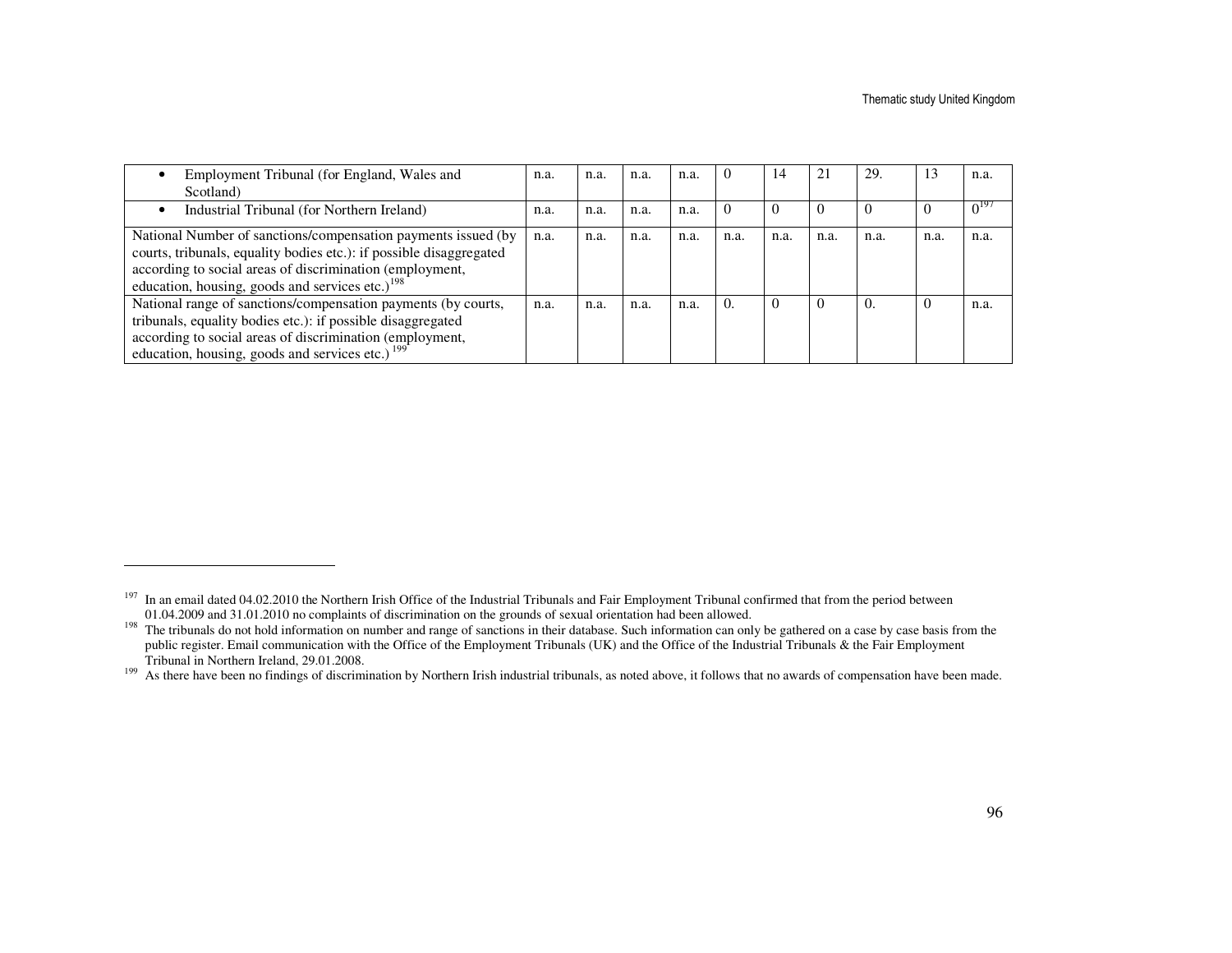# Chapter B, Freedom of movement of LGBT partners<sup>200</sup>

|                                                                                                                                                                                                                                                                                               | 2000 | 2001 | 2002 | 2003 | 2004 | 2005 | 2006 | 2007 | 2008 | 2009 |
|-----------------------------------------------------------------------------------------------------------------------------------------------------------------------------------------------------------------------------------------------------------------------------------------------|------|------|------|------|------|------|------|------|------|------|
| Number of LGBT partners of EU citizens residing in your country<br>falling under Directive 2004/38/EC (i.e., LGBT partners having<br>exercised their freedom of movement as granted to family members of<br>EU citizens, whether under Directive 2004/38/EC or under previous<br>instruments) | n.a. | n.a. | n.a. | n.a. | n.a. | n.a. | n.a. | n.a. | n.a. | n.a. |
| Number of LGBT partners who claimed their right to residence but<br>were denied this right                                                                                                                                                                                                    | n.a. | n.a. | n.a. | n.a. | n.a. | n.a. | n.a. | n.a. | n.a. | n.a. |

# Chapter C, Asylum and subsidiary protection, protection due to persecution on the grounds of sexual orientation<sup>201</sup>

|                                                                         | 2000 | 2001 | 2002 | 2003 | 2004 | 2005 | 2006 | 2007 | 2008 | 2009 |
|-------------------------------------------------------------------------|------|------|------|------|------|------|------|------|------|------|
| Number of LGBT individuals benefiting from asylum/subsidiary            | n.a. | n.a. | n.a. | n.a. | n.a. | n.a. | n.a. | n.a. | n.a. | n.a. |
| protection due to persecution on the ground of sexual orientation.      |      |      |      |      |      |      |      |      |      |      |
| Number of LGBT individuals who were denied the right to asylum or       | n.a. | n.a. | n.a. | n.a. | n.a. | n.a. | n.a. | n.a. | n.a. | n.a. |
| to subsidiary protection despite having invoked the fear of persecution |      |      |      |      |      |      |      |      |      |      |
| on grounds of sexual orientation                                        |      |      |      |      |      |      |      |      |      |      |

<sup>&</sup>lt;sup>200</sup> According to communication with the Home Office on 24.01.2008, the statistical information requested by the FRA does not exist, mainly because family members are not required to indicate whether they live in a same-sex or different-sex relationship or whether they are married or have contracted a registered

partnership<br><sup>201</sup> The Home Office does not collect data on the sexual orientation of applicants for asylum or human rights protection. (Email-communication with the Home Office, 08.02.2008).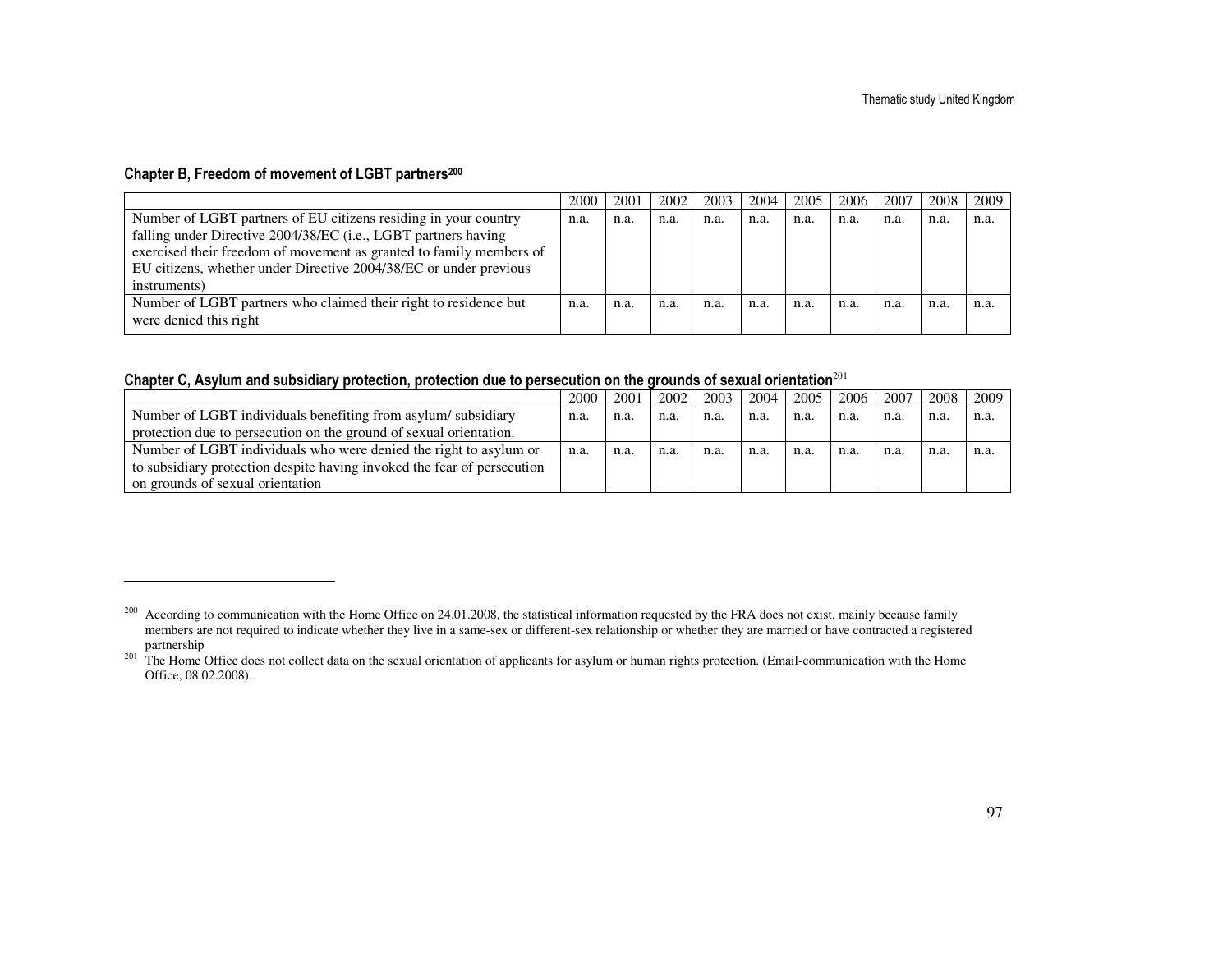# Chapter C, Asylum and subsidiary protection, protection of LGBT partners<sup>202</sup>

|                                                                      | 2000 | 2001 | 2002 | 2003 | 2004 | 2005 | 2006 | 2007 | 2008 | 2009 |
|----------------------------------------------------------------------|------|------|------|------|------|------|------|------|------|------|
| Number of LGBT partners of persons enjoying refugee/ subsidiary      | n.a. | n.a. | n.a. | n.a. | n.a. | n.a. | n.a. | n.a. | n.a. | n.a. |
| protection status residing in your country falling under Art 2/h     |      |      |      |      |      |      |      |      |      |      |
| Directive 2004/83/EC                                                 |      |      |      |      |      |      |      |      |      |      |
| Number of LGBT partners of persons enjoying refugee/subsidiary       | n.a. | n.a. | n.a. | n.a. | n.a. | n.a. | n.a. | n.a. | n.a. | n.a. |
| protection status who were denied the possibility to stay with their |      |      |      |      |      |      |      |      |      |      |
| partner                                                              |      |      |      |      |      |      |      |      |      |      |

# Chapter D, LGBT partners benefiting family reunification<sup>203</sup>

|                                                                                                                                               | 2000 | 2001 | 2002 | 2003 | 2004 | 2005 | 2006 | 2007 | 2008 | 2009 |
|-----------------------------------------------------------------------------------------------------------------------------------------------|------|------|------|------|------|------|------|------|------|------|
| Number of LGBT partners of third country nationals residing in your<br>country benefiting from family reunification.                          | n.a. | n.a. | n.a. | n.a. | n.a. | n.a. | n.a. | n.a. | n.a. | n.a. |
| Number of LGBT partners of third country nationals residing in your<br>country who were denied the right to benefit from family reunification | n.a. | n.a. | n.a. | n.a. | n.a. | n.a. | n.a. | n.a. | n.a  | n.a. |

<sup>&</sup>lt;sup>202</sup> The Home Office does not collect data on the sexual orientation of applicants for asylum or human rights protection. (Email-communication with the Home Office, 08.02.2008).<br><sup>203</sup> Information on numbers of LGBT partne

<sup>24.01.2008</sup> and 08.02.2008).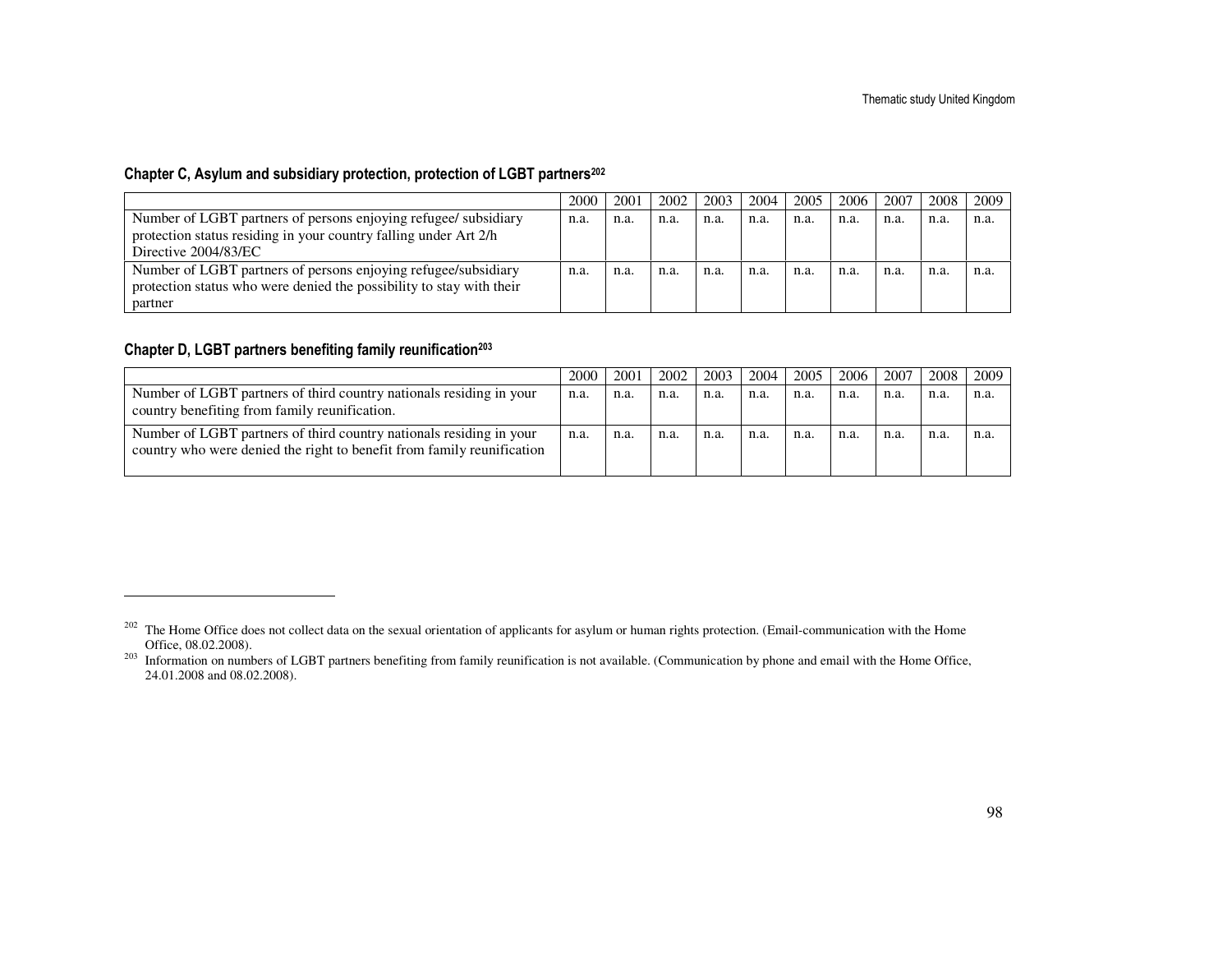#### Chapter E, LGBT people enjoyment of freedom of assembly

|                                                                                                           | 2000 | 2001 | 2002 | 2003 | 2004     | 2005 | 2006 | 2007   | 2008 | 2009   |
|-----------------------------------------------------------------------------------------------------------|------|------|------|------|----------|------|------|--------|------|--------|
| Number of demonstrations in favour of tolerance of LGBT people, gay<br>pride parades, etc. <sup>204</sup> |      |      |      |      | <u>.</u> |      | 26   | $\sim$ |      | $\sim$ |
| Number of demonstrations against tolerance of LGBT people. <sup>205</sup>                                 |      |      |      |      |          |      |      |        |      |        |

#### Chapter F, Homophobic hate speech<sup>206</sup>

|                                                                                                        | 2000 | 2001 | 2002 | 2003. | 2004 | 2005 | 2006 | 2007 | 2008 | 2009 |
|--------------------------------------------------------------------------------------------------------|------|------|------|-------|------|------|------|------|------|------|
| Number of criminal court cases regarding homophobic hate speech                                        | n.a. | n.a. | n.a. | n.a.  | n.a. | n.a. | n.a. | n.a. | n.a. | n.a. |
| initiated (number of prosecutions) $207$                                                               |      |      |      |       |      |      |      |      |      |      |
| Number of convictions regarding homophobic hate speech (please<br>indicate range of sanctions ordered) | n.a. | n.a. | n.a. | n.a.  | n.a. | n.a. | n.a. | n.a. | n.a. | n.a. |
| Range of sanctions issued for homophobic hate speech                                                   | n.a. | n.a. | n.a. | n.a.  | n.a. | n.a. | n.a. | n.a. | n.a. | n.a. |

 $^{204}$  Numbers for years 2000 – 2003 have been gathered through web- research on LGBT news sites. The figures from 2003 onwards are available at: http://www.pinkuk.com/events/pride2003Dates.asp (14.02.2008). Figures for the year 2008 and 2009 available at : http://www.gaytoz.com/gay\_pride\_dates.asp (04.02.2010).

<sup>&</sup>lt;sup>205</sup> No information has been found on large demonstrations against tolerance of LGBT people. Each London Pride parade attracts a very small protest by a group called Christian Voice. This protest takes place as the parade passes, and is facilitated as lawful protest so long as the banners do not carry abusive or offensive messages. No incidences of demonstrations against tolerance of LGBT people were found to have been reported in 2008 and only one in 2009, available at: http://www.telegraph.co.uk/news/newstopics/religion/4640967/Westboro-Baptist-Church-announces-first-anti-homosexuality-picket-in-Britain.html (04.02.2010).

<sup>&</sup>lt;sup>206</sup> On 8 May 2008 the Criminal Justice and Immigration Act 2008 was given the royal assent. As of 4 February 2010, Section 74 which makes it an offence to incite hatred on the grounds of sexual orientation was not in force, available at http://www.opsi.gov.uk/acts/acts2008/ukpga\_20080004\_en\_9#pt5-pb3-l1g74 (04.02.2010).

<sup>&</sup>lt;sup>207</sup> The CPS Hate Crime Reports do not break criminal offences down by specific offences but groups of offences. Inciting hatred on the grounds of sexual orientation will be classed as a public order offence. For the years 2007-08 and 2008-09, respectively 34% and 36% of homophobic crime prosecutions were for public order offences.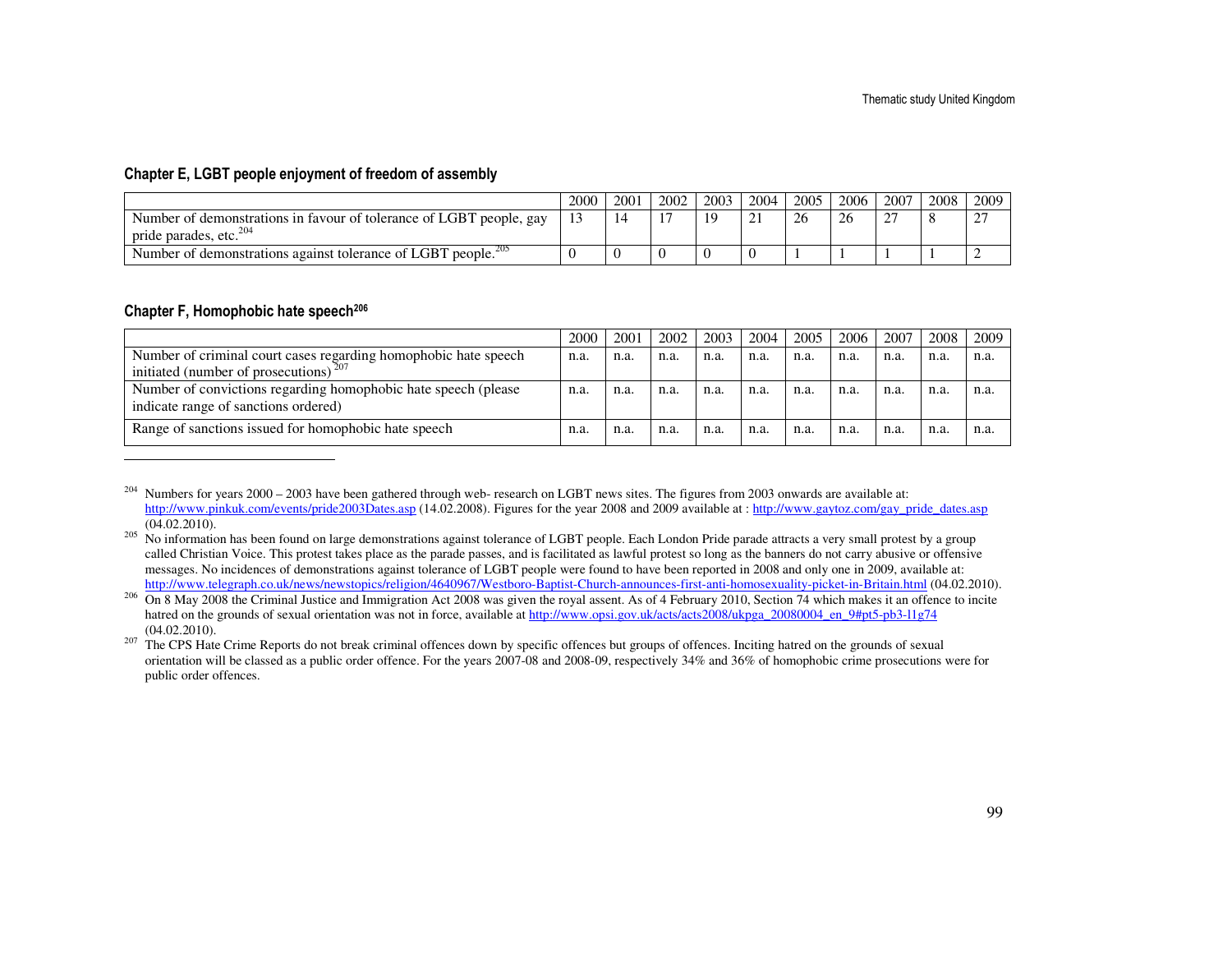| Number of non-criminal court cases initiated for homophobic            | n.a. | n.a. | n.a. | n.a. | n.a. | n.a. | n.a. | n.a. | n.a. | n.a. |
|------------------------------------------------------------------------|------|------|------|------|------|------|------|------|------|------|
| statements                                                             |      |      |      |      |      |      |      |      |      |      |
| Number of non-criminal court cases initiated for homophobic            | n.a. | n.a. | n.a. | n.a. | n.a. | n.a. | n.a. | n.a. | n.a  | n.a. |
| statements which were successfully completed (leading to a decision in |      |      |      |      |      |      |      |      |      |      |
| favour of the plaintiff, even if no sanctions other than symbolic were |      |      |      |      |      |      |      |      |      |      |
| imposed)                                                               |      |      |      |      |      |      |      |      |      |      |

# Chapter F, Homophobic crimes<sup>208</sup>

|                                                                      | 2000 | 2001 | 2002 | 2003 | 2004 | 2005 | 2006 | 2007 | 2008 | 2009 |
|----------------------------------------------------------------------|------|------|------|------|------|------|------|------|------|------|
| Number of criminal court cases regarding homophobic crimes initiated | n.a. | n.a. | n.a. | n.a. | 289  | 518  | 791  | 988  | 1025 | 1078 |
| (number of prosecutions)                                             |      |      |      |      |      |      |      |      |      |      |
| <b>England and Wales</b><br>٠                                        | n.a. | n.a. | n.a. | n.a. | 289  | 518  | 791  | 988  | 1025 | 1078 |
| Scotland <sup>209</sup><br>$\bullet$                                 | n.a. | n.a. | n.a. | n.a. | n.a. | n.a. | n.a. | n.a. | n.a. | n.a. |
| Northern Ireland<br>٠                                                | n.a. | n.a. | n.a. | n.a. | n.a. | n.a. | n.a. | n.a. | n.a. | n.a. |
| Number of convictions regarding homophobic crimes                    | n.a. | n.a. | n.a. | n.a. | 204  | 375  | 580  | 759  | 820  | 868  |
| <b>England and Wales</b>                                             | n.a. | n.a. | n.a. | n.a. | 204  | 375  | 580  | 759  | 820  | 868  |
| Scotland<br>٠                                                        | n.a. | n.a. | n.a. | n.a. | n.a. | n.a. | n.a. | n.a. | n.a. | n.a. |
| Northern Ireland<br>$\bullet$                                        | n.a. | n.a. | n.a. | n.a. | n.a. | n.a. | n.a. | n.a. | n.a. | n.a. |

24.01.2008, and with the Justice Department of the Scottish Government, 07.02.2008).<br><sup>209</sup> Scottish courts, at present, do not keep statistical information on homophobic hate crime.

<sup>&</sup>lt;sup>208</sup> The Crown Prosecution Service (CPS), which keeps data for England and Wales, collects statistical information on homophobic crime in general and does not disaggregate it according to the type of offense committed, e.g. hate speech. When prosecuting cases with a homophobic element, the CPS adopts the following definition for homophobic crime: 'Any incident which is perceived to be homophobic or transphobic by the victim'. (Email communication with the CPS,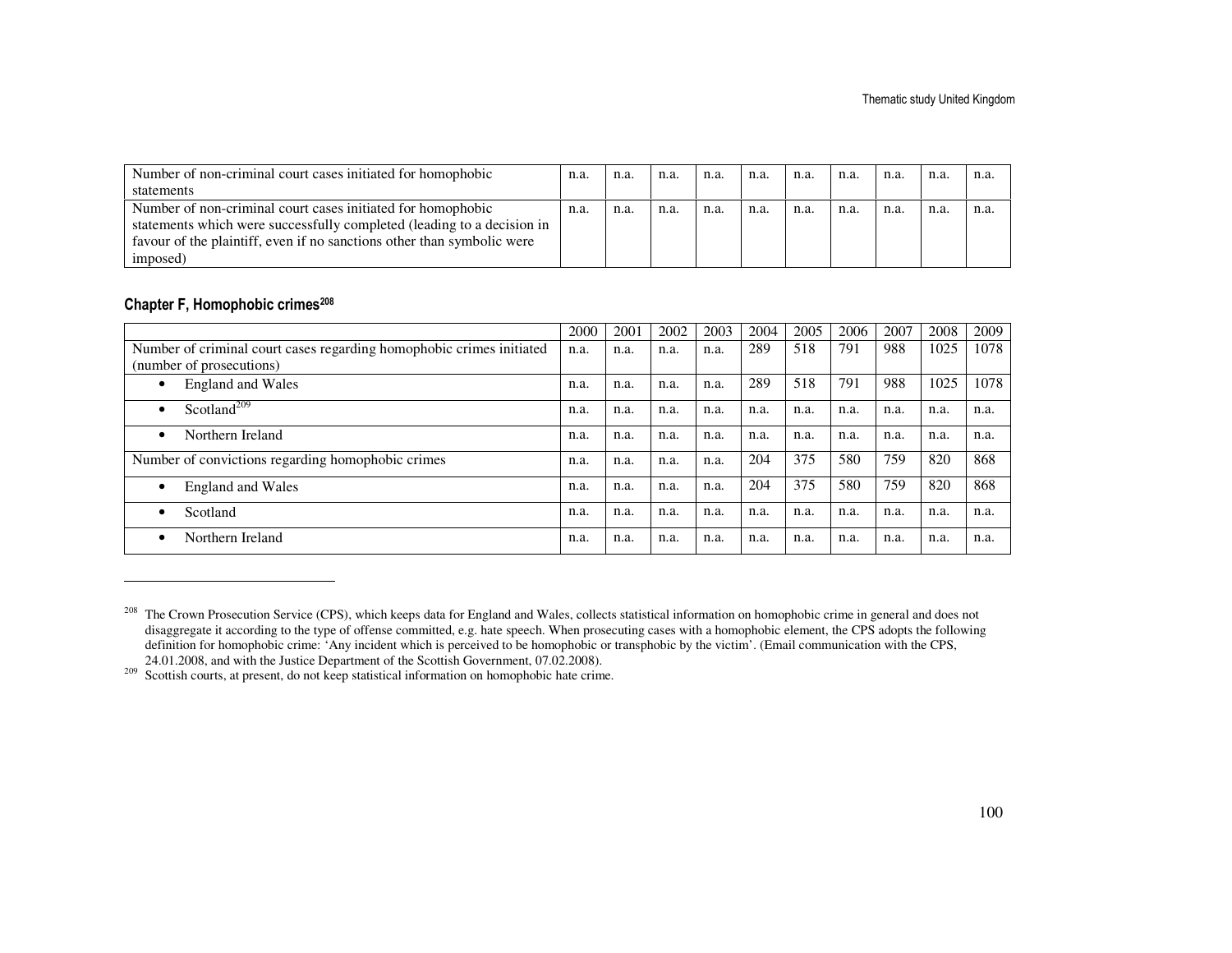#### Chapter F, Homophobic motivation of crimes as aggravating factor $210$

|                                                                            | 2000 | 2001 | 2002 | 2003 | 2004 | 2005 | 2006 | $-2007$ | 2008 | 2009 |
|----------------------------------------------------------------------------|------|------|------|------|------|------|------|---------|------|------|
| criminal court<br>decisions in which homophobic<br>Number of<br>motivation | n.a. | n.a. | n.a. | n.a. | n.a. | n.a. | n.a. | n.a.    | n.a. | n.a. |
| was used as an aggravating factor in sentencing                            |      |      |      |      |      |      |      |         |      |      |

#### Chapter G, Transgender issues

|                                                                        | 2000 | 2001 | 2002 | 2003 | 2004 | 2005 | 2006 | 2007 | 2008 | 2009                |
|------------------------------------------------------------------------|------|------|------|------|------|------|------|------|------|---------------------|
| Number of name changes effected due to change of gender <sup>211</sup> | n.a. | n.a. | n.a. | n.a. | n.a. | 1071 | 591  | 32   | 20   | 18                  |
| <b>England and Wales</b>                                               | n.a. | n.a. | n.a. | n.a. | n.a. | 1013 | 527  | n.a. | n.a. | n.a. <sup>212</sup> |
| Scotland                                                               | n.a. | n.a. | n.a. | n.a. | n.a. | 47   | 43   | 30   | 16   | 18                  |
| Northern Ireland                                                       | n.a. | n.a. | n.a. | n.a. | n.a. |      | 21   |      |      | n.a. <sup>213</sup> |

<sup>210</sup> In England and Wales, section 146 of the *Criminal Justice Act 2003,* which extended existing hate-crime statutory aggravating factors to include sexual orientation, came into effect in April 2005. Until April 2007 the Crown Prosecution Service did not collect information on the use of aggravating factors in sentencing, but there is one publicly known murder case where 'hostility based on sexual orientation' was used as an aggravating factor when sentencing for murder. This data is now collected but is not yet available to the public (email from CPS on 05.02.2010).

<sup>&</sup>lt;sup>211</sup> The data indicates the number of new birth certificates issued after gender recognition. The *Gender Recognition Act 2004*, which enables transsexual people to apply for a *Gender Recognition Certificate,* came into effect on 4 April 2005. Therefore statistics are only available from 2005 onwards. The data is collected according to the financial year, i.e. for the period from April of the first year to March of the following year. Information provided on enquiry by the General Register Office in England, Scotland and Northern Ireland.

 $^{212}$  By telephone conversation on 05,02.2010 the General Register Office in England stated that this information is now confidential.

<sup>&</sup>lt;sup>213</sup> The data for 2009 is not available yet (email from General Register Officer Northern Ireland on 05.02.2010).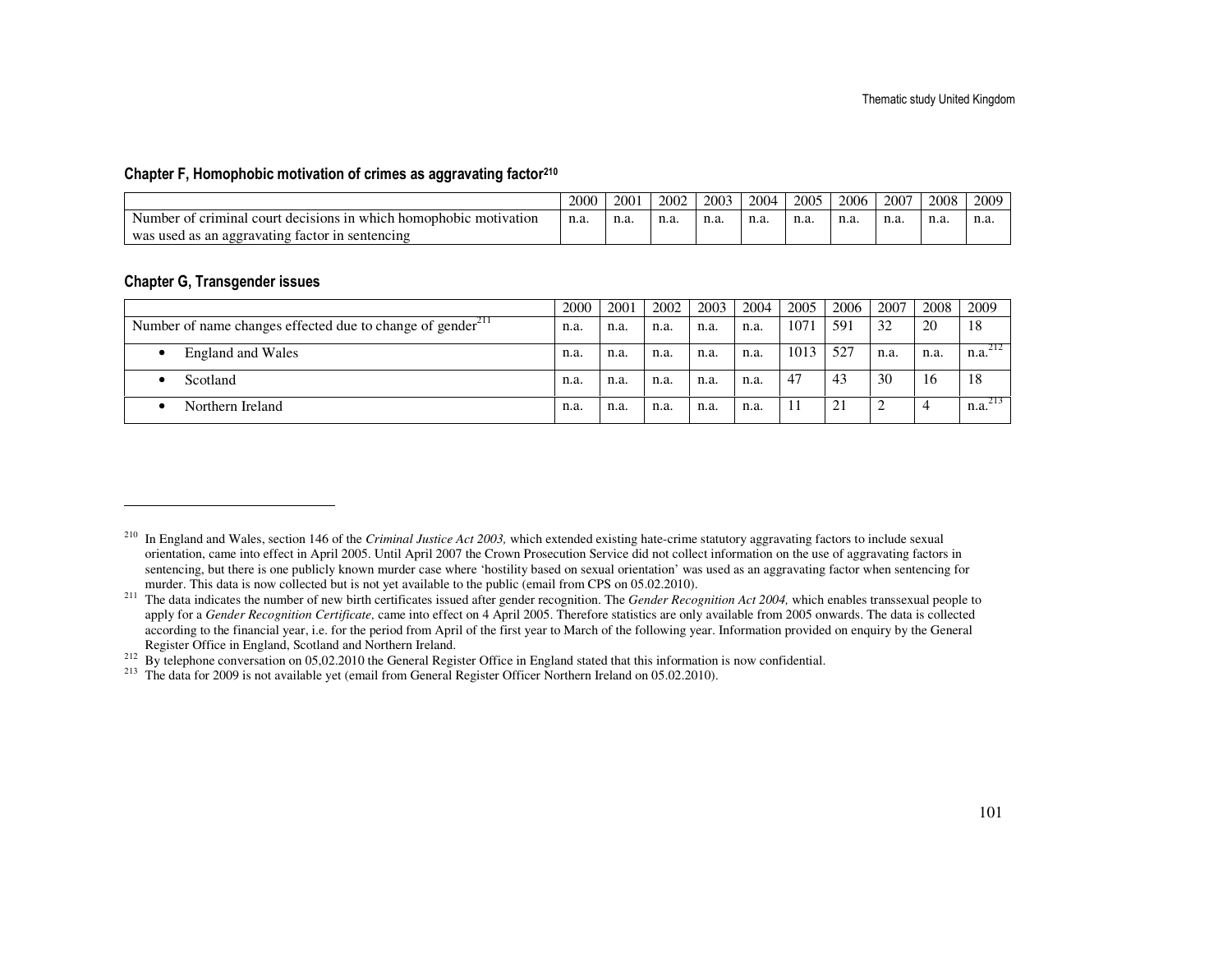| who changed their<br>eender/sex in<br>Number<br>vour<br>of persons:<br>country<br>under<br>applicable legislation<br>the | - ' |  | $\Omega$<br>$^{\circ}$ | $Q$ $\Lambda$<br>o٩ | QQ | 102<br>102 | n.a. | n.a. | $\sim$ | n.a |
|--------------------------------------------------------------------------------------------------------------------------|-----|--|------------------------|---------------------|----|------------|------|------|--------|-----|
|--------------------------------------------------------------------------------------------------------------------------|-----|--|------------------------|---------------------|----|------------|------|------|--------|-----|

<sup>&</sup>lt;sup>214</sup> Hospital Episode Statistics, Main Operations, available at: http://www.hesonline.nhs.uk/Ease/servlet/ContentServer?siteID=1937&categoryID=215 (14.02.2008).<br>The statistics are collected according to the financial year April 2009 to March 2010 is not yet available.